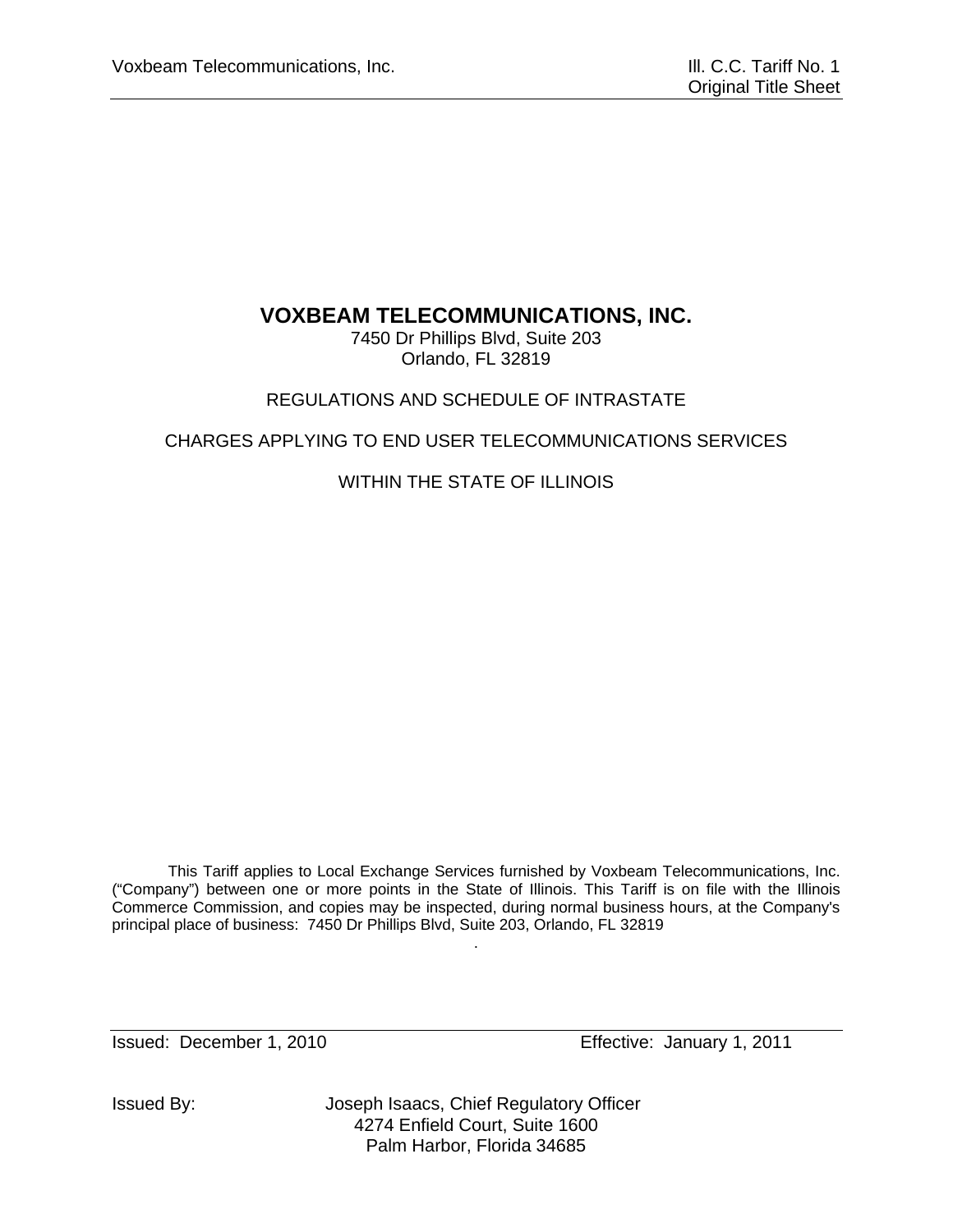# CHECK SHEET

The sheets of this Tariff are effective as of the date shown. The original and revised sheets named below contain all changes from the original Tariff and are in effect on the date shown.

| Sheet                   | <u>Revision</u> | <b>Sheet</b> | <u>Revision</u> | <b>Sheet</b> | <u>Revision</u> |
|-------------------------|-----------------|--------------|-----------------|--------------|-----------------|
| 1                       | Original        | 31           | Original        | 61           | Original        |
| $\overline{\mathbf{c}}$ | Original        | 32           | Original        | 62           | Original        |
| 3                       | Original        | 33           | Original        | 63           | Original        |
| 4                       | Original        | 34           | Original        | 64           | Original        |
| 5                       | Original        | 35           | Original        | 65           | Original        |
| 6                       | Original        | 36           | Original        | 66           | Original        |
| $\overline{7}$          | Original        | 37           | Original        | 67           | Original        |
| 8                       | Original        | 38           | Original        | 68           | Original        |
| 9                       | Original        | 39           | Original        | 69           | Original        |
| 10                      | Original        | 40           | Original        | 70           | Original        |
| 11                      | Original        | 41           | Original        | 71           | Original        |
| 12                      | Original        | 42           | Original        | 72           | Original        |
| 13                      | Original        | 43           | Original        | 73           | Original        |
| 14                      | Original        | 44           | Original        | 74           | Original        |
| 15                      | Original        | 45           | Original        | 75           | Original        |
| 16                      | Original        | 46           | Original        | 76           | Original        |
| 17                      | Original        | 47           | Original        | 77           | Original        |
| 18                      | Original        | 48           | Original        | 78           | Original        |
| 19                      | Original        | 49           | Original        | 79           | Original        |
| 20                      | Original        | 50           | Original        | 80           | Original        |
| 21                      | Original        | 51           | Original        | 81           | Original        |
| 22                      | Original        | 52           | Original        | 82           | Original        |
| 23                      | Original        | 53           | Original        | 83           | Original        |
| 24                      | Original        | 54           | Original        | 84           | Original        |
| 25                      | Original        | 55           | Original        | 85           | Original        |
| 26                      | Original        | 56           | Original        | 86           | Original        |
| 27                      | Original        | 57           | Original        | 87           | Original        |
| 28                      | Original        | 58           | Original        | 88           | Original        |
| 29                      | Original        | 59           | Original        | 89           | Original        |
| 30                      | Original        | 60           | Original        | 90           | Original        |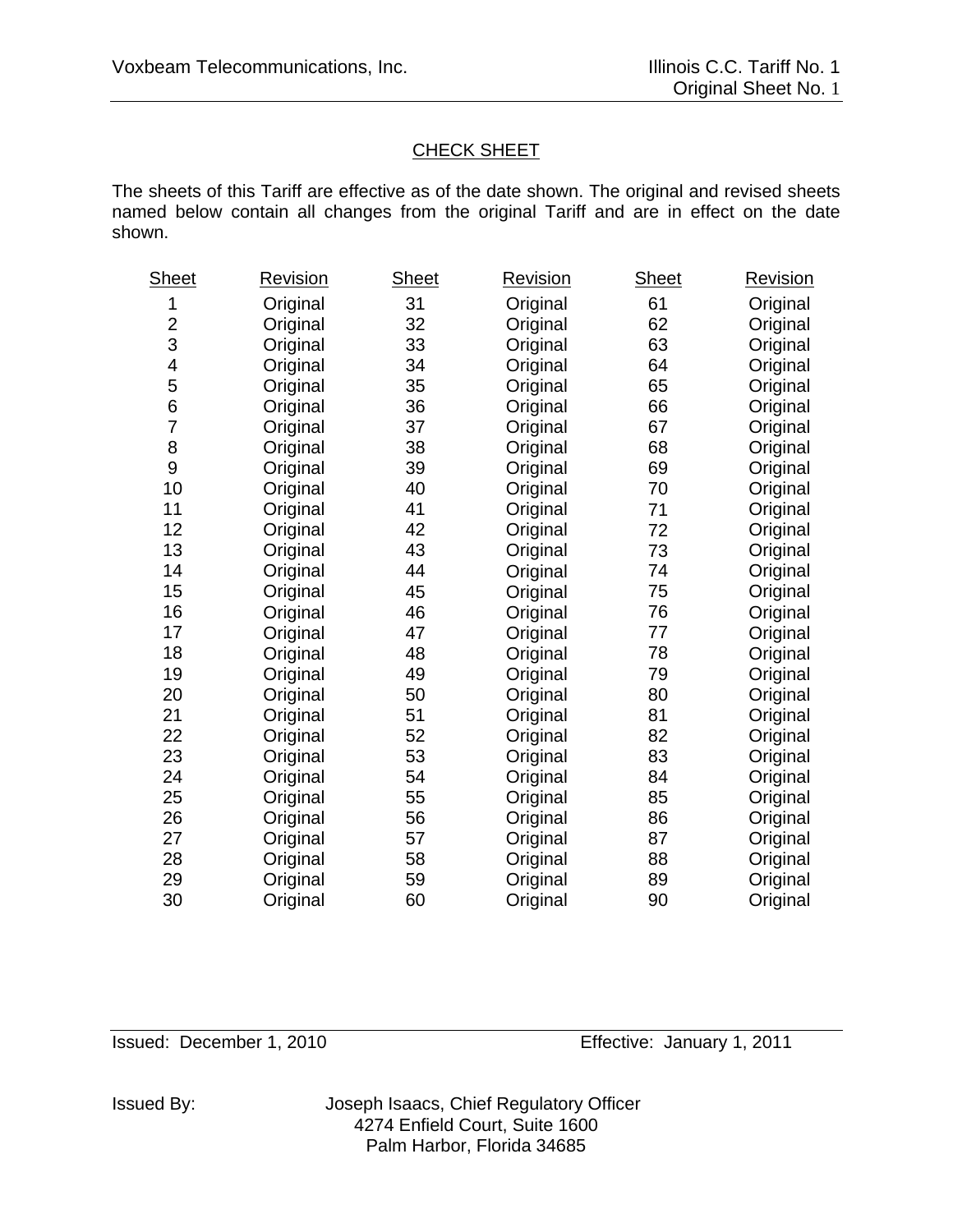# CHECK SHEET (Cont'd)

| <b>Sheet</b> | <u>Revision</u> | <b>Sheet</b> | <u>Revision</u> | Sheet | <u>Revision</u> |
|--------------|-----------------|--------------|-----------------|-------|-----------------|
| 91           | Original        | 121          | Original        | 151   | Original        |
| 92           | Original        | 122          | Original        | 152   | Original        |
| 93           | Original        | 123          | Original        | 153   | Original        |
| 94           | Original        | 124          | Original        | 154   | Original        |
| 95           | Original        | 125          | Original        | 155   | Original        |
| 96           | Original        | 126          | Original        | 156   | Original        |
| 97           | Original        | 127          | Original        | 157   | Original        |
| 98           | Original        | 128          | Original        | 158   | Original        |
| 99           | Original        | 129          | Original        | 159   | Original        |
| 100          | Original        | 130          | Original        | 160   | Original        |
| 101          | Original        | 131          | Original        | 161   | Original        |
| 102          | Original        | 132          | Original        | 162   | Original        |
| 103          | Original        | 133          | Original        | 163   | Original        |
| 104          | Original        | 134          | Original        | 164   | Original        |
| 105          | Original        | 135          | Original        | 165   | Original        |
| 106          | Original        | 136          | Original        | 166   | Original        |
| 107          | Original        | 137          | Original        | 167   | Original        |
| 108          | Original        | 138          | Original        | 168   | Original        |
| 109          | Original        | 139          | Original        | 169   | Original        |
| 110          | Original        | 140          | Original        | 170   | Original        |
| 111          | Original        | 141          | Original        | 171   | Original        |
| 112          | Original        | 142          | Original        | 172   | Original        |
| 113          | Original        | 143          | Original        | 173   | Original        |
| 114          | Original        | 144          | Original        | 174   | Original        |
| 115          | Original        | 145          | Original        | 175   | Original        |
| 116          | Original        | 146          | Original        | 176   | Original        |
| 117          | Original        | 147          | Original        | 177   | Original        |
| 118          | Original        | 148          | Original        |       |                 |
| 119          | Original        | 149          | Original        |       |                 |
| 120          | Original        | 150          | Original        |       |                 |
|              |                 |              |                 |       |                 |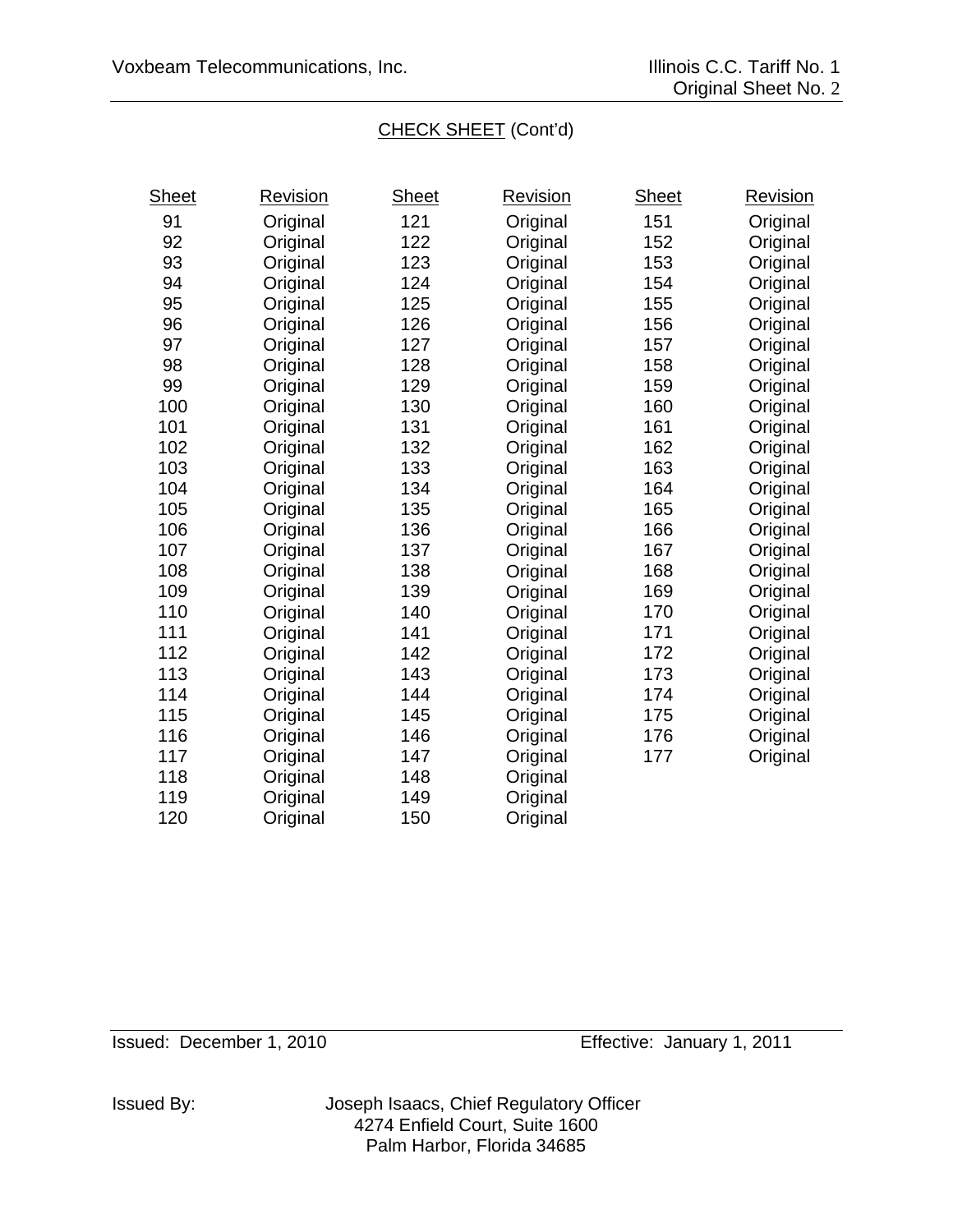# **TABLE OF CONTENTS**

| sne | د، |
|-----|----|
|     |    |

| 1.1 | 1.1.1                                              |  |
|-----|----------------------------------------------------|--|
|     |                                                    |  |
| 2.1 | 2.1.1<br>2.1.2<br>2.1.3<br>2.1.4<br>2.1.5<br>2.1.6 |  |
| 2.2 |                                                    |  |
| 2.3 | 2.3.1<br>2.3.2<br>2.3.3<br>2.3.4<br>2.3.5          |  |

Issued: December 1, 2010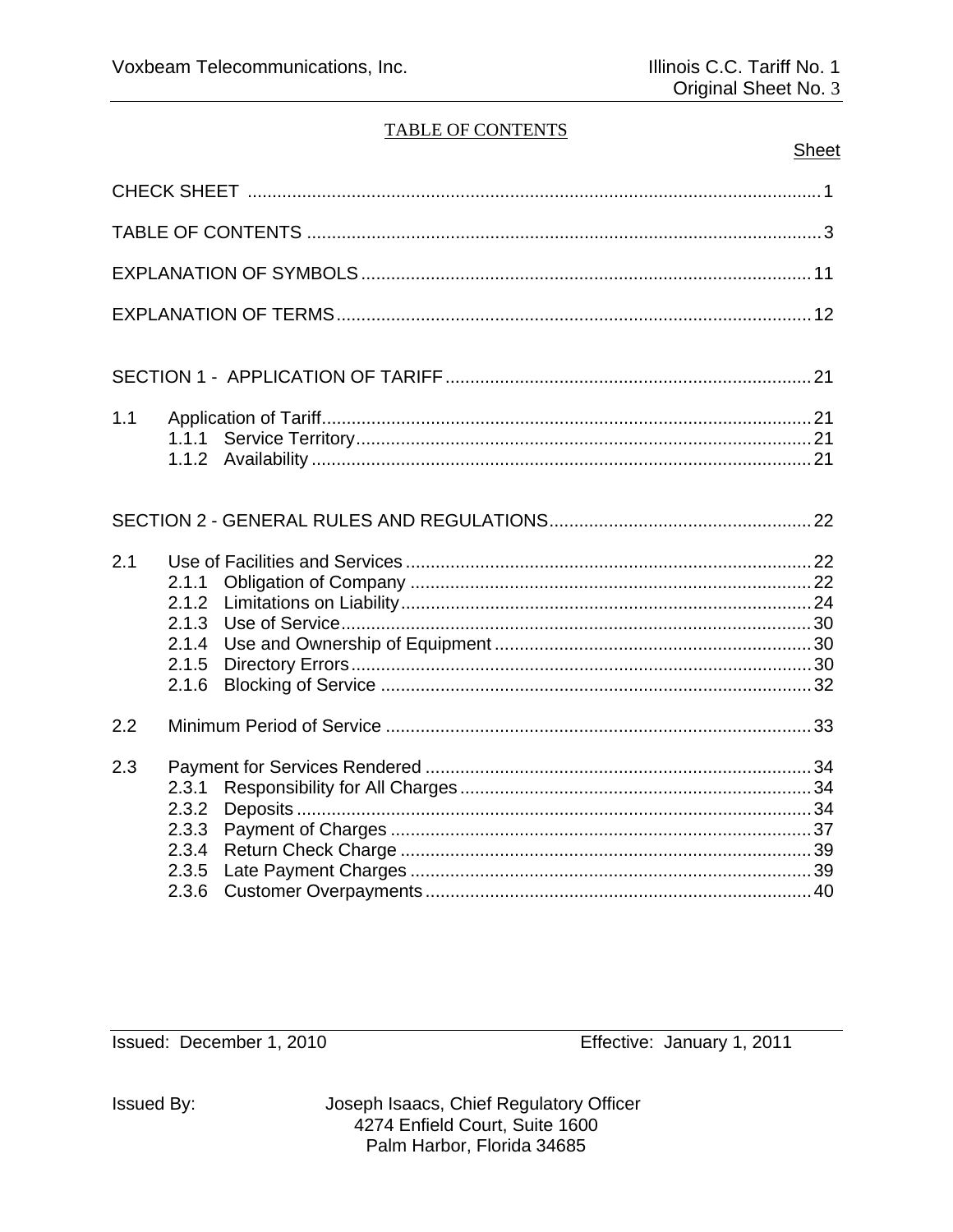| 2.4  |                                                                                                                         |                                                                                                               |  |
|------|-------------------------------------------------------------------------------------------------------------------------|---------------------------------------------------------------------------------------------------------------|--|
| 2.5  |                                                                                                                         |                                                                                                               |  |
| 2.6  |                                                                                                                         |                                                                                                               |  |
| 2.7  |                                                                                                                         |                                                                                                               |  |
| 2.8  | 2.8.1<br>2.8.2<br>2.8.3<br>2.8.4<br>2.8.5                                                                               |                                                                                                               |  |
| 2.9  | 2.9.1<br>2.9.2<br>2.9.3<br>2.9.4                                                                                        |                                                                                                               |  |
| 2.10 | 2.10.1<br>2.10.2<br>2.10.3<br>2.10.4<br>2.10.5<br>2.10.6<br>2.10.7<br>2.10.8<br>2.10.9<br>2.10.10<br>2.10.11<br>2.10.12 | Suspension or Termination - Medical Emergencies58<br>Suspension or Termination - Elderly, Blind or Disabled59 |  |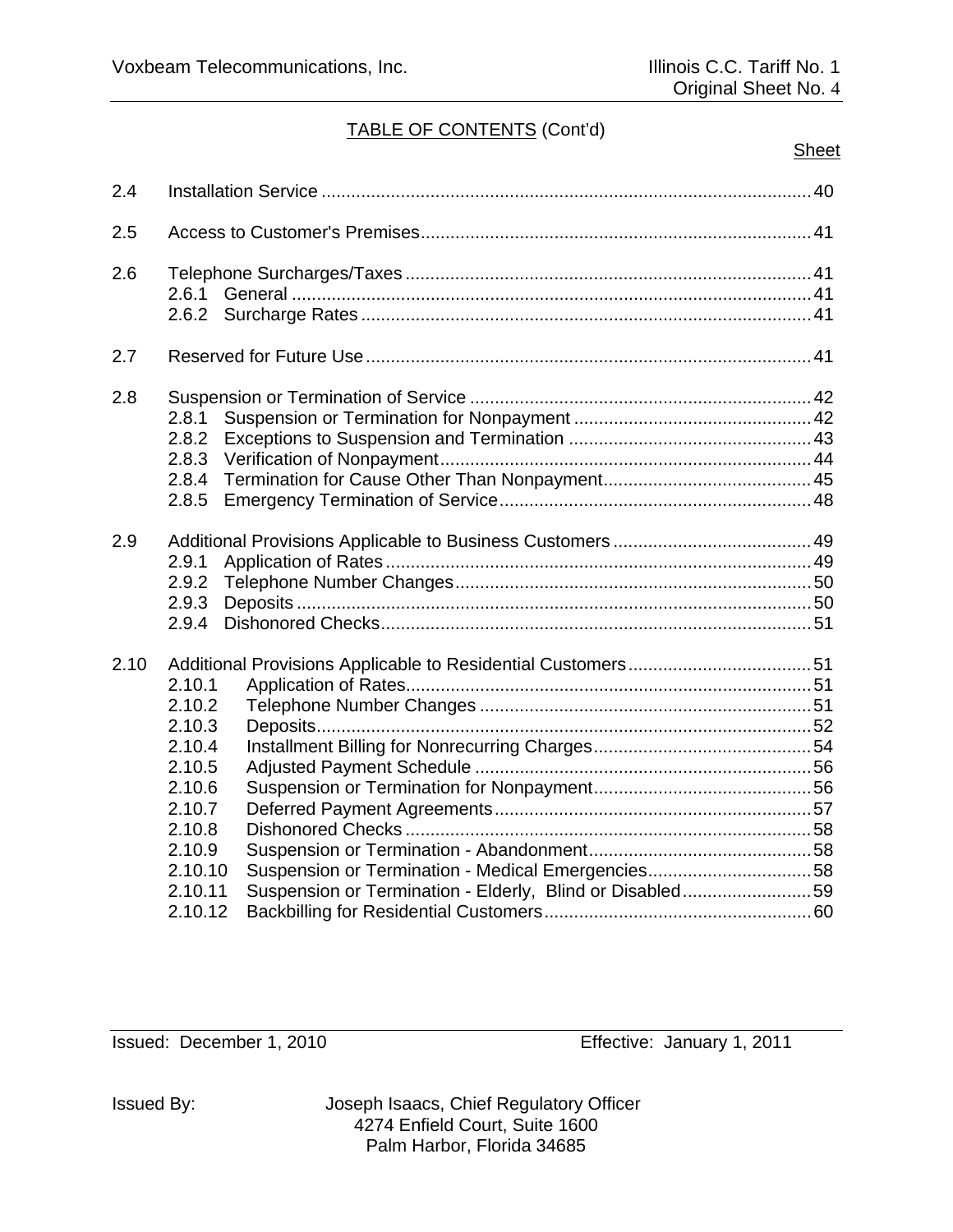# Sheet

| 2.11 |       |  |
|------|-------|--|
| 2.12 |       |  |
|      |       |  |
| 3.1  |       |  |
| 3.2  |       |  |
| 3.3  |       |  |
| 3.4  |       |  |
| 3.5  |       |  |
| 3.6  |       |  |
|      |       |  |
| 4.1  | 4.1.1 |  |
| 4.2  | 4.2.1 |  |

Issued: December 1, 2010

Effective: January 1, 2011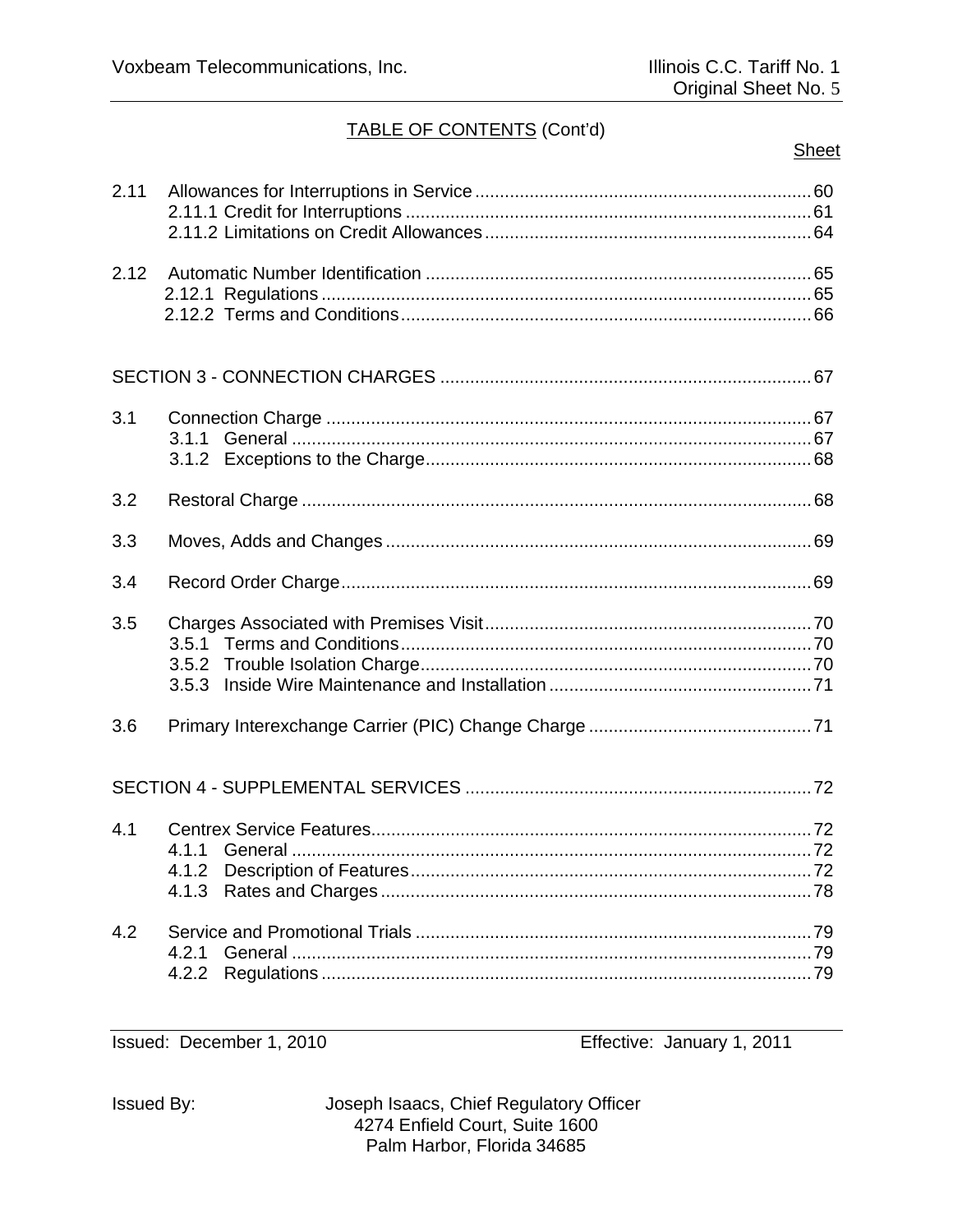### **Sheet**

| 4.3 |       |  |
|-----|-------|--|
| 4.4 | 4.4.1 |  |
| 4.5 | 4.5.2 |  |
| 4.6 |       |  |
| 4.7 | 471   |  |
|     |       |  |
| 5.1 |       |  |
| 5.2 |       |  |

Issued: December 1, 2010

Effective: January 1, 2011

**Issued By:**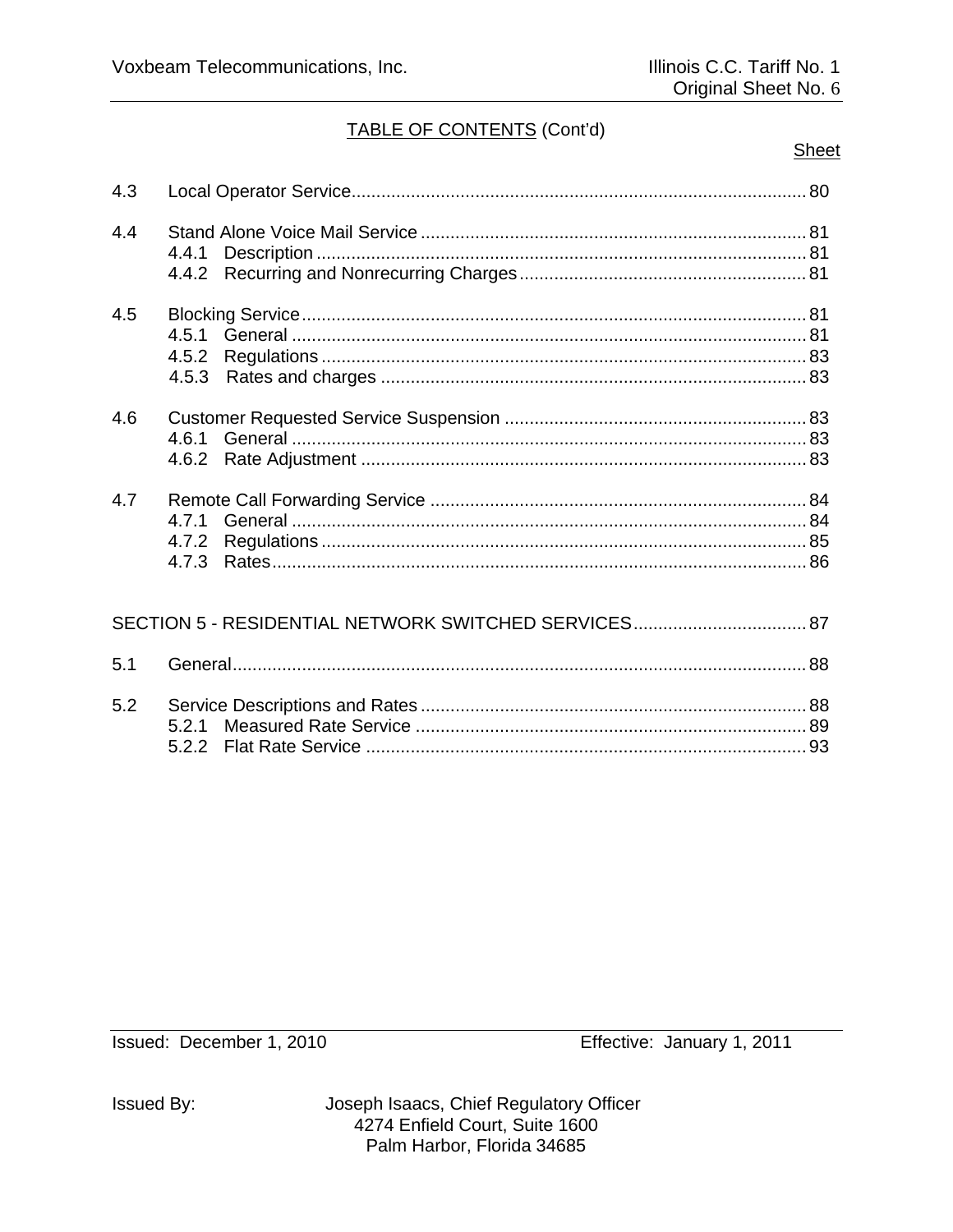| 6.1 |                                                                                                                                                   |
|-----|---------------------------------------------------------------------------------------------------------------------------------------------------|
| 6.2 | 6.2.1<br>6.2.2<br>6.2.3<br>6.2.4<br>6.2.5<br>Integrated Services Digital Network - Basic Rate Interface (ISDN-BRI) 115<br>6.2.6<br>6.2.7<br>6.2.8 |
|     | SECTION 7 - INTRALATA TOLL USAGE AND MILEAGE CHARGES  126                                                                                         |
| 7.1 | 7.1.1<br>7.1.2                                                                                                                                    |
| 7.2 |                                                                                                                                                   |
| 7.3 |                                                                                                                                                   |
| 7.4 | 7.4.1<br>7.4.3                                                                                                                                    |
| 7.5 | 7.5.1<br>7.5.2                                                                                                                                    |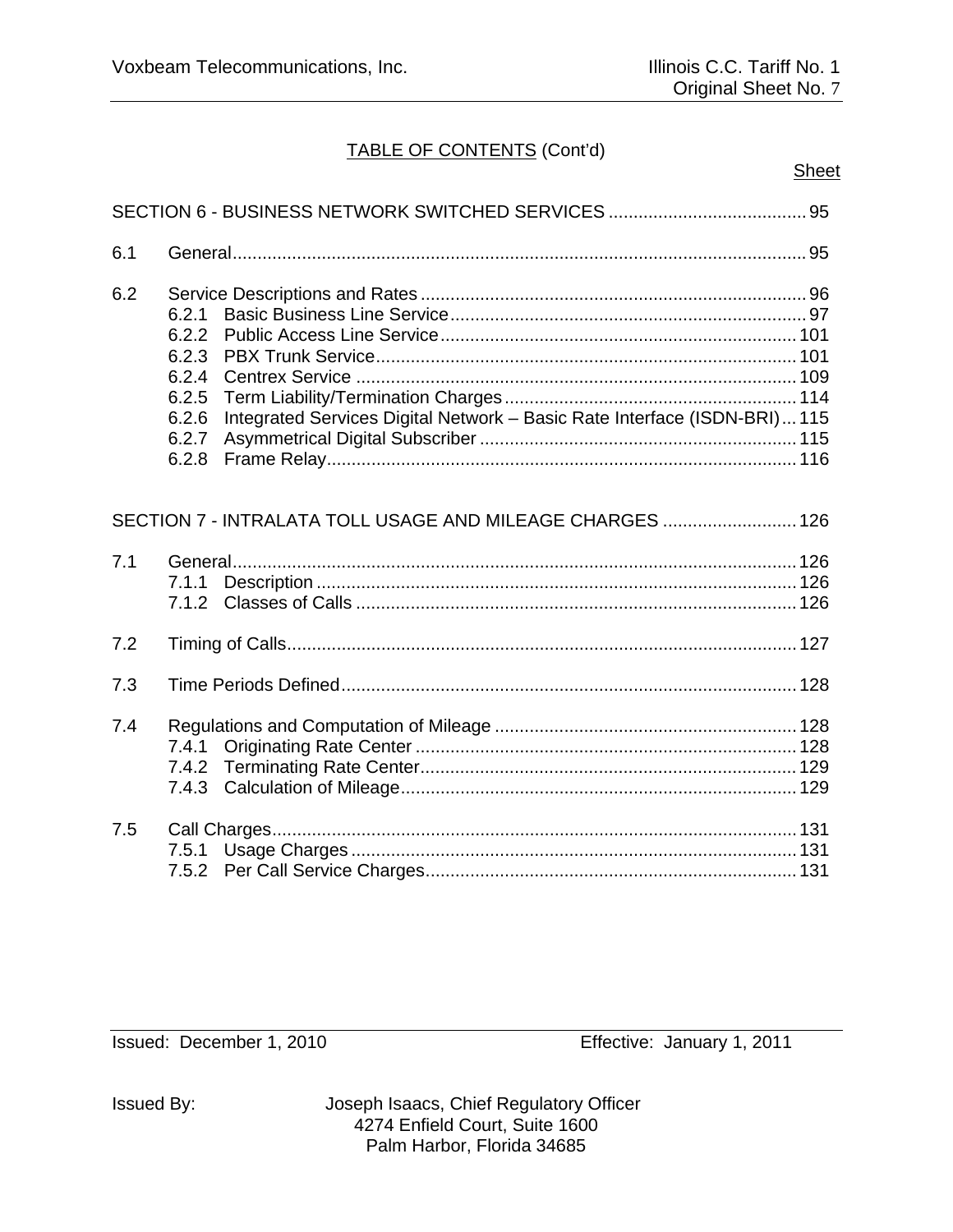# **Sheet**

| 8.1 | 8.1.1<br>8.1.2<br>8.1.3          |                                                                    |
|-----|----------------------------------|--------------------------------------------------------------------|
| 8.2 |                                  |                                                                    |
| 8.3 |                                  | Special Equipment For The Hearing or Speech Impaired Customer 134  |
| 8.4 | 8.4.1<br>8.4.2<br>8.4.3<br>8.4.4 | Discounted Service for The Hearing or Speech Impaired Customer 135 |
| 8.5 | 8.5.1<br>8.5.2<br>8.5.3          |                                                                    |
| 8.6 | 8.6.1<br>8.6.2<br>8.6.3          | Enhanced Universal Emergency Telephone Number Service 138          |
| 8.7 | 8.7.1<br>8.7.2<br>8.7.3<br>8.7.4 |                                                                    |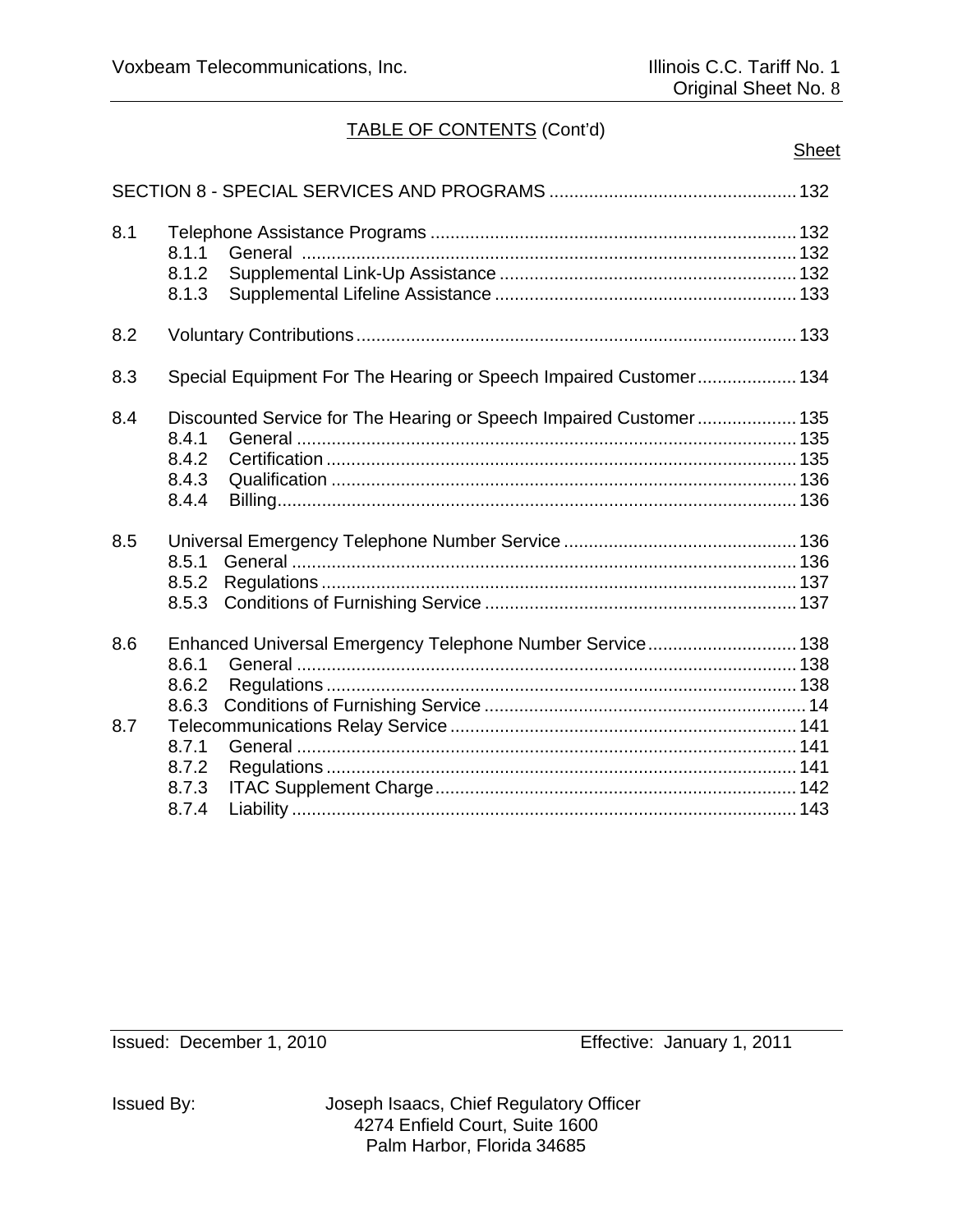| L<br>٠<br>L |
|-------------|
|             |

| 9.1  | 9.1.1<br>9.1.2 |
|------|----------------|
| 9.2  |                |
| 9.3  |                |
|      |                |
| 10.1 |                |
| 10.2 |                |
| 10.3 |                |
| 10.4 |                |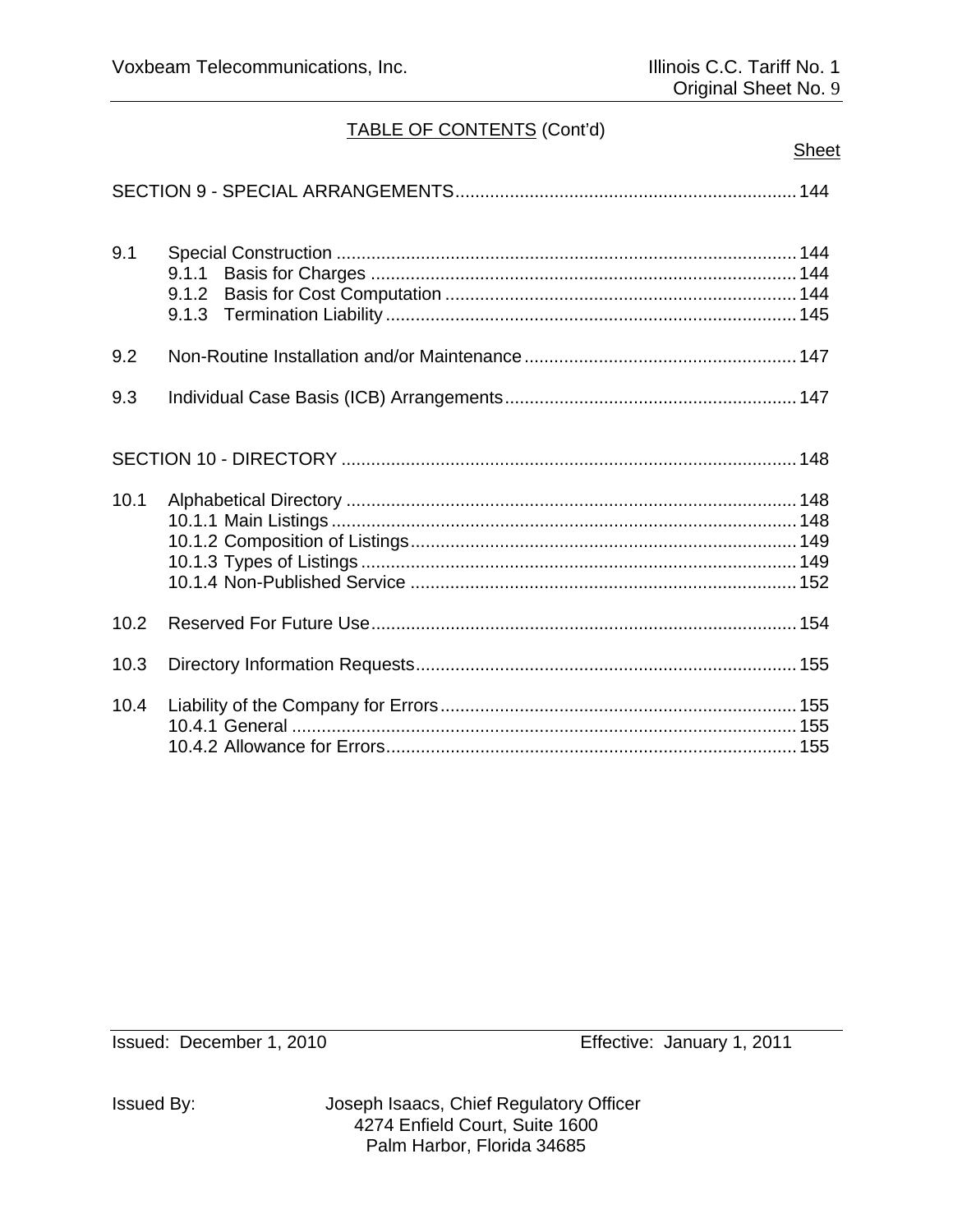# **Sheet**

| 11.1 |                                                                                 |  |
|------|---------------------------------------------------------------------------------|--|
| 11.2 |                                                                                 |  |
| 11.3 |                                                                                 |  |
| 11.4 |                                                                                 |  |
| 11.5 |                                                                                 |  |
| 11.6 |                                                                                 |  |
| 11.7 | 11.7.3 Integrated Services Digital Network-Primary Rate Interface (ISDN-PRI)163 |  |
|      |                                                                                 |  |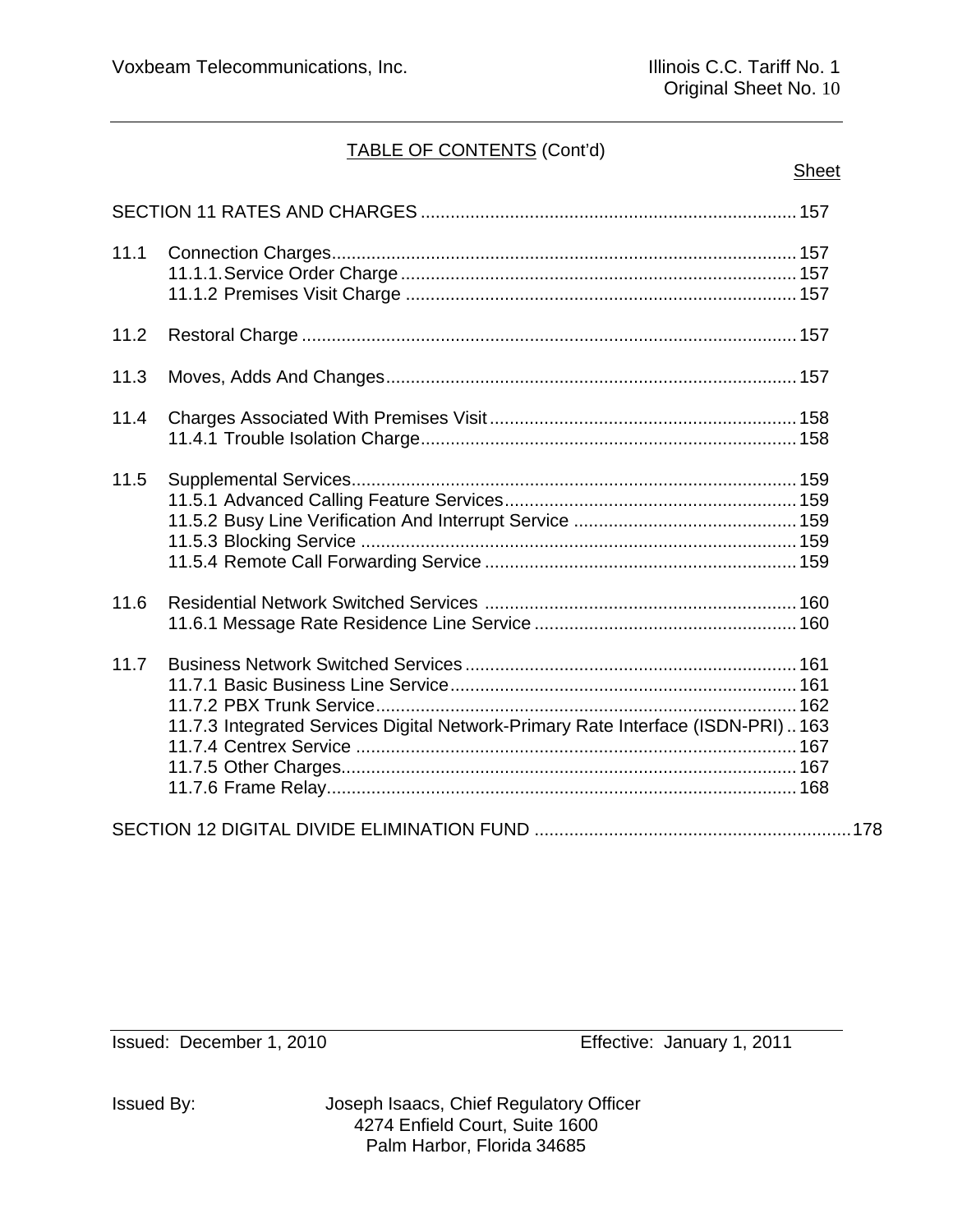# EXPLANATION OF SYMBOLS

A revision of a Tariff Sheet is coded to designate the type of change from the previous revision. These symbols, which appear in the right-hand margin of the sheet, are used to signify:

- C Change in Regulation
- D Discontinued rate or regulation
- I Increased rate
- M Moved from another Tariff location
- N New rate or regulation
- R Reduction in a rate or charge
- T Changed in text but no change in rate or regulation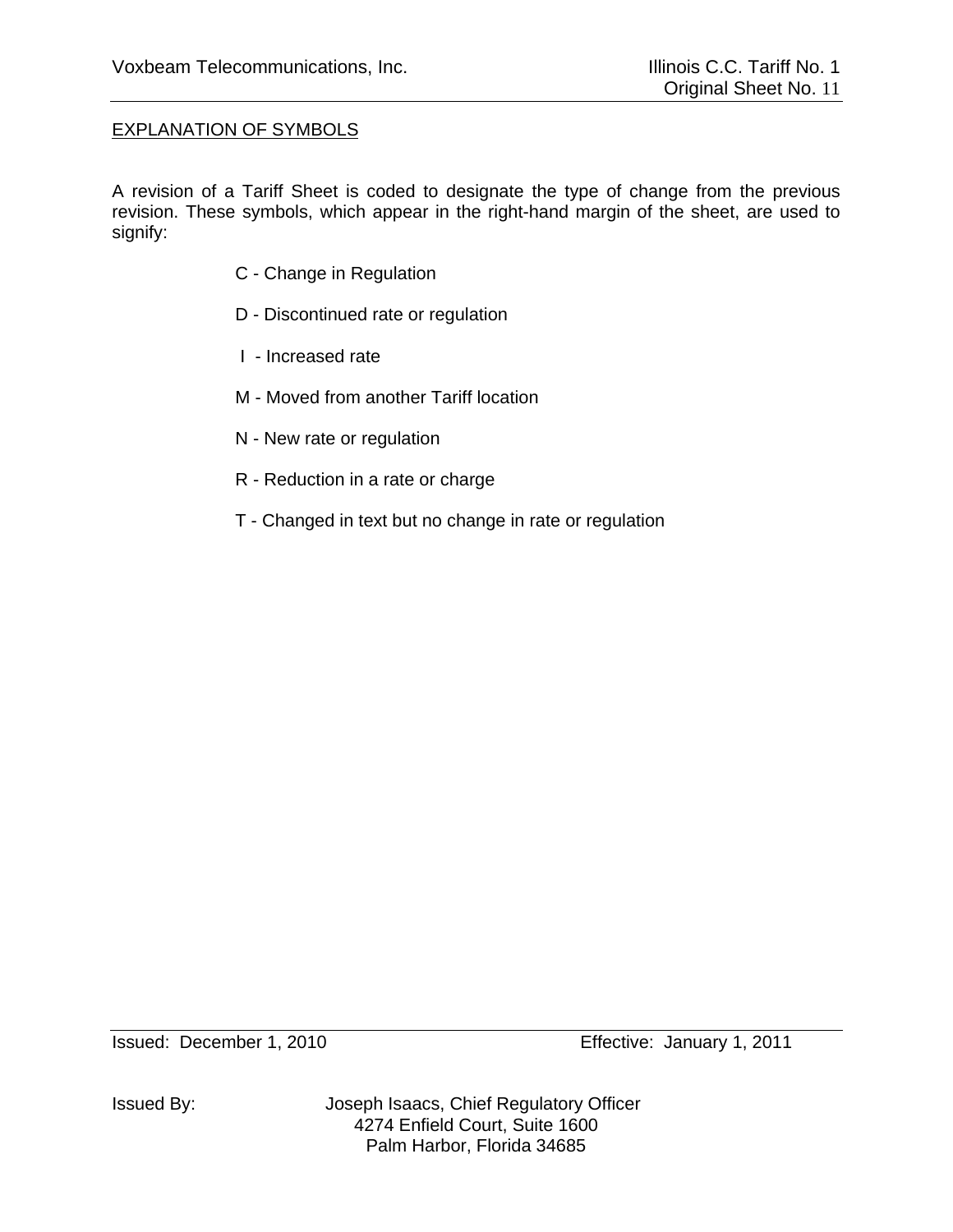# EXPLANATION OF TERMS

### **AGENCY**

For 911 or E911 service, the government agency (ies) designated as having responsibility for the control and staffing of the emergency report center.

### ALTERNATE ROUTING ("AR")

Allows E911 calls to be routed to a designated alternate location if (1) all E911 exchange lines to the primary PSAP (see definition of PSAP below) are busy, or (2) the primary PSAP closes for a period (night service).

#### AUTHORIZED USER

A person, corporation or other entity who is authorized by the Company's customer to utilize service provided by the Company to the customer. The customer is responsible for all charges incurred by an Authorized User.

#### ATTENDANT

An operator of a PBX console or telephone switchboard.

### AUTOMATIC LOCATION IDENTIFICATION ("ALI")

The name and address associated with the calling party's telephone number (identified by ANI as defined below) is forwarded to the PSAP for display. Additional telephones with the same number as the calling party's (secondary locations, off premises, etc.) will be identified with the address of the telephone number at the main location.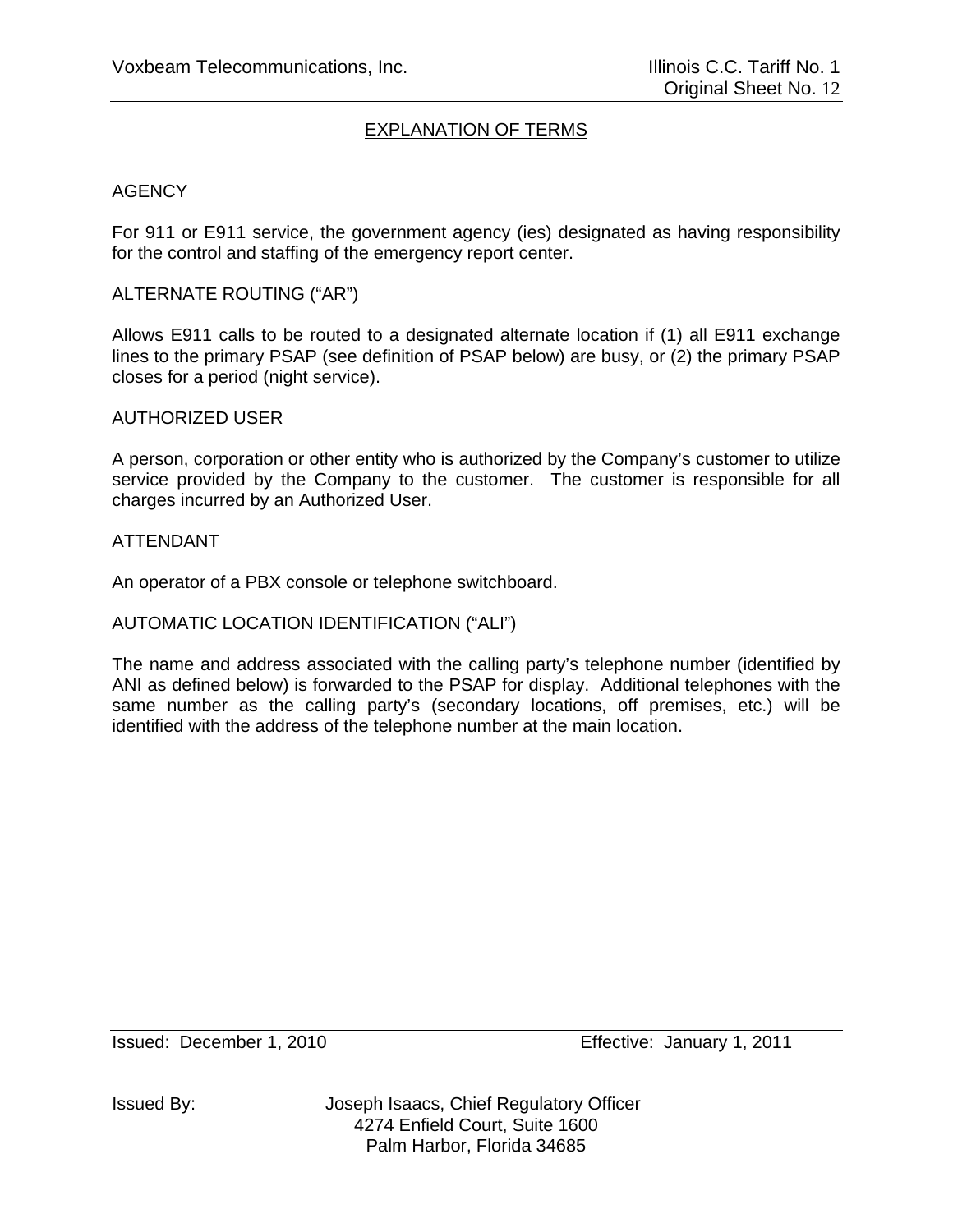### AUTOMATIC NUMBER IDENTIFICATION ("ANI")

A system whereby the calling party's telephone number is identified and sent forward with the call record for routing and billing purposes. E911 Service makes use of this system.

#### CALL INITIATION

The point in time when the exchange network facility are initially allocated for the establishment of a specific call.

#### CALL TERMINATION

The point in time when the exchange network facility allocated to a specific call is released for reuse by the network.

#### CENTRAL OFFICE

An operating office of the Company where connections are made between telephone exchange lines.

#### CENTRAL OFFICE LINE

A line providing direct or indirect access from a telephone or switchboard to a central office. Central office lines subject to PBX rate treatment are referred to as central office trunks.

#### **CHANNEL**

A point-to-point bi-directional path for digital transmission. A channel may be furnished in such a manner as the Company may elect, whether by wire, fiber optics, radio or a combination thereof and whether or not by means of single physical facility or route. One 1.544 Mbps Service is equivalent to 24 channels.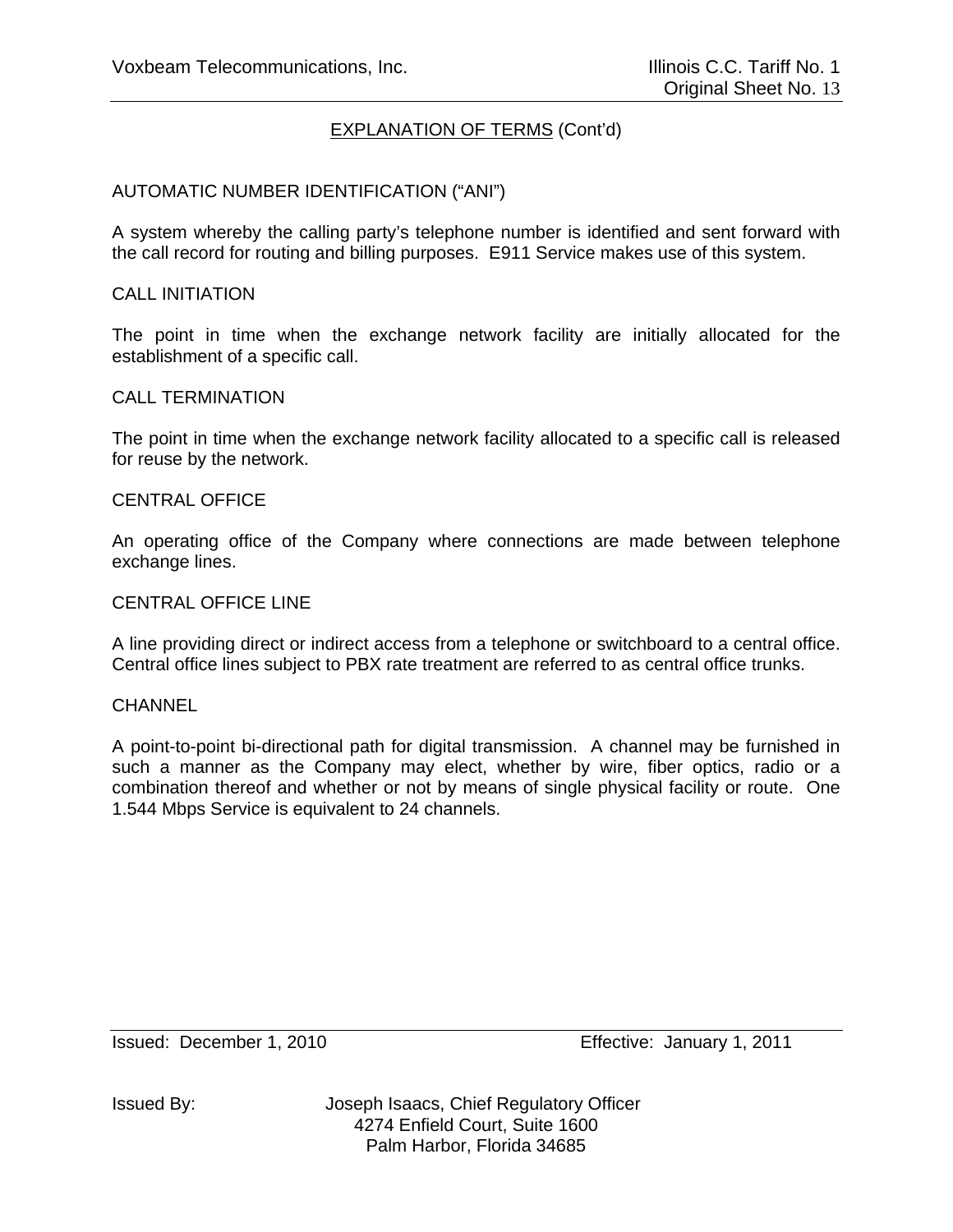### **COMMISSION**

Illinois Commerce Commission

### **COMPANY**

Voxbeam Telecommunications, Inc. ("Voxbeam Telecommunications") unless otherwise clearly indicated from the context.

### CUSTOMER

The person, firm, corporation, or other entity which orders service pursuant to this Tariff and utilizes service provided under Tariff by the Company. A customer is responsible for the payment of charges and for compliance with all terms of the Company's Tariff.

CUSTOMER PREMISES EQUIPMENT ("CPE")

Equipment provided by the customer for use with the Company's services. CPE can include a station set, facsimile machine, key system, PBX, or other communication system.

# DEFAULT ROUTING ("DR")

When an incoming E911 call cannot be selectively routed due to an ANI failure, garbled digits or other causes, such incoming calls are routed from the E911 Control Office to a default PSAP. Each incoming E911 facility group to the Control Office is assigned to a designated default PSAP.

DIAL PULSE ("DP")

The pulse type employed by a rotary dial station set.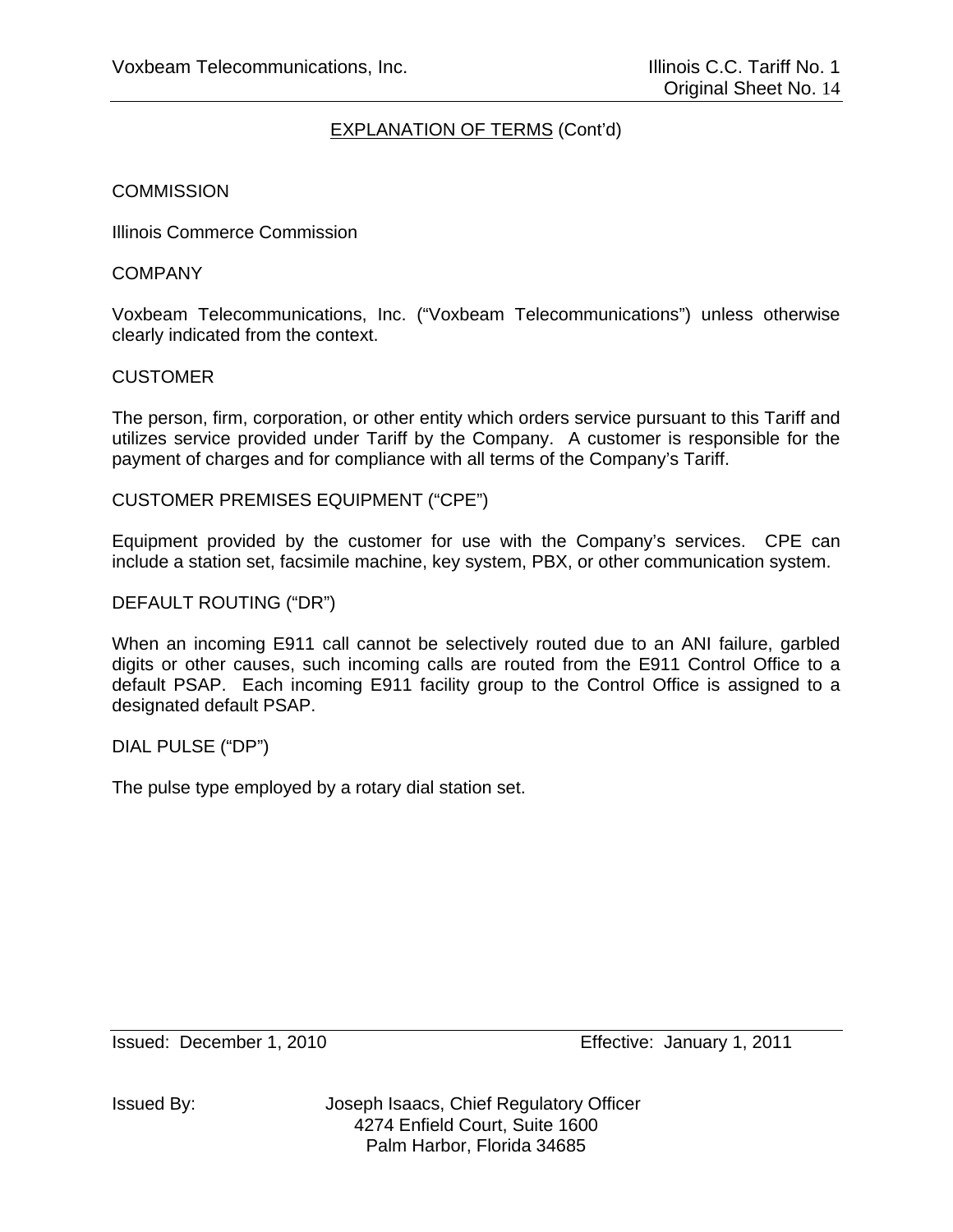DIRECT INWARD DIAL ("DID")

A service attribute that routes incoming calls directly to stations, by-passing a central answer point.

DIRECT OUTWARD DIAL ("DOD")

A service attribute that allows individual station users to access and dial outside numbers directly.

DUAL TONE MULTI-FREQUENCY ("DTMF")

The pulse type employed by tone dial station sets. (Touch tone)

E911 SERVICE AREA

The geographic area in which the government agency will respond to all E911 calls and dispatch appropriate emergency assistance.

E911 CUSTOMER

A governmental agency that is the customer of record and is responsible for all negotiations, operations and payment of bills in connection with the provision of E911 service.

#### EXCHANGE

An area, consisting of one or more central office districts, within which a call between any two points is a local call.

#### EXCHANGE ACCESS LINE

A central office line furnished for direct or indirect access to the exchange system.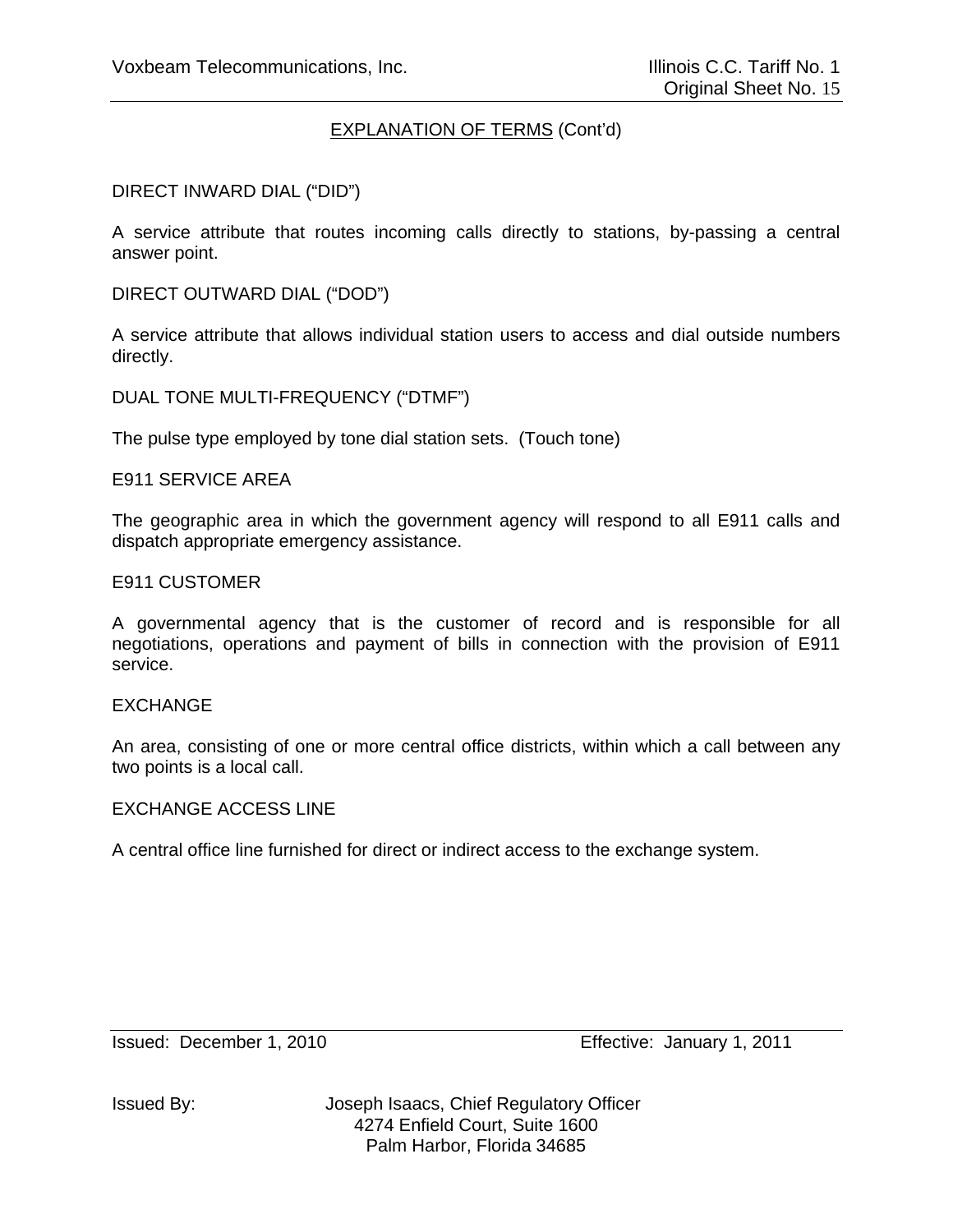### EXCHANGE SERVICE

The provision to the subscriber of access to the exchange system for the purpose of sending and receiving calls. This access is achieved through the provision of a central office line (exchange access line) between the central office and the subscriber's premises.

#### FINAL ACCOUNT

A customer whose service has been disconnected who has outstanding charges still owed to the Company.

### FLAT RATE SERVICE

The type of exchange service provided at a monthly rate with an unlimited number of calls within a specified primary calling area.

#### HANDICAPPED PERSON

A person who is legally blind, visually handicapped or physically handicapped, under the following definitions from the Federal Register (Vol. 35 #126 dated June 30, 1970).

Legally Blind - a person whose visual acuity is 20/200 or less in the better eye with correcting glasses, or whose widest diameter of visual field subtends an angular distance no greater than 20 degrees.

Visually Handicapped - a person whose visual disability, with correction and regardless of optical measurement with respect to legal blindness, are certified as unable to read normal printed material.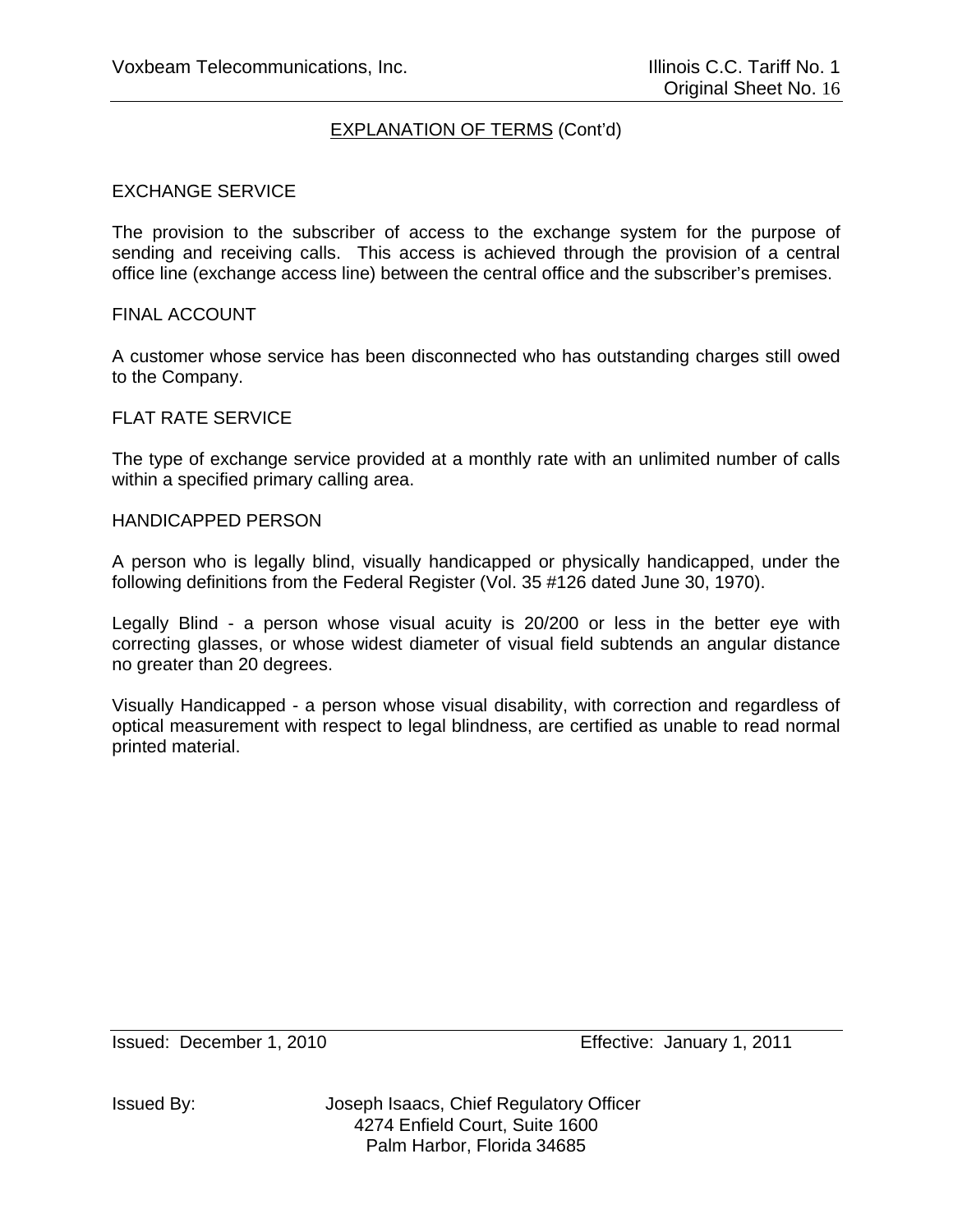### HANDICAPPED PERSON (Cont.)

Physically Handicapped - a person who is certified by competent authority as unable to read or use ordinary printed materials as a result of physical limitation, or a person whose disabling condition causes difficulty with hand and finger coordination and use of a coin telephone.

The term "Handicapped Person", when used in connection with a person having a speech or hearing impairment which requires that they communicate over telephone facilities by means other than voice is defined below:

Hearing - a person with binaural hearing impairment of 60% or higher on the basis of the procedure developed by the American Academy of Otolaryngology (A.A.O.) as set forth in "Guide for Conservation of Hearing in Noise" 38-43, A.A.O., 1973; "guides to the Evaluation of Permanent Impairment" 103-107, American Medical Association, 1971.

Speech - a person with 65% or higher of impairment on the basis of the procedure recommended by the American Medical Association's Committee on Rating of Mental and Physical Impairment to evaluate speech impairment as to three categories: audibility, intelligibility and functional efficiency, as set forth in "Guides to the Evaluation of Permanent Impairment" 109-III, American Medical Association, 1971.

#### **INTERFACE**

That point on the premises of the subscriber at which provision is made for connection of facilities provided by someone other than the Company to facilities provided by the Company.

#### INTERRUPTION

The inability to complete calls, either incoming or outgoing or both, due to Company facilities malfunction or human errors.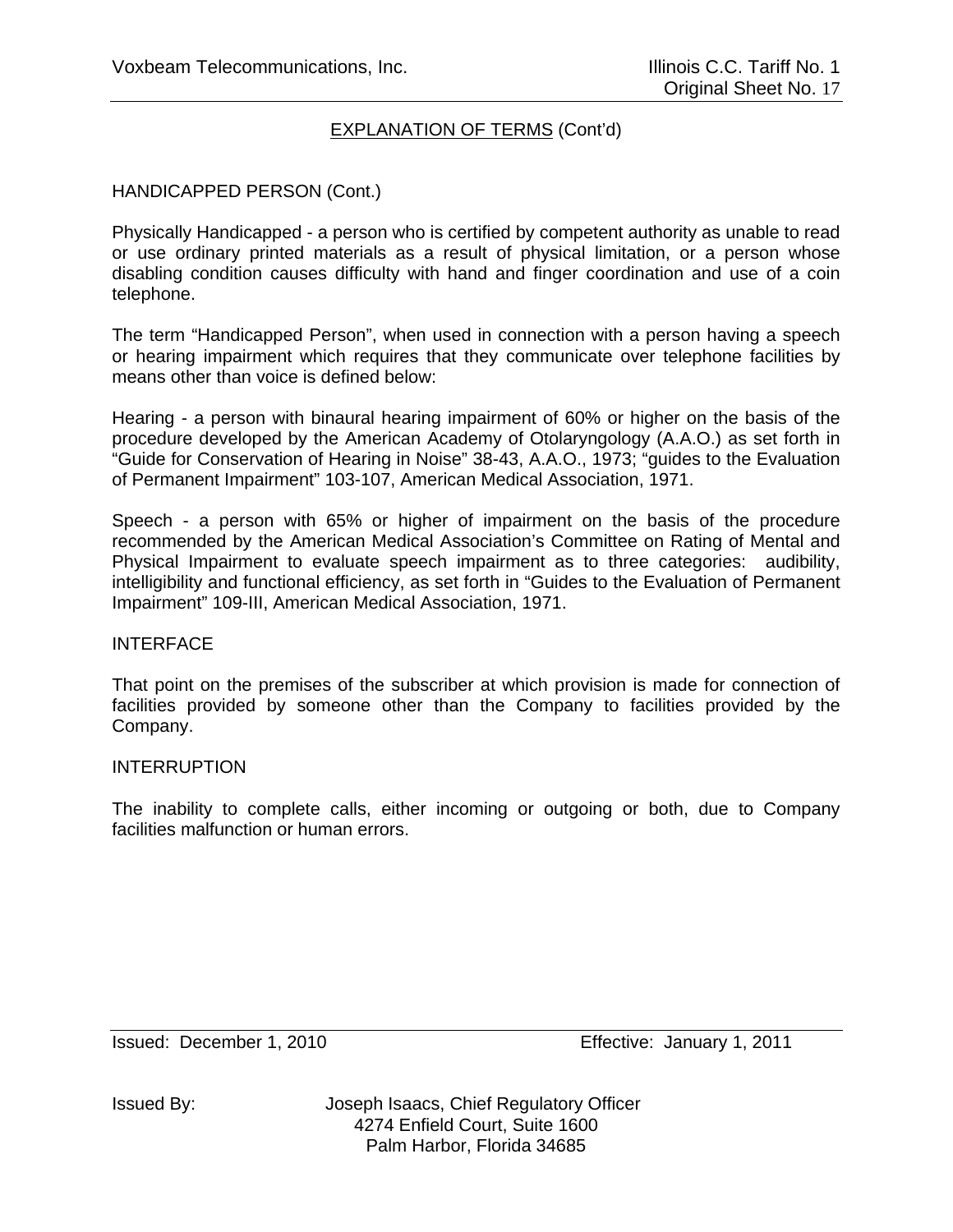# LATA

Local Access and Transport Area. The area within which the Company provides local and long distance ("intraLATA") service. For call to numbers outside the area ("interLATA") service is provided by long distance companies.

### LINK

The physical facility from the network interface on an end-user's or carrier's premises to the point of interconnection on the main distribution frame of the Company's central office.

#### LOCAL CALL

A call which, if placed by a customer over the facilities of the Company, is not rated as a toll call.

#### LOCAL CALLING AREA

The area, consisting of one or more central office districts, within which a subscriber for exchange service may make telephone calls without a toll charge.

#### LOCAL SERVICE

Telephone exchange service within a local calling area.

#### LOOP START

Describes the signaling between the terminal equipment or PBX/key system interface and the Company's switch. It is the signal requesting service.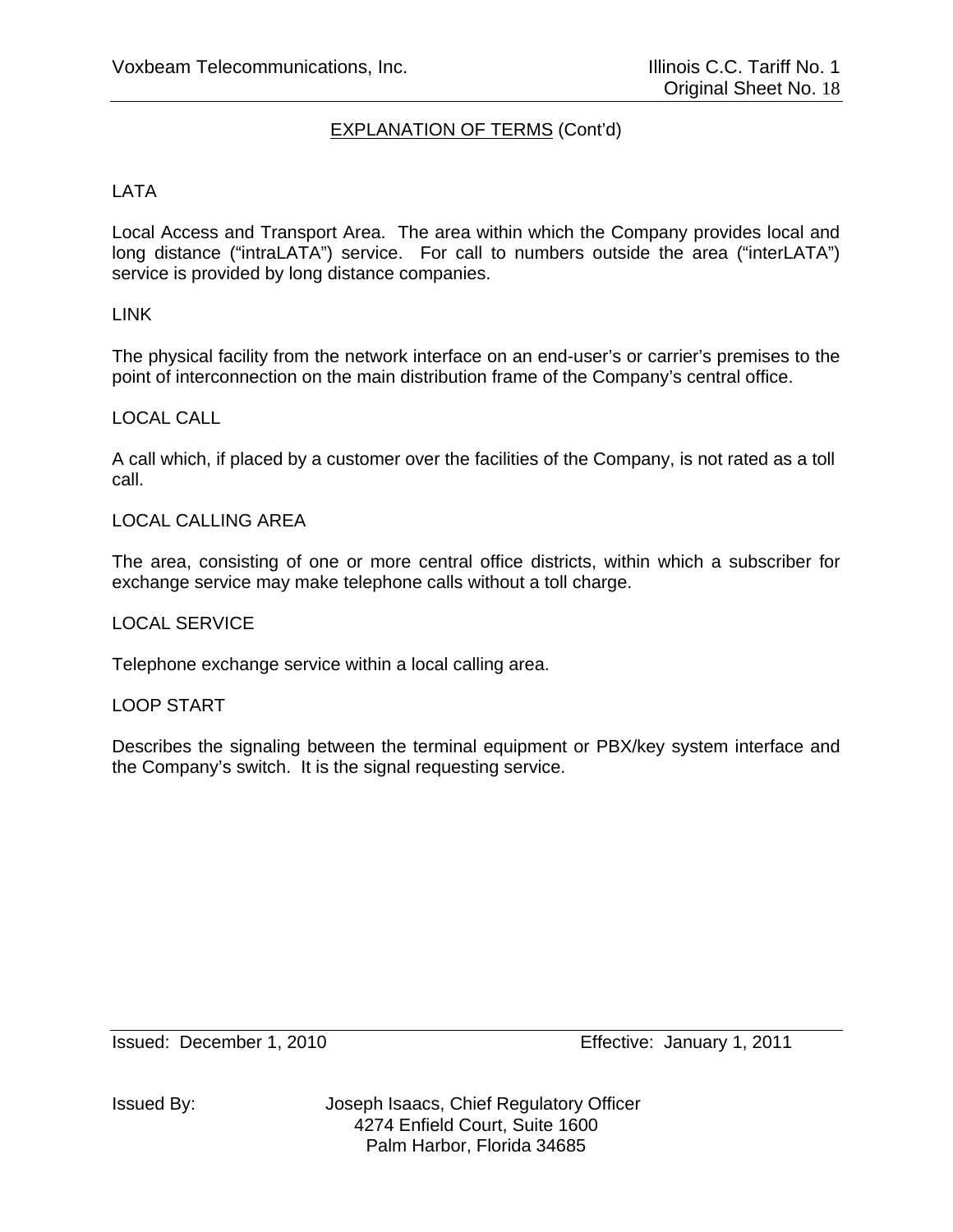### LOOPS

Segments of a line which extend from the serving central office to the originating and to the terminating point.

#### MESSAGE RATE SERVICE

A type of exchange service provided at a monthly rate with an additional charge for local calling based on the usage of the local network. One completed call is equal to one message.

#### **MOVE**

The disconnection of existing equipment at one location and reconnection of the same equipment at a new location in the same building or in a different building on the same premises.

#### MULTILINE HUNT

A method of call signaling by which a call placed to one number is subsequently routed to one or more alternative numbers when the called number is busy.

#### ON-NET

Telecommunications services which are transported exclusively over facilities installed by the Company rather than the facilities of another carrier.

#### PORT

A connection to the switching network with one or more voice grade communications channels, each with a unique network address (telephone number) dedicated to the customer. A port connects a link to the public switched network.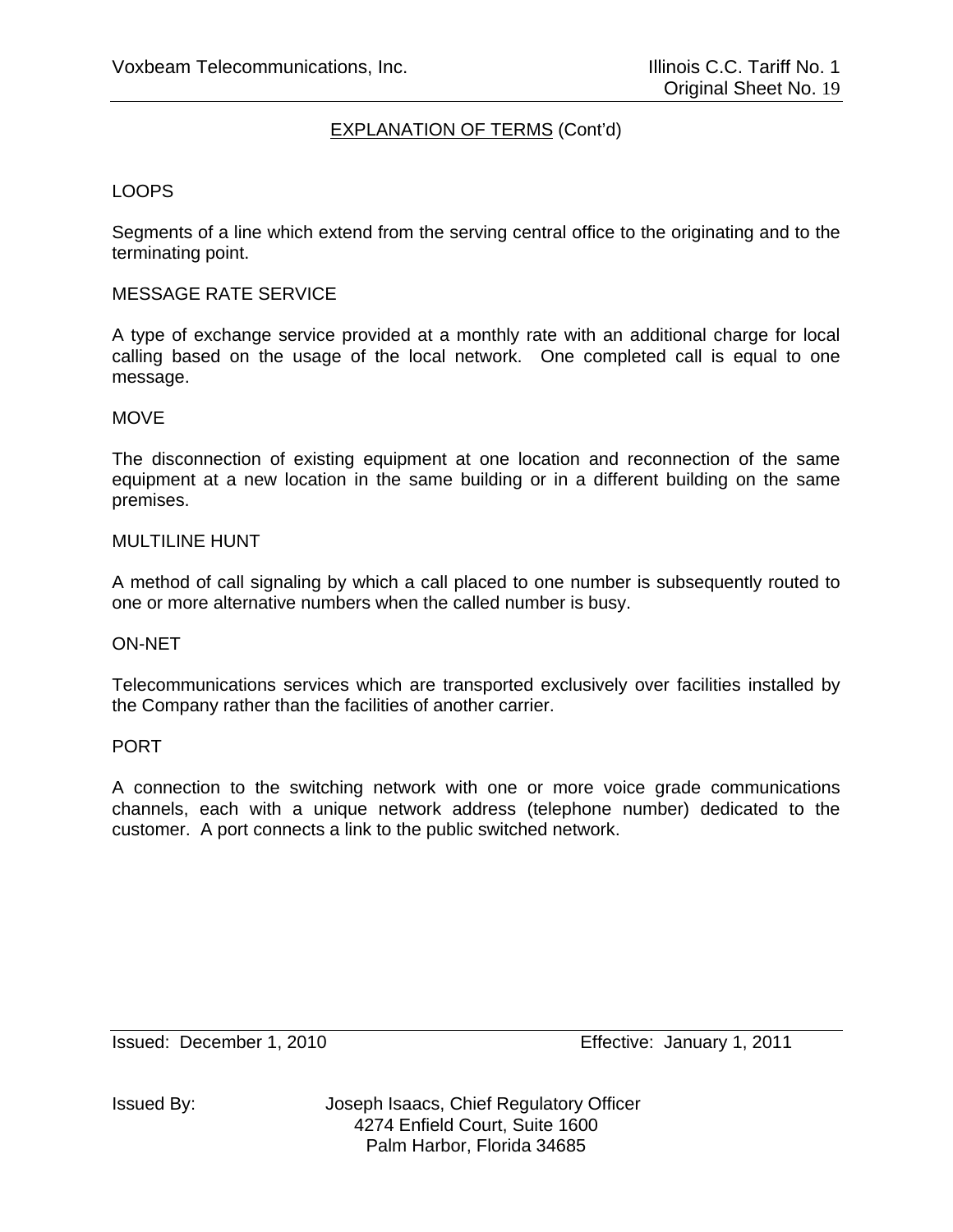### PRIVATE BRANCH EXCHANGE SERVICE

Service providing facilities for connecting central office trunks and tie lines to PBX stations, and for interconnecting PBX station lines by means of a switchboard or dial apparatus.

#### RATE CENTER

A geographic reference point with specific coordinates on a map used for determining mileage when calculating changes.

#### REFERRAL PERIOD

The time frame during which calls to a number which has been changed will be sent to a recording which will inform the caller of the new number.

#### SELECTIVE ROUTING ("SR")

A feature that routes an E911 call from a Central Office to the designated primary PSAP based upon the identified number of the calling party.

#### TOLL CALL

Any call extending beyond the local exchange of the originating caller which is rated on a toll schedule by the Company.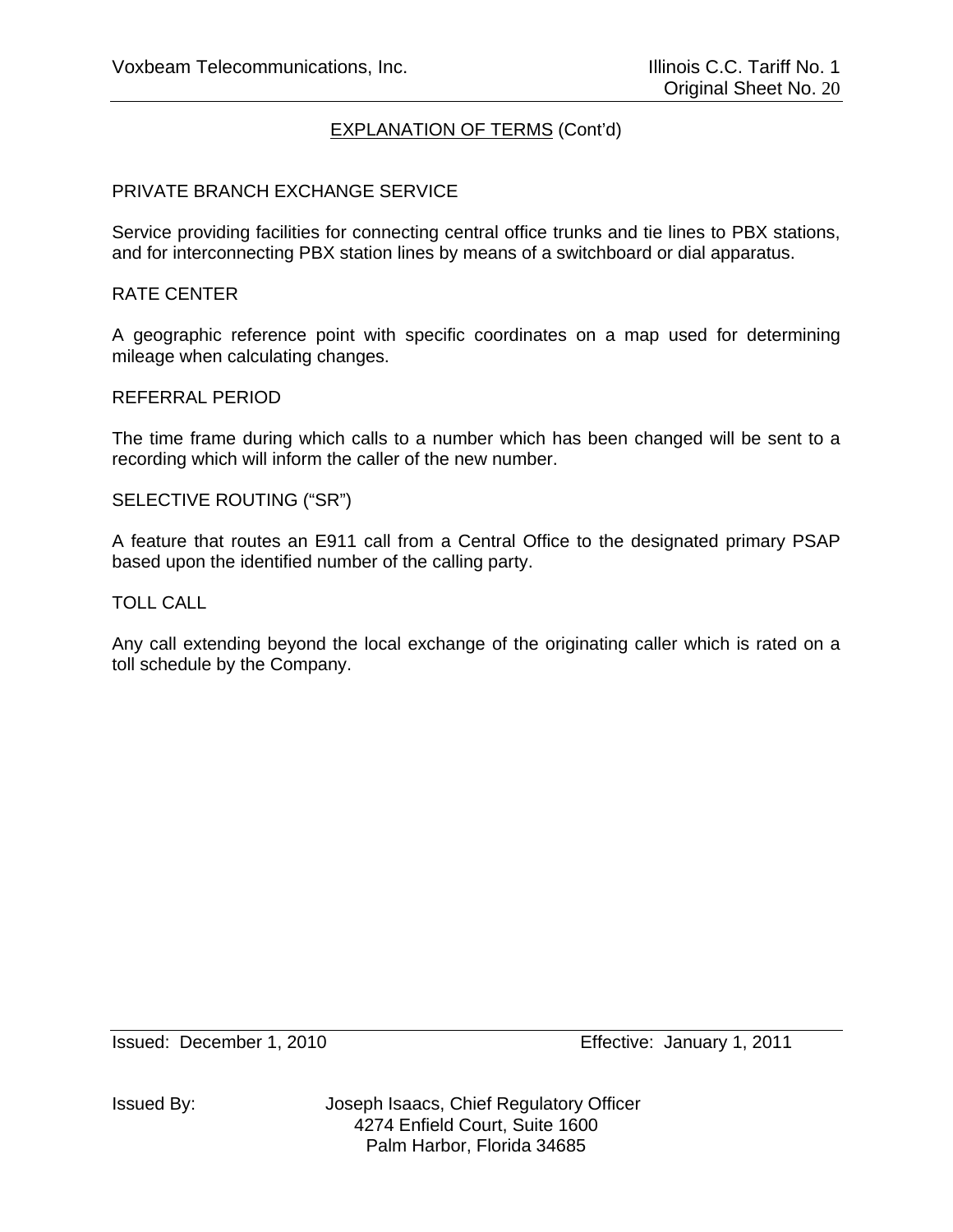# Section 1 - APPLICATION OF TARIFF

### 1.1 Application of Tariff

This Tariff sets forth the service offerings, rates, terms and conditions applicable to switched services provided by ROUTE24 COMPUTERS, INC, as follows:

The furnishing of resold and facilities-based local exchange communications services to customers within the State of Illinois.

1.1.1 Service Territory

ROUTE24 COMPUTERS, INC will provide service within the State of Illinois.

1.1.2 Availability

Service is available where facilities permit.

Pursuant to Article 13, Section 502 of the Illinois Public Utilities Act, all services furnished by the company under this Tariff are classified as competitive.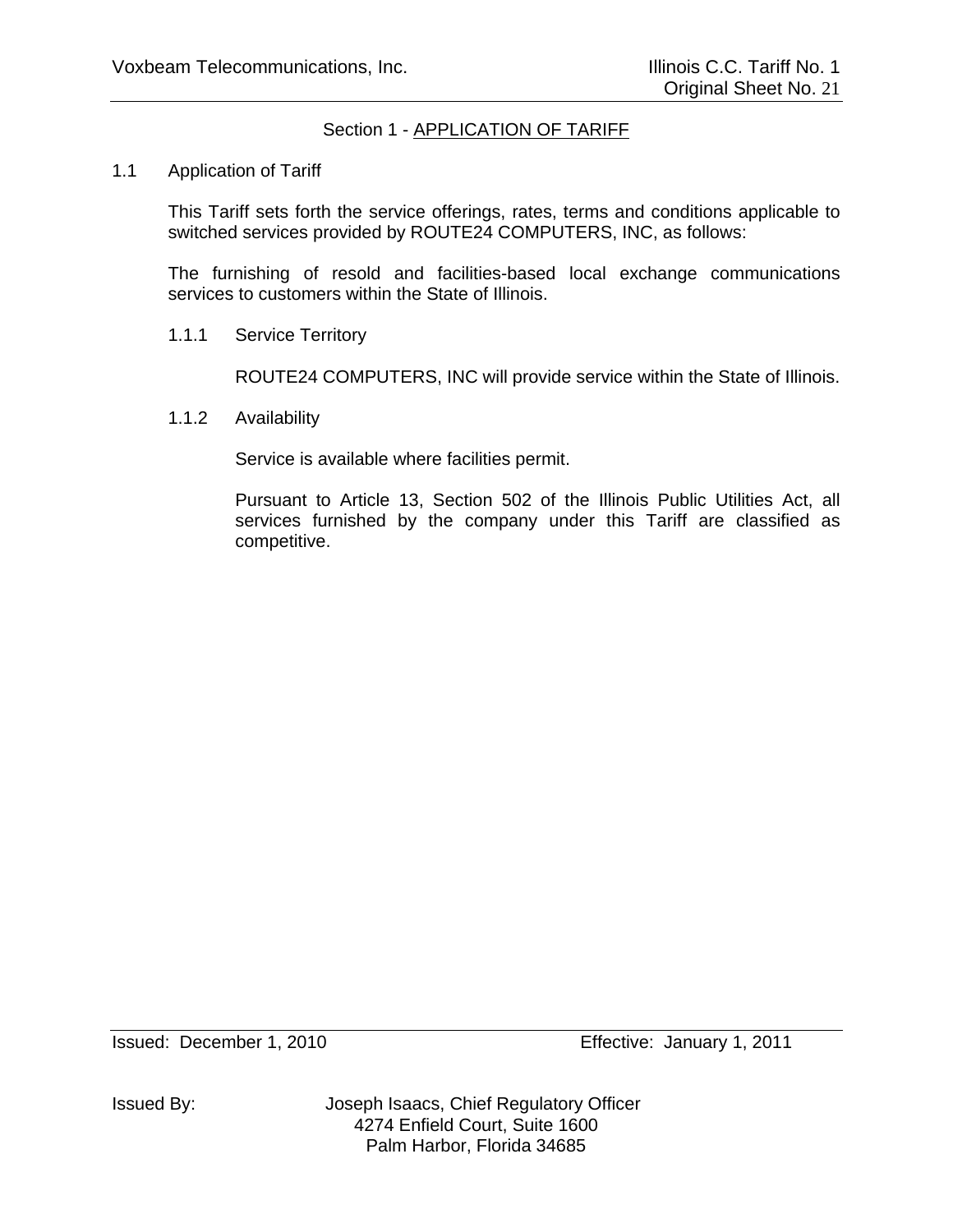### 2.1 USE OF FACILITIES AND SERVICES

2.1.1 Obligation of the Company

In furnishing facilities and service, the Company does not undertake to transmit messages, but furnishes the use of its facilities to its customers for communications. The Company undertakes to furnish communications service pursuant to the terms of this Tariff in connection with one-way and/or two-way information transmission between points within the State of Illinois.

- A. The Company reserves the right to limit or to allocate the use of existing facilities, or of additional facilities offered by the Company, when necessary because of lack of facilities, or due to some other cause beyond the Company's control.
- B. The furnishing of service under this Tariff is subject to the availability on a continuing basis of all the necessary facilities and is limited to the capacity of the Company's facilities as well as facilities the Company may obtain from other carriers to furnish service from time to time as required at the sole discretion of the Company.

The Company's obligation to furnish facilities and service is dependent upon its ability (a) to secure and retain, without unreasonable expense, suitable facilities and rights for the construction and maintenance of the necessary circuits and equipment; (b) to secure and retain, without unreasonable expense, suitable space for its plant and facilities in the building where service is or will be provided to the customer; or (c) to secure reimbursement of all costs where the owner or operator of a building demands relocation or rearrangement of plant and facilities used in providing service therein.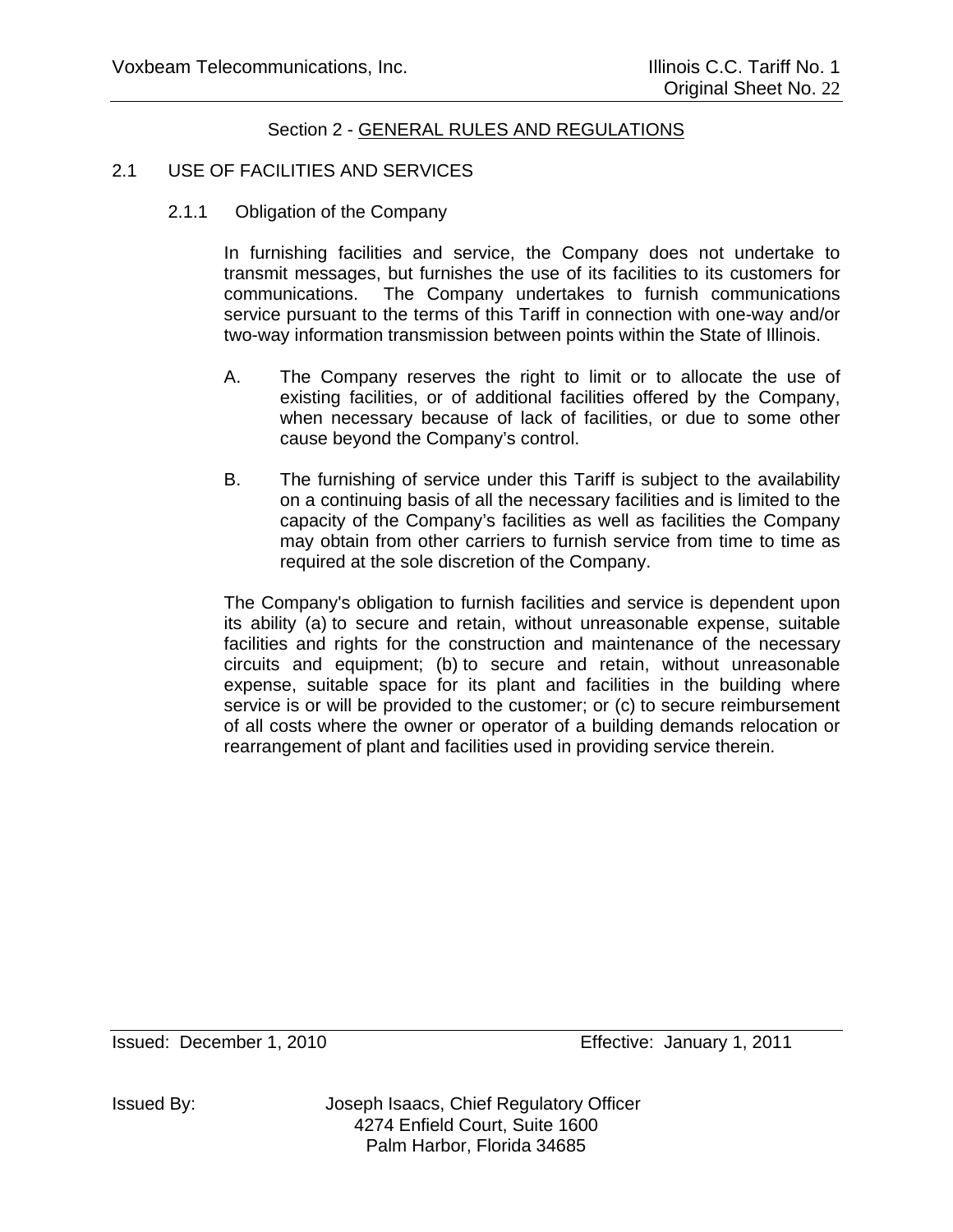# 2.1 USE OF FACILITIES AND SERVICES (Cont'd)

# 2.1.1 Obligation of the Company (Cont'd)

The Company shall not be required to furnish, or continue to furnish, facilities or service where the circumstances are such that the proposed use of the facilities or service would tend to adversely affect the Company's plant, property or service.

The Company reserves the right to refuse an application for service made by a present or former customer who is indebted to the Company for service previously rendered pursuant to this Tariff until the indebtedness is satisfied.

Issued: December 1, 2010 Effective: January 1, 2011

Issued By: Joseph Isaacs, Chief Regulatory Officer 4274 Enfield Court, Suite 1600 Palm Harbor, Florida 34685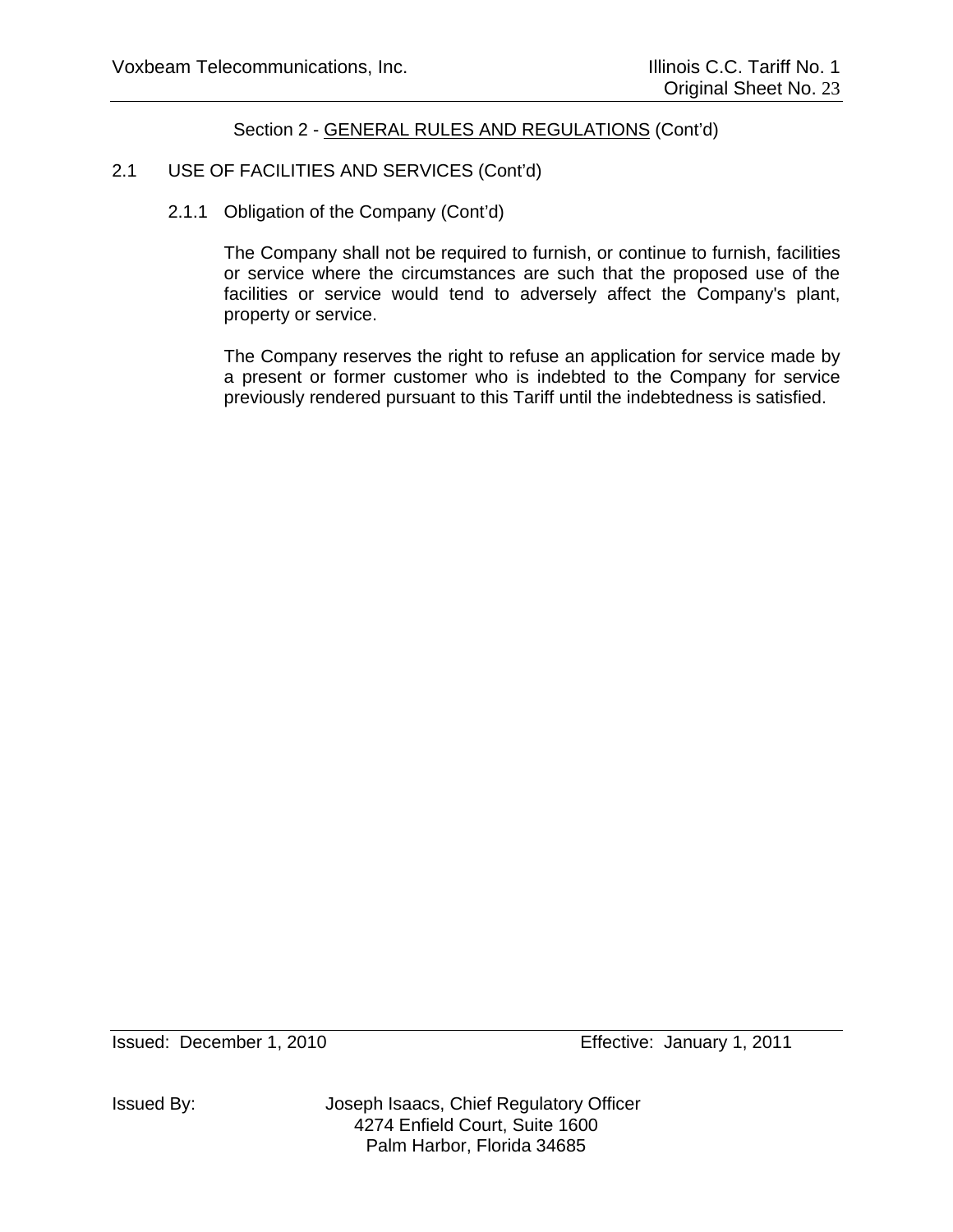# 2.1 USE OF FACILITIES AND SERVICES (Cont'd)

- 2.1.2 Limitations on Liability
	- A. The liability of the Company for damages arising out of the furnishing of its services, including but not limited to mistakes, omissions, interruptions, delays, or errors, or other defects, representations, or use of these services or arising out of the failure to furnish the service, whether caused by acts or omission, shall be limited to the extension of allowances for interruption as set forth in this Tariff. The extension of such allowances for interruption shall be the sole remedy of the Customer and the sole liability of the Company. The Company will not be liable for any direct, indirect, incidental, special, consequential, exemplary or punitive damages to Customer as a result of any Company service, equipment or facilities, or the acts or omissions or negligence of the Company's employees or agents.
	- B. The Company shall not be liable for any delay or failure of performance or equipment due to causes beyond its control, including but not limited to: acts of God, fire, flood, explosion or other catastrophes; any law, order, regulation, direction, action, or request of the United States Government, or of any other government, including state and local governments having or claiming jurisdiction over the Company, or of any department, agency, commission, bureau, corporation, or other instrumentality of any one or more of these federal, state, or local governments, or of any civil or military authority; national emergencies; insurrections; riots; wars; unavailability of rightsof-way or materials; or strikes, lock-outs, work stoppages, or other labor difficulties.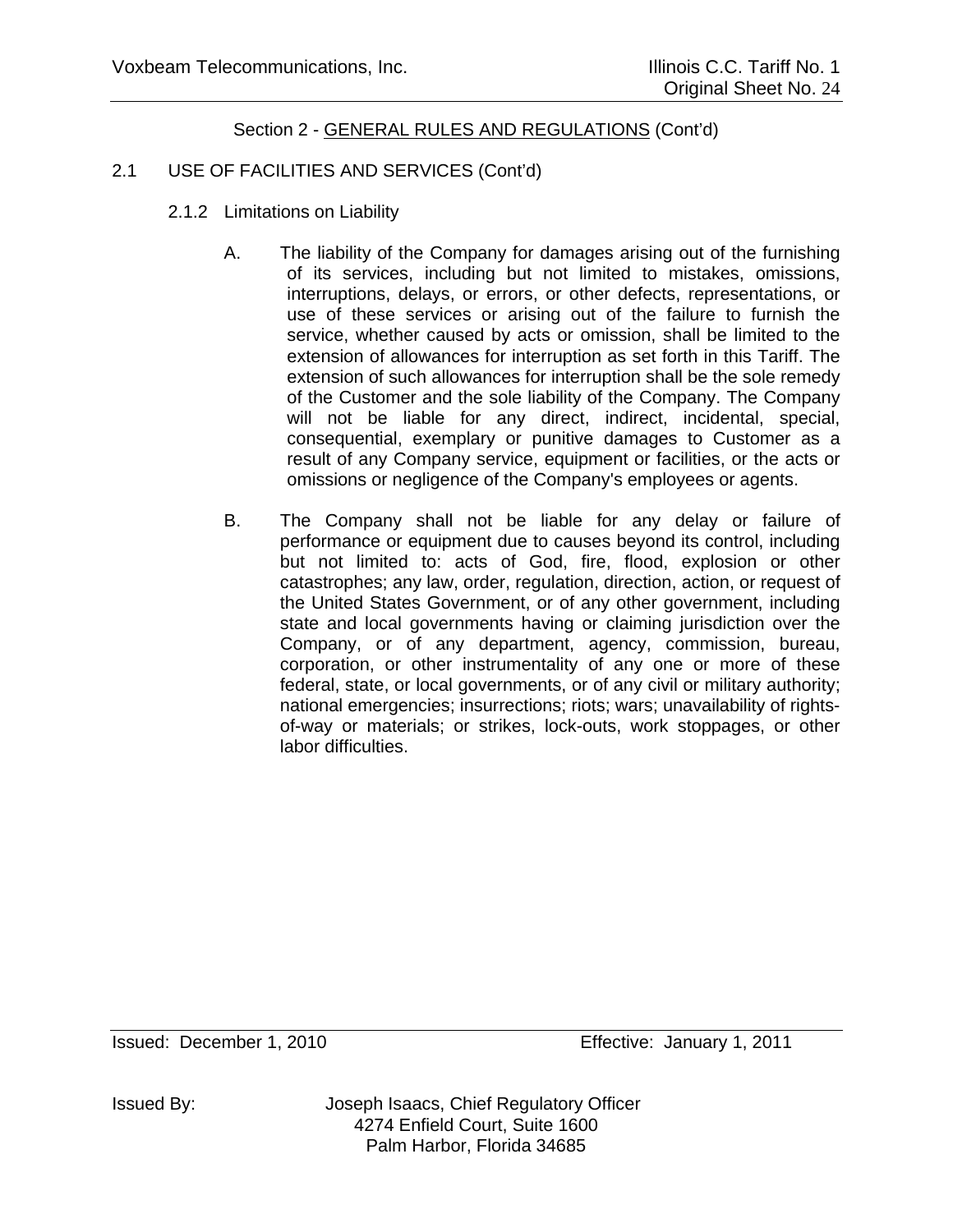# 2.1 USE OF FACILITIES AND SERVICES (Cont'd)

- 2.1.2 Limitations on Liability (Cont'd)
	- C. The Company shall not be liable for any act or omission of any entity furnishing to the Company or to the Company's Customers facilities or equipment used for or with the services the Company offers.
	- D. The Company shall not be liable for any damages or losses due to the fault or negligence of the Customer or due to the failure or malfunction of Customer-provided equipment or facilities.
	- E. The Company does not guarantee nor make any warranty with respect to installations it provides for use in an explosive atmosphere. The Customer indemnifies and holds the Company harmless from any and all loss, claims, demands, suits, or other action, or any liability whatsoever, whether suffered, made, instituted, or asserted by any other party or person(s), and for any loss, damage, or destruction of any property, whether owned by the Customer or others, caused or claimed to have been caused directly or indirectly by the installation, operation, failure to operate, maintenance, removal presence, condition, location, or use of any installation so provided. The Company reserves the right to require each Customer to sign an agreement acknowledging acceptance of the provisions of this section as a condition precedent to such installations.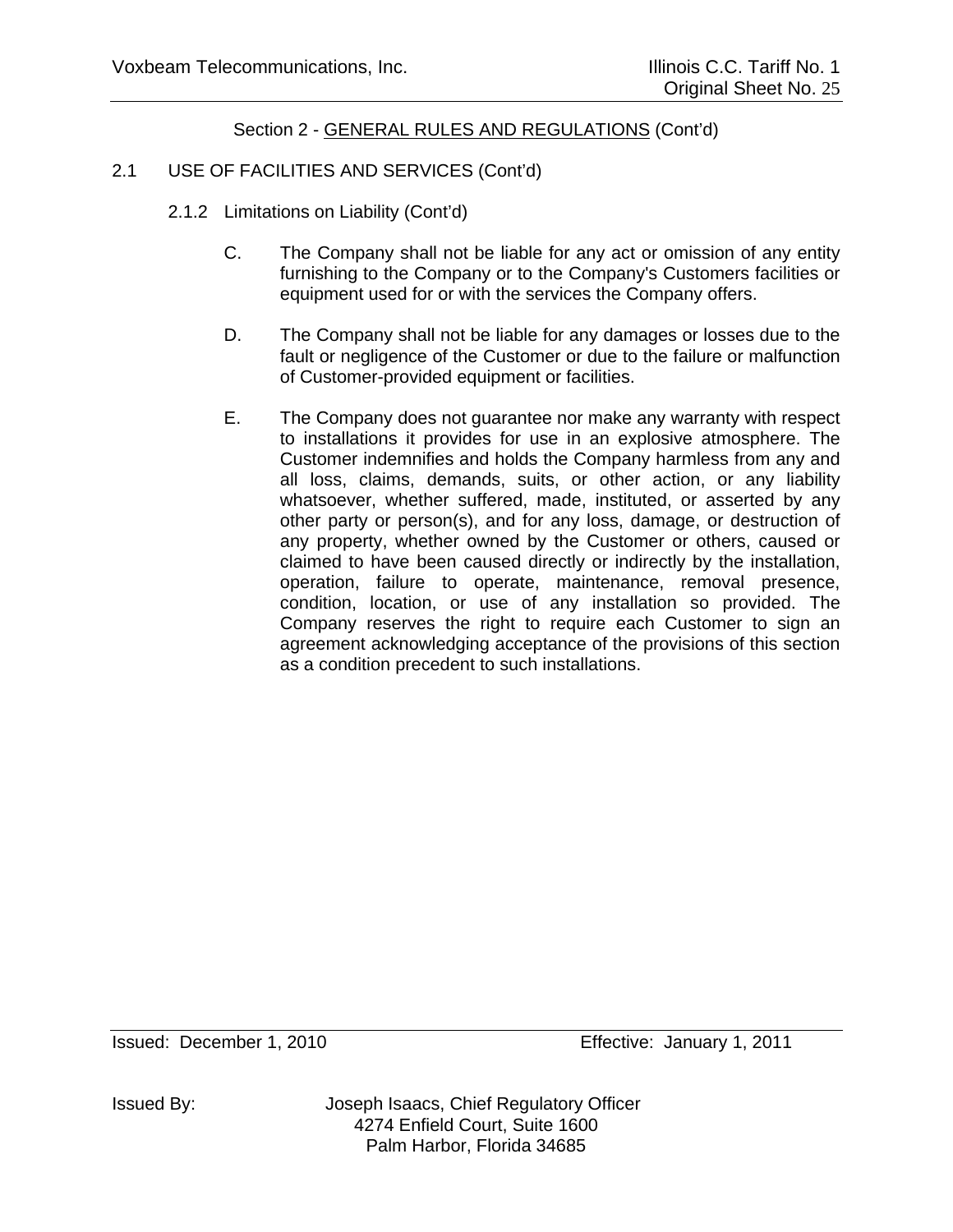# 2.1 USE OF FACILITIES AND SERVICES (Cont'd)

- 2.1.2 Limitations on Liability (Cont'd)
	- F. The Company is not liable for any defacement of or damage to Customer premises resulting from the furnishing of services or equipment on such premises or the installation or removal thereof, unless such defacement or damage is caused by negligence or willful misconduct of the Company's agents or employees.
	- G. The Company is not liable for any claims for loss or damages involving:
		- 1. Breach in the privacy or security of communications transmitted over the Company's facilities;
		- 2. Injury to property or injury or death to persons, including claims for payments made under Worker's Compensation law or under any plan for employee disability or death benefits arising out of, or caused by, any act or omission of the Customer, or the construction, installation, maintenance, presence, use or removal of the Customer's facilities or equipment connected or to be connected to the Company's facilities;
		- 3. Any representations made by Company employees that do not comport, or that are inconsistent, with the provisions of this Tariff;
		- 4. Any act or omission in connection with the provision of 911, E911 or similar services;
		- 5. Any noncompletion of calls due to network busy conditions.

Issued By: Joseph Isaacs, Chief Regulatory Officer 4274 Enfield Court, Suite 1600 Palm Harbor, Florida 34685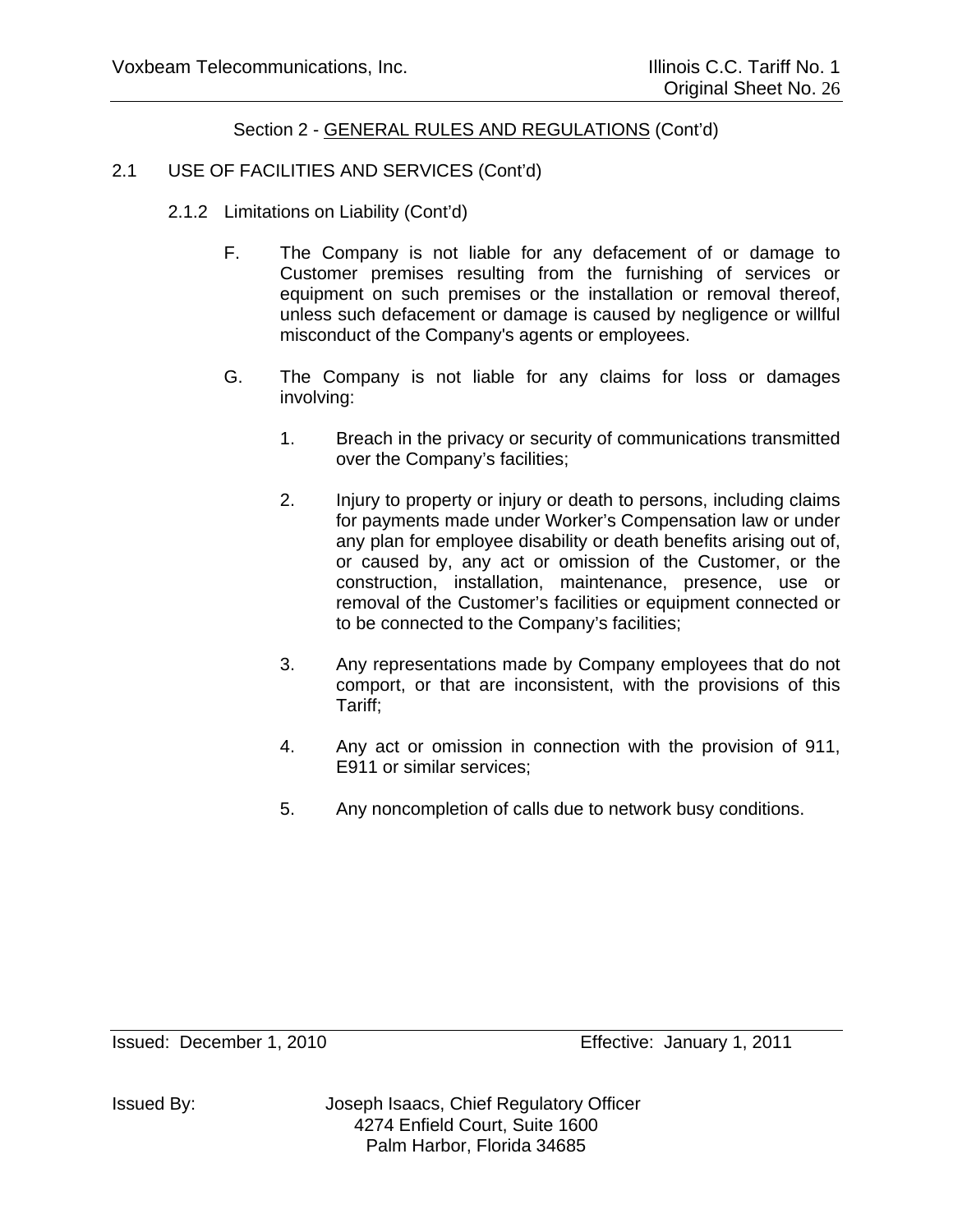# 2.1 USE OF FACILITIES AND SERVICES (Cont'd)

- 2.1.2 Limitations on Liability (Cont'd)
	- H. The Company shall be indemnified, defended held harmless by the Customer against any claim, loss, or damage arising from Customer's use of services, involving claims for libel, slander, invasion of privacy, or infringement of copyright arising from the Customer's own communications.
		- 1. The Company shall be indemnified, defended and held harmless by the Customer or end user from and against any and all claims, loss, demands, suits, expense, or other action or any liability whatsoever, including attorney fees, whether suffered, made, instituted, or asserted by the Customer or by any other party, for any personal injury to or death of any person or persons, and for any loss, damage or destruction of any property, including environmental contamination, whether owned by the Customer or by any other party, caused or claimed to have been caused directly or indirectly by the installation, operation, failure to operate, maintenance, presence, condition, location, use or removal of any Company or Customer equipment or facilities or service provided by the Company.

Issued: December 1, 2010 Effective: January 1, 2011

Issued By: Joseph Isaacs, Chief Regulatory Officer 4274 Enfield Court, Suite 1600 Palm Harbor, Florida 34685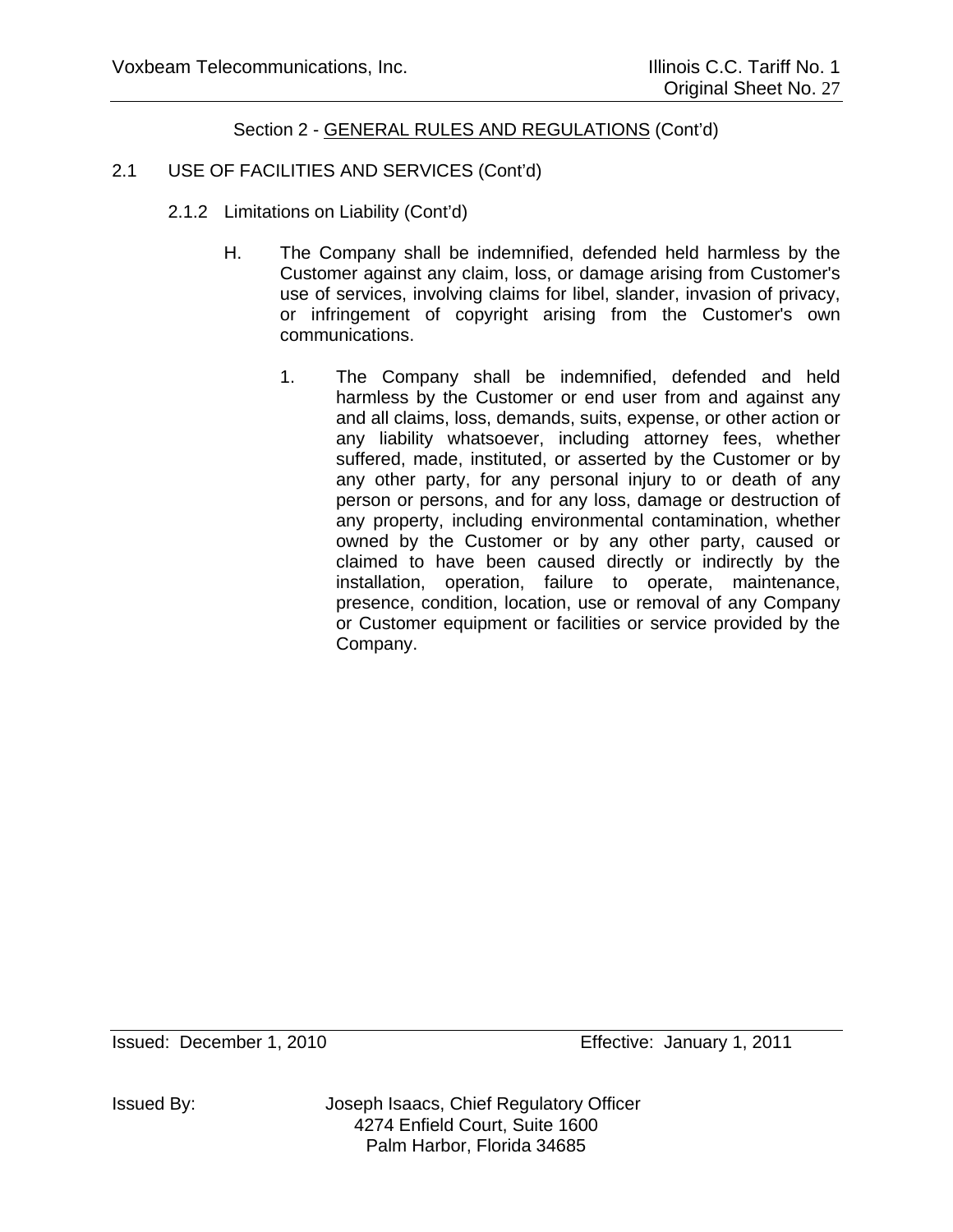# 2.1 USE OF FACILITIES AND SERVICES (Cont'd)

- 2.1.2 Limitations on Liability (Cont'd)
	- H. (Cont'd)
		- 2. The Company does not guarantee nor make any warranty with respect to installations provided by it for use in an explosive atmosphere. The Company shall be indemnified, defended and held harmless by the Customer from and against any and all claims, loss, demands, suits, or other action, or any liability whatsoever, including attorney fees, whether suffered, made, instituted or asserted by the Customer or by any other party, for any personal injury to or death of any person or persons, and for any loss, damage or destruction of any property, including environmental contamination, whether owned by the Customer or by any other party, caused or claimed to have been caused directly or indirectly by the installation, operation, failure to operate, maintenance, presence, condition, location, use or removal of any equipment or facilities or the service.
		- 3. The Company assumes no responsibility for the availability or performance of any cable or satellite systems or related facilities under the control of other entities, or for other facilities provided by other entities used for service to the Customer, even if the Company has acted as the Customer's agent in arranging for such facilities or services. Such facilities are provided subject to such degree of protection or nonpreemptibility as may be provided by the other entities.
		- 4. Any claim of whatever nature against the Company shall be deemed conclusively to have been waived unless presented in writing to the Company within thirty (30) days after the date of the occurrence that gave rise to the claim.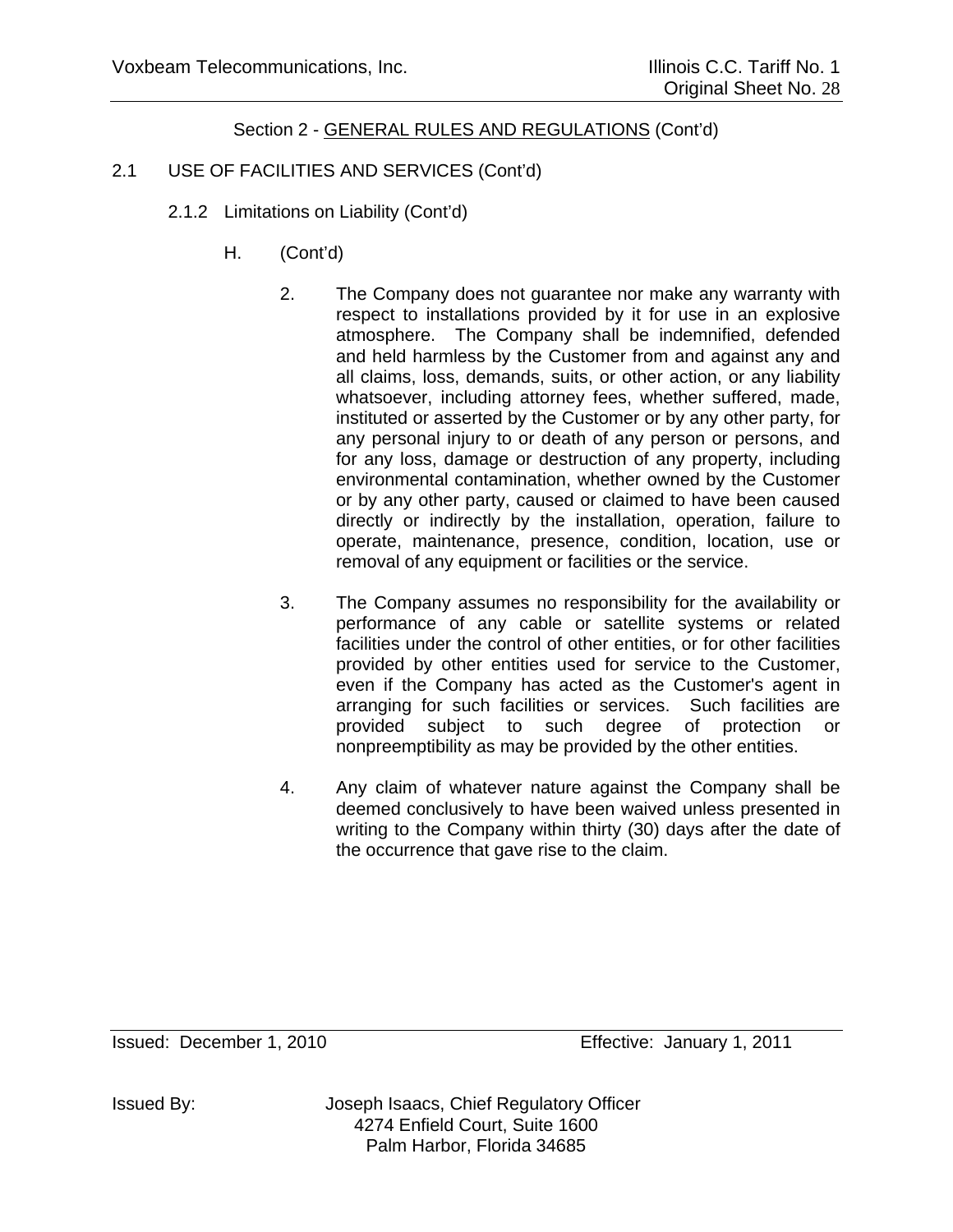# 2.1 USE OF FACILITIES AND SERVICES (Cont'd)

- 2.1.2 Limitations on Liability (Cont'd)
	- I. The liability of the Company for errors in billing that result in overpayment by the Customer shall be limited to credit equal to the dollar amount erroneously billed or, in the event that payment has been made and service has been discontinued, to a refund of the amount erroneously billed.
	- J. The entire liability for any claim, loss, damage or expense from any cause whatsoever shall in no event exceed sums actually paid Company by Customer for the specific services giving rise to the claim. No action or proceeding against the Company shall be commenced more than one year after the service is rendered.
	- K. THE COMPANY MAKES NO WARRANTIES OR REPRESENTATIONS, EXPRESS OR IMPLIED EITHER IN FACT OR BY OPERATION OF LAW, STATUTORY OR OTHERWISE, INCLUDING WARRANTIES OF MERCHANTABILITY OR FITNESS FOR A PARTICULAR USE, EXCEPT THOSE EXPRESSLY SET FORTH HEREIN.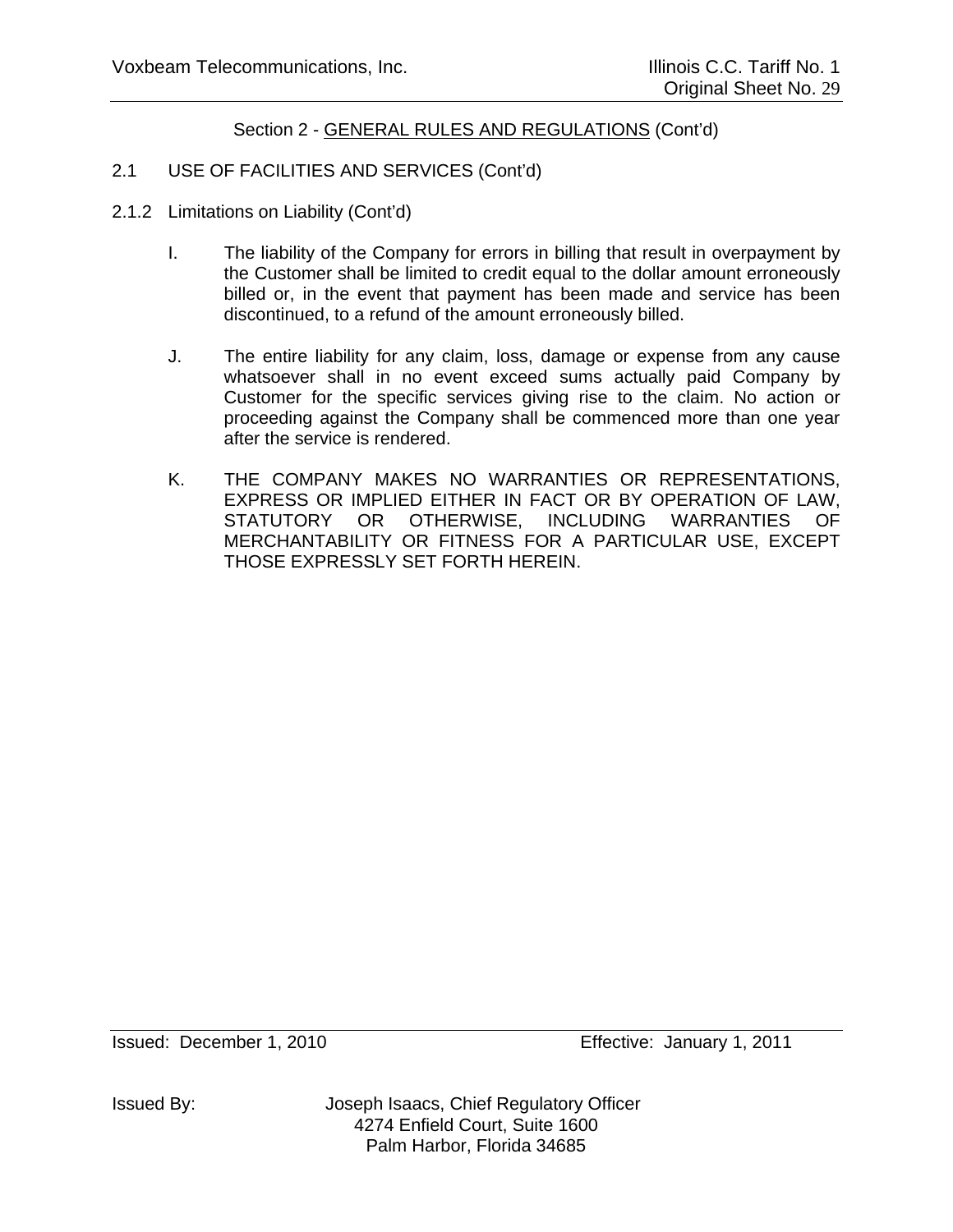### 2.1 USE OF FACILITIES AND SERVICES (Cont'd)

2.1.3 Use of Service

Any service provided under this Tariff may be resold to or shared (jointly used) with other persons at the customer's option. The customer remains solely responsible for all use of service ordered by it or billed to its telephone number(s) pursuant to this Tariff, for determining who is authorized to use its service, and for promptly notifying the Company of any unauthorized use. The customer may advise its customers that a portion of its service is provided by the Company, but the customer shall not represent that the Company jointly participates with the customer in the provision of the service.

2.1.4 Use and Ownership of Equipment

The Company's equipment, apparatus, channels and lines shall be carefully used. Equipment furnished by the Company shall remain its property and shall be returned to the Company whenever requested, within a reasonable period following the request, in good condition, reasonable wear and tear accepted. The customer is required to reimburse the Company for any loss of, or damage to, the facilities or equipment on the customer's premises, including loss or damage caused by agents, employees or independent contractors of the customer through any negligence.

2.1.5 Directory Errors

In the absence of gross negligence or willful misconduct and except for the allowances stated below, no liability for damages arising from errors or mistakes in or omissions of directory listings, or errors or mistakes in or omissions of listings obtainable from the directory assistance operator, including errors in the reporting thereof, shall attach to the Company.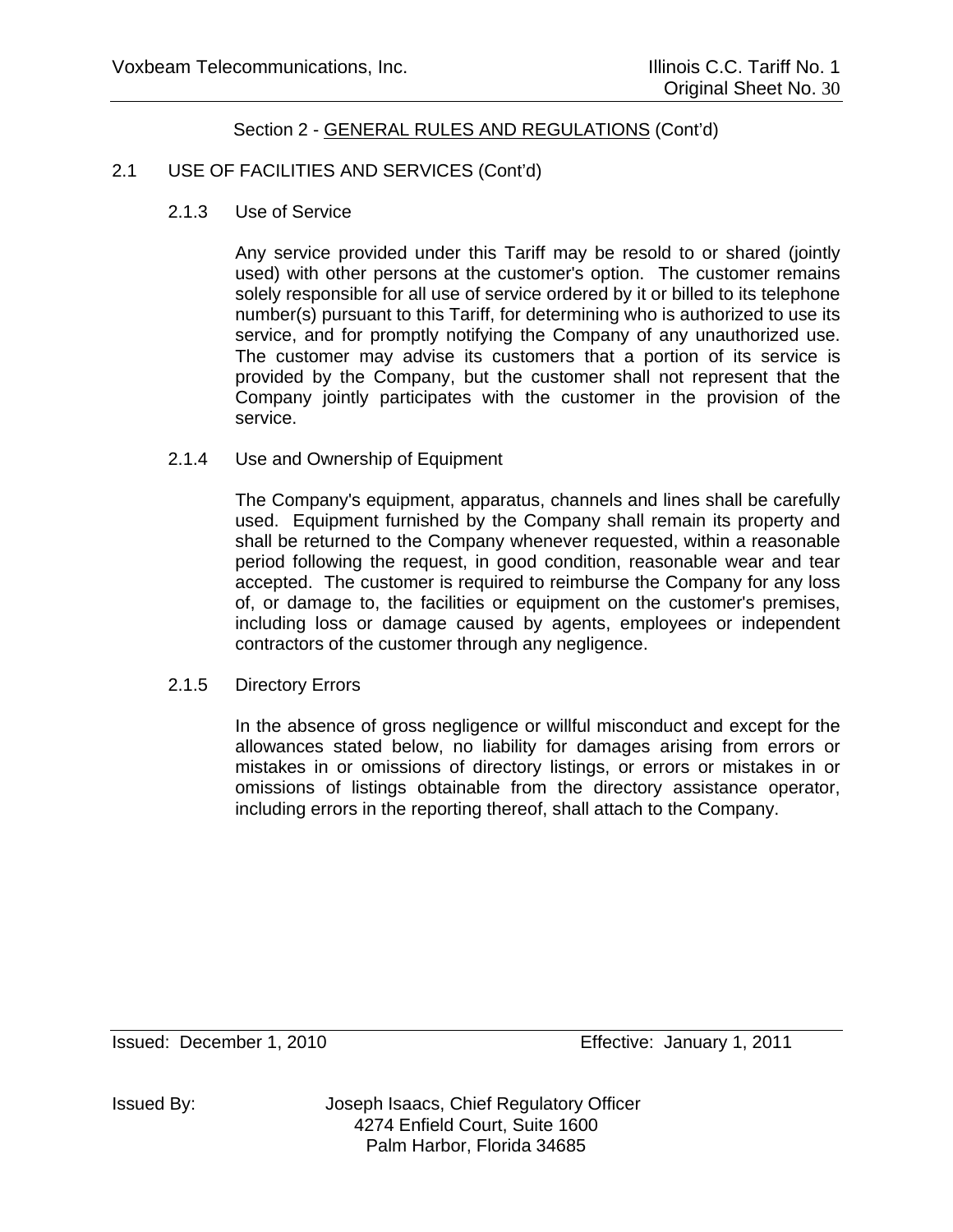# 2.1 USE OF FACILITIES AND SERVICES (Cont'd)

2.1.5 Directory Errors (Cont'd)

An allowance for errors or mistakes in or omissions of published directory listings or for errors or mistakes in or omissions of listings obtainable from the directory assistance operator shall be given as follows:

- A. Free Listings: For free or no-charge published directory listings, credit shall be given at the rate of two times the monthly Tariff rate for an additional or charge listing for each individual, auxiliary or party line, PBX trunk or Centrex attendant loop affected, for the life of the directory or the charge period during which the error, mistake or omission occurs.
- B. Charge Listings: For additional or charge published directory listings, credit shall be given at the monthly Tariff rate for each such listing for the life of the directory or the charge period during which the error, mistake or omission occurs.
- C. Operator records: For free or charge listings obtainable from records used by the directory assistance operator, upon notification to the Company of the error, mistake or omission in such records by the subscriber, the Company shall be allowed a period of three business days to make a correction. If the correction is not made in that time, credit shall be given at the rate of 2/30ths of the basic monthly rate for the line or lines in question for each day thereafter that the records remain uncorrected. (Where Centrex attendant loops are involved, credit shall be given at the rate of 2/30ths of the basic monthly rate for PBX trunks.)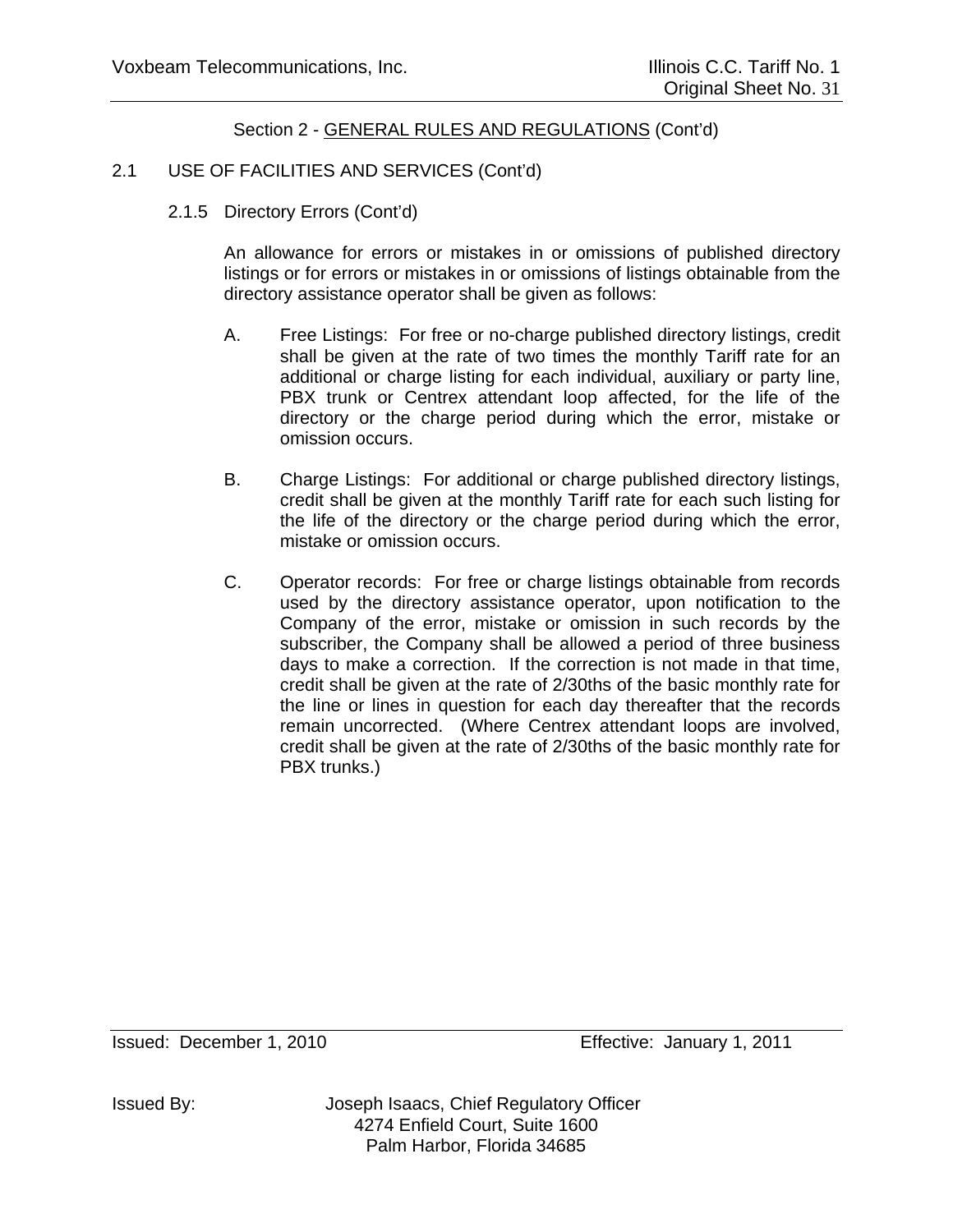### 2.1 USE OF FACILITIES AND SERVICES (Cont'd)

- 2.1.5 Directory Errors (Cont'd)
	- 4. Credit limitation: The total amount of the credit provided for the preceding paragraphs 1, 2, and 3 shall not exceed, on a monthly basis, the total of the charges for each charge listing plus the basic monthly rate, as specified in paragraph 3, for the line or lines in question.
	- 5. Definitions: As used in Paragraphs 1, 2, 3, and 4 above, the terms "error," "mistake" or "omission" shall refer to a discrepancy in the directory listing or directory assistance records which the Company has failed to correct and where the error affects the ability to locate a particular subscriber's correct telephone number. The terms shall refer to addresses only to the extent that an error, mistake or omission of an address places the subscriber on an incorrect street or in an incorrect community.
	- 6. Notice: Such allowances or credits as specified in Paragraphs 1, 2, and 3 above, shall be given upon notice to the Company by the subscriber that such error, mistake or omission has occurred; provided, however, that when it is administratively feasible for the Company to have knowledge of such error, mistake or omission, the Company shall give credit without the requirement of notification by the subscribers.
- 2.1.6 Blocking of Service

The Company's facilities cannot be used to originate calls to other telephone company or Information Provider caller-paid information services.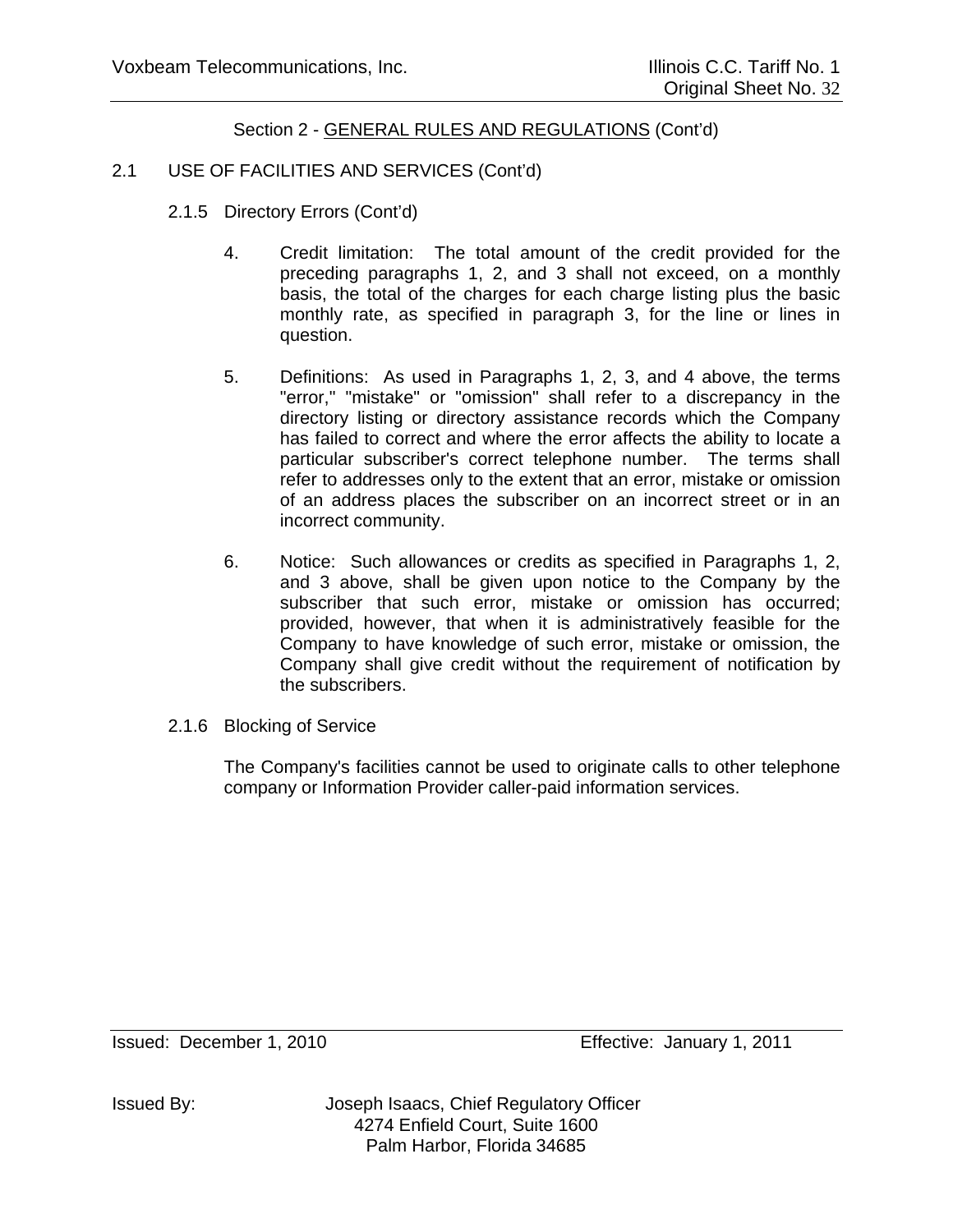### 2.2 MINIMUM PERIOD OF SERVICE

The minimum period of service is one month except as otherwise provided in this Tariff. The customer must pay the regular Tariffed rate for the service they subscribe to for the minimum period of service. If a customer disconnects service before the end of the minimum service period, that customer is responsible for paying the regular rates for the remainder of the minimum service period. When the service is moved within the same building, to another building on the same premises, or to a different premises entirely, the period of service at each location is accumulated to calculate if the customer has met the minimum period of service obligation.

If service is terminated before the end of the minimum period of service as a result of condemnation of property, damage to property requiring the premises to be abandoned, or by the death of the customer, the customer is not obligated to pay for service for the remainder of the minimum period.

If service is switched over to a new customer at the same premises after the first month's service, the minimum period of service requirements are assigned to the new customer if the new customer agrees in writing to accept them. For facilities not taken over by the new customer, the original customer is responsible for the remaining payment for the minimum service period in accordance with the terms under which the service was originally furnished.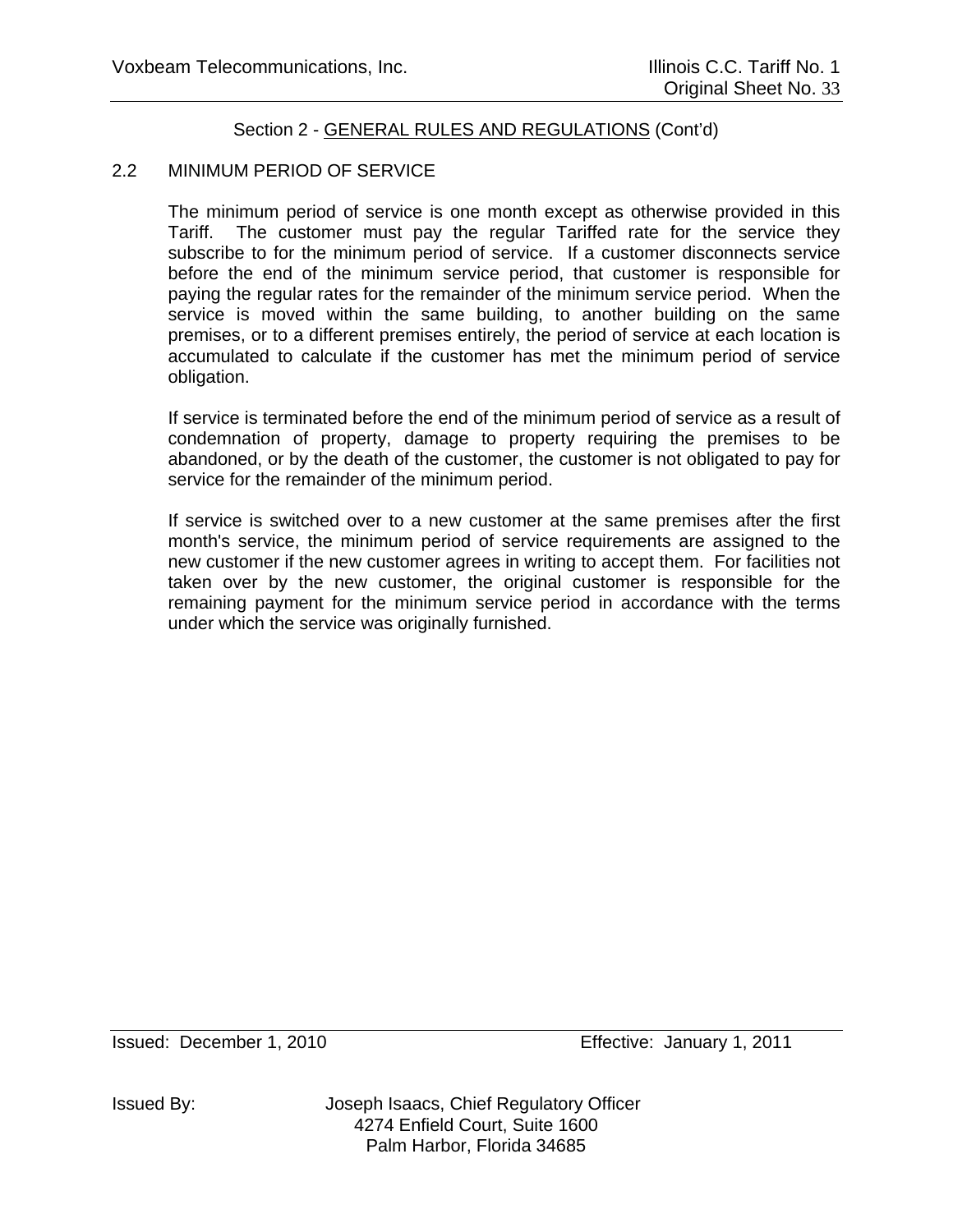# 2.3 PAYMENT FOR SERVICES RENDERED

2.3.1 Responsibility for All Charges

Any applicant for facilities or service may be required to sign an application form requesting the Company to furnish the facilities or service in accordance with the rates, charges, rules and regulations from time to time in force and effect. The customer is responsible for all local and toll calls originating from the customer's premises and for all calls charged to the customer's line where any person answering the customer's line agrees to accept such charge.

2.3.2 Deposits

Pursuant to 83 Illinois Administrative Code, Sections 735.100 and 735.110, the Company may request deposits of applicants for service and existing customers. All deposits will be based on the following:

- A. An applicant for business service may be required to pay an amount not to exceed four (4) months of the applicant's estimated monthly billing, based upon the average monthly bill for that class and type of service.
- B. An applicant for residential service may be required to pay an amount not to exceed two (2) months of the applicant's estimated monthly billing, based upon the average monthly bill for that class and type of service.
- C. A business service Customer may be required to pay an amount not to exceed four (4) months, based upon the Customer's average monthly billing for the past six (6) months. If the Customer has had service for less than six (6) months, the amount of the deposit will not exceed four (4) months of the estimated monthly billing for that class and type of service.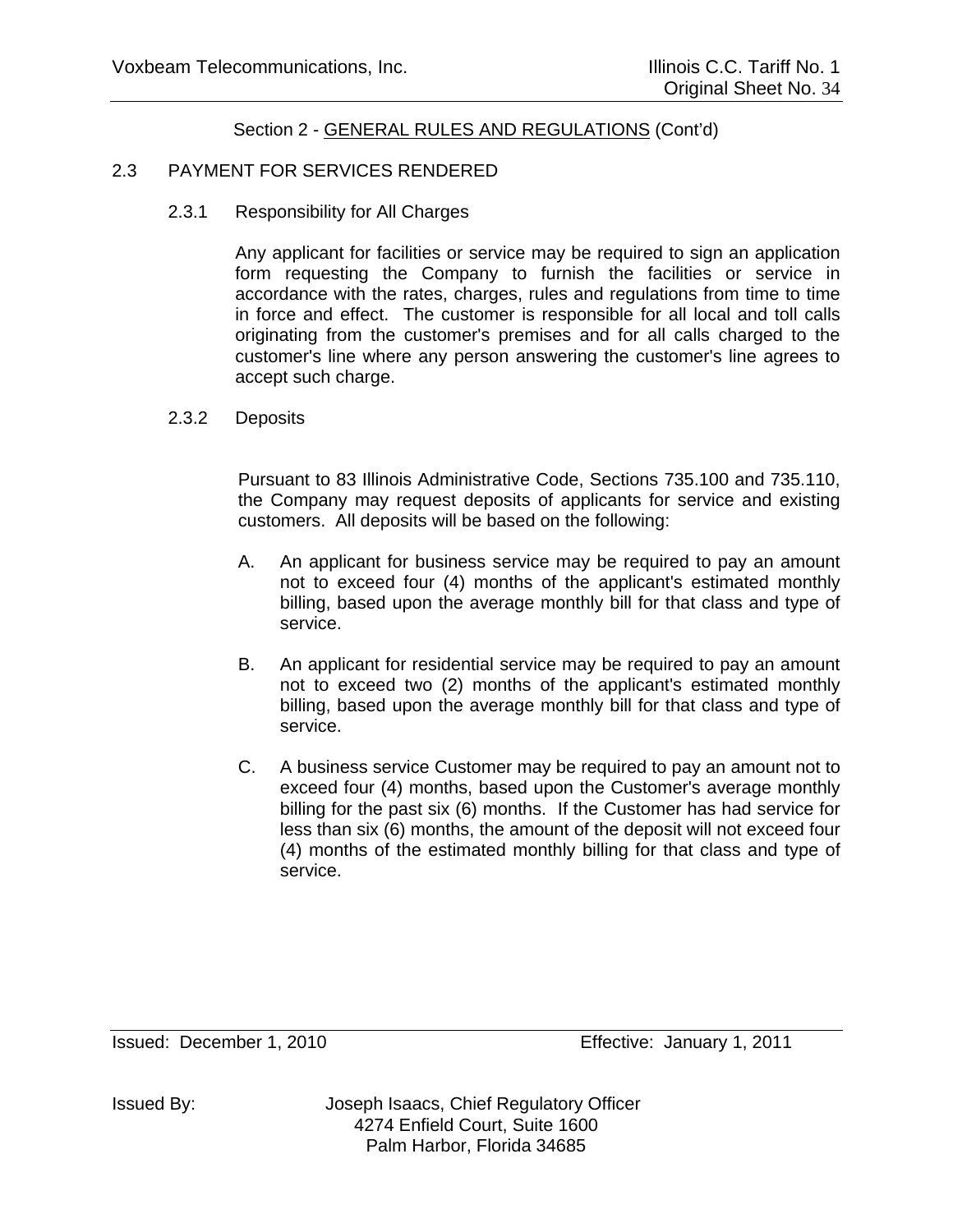# 2.1 PAYMENT FOR SERVICES RENDERED

- 2.3.2 Deposits (Cont'd)
	- D. A residential service Customer may be required to pay an amount not to exceed two (2) months, based upon the Customer's average monthly billing for the past six (6) months. If the Customer has had service for less than six (6) months, the amount of the deposit will not exceed two (2) months of the estimated monthly billing for that class and type of service.

For all applicants, one-half (1/2) of the amount of any deposit will be due prior to initiation of service. For all existing customers, one-half (1/2) of the amount of any deposit will be due within twelve (12) days from the date that a request for a deposit is made. The remaining one-half (1/2) of any deposit will be paid over the next two (2) billing periods. At the option of the applicant or Customer, a deposit may be paid on a more expedited schedule.

The amount of a deposit may be adjusted when the character or degree of the Customer's use of service has materially changed, or when it can be determined that the character or degree of the Customer's use will materially change, and such change is not temporary.

The Company will pay interest on all deposits made for the purpose of establishing credit at the percentage rate determined by the Commission, and will be compounded annually. In no case will interest be allowed for a period extending beyond the date a refund is due or the date service is terminated, whichever date is earlier. Interest will be computed from the date the deposit is paid and will be distributed to the Customer in accordance with the following:

- A. As an annual credit to the Customer's account, not to be performed more than once in a twelve (12) month period; or
- B. As an annual payment, not to be distributed more than once in a twelve (12) month period, as requested by the Customer; or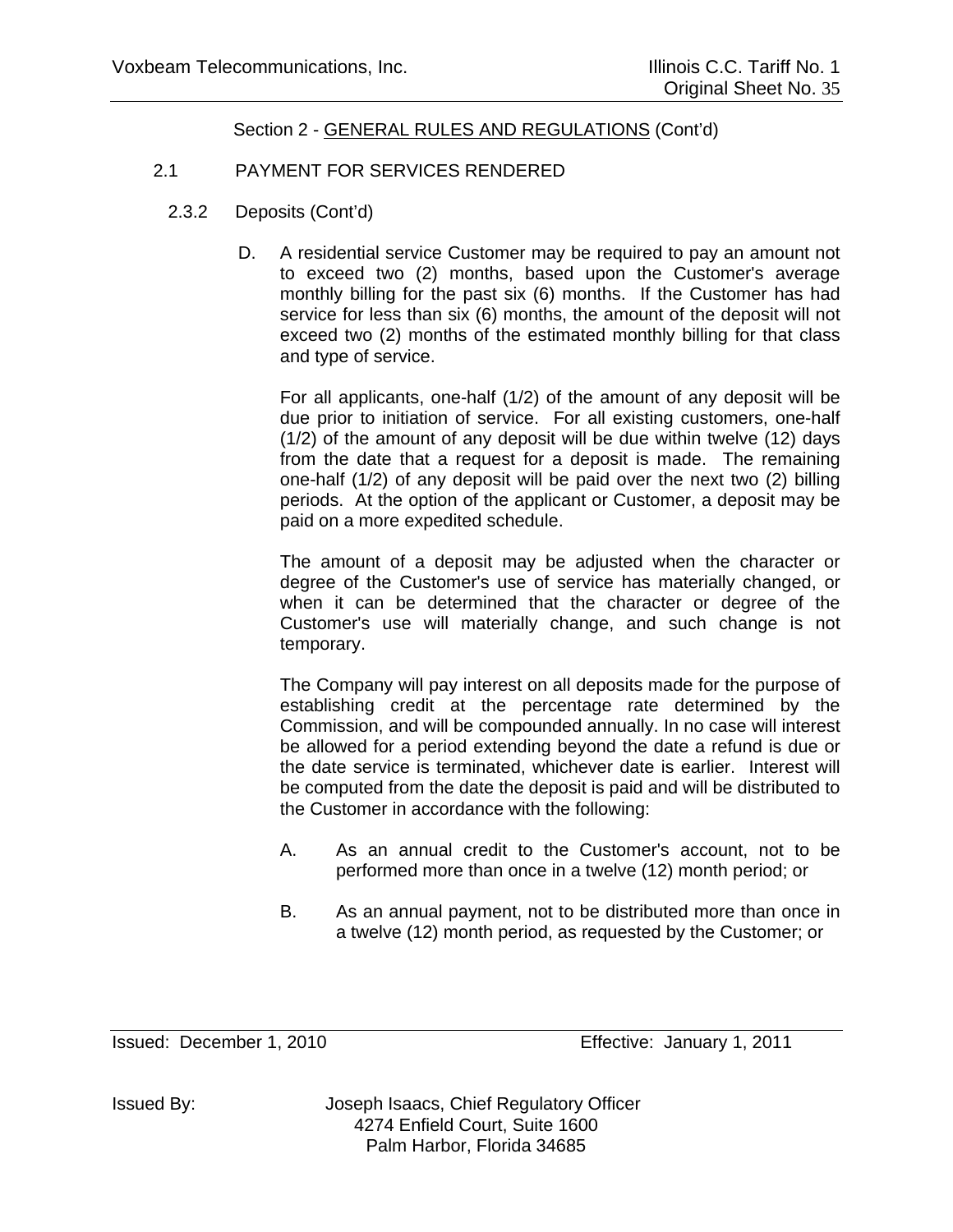# 2.3 PAYMENT FOR SERVICES RENDERED

- 2.3.2 Deposits (Cont'd)
	- C. As part of a refund of the entire deposit; or
	- D. As part of the application of the deposit to an unpaid bill of the Customer in accordance with 2.18.6.

The Company will refund deposits, including accrued interest, when one of the following conditions are met:

- A. Within twelve (12) months upon surrender of the properlyendorsed receipt for the certificate of deposit or delivery of a cancellation receipt for the deposit, if the Company so requests, when all of the following are satisfied:
- 1. The Customer has paid any past due bill for service owed to the Company; and
- 2. Service has not been discontinued for nonpayment; and
- 3. The Customer has not been delinquent in paying monthly bills a total of three (3) times; and (per 735.120.c.1.c, "customer has not paid late four (4) times)
- 4. The Company has not presented evidence that the Customer used a device or scheme to obtain service without payment.

When service is terminated or the application is canceled and there are charges due the Company, the deposit and the interest will be applied to the charges, and the balance, if any, will be returned to the Customer or applicant.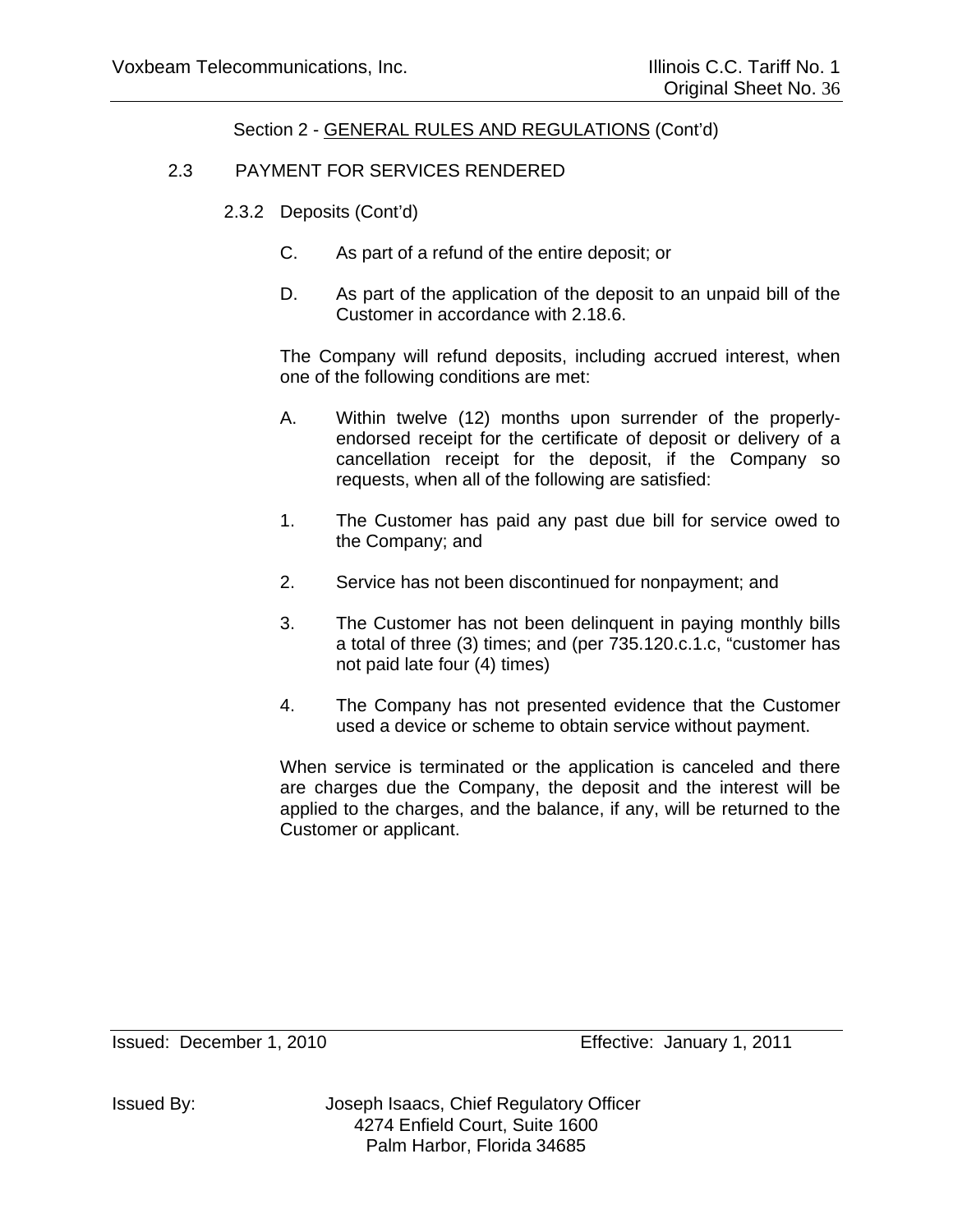## 2.3 PAYMENT FOR SERVICES RENDERED (Cont'd)

2.3.3 Payment of Charges

Charges for facilities and service, other than usage charges, are due monthly in advance. All other charges are payable upon request of the Company. Bills are due on the due date shown on the bill and are payable at any business office of the Company, by U.S. Mail, or at any location designated by the Company. If objection is not received by the Company within three months after the bill is rendered, the items and charges appearing thereon shall be determined to be correct and binding upon the customer. A bill will not be deemed correct and binding upon the customer if the Company has records on the basis of which an objection may be considered, or if the customer has in his or her possession such Company records. If objection results in a refund to the customer, such refund will be with interest at the greater of the unadjusted customer deposit rate or the applicable late payment rate, if any, for the service classification under which the customer was billed. Interest will be paid from the date when the customer overpayment was made, adjusted for any changes in the deposit rate or late payment rate, compounded monthly, until the overpayment is refunded. Notwithstanding the foregoing, no interest will be paid by the Company on customer overpayments that are refunded within 30 days after the Company receives the overpayment.

In the case of a dispute between the Customer and the Company for service furnished to the Customer, which cannot be settled with mutual satisfaction, the Customer can take the following course of action:

- A. First, the Customer may request, and the Company will perform, an indepth review of the disputed amount.
- B. Second, if there is still disagreement over the disputed amount after the investigation and review by a manager of the Company, the Customer may appeal to the Consumer Affairs Division of the Illinois Commerce Commission for its investigation and decision.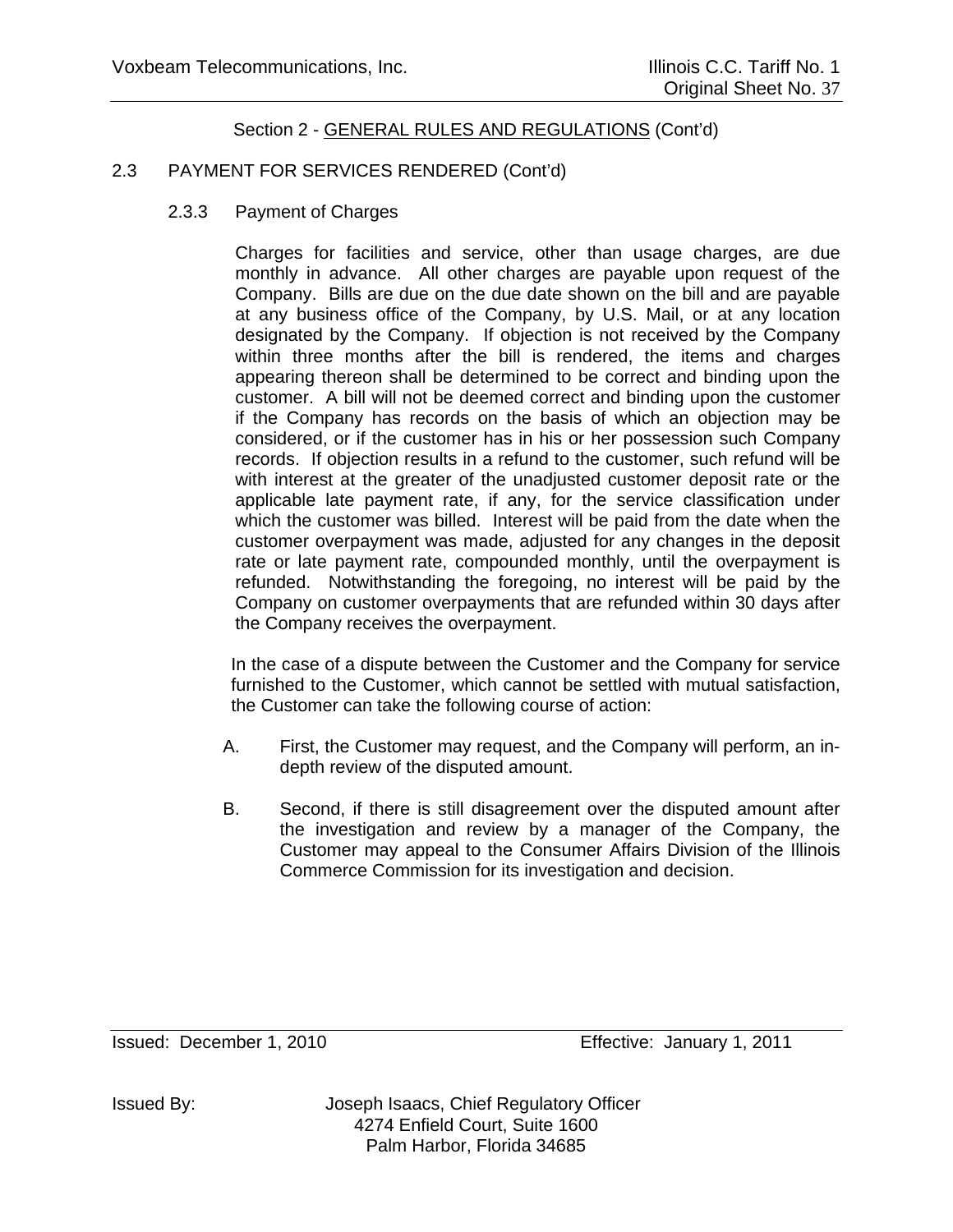# 2.3 PAYMENT FOR SERVICES RENDERED (Cont'd)

2.3.3 Payment of Charges (Cont'd)

The addresses and telephone numbers of the Consumer Affairs Division are:

Consumer Affairs Division Consumer Affairs Division Illinois Commerce Commission Illinois Commerce Commission 527 East Capitol Avenue 160 North LaSalle, Suite C-800 Springfield, Illinois 62794-9280 Chicago, Illinois 60601-3104 Telephone: (800) 524-0795 Telephone: (800) 524-0795

Issued By: Joseph Isaacs, Chief Regulatory Officer 4274 Enfield Court, Suite 1600 Palm Harbor, Florida 34685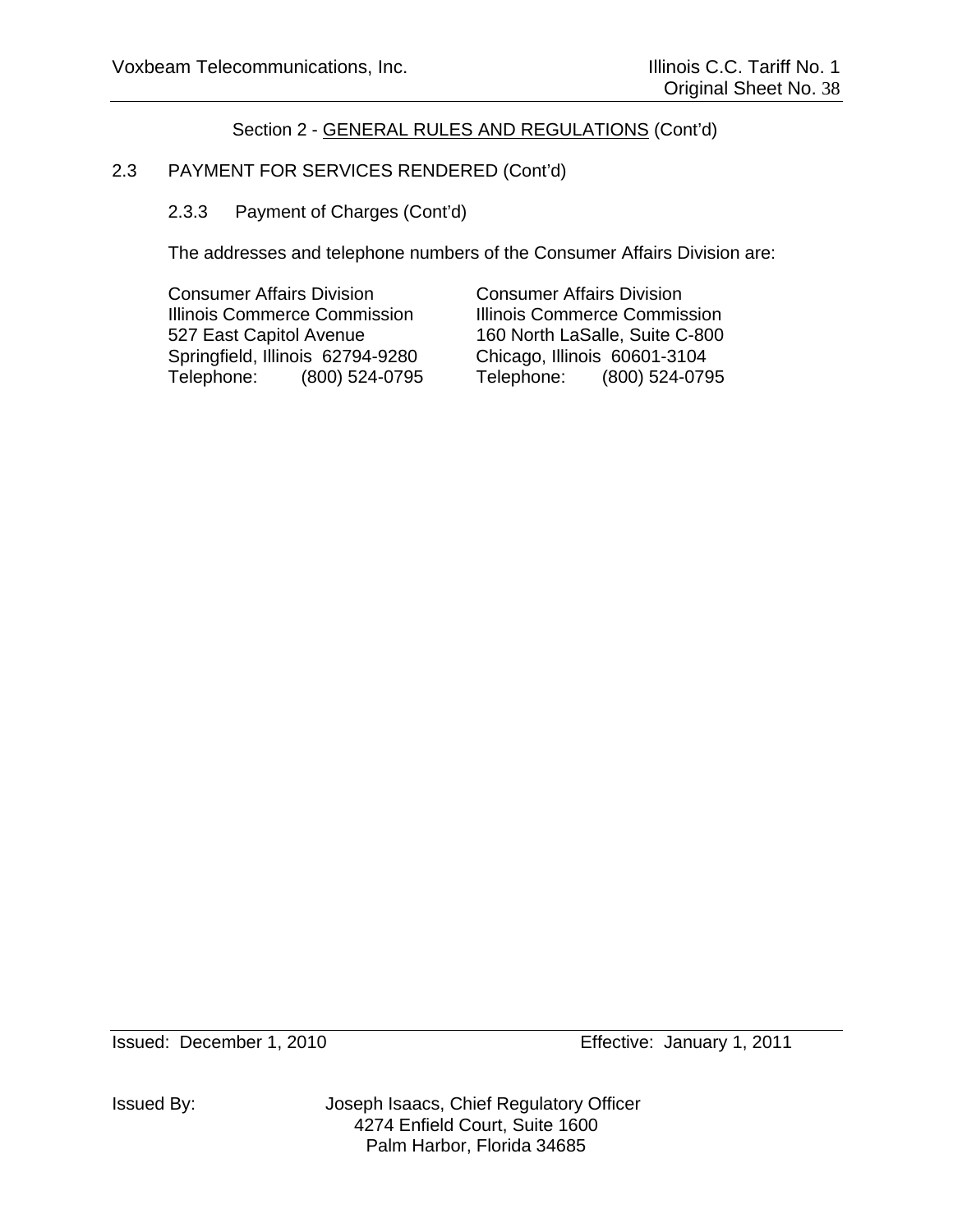## 2.3 PAYMENT FOR SERVICES RENDERED (Cont'd)

2.3.4 Return Check Charge

When a check which has been presented to the Company by a customer in payment for charges is returned by the bank, the customer shall be responsible for the payment of a Returned Check Charge of \$25.00.

- 2.3.5 Late Payment Charges
	- a. Customer bills for telephone service are due on the due date specified on the bill. A customer is in default unless payment is made on or before the due date specified on the bill. If payment is not received by the customer's next billing date, a late payment charge of the 1.5% will be applied to all amounts previously billed under this Tariff, excluding one month's local service charge, but including arrears and unpaid late payment charges.
	- b. Late payment charges do not apply to those portions (and only those portions) of unpaid balances that are associated with disputed amounts. Undisputed amounts on the same bill are subject to late payment charges if unpaid and carried forward to the next bill.
	- c. Late payment charges do not apply to final accounts.
	- d. Late payment charges do not apply to government agencies of the State of Illinois. These agencies are required to make payment in accordance with applicable state law.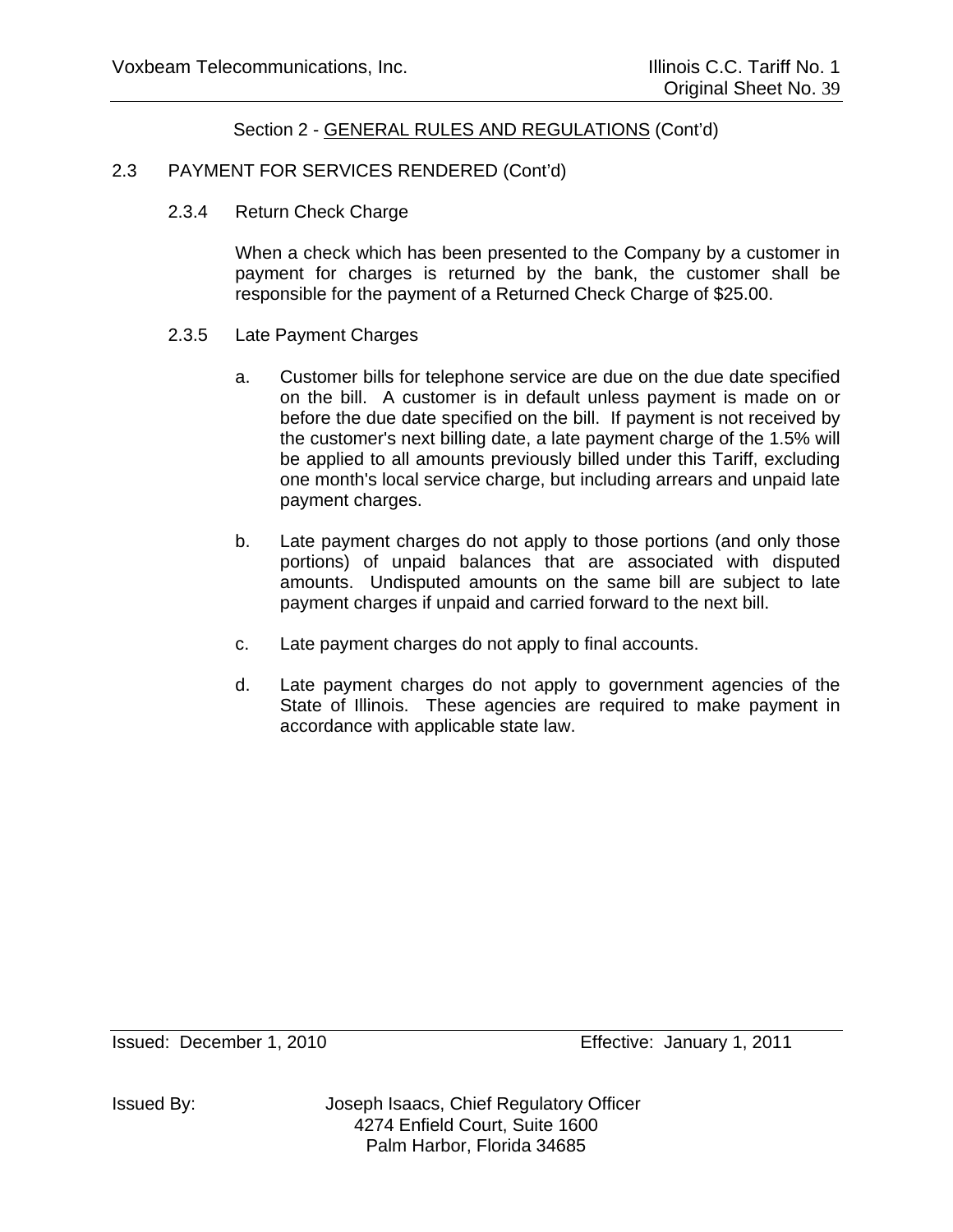## 2.3 PAYMENT FOR SERVICES RENDERED (Cont'd)

2.3.6 Customer Overpayments

The Company will provide interest on customer overpayments that are not refunded within 30 days of the date the Company receives the overpayment. An overpayment is considered to have occurred when payment in excess of the correct charges for service is made because of erroneous Company billing. The customer will be issued reimbursement for the overpayment, plus interest, or, if agreed to by the customer, credit for the amount will be provided on the next regular Company bill. The rate of interest shall be the greater of the customer deposit interest rate or the Company's applicable Late Payment Charge.

Interest shall be paid from the date when overpayment was made, adjusted for any changes in the deposit rate or late payment rate, and compounded monthly, until the date when the overpayment is refunded. The date when overpayment is considered to have been made will be the date on which the customer's overpayment was originally recorded to the customer's account by the Company.

#### 2.4 INSTALLATION SERVICE

The Company provides a Half-Day Installation Plan, which offers customers half-day appointments (i.e., morning/afternoon or a rolling interval) for connection of Commission regulated service involving a customer premise visit.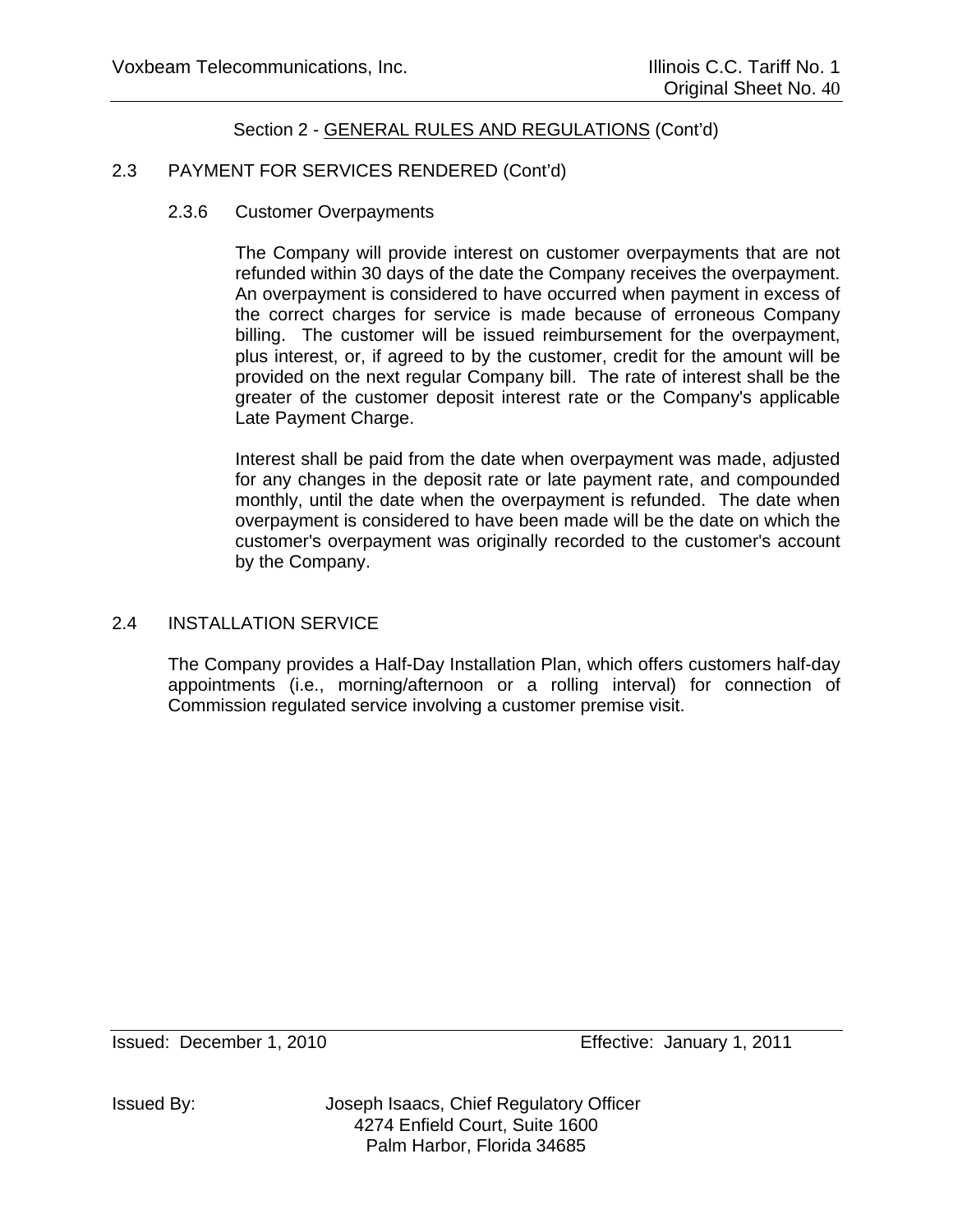## 2.5 ACCESS TO CUSTOMER'S PREMISES

The customer shall be responsible for making arrangements or obtaining permission for safe and reasonable access for Company employees or agents of the Company to enter the premises of the customer or any joint user or customer of the customer at any reasonable hour for the purpose of inspecting, repairing, testing or removing any part of the Company's facilities.

## 2.6 TELEPHONE SURCHARGES/TAXES

#### 2.6.1 General

In addition to the rates and charges applicable according to the rules and regulations of this Tariff, various surcharges and taxes may apply to the customer's monthly billing statement. The Customer is responsible for payment of any fees (including franchise and right-of-way fees), charges, surcharges and taxes (however designated) (including without limitation sales, use, gross receipts, excise, access or other taxes but excluding taxes on the Company's net income) imposed by any local, state, or federal government on or based upon the provision, sale or use of Network Services. Fees, charges, and taxes imposed by a city, county, or other political subdivision will be collected only from those Customers receiving service within the boundaries of that subdivision.

2.6.2 The access line surcharge will be billed at \$0.10 per subscriber line and \$0.01 per centrex line.

# 2.7 [RESERVED FOR FUTURE USE]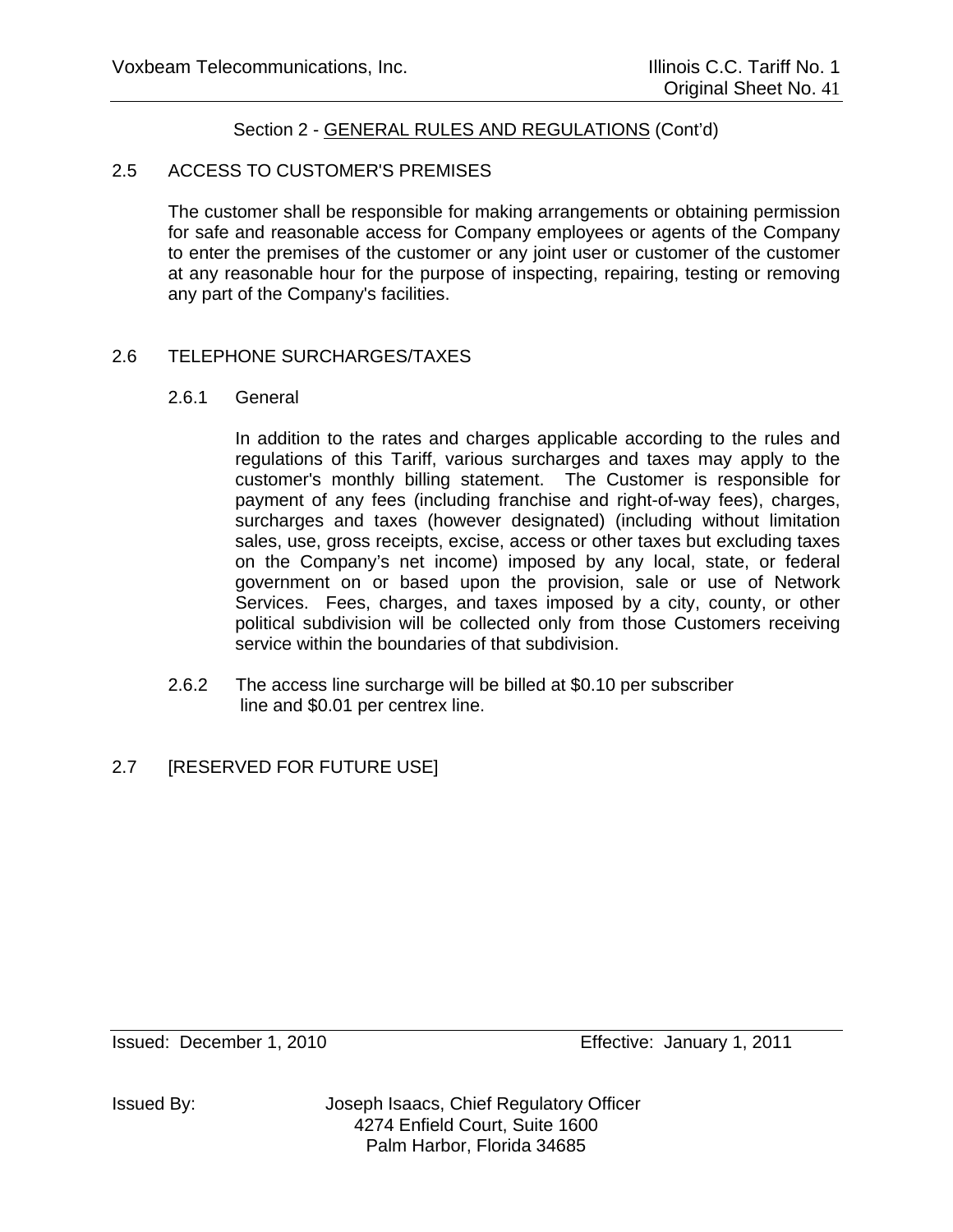#### 2.8 SUSPENSION OR TERMINATION OF SERVICE

2.8.1 Suspension or Termination for Nonpayment

Company may discontinue service according to the following conditions upon five (5) days written notice:

- A. For violation of Company's filed tariffs; or
- B. For the non-payment of any proper charge as provided by Company's tariff, including one for the same class of service furnished to the applicant or Customer at the same or another location, or where the applicant or Customer voluntarily assumed, in writing, responsibility for the bills of another applicant or Customer; or
- C. For failure to make payment in accordance with the terms of a deferred payment agreement as defined in 83 Illinois Administrative Code, Part 735; or
- D. When the Company has reason to believe that a Customer has used a device or scheme to obtain service without payment and where the Company has so notified the Customer prior to disconnection; or
- E. Failure to meet or maintain the Company's credit requirements; or
- F. If the Customer provides false information to the Company regarding the Customer's identity, address, credit-worthiness, past, current or planned use of Company's services; or
- G. For Customer's breach of the contract for service between the Company and Customer; or
- H. Unauthorized resale of equipment or service.

In the event of disconnection, the notice to the Customer will inform the Customer of the right to appeal to the Consumer Affairs Division of the Illinois Commerce Commission, pursuant to 83 Illinois Administrative Code, Part 735.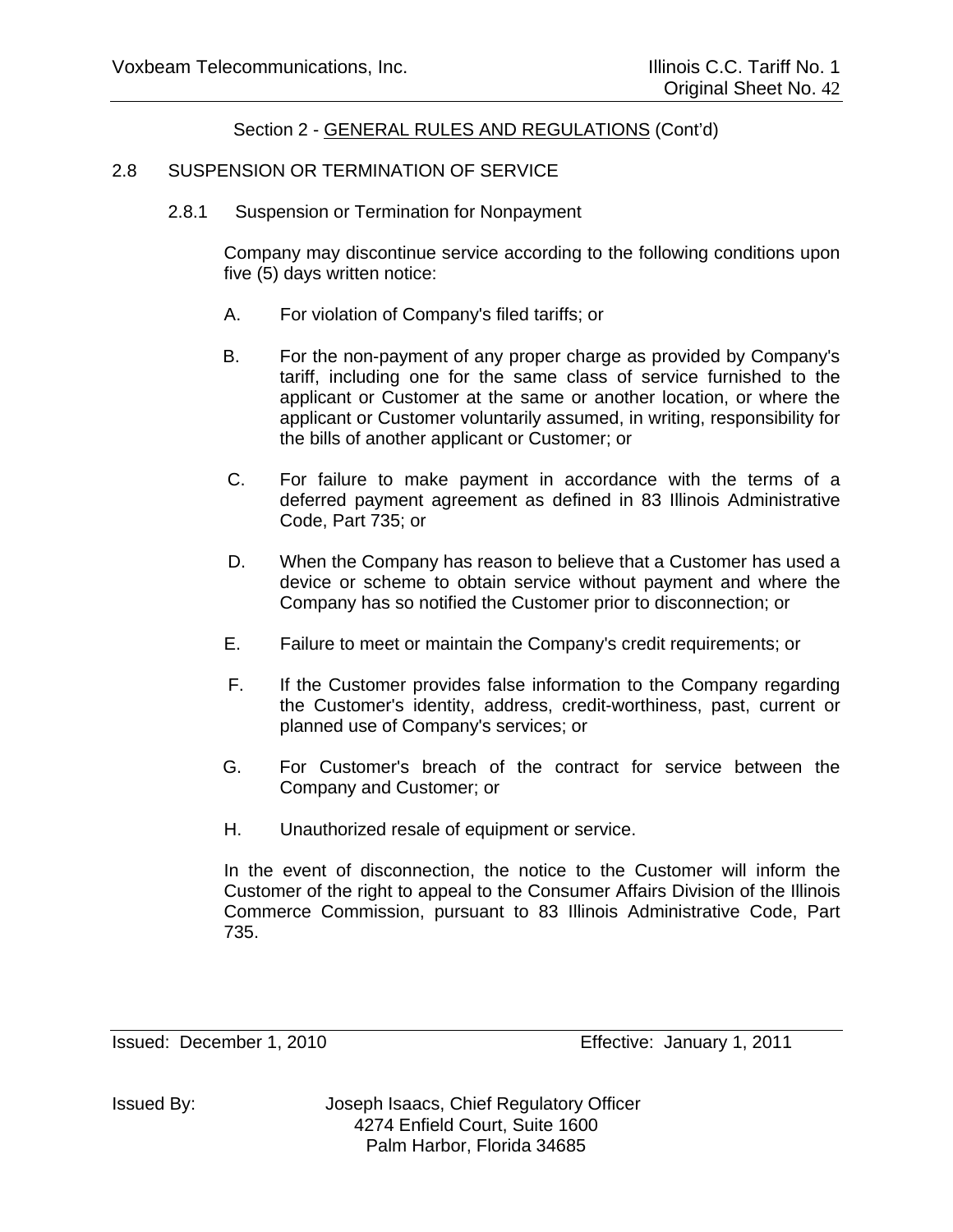#### 2.8 SUSPENSION OR TERMINATION OF SERVICE

 Notice of disconnection will be conducted according to the procedures of 83 Illinois Administrative Code, Section 735.130.

2.8.2 Exceptions to Suspension and Termination

Telephone service shall not be suspended or terminated for:

- a. Nonpayment of bills rendered for charges other than telephone service or deposits requested in connection with telephone service;
- b. Nonpayment for service for which a bill has not been rendered;
- c. Nonpayment for services, which have not been rendered;
- d. Nonpayment of any billed charge which is in dispute or for the nonpayment of a deposit which is in dispute during the period before a determination of the dispute is made by the Company in accordance with Company's complaint handling procedures. These procedures shall be in accordance with the Commission's Rules and Regulations.

Telephone service may be suspended or terminated for nonpayment of the undisputed portion of a disputed bill or deposit if the customer does not pay the undisputed portion after being asked to do so.

e. Nonpayment of back-billed amounts as outlined in Section 2.10.12.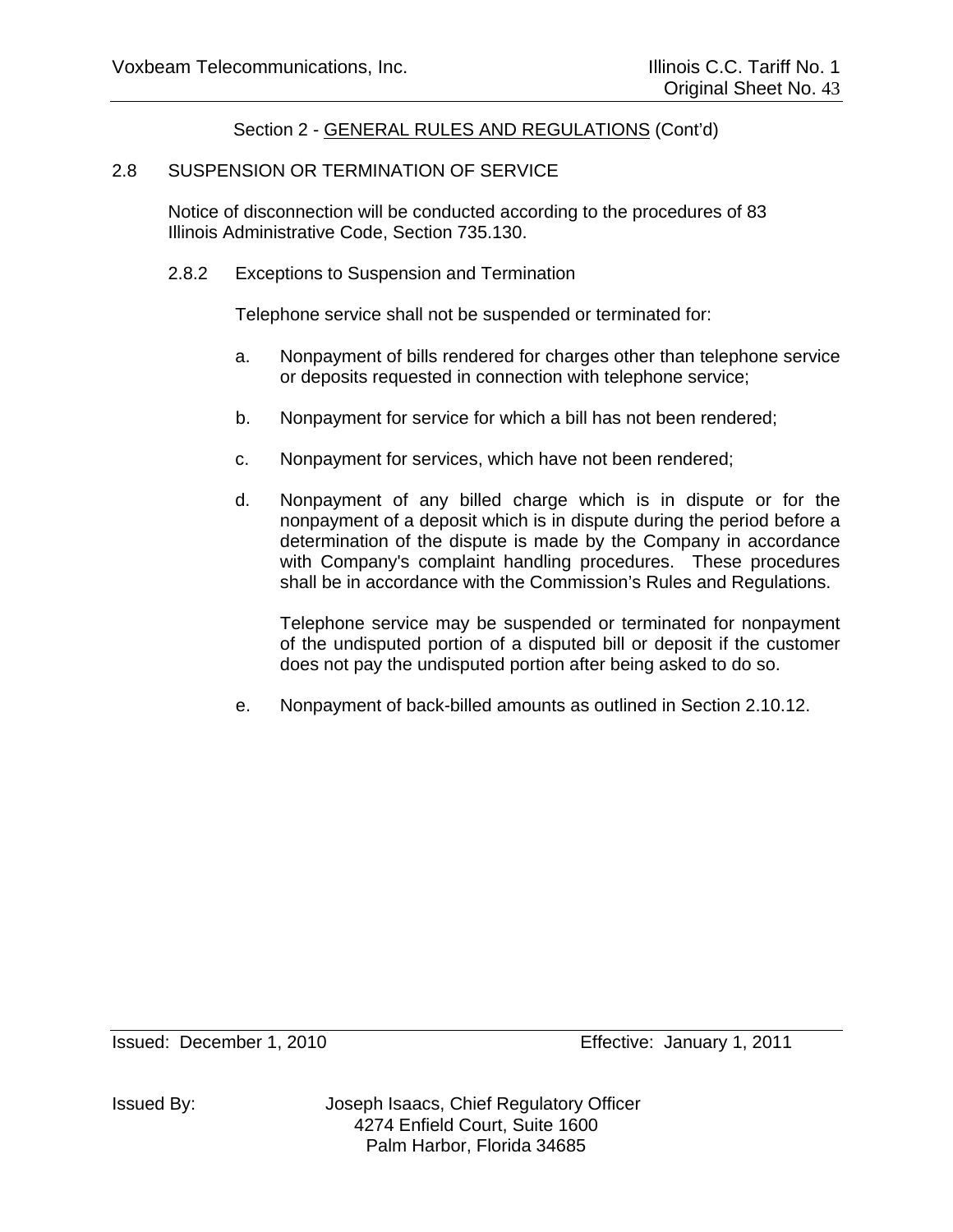## 2.8 SUSPENSION OR TERMINATION OF SERVICE (Cont'd)

2.8.3 Verification of Nonpayment

Telephone service shall not be suspended or terminated for nonpayment of a bill rendered or a required deposit unless:

- a. The Company has verified, in a manner approved by the Commission, that payment has not been received at any office of the Company or at any office of an authorized collection agent through the end of the period indicated in the notice, and
- b. The Company has checked the customer's account on the day that suspension or termination is to occur to determine whether payment has been posted to the customer's account as of the opening of business on that day.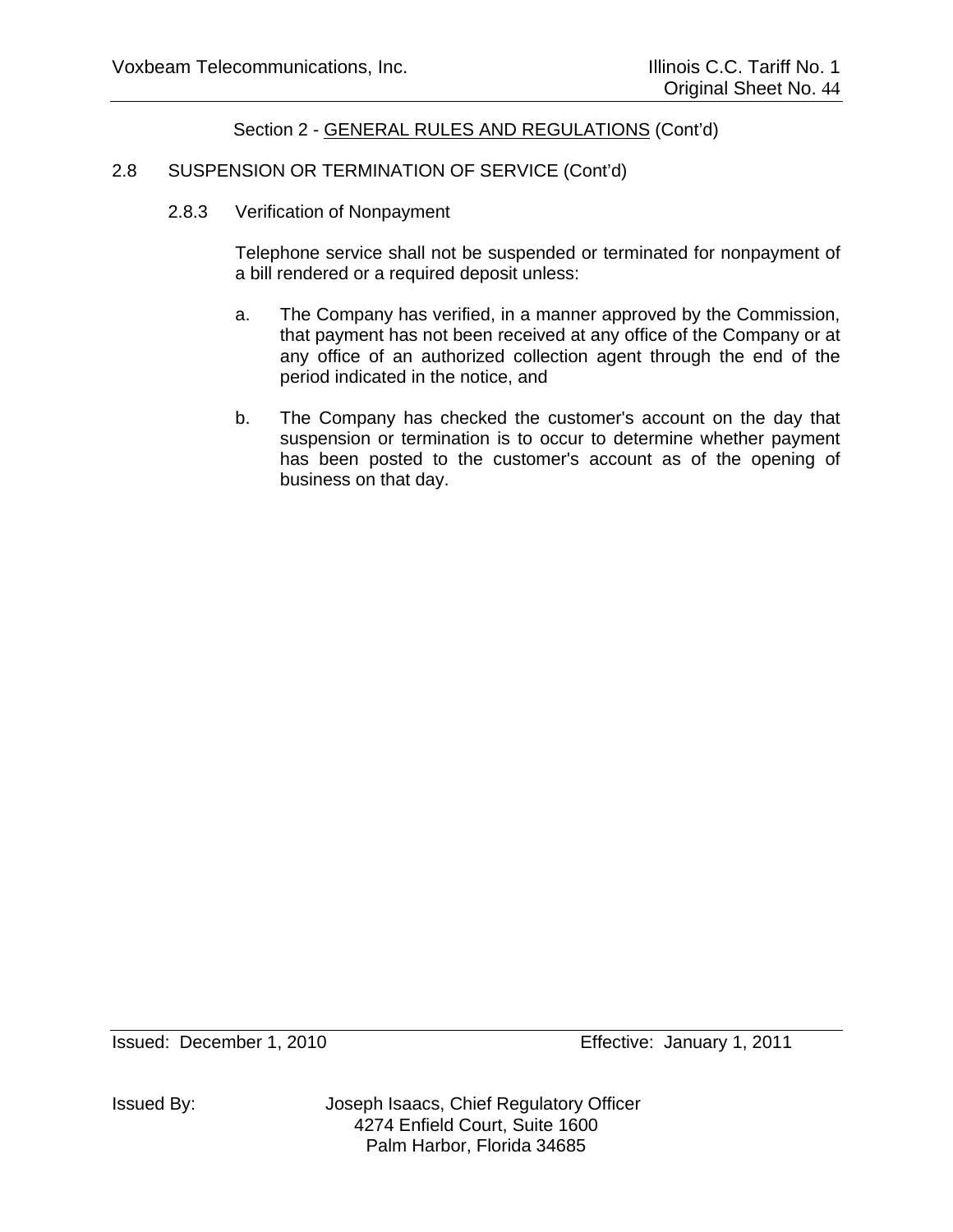## 2.8 SUSPENSION OR TERMINATION OF SERVICE (Cont'd)

- 2.8.4 Termination For Cause Other Than Nonpayment
	- a. General

The Company, after notice in writing to the customer and after having given the customer an appropriate opportunity to respond to such notice, may terminate service and sever the connection(s) from the customer's premises under the following conditions:

- 1. in the event of prohibited, unlawful or improper use of the facilities or service, or any other violation by the customer of the rules and regulations governing the facilities and service furnished, or
- 2. if, in the judgment of the Company, any use of the facilities or service by the customer may adversely affect the Company's personnel, plant, property or service. The Company shall have the right to take immediate action, including termination of the service and severing of the connection, without notice to the customer when injury or damage to telephone personnel, plant, property or service is occurring, or is likely to occur, or
- 3. in the event of unauthorized use, where the customer fails to take reasonable steps to prevent the unauthorized use of the facilities or service received from the Company, or
- 4. in the event that service is connected for a customer who is indebted to the Company for service or facilities previously furnished, that service may be terminated by the Company unless the customer satisfies the indebtedness within 20 days after written notification. See Section 2.10.7 regarding Deferred Payment Agreements.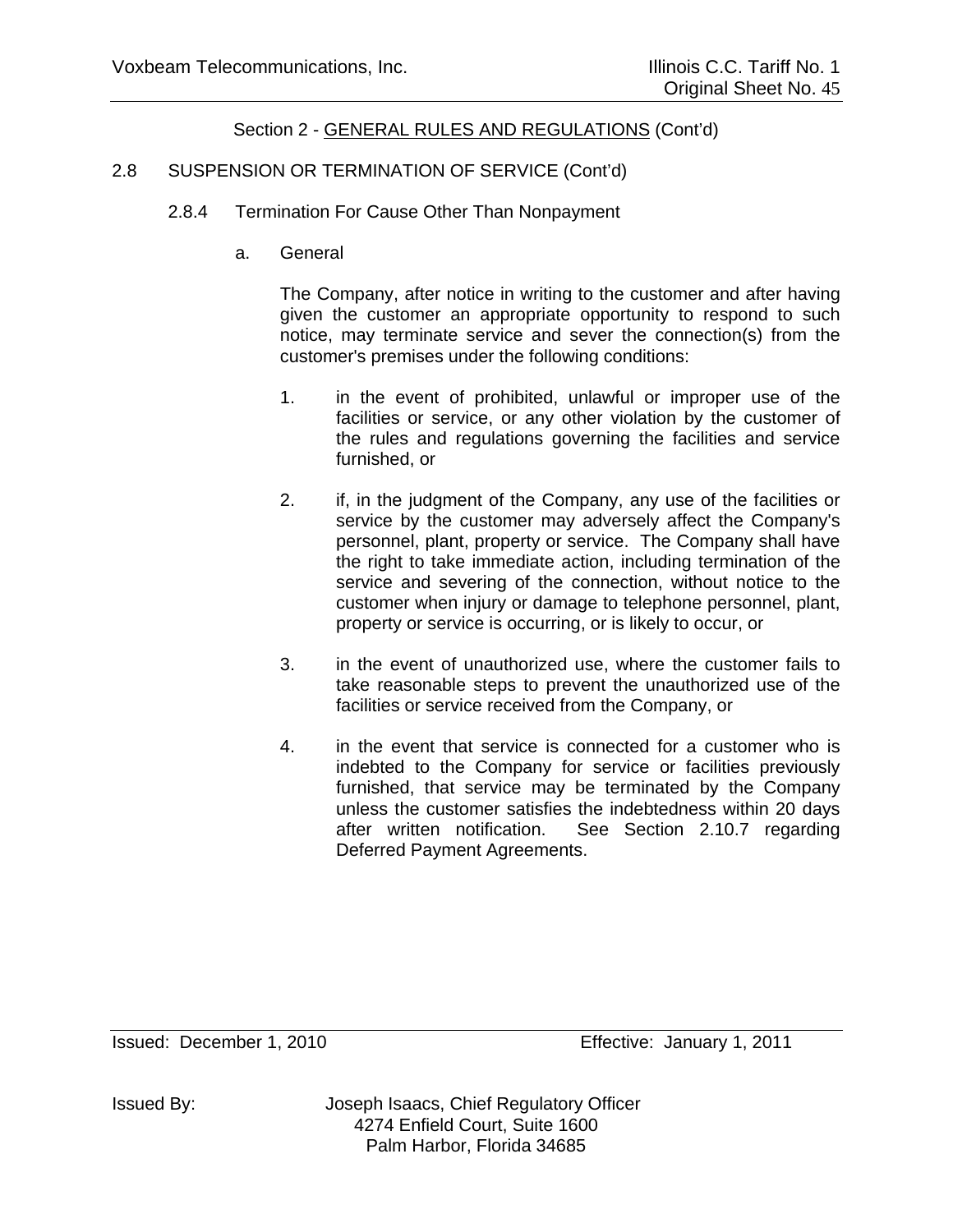## 2.8 SUSPENSION OR TERMINATION OF SERVICE (Cont'd)

- 2.8.4 Termination For Cause Other Than Nonpayment (Cont'd)
	- b. Prohibited, Unlawful or Improper Use of the Facilities or Service

Prohibited, unlawful or improper use of the facilities or service includes, but is not limited to:

- 1. The use of facilities or service of the Company without payment of Tariff charges;
- 2. Calling or permitting others to call another person or persons so frequently or at such times of the day or in such manner as to harass, frighten, abuse or torment such other person or persons;
- 3. The use of profane or obscene language;
- 4. The use of the service in such a manner such that it interferes with the service of other customers or prevents them from making or receiving calls;
- 5. The use of a mechanical dialing device or recorded announcement equipment to seize a customer's line, thereby interfering with the customer's use of the service;
- 6. Permitting fraudulent use.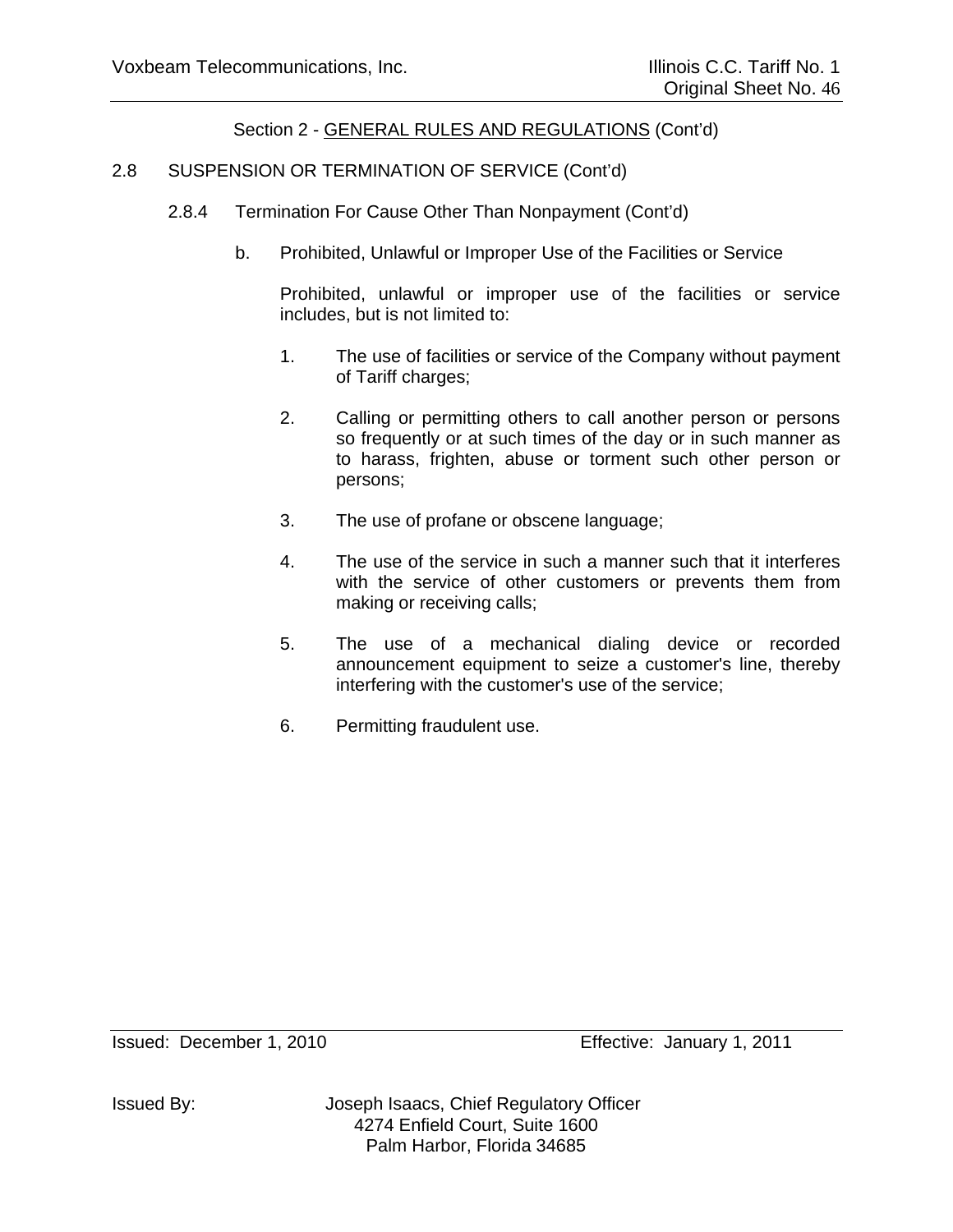## 2.8 SUSPENSION OR TERMINATION OF SERVICE (Cont'd)

- 2.8.4 Termination For Cause Other Than Nonpayment (Cont'd)
	- c. Abandonment or Unauthorized Use of Facilities
		- 1. If it is determined that facilities have been abandoned, or are being used by unauthorized persons, or that the customer has failed to take reasonable steps to prevent unauthorized use, the Company may terminate telephone service.
		- 2. In the event that telephone service is terminated for abandonment of facilities or unauthorized use and service is subsequently restored to the same customer at the same location:
			- a. No charge shall apply for the period during which service had been terminated, and
			- b. Reconnection charges will apply when service is restored. However, no charge shall be made for reconnection if the service was terminated due to an error on the part of the Company.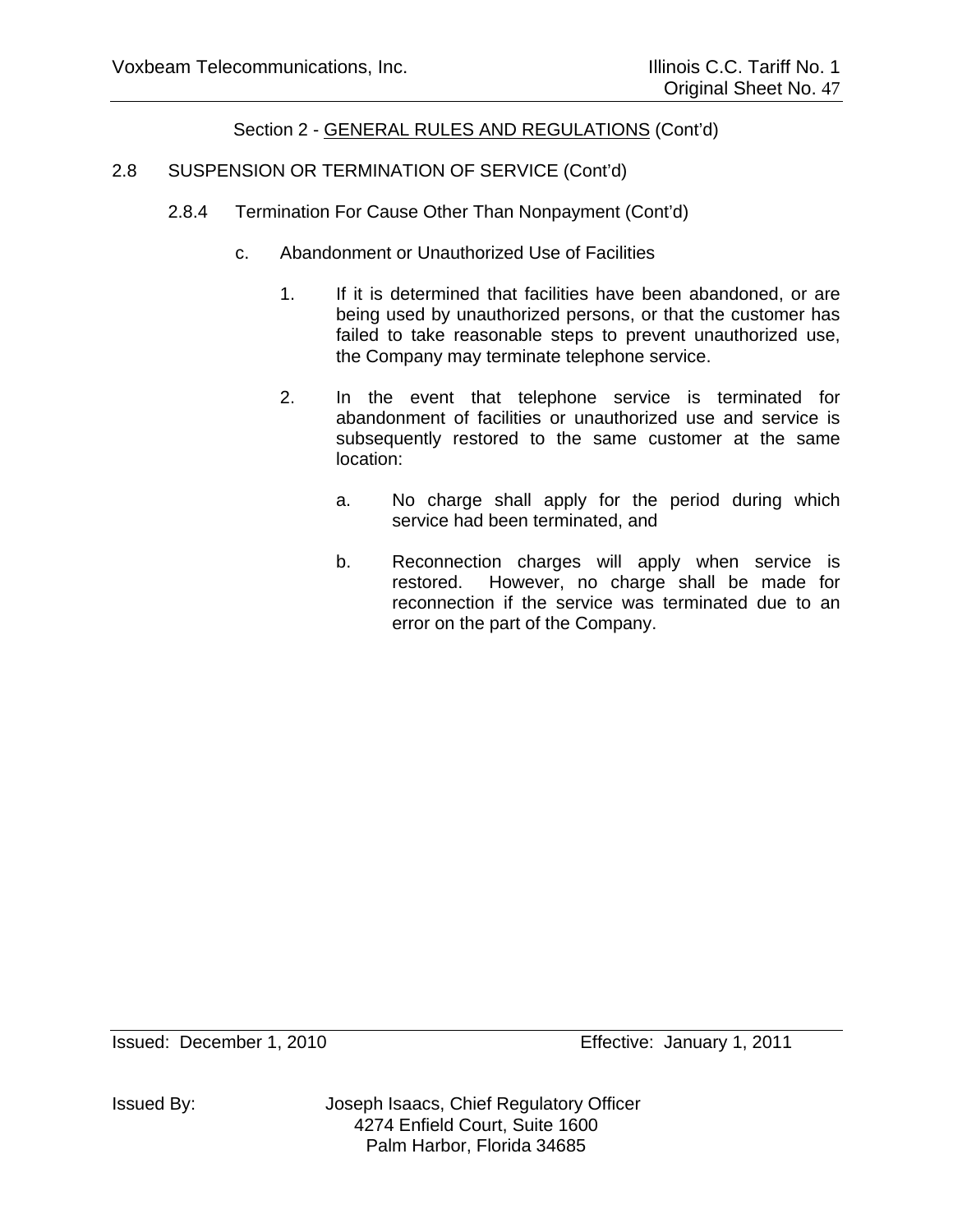# 2.8 SUSPENSION OR TERMINATION OF SERVICE (Cont'd)

- 2.8.4 Termination For Cause Other Than Nonpayment (Cont'd)
	- d. Change in the Company's Ability to Secure Access

Any change in the Company's ability (a) to secure and retain suitable facilities and rights for the construction and maintenance of the necessary circuits and equipment or (b) to secure and retain suitable space for its plant and facilities in the building where service is provided to the customer may require termination of a customer's service until such time as new arrangements can be made. No charges will be assessed the customer while service is terminated, and no connection charges will apply when the service is restored.

2.8.5 Emergency Termination of Service

The Company will immediately terminate the service of any customer, on request, when the customer has reasonable belief that an unauthorized person or persons are using the service. The Company may require that the request be submitted in writing as a follow-up to a request made by telephone.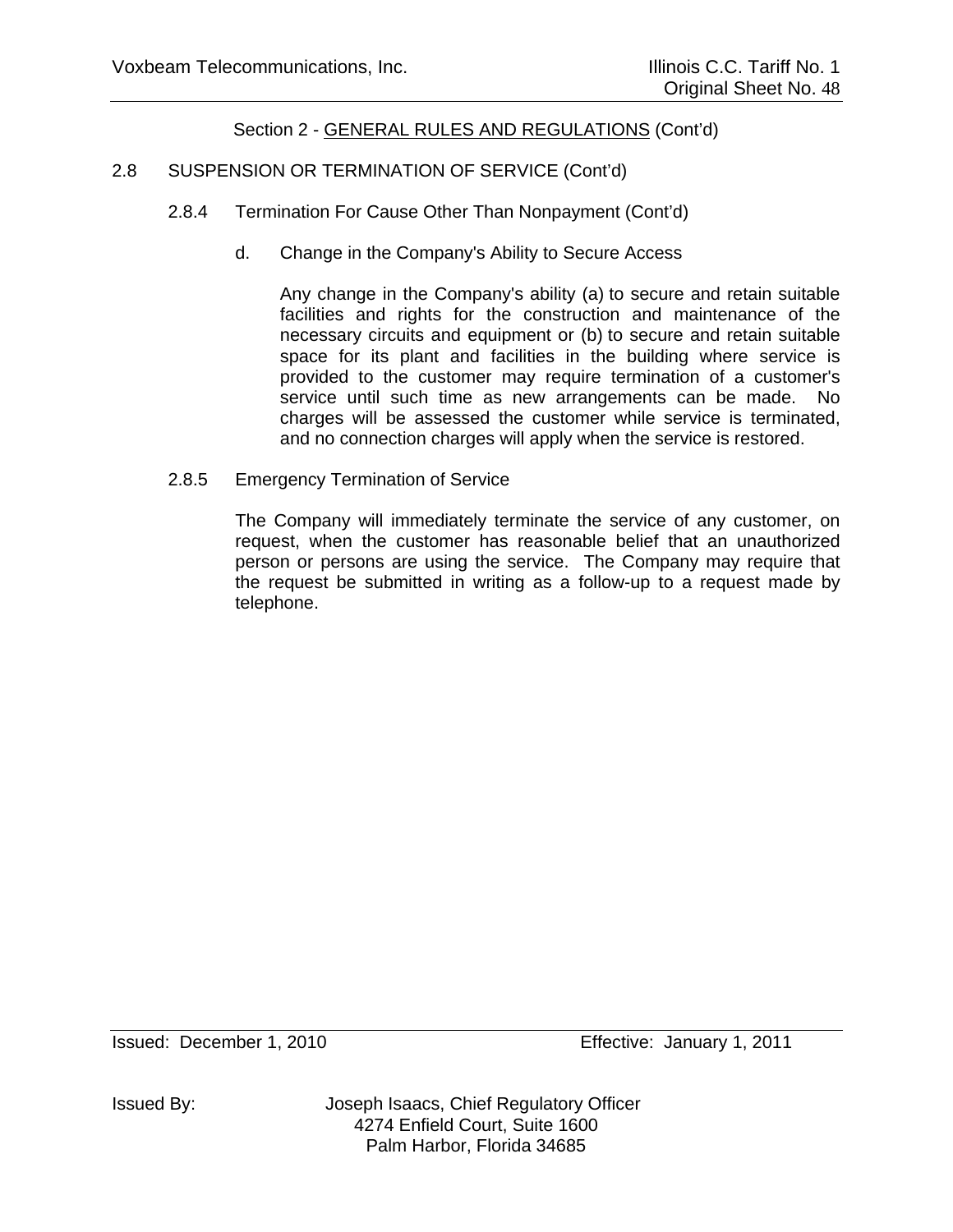## 2.9 ADDITIONAL PROVISIONS APPLICABLE TO BUSINESS CUSTOMERS

- 2.9.1 Application of Rates
	- a. Business rates as described in this Tariff apply to service furnished:
		- 1. In office buildings, stores, factories and all other places of a business nature;
		- 2. In hotels, apartment houses, clubs and boarding and rooming houses except when service is within the customer's domestic establishment and no business listings are provided; colleges, hospitals and other institutions; and in churches except when service is provided to an individual of the clergy for personal use only and business service is already established for the church at the same location;
		- 3. At any location when the listing or public advertising indicates a business or a profession;
		- 4. At any location where the service includes an extension which is at a location where business rates apply unless the extension is restricted to incoming calls;
		- 5. At any location where the customer resells or shares exchange service;
	- b. Public Access Line service is classified as business service regardless of the location.
	- c. The use of business facilities and service is restricted to the customer, customers, agents and representatives of the customer, and joint users.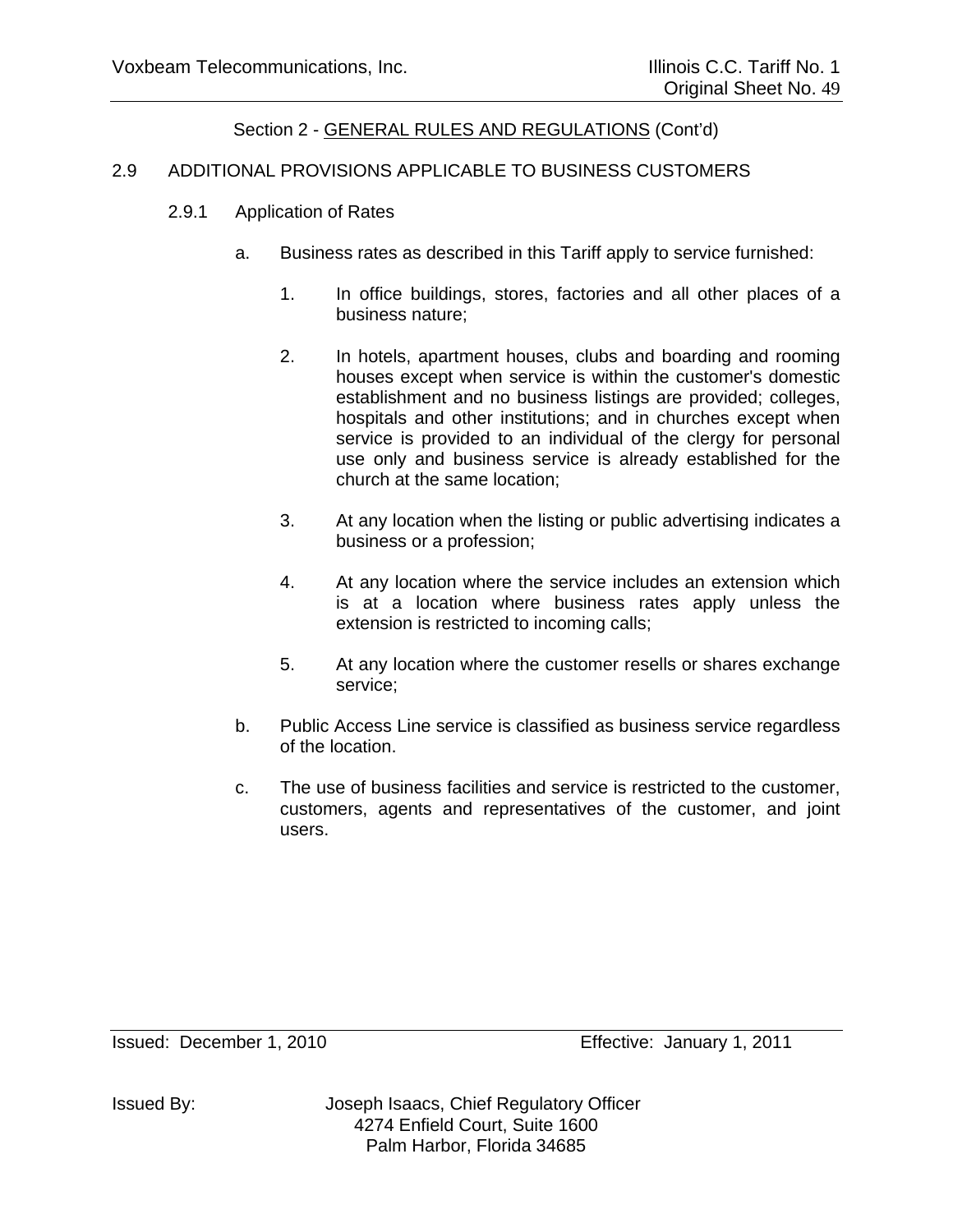### 2.9 ADDITIONAL PROVISIONS APPLICABLE TO BUSINESS CUSTOMERS (Cont'd)

2.9.2 Telephone Number Changes

When a business customer requests a telephone number change, the referral period for the disconnected number is 90 days.

The Company reserves all rights to the telephone numbers assigned to any customer. The customer may order a Customized Number where facilities permit for an additional charge as specified in Section 5.11 of this Tariff.

When service in an existing location is continued for a new customer, the existing telephone number may be retained by the new customer only if the former customer consents in writing, and if all charges against the account are paid or assumed by the new customer.

2.9.3 Deposits

 Pursuant to 83 Illinois Administrative Code, Sections 735.100 and 735.110, the Company may request deposits of applicants for service and existing customers. All deposits will be based on the following:

- A. An applicant for business service may be required to pay an amount not to exceed four (4) months of the applicant's estimated monthly billing, based upon the average monthly bill for that class and type of service.
- B. A business service Customer may be required to pay an amount not to exceed four (4) months, based upon the Customer's average monthly billing for the past six (6) months. If the Customer has had service for less than six (6) months, the amount of the deposit will not exceed four (4) months of the estimated monthly billing for that class and type of service.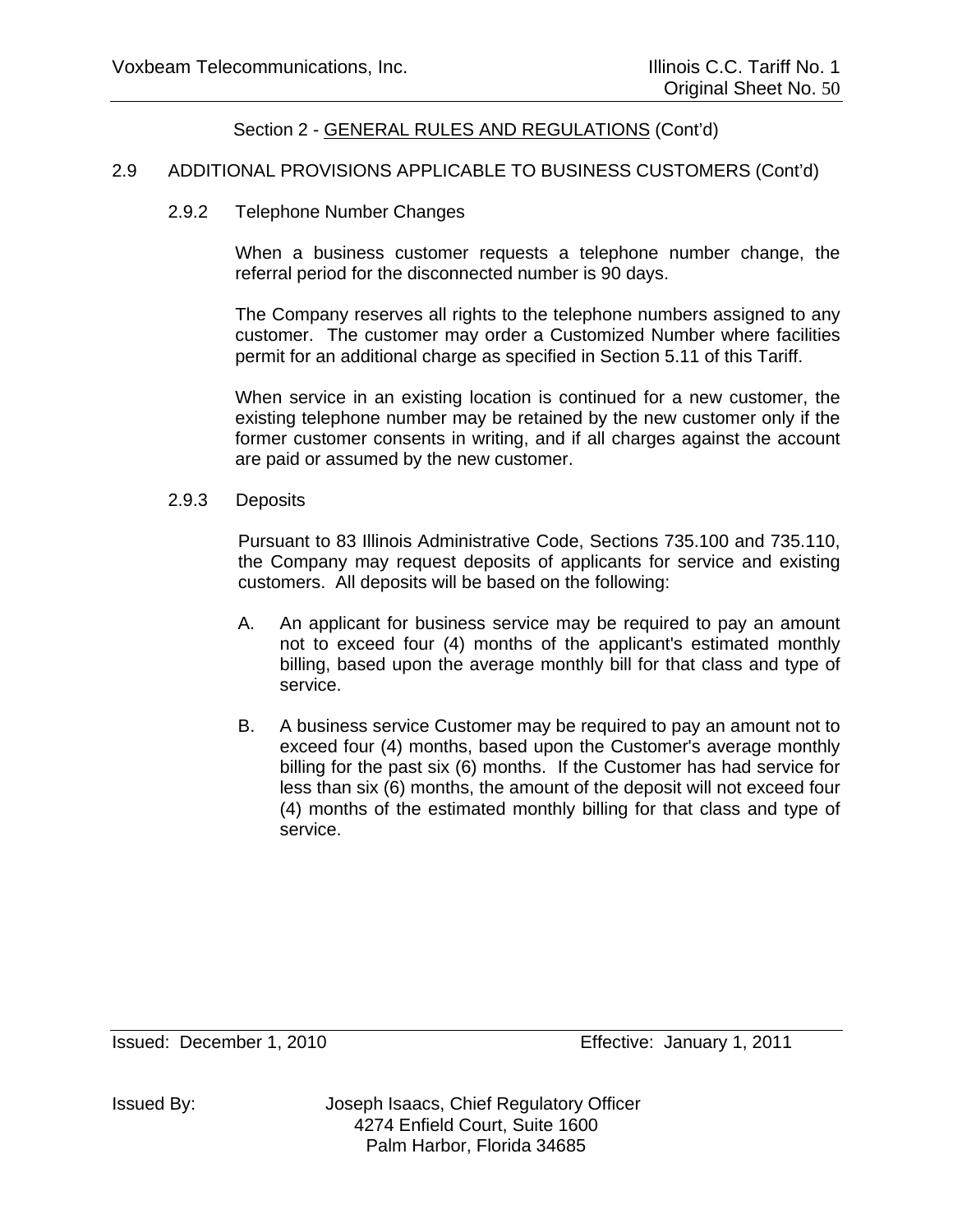## 2.9 ADDITIONAL PROVISIONS APPLICABLE TO BUSINESS CUSTOMERS (Cont'd)

#### 2.9.4 Dishonored Checks

If a business customer who has received a notice of discontinuance pays the bill with a check that is subsequently dishonored, the account remains unpaid and the Company is not required to issue any additional notice before disconnecting service.

#### 2.10 ADDITIONAL PROVISIONS APPLICABLE TO RESIDENTIAL CUSTOMERS

2.10.1 Application of Rates

Residential rates as described in this Tariff apply to service furnished in private homes or apartments (including all parts of the customer's domestic establishment) for domestic use. Residential rates also apply in college fraternity or sorority houses, convents and monasteries, and to the clergy for domestic use in residential quarters.

Residential rates do not apply to service in residential locations if the listing indicates a business or profession. Residential rates do not apply to service furnished in residential locations if there is an extension line from the residential location to a business location unless the extension line is limited to incoming calls.

The use of residential service and facilities is restricted to the customer, members of the customer's domestic establishment, and joint users.

#### 2.10.2 Telephone Number Changes

When a residential customer requests a telephone number change, the referral period for the disconnected number is 90 days.

The Company reserves all rights to any telephone number assigned to a customer for local service. The customer may order a Customized Number where facilities permit for an additional charge as specified in Section 5.11 of this Tariff.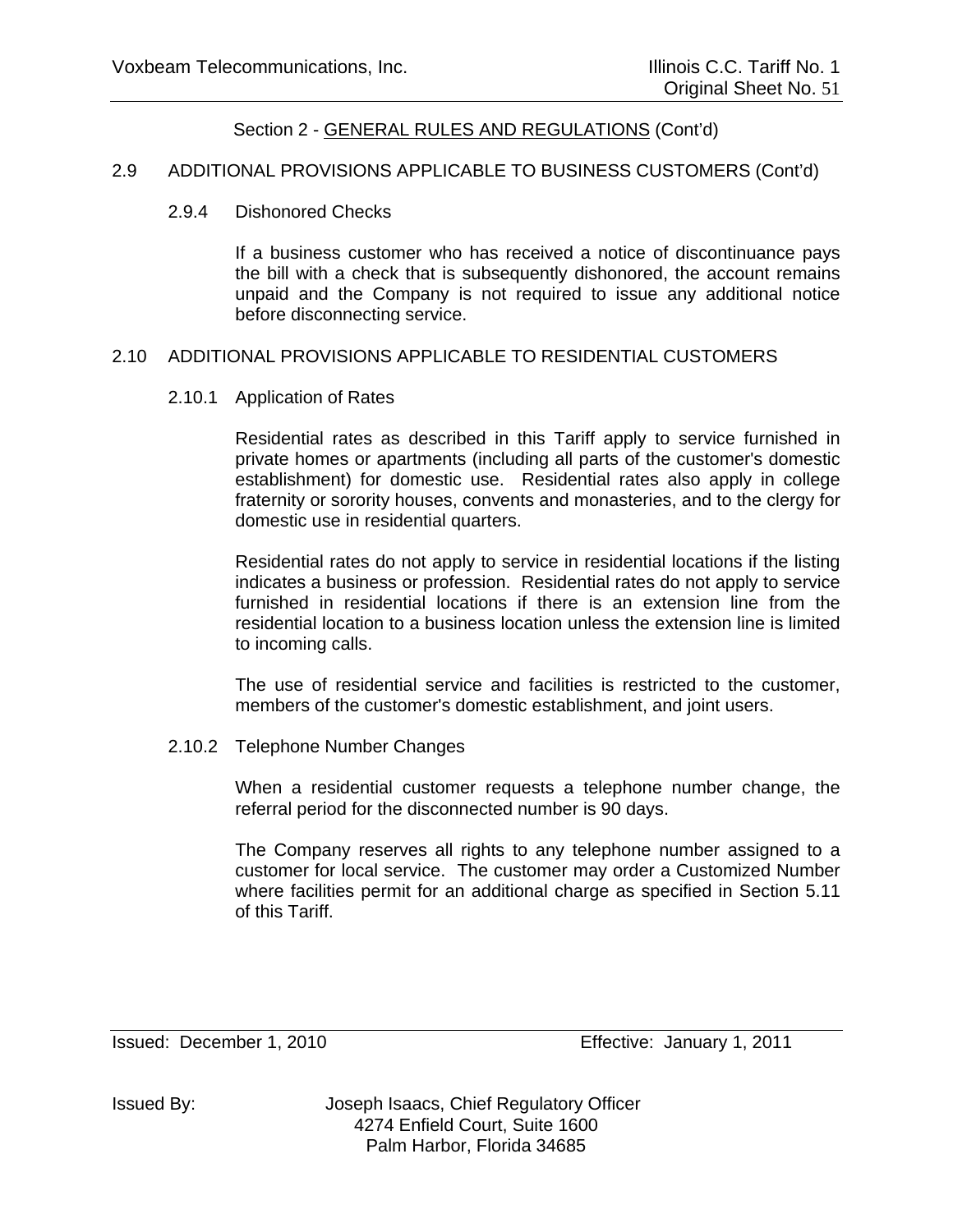#### 2.10 ADDITIONAL PROVISIONS APPLICABLE TO RESIDENTIAL CUSTOMERS

2.10.2 Telephone Number Changes

When service in an existing location is continued for a new customer, the existing number may be retained by the new customer only if the former customer consents in writing, and if all charges against the account are paid or assumed by the new customer.

#### 2.10.3 Deposits

 Pursuant to 83 Illinois Administrative Code, Sections 735.100 and 735.110, the Company may request deposits of applicants for service and existing customers. All deposits will be based on the following:

- A. An applicant for residential service may be required to pay an amount not to exceed two (2) months of the applicant's estimated monthly billing, based upon the average monthly bill for that class and type of service.
- B. A residential service Customer may be required to pay an amount not to exceed two (2) months, based upon the Customer's average monthly billing for the past six (6) months. If the Customer has had service for less than six (6) months, the amount of the deposit will not exceed two (2) months of the estimated monthly billing for that class and type of service.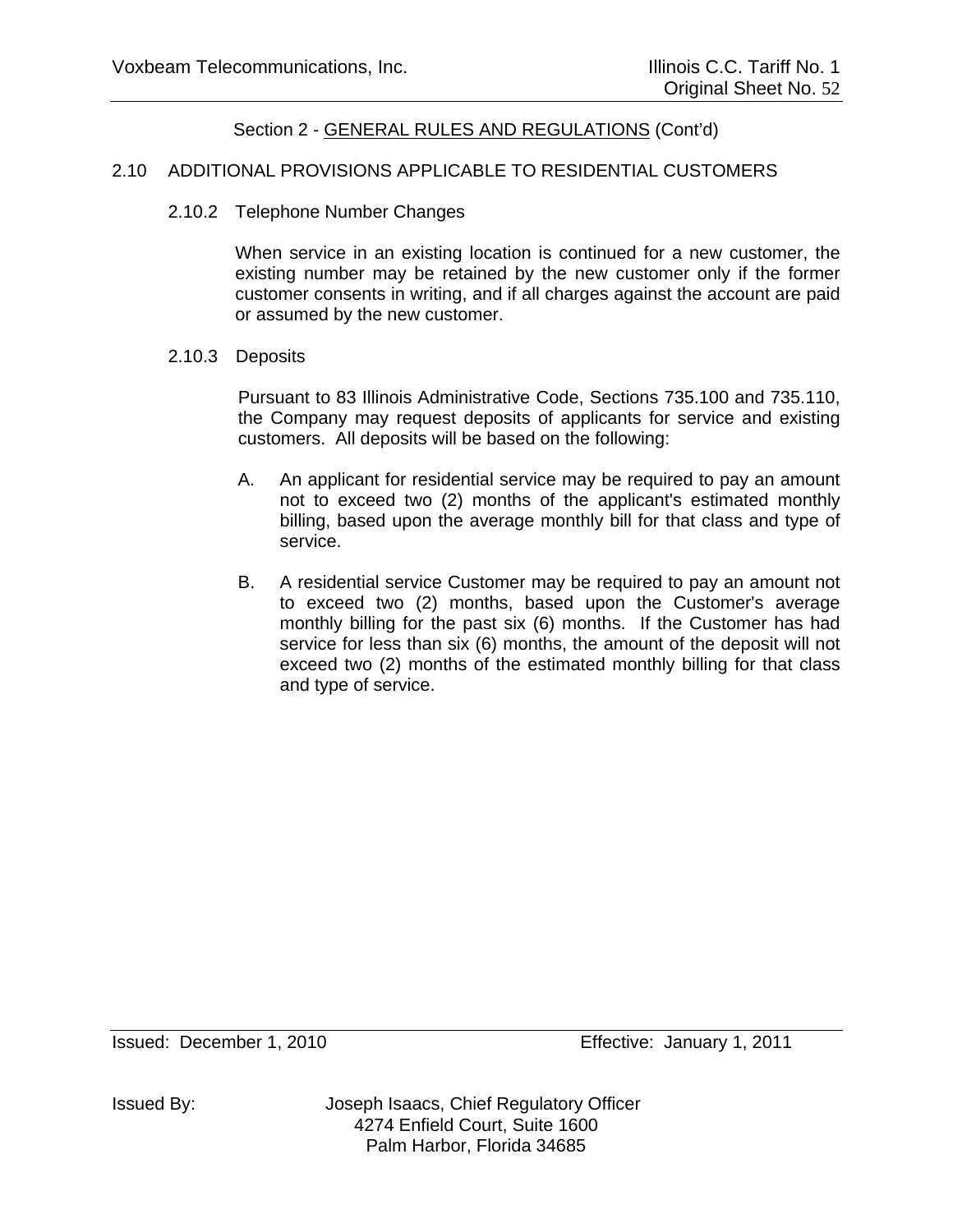- 2.10 ADDITIONAL PROVISIONS APPLICABLE TO RESIDENTIAL CUSTOMERS (Cont'd)
	- 2.10.3 Deposits (Cont'd)

**General** 

A seasonal customer is an individual who applies for and receives telephone service periodically each year, intermittently during the year or at other regular intervals scheduled at the time of application. A seasonal customer may be required to post a deposit.

- b. Customers Exempt from Deposits
	- 1. A new customer or existing customer who is 62 years of age or older shall be exempt from any deposit requirement unless such person's telephone service was terminated for nonpayment during the preceding six months. Proof of age will be required from any person claiming exemption from deposit requirements because of age. If the proof requested by the Company is not received within 30 days from the date service is connected, or 30 days from the date that verification of age is requested from an existing customer, the Company may suspend or terminate service unless the customer pays the required deposit. Any new customer or existing customer 62 years of age or older shall be permitted to pay a deposit in installments over a period not to exceed 12 months.
	- 2. The Company shall not require any person it knows to be a recipient of public assistance, supplemental security income or additional state payments to post a deposit.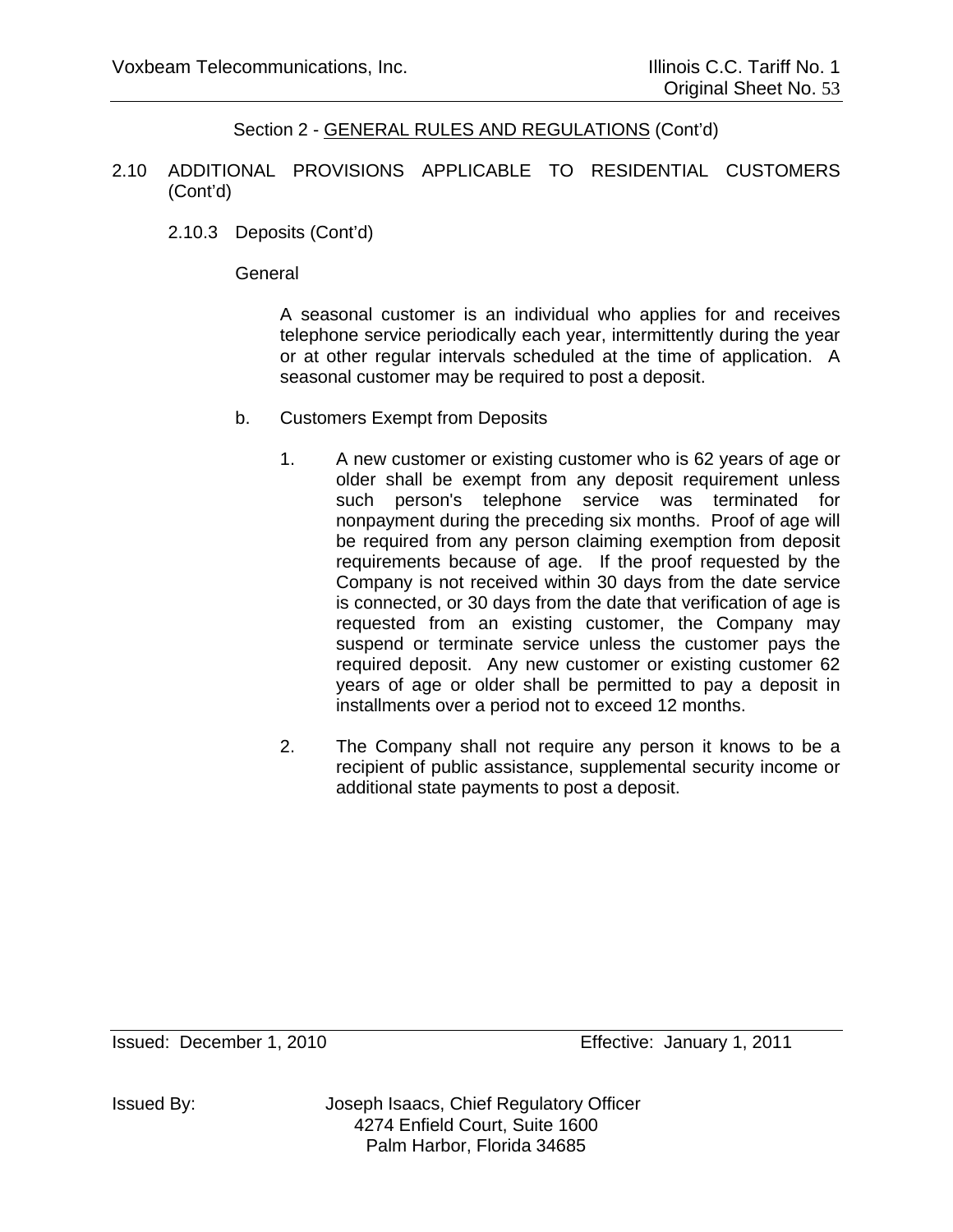- 2.10 ADDITIONAL PROVISIONS APPLICABLE TO RESIDENTIAL CUSTOMERS (Cont'd)
	- 2.10.3 Deposits (Cont'd)
		- c. Recent Payment History

A customer who has a recent payment history (within the preceding twelve months) with the Company are entitled to service without payment of a deposit unless their records indicate that they are delinquent in payment or have had service terminated for nonpayment. A customer who still owes money to the Company for residential service on a prior account shall be offered a deferred payment plan provided that the customer had service for three months and was not terminated for nonpayment during that period. (See Deferred Payment Agreements, Section 2.10.7 below.)

New deposits from a residential customer is reviewed after the first 3 monthly bills have been rendered; if too much has been taken, the excess is returned. The entire deposit is returned to a residential customer after 1 year, unless the customer is delinquent in payment, in which case the Company may continue to retain the deposit until the delinquency is satisfied. If the service is discontinued, the deposit is applied against the final bill, and any balance is returned to the customer.

2.10.4 Installment Billing for Nonrecurring Charges

A residential customer may elect to pay service connection and other nonrecurring charges associated with a service order in monthly installments for up to a 12-month period. When installment billing is requested, all nonrecurring charges associated with a given service order will be included in the calculation of the monthly installment.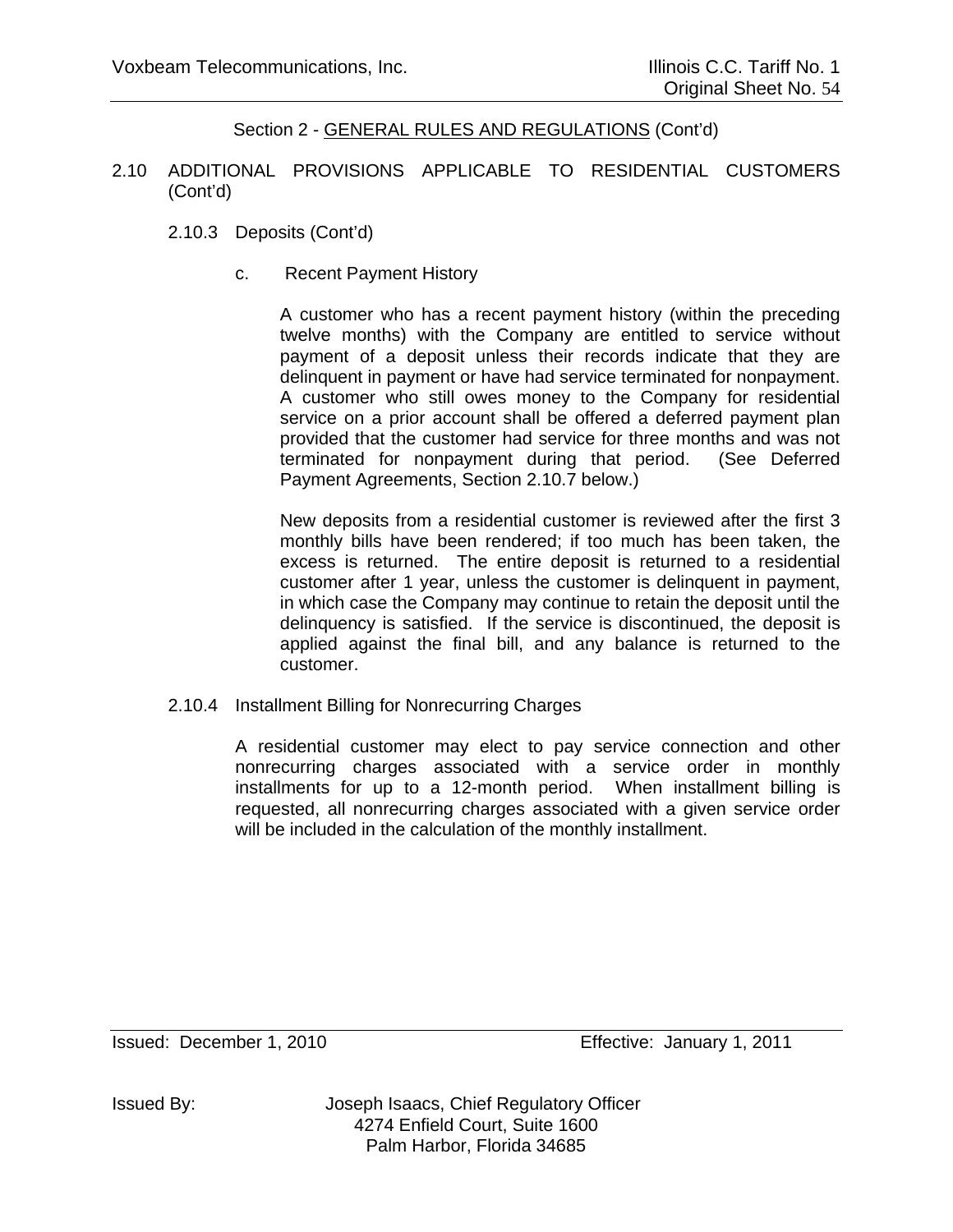- 2.10 ADDITIONAL PROVISIONS APPLICABLE TO RESIDENTIAL CUSTOMERS (Cont'd)
	- 2.10.4 Installment Billing For Nonrecurring Charges (Cont'd)

Installment billing is subject to the following restrictions:

- a. Installment billing may be used only by residential customers;
- b. Charges will be billed in the number of installments of equal dollar amounts as requested by the customer up to a maximum of 12 installments over the course of 12 months;
- c. A customer may not pay a portion of the charges and then request installment billing for the remaining charges;
- d. More than one installment plan may be in effect for the same customer at the same time;
- e. If a customer disconnects service during the installment payment period, all unbilled charges will be included in the final bill rendered;
- f. A customer may elect to pay the unbilled charges before the expiration of the installment plan;
- g. Installment billing payments will continue even when an account is temporarily suspended;
- h. No interest or carrying charges will be applied to the outstanding balance during the installment period.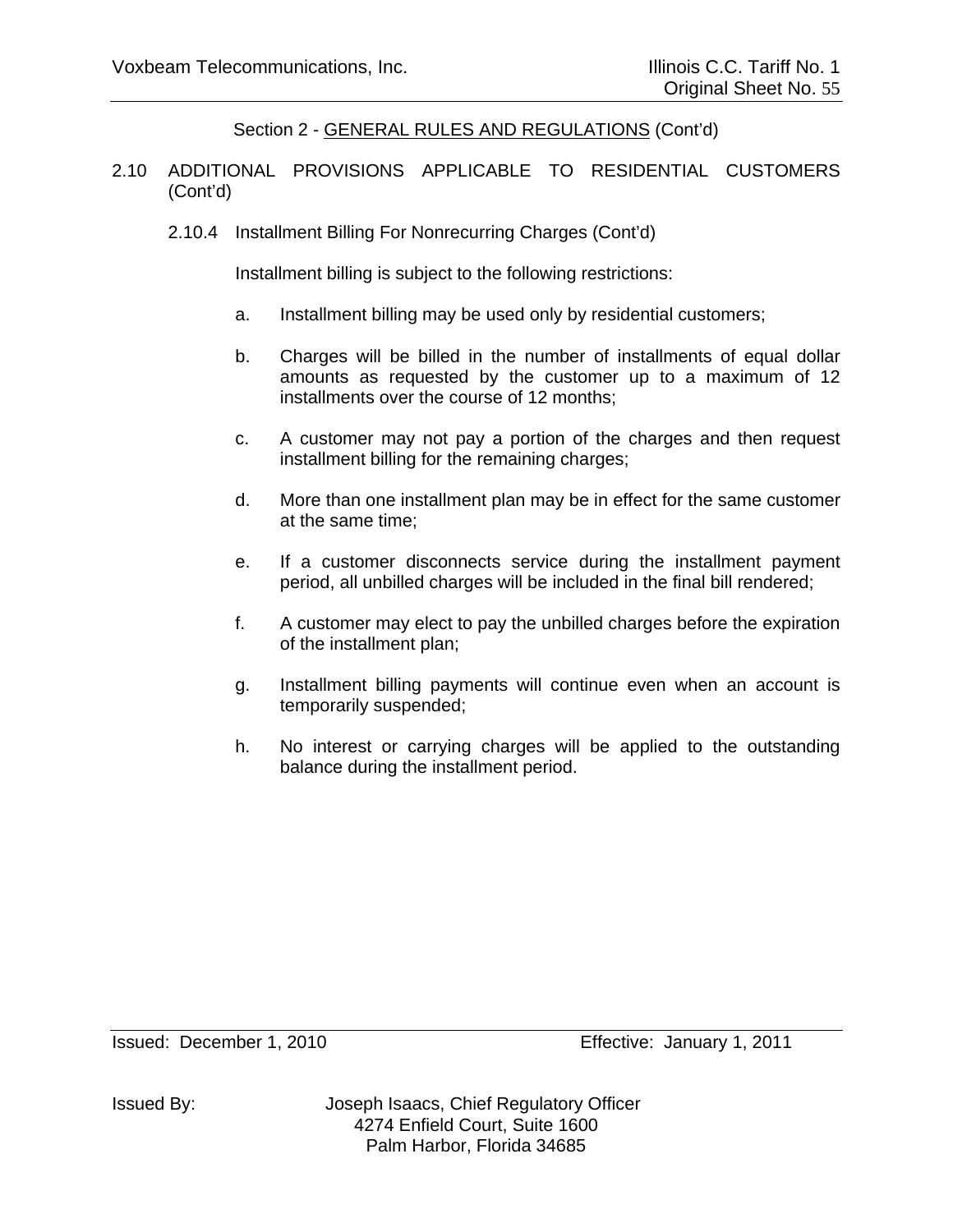#### 2.10 ADDITIONAL PROVISIONS APPLICABLE TO RESIDENTIAL CUSTOMERS (Cont'd)

2.10.5 Adjusted Payment Schedule

A customer on a fixed income (e.g., pension and public assistance) shall be offered the opportunity to pay his or her bills on a reasonable schedule that is adjusted for periodic receipt of income.

- 2.10.6 Suspension or Termination for Nonpayment
	- a. Suspension/termination notices may not be issued until at least 25 days after the date of the bill. Bills must be mailed to the customer no later than 6 business days after the date of the bill.
	- b. After issuing the written notification in accordance with the terms of this Tariff, at least one attempt shall be made during non-working hours to contact the residential customer by telephone before the scheduled date of suspension/termination.
	- c. Suspension/termination may occur only between the hours of 8 a.m. and 4 p.m. Monday through Thursday, provided that such day or the following day is not a public holiday or a day on which the main office is closed. In addition, service may not be disconnected during the periods of December 23 through the 26 and December 30 through January 2.( 735.130.f.1- "service may be discontinued only between the hours of 8 am and 2pm unless the company is prepared to restore service within three hours after receipt of payment." Does this company have the 3 hour capability after 4pm?)
	- d. Telephone service may be suspended or terminated for nonpayment of the undisputed portion of a disputed bill or deposit if the customer does not pay the undisputed portion after being asked to do so. Suspended or terminated residential service shall be reconnected within 24 hours following payment or within 24 hours of the end of circumstances beyond the Company's control which delay the reconnection. The Commission may direct that service be reconnected in less than 24 hours. (see above for info regarding reconnection turnaround time)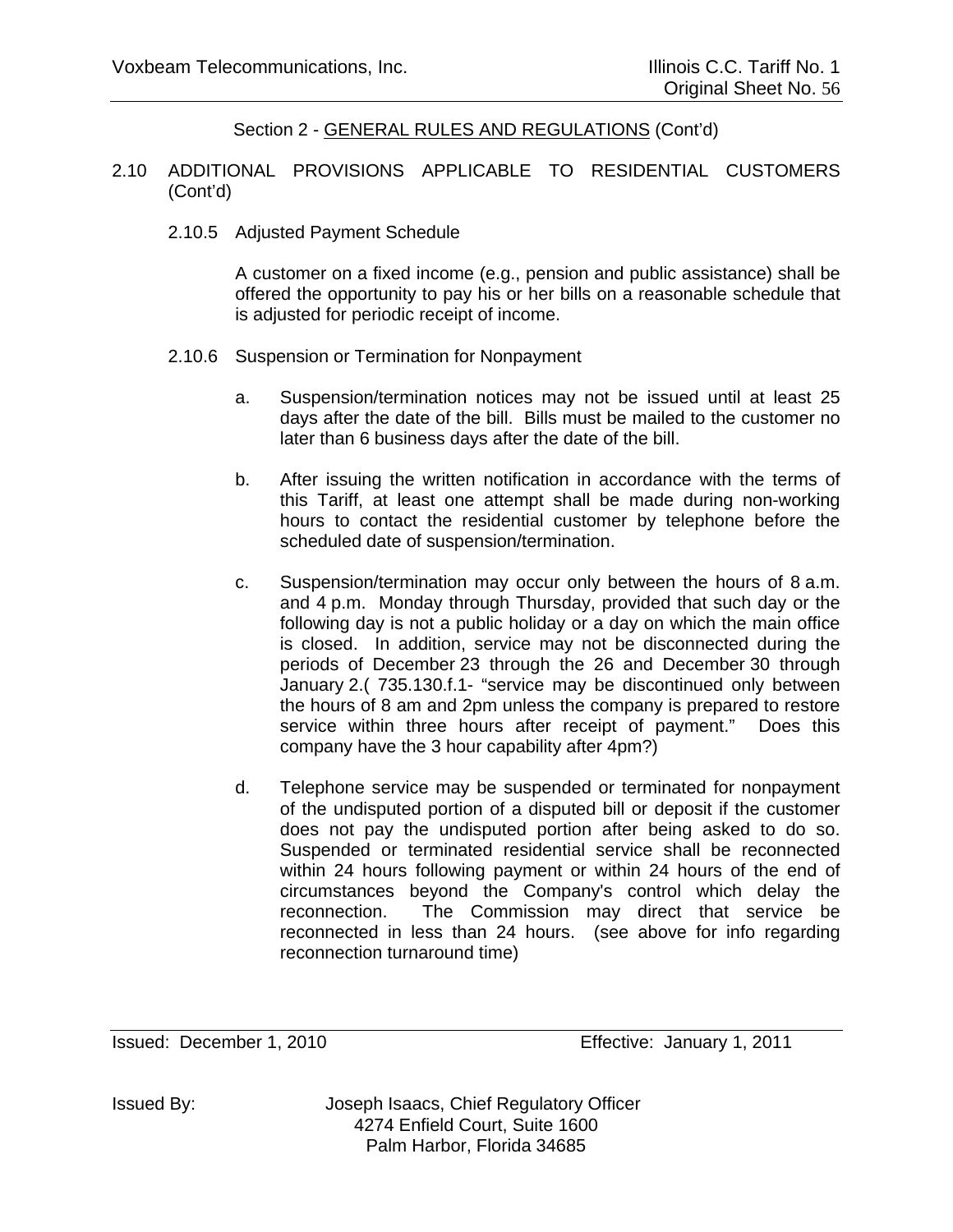#### 2.10 ADDITIONAL PROVISIONS APPLICABLE TO RESIDENTIAL CUSTOMERS (Cont'd)

#### 2.10.7 Deferred Payment Agreements

Service will not be suspended or terminated unless the customer has been advised that a deferred payment plan can be arranged. An existing residential customer with three or more months service and for whom service has not been terminated for nonpayment is eligible for Deferred Payment Arrangements (DPA). Final notice of suspension/termination will advise the customer of deferred payment arrangements and will include, in bold print, a notice that assistance in reaching an agreement may be obtained from the Commission. The DPA notice will be mailed no less than six days before termination of total service.

A Deferred Payment Agreement will be for a period agreed to by both the customer and the Company.

If the Company believes that the customer has the resources to pay the bill, it shall notify both the customer and the Commission in writing of the reasons for its belief. The Commission shall make the final determination as to whether a DPA should be provided. A customer with medical emergencies and a customer who is elderly, blind or disabled shall be exempt from such eligibility criteria.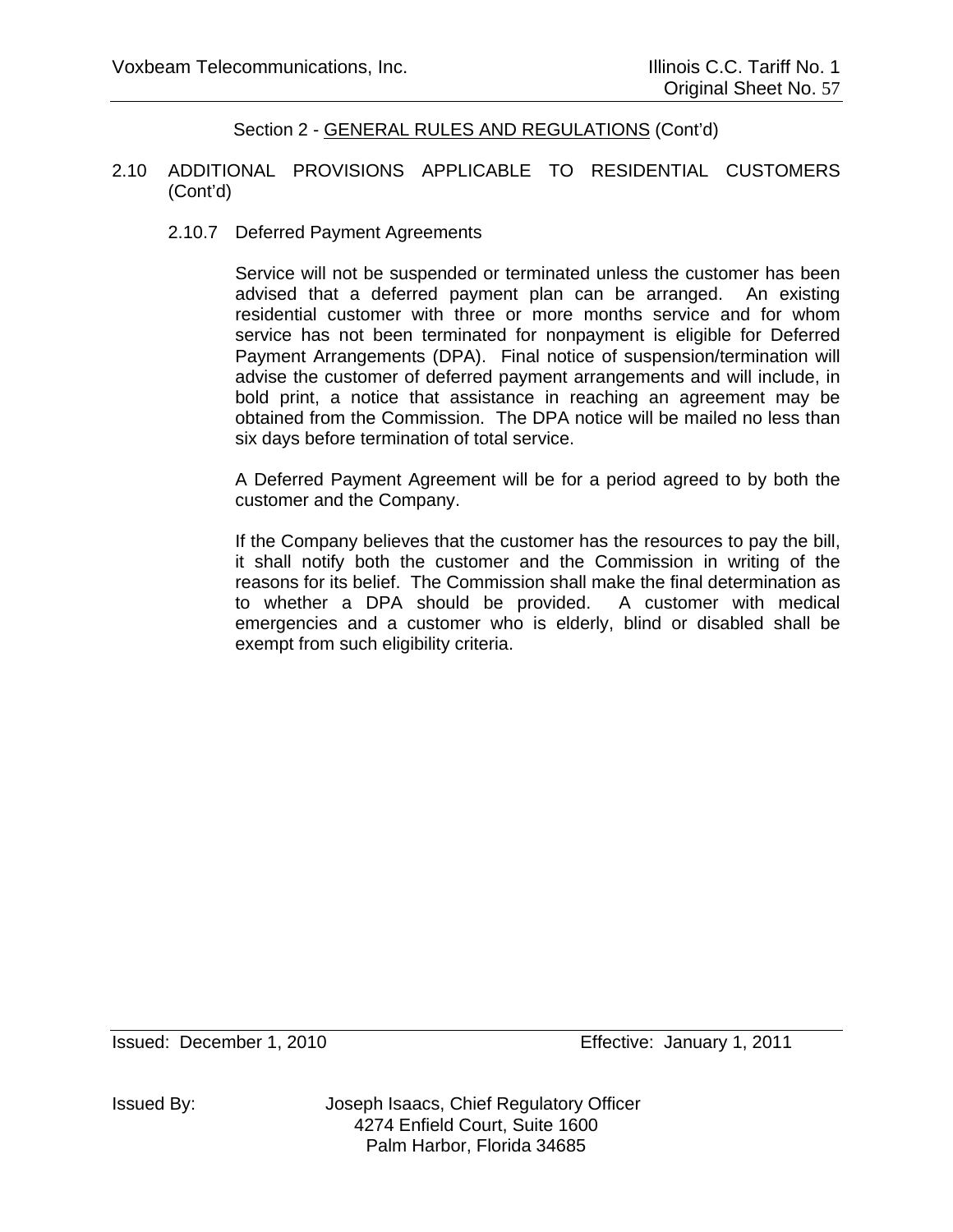#### 2.10 ADDITIONAL PROVISIONS APPLICABLE TO RESIDENTIAL CUSTOMERS (Cont'd)

2.10.8 Dishonored Checks

When a check received from a residential customer is dishonored, the company shall make two attempts, one outside of normal business hours, to contact the customer within 24 hours. The customer shall be given an additional 24 hours to pay before suspension/termination. The additional notice will be given provided that the customer has not submitted a dishonored check within the past 12 months.

2.10.9 Suspension or Termination - Abandonment

Suspension/termination of residential service for abandonment or unauthorized use may occur only after the Company makes a reasonable attempt to determine occupancy or authorized use, or the customer takes reasonable steps to prevent unauthorized use. A notice must be sent to the customer five days before such suspension or termination. The notification requirement is waived when previous mailings are returned by the Post Office or the company is advised that a new customer has moved into the location.

2.10.10 Suspension or Termination - Medical Emergencies

In the event of a medical emergency, an additional 30 days will be allowed for a residential customer before suspension or termination. A medical certificate must be supplied. The medical emergency status may be extended beyond 30 days upon submission of specified documentation. During the emergency, the customer will be able to defer payment of monthly charges up to an amount specified by the Commission until the emergency ceases or it is determined that the customer has the ability to pay the charges. Charges in any month in excess of the amount specified are due by the due date of the bill.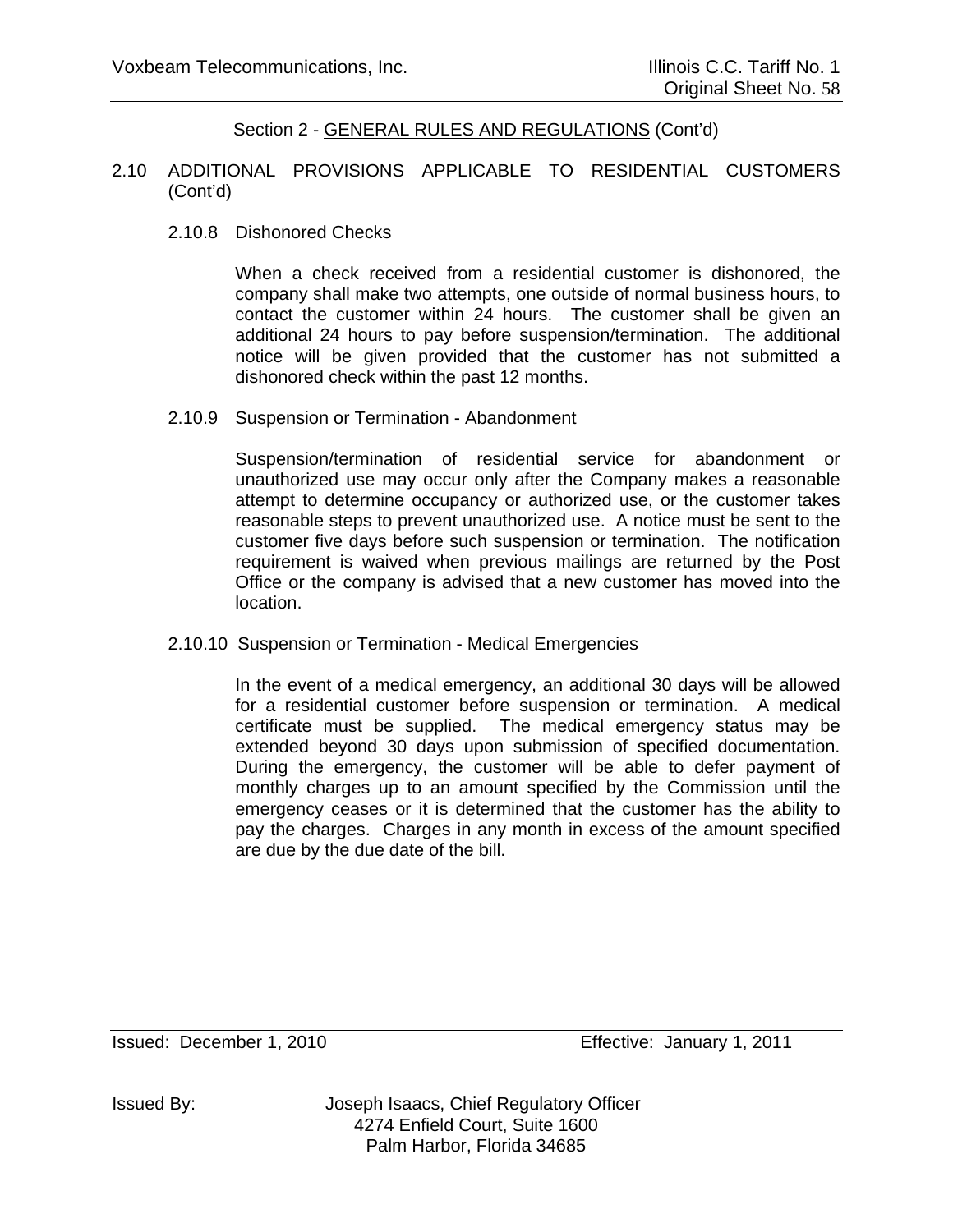- 2.10 ADDITIONAL PROVISIONS APPLICABLE TO RESIDENTIAL CUSTOMERS (Cont'd)
	- 2.10.11 Suspension or Termination Elderly, Blind or Disabled

An additional 20 days will be allowed before suspension or termination may occur when:

- a. the customer is known to or identified to the Company as being blind or disabled;
- b. the customer is 62 years of age or older, and all other residents of the customer's household are: under 18 years of age, over 62 years of age, blind or disabled.

In cases where service has been suspended or terminated and the Company subsequently learns that the customer is entitled to the protection established herein, the Company shall within 24 hours of such notification restore service for an additional 20 days and make a diligent effort to contact in person an adult resident at the customer's premises for the purpose of devising a payment plan.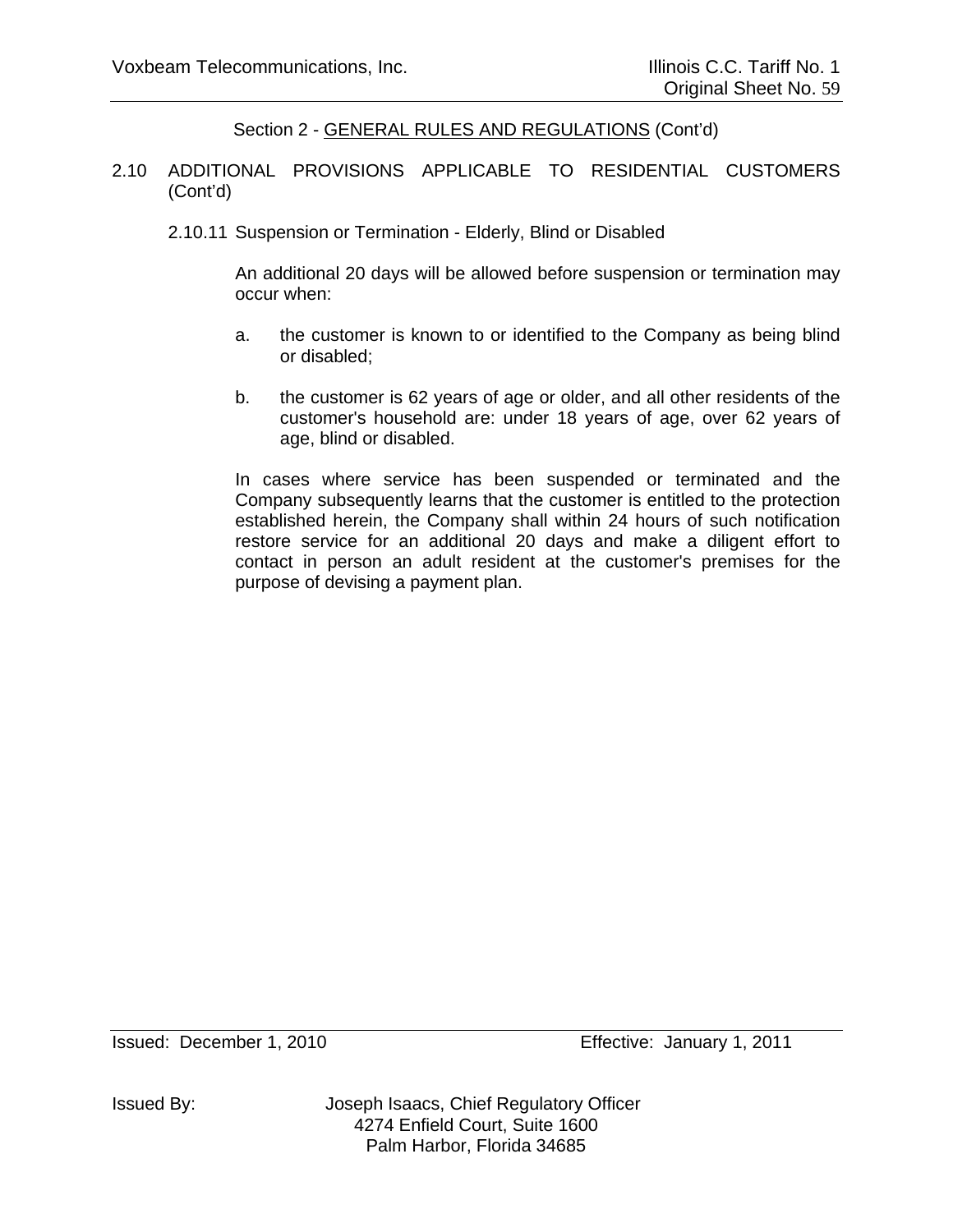#### 2.10 ADDITIONAL PROVISIONS APPLICABLE TO RESIDENTIAL CUSTOMERS (Cont'd)

## 2.10.12 Backbilling for Residential Customers

The Company shall not charge a residential customer for previously unbilled service or adjust upward a bill previously rendered when the period for the unbilled service or billing adjustment is more than twenty-four ( 735.70.g.1 indicates a twelve month limit for customer liability for unbilled services) months prior to the mailing of the bill or the upward adjustment unless the conduct of the customer caused or contributed to the failure of the Company to render timely accurate billing. Unless the customer causes the late billing, the Company shall explain the reason for the late billing and shall advise the customer that suspension/termination of service is not permitted for charges billed in excess of six months after the service was provided. The customer will be given the opportunity to pay the charges under an installment plan on a schedule equal in time to the length of the backbilling period.

## 2.11 ALLOWANCES FOR INTERRUPTIONS IN SERVICE

Interruptions in service, which are not due to the negligence of, or non-compliance with the provisions of this Tariff by the Customer, or the operation or malfunction of the facilities, power, or equipment provided by the Customer, will be credited to the Customer as set forth below for the part of the service that the interruption affects. A credit allowance will be made when an interruption occurs because of a failure of any component furnished by the Company under this Tariff.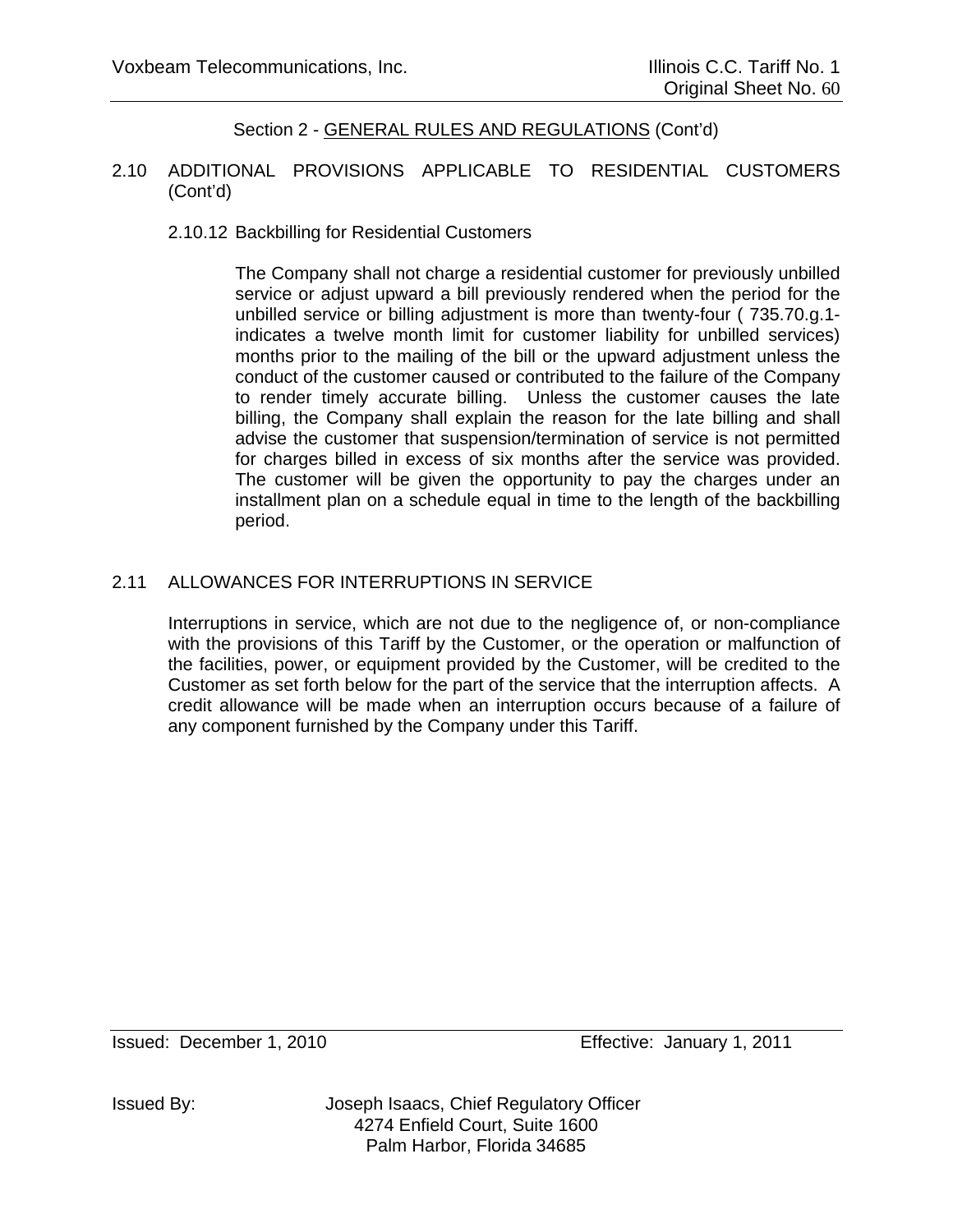## 2.11 ALLOWANCES FOR INTERRUPTIONS IN SERVICE (Cont'd)

- 2.11.1 Credit for Interruptions
	- a. An interruption period begins when the Customer reports a service, facility, or circuit to be interrupted and releases it for testing and repair. An interruption period ends when the service, facility, or circuit is operative. If the Customer reports a service, facility, or circuit to be inoperative but declines to release it for testing and repair, it is considered to be impaired, but not interrupted.
	- b. For calculating credit allowances, every month is considered to have 30 days. A credit allowance is applied on a pro rata basis against the rates specified hereunder and is dependent upon the length of the interruption. Only those facilities on the interrupted portion of the circuit will receive a credit.
	- c. A credit allowance will be given, upon request of the customer to the business office, for interruptions of 30 minutes or more. Credit allowances will be calculated as follows:
		- i. If interruption continues for less than 24 hours:
			- a. 1/30th of the monthly rate if it is the first interruption in the same billing period.
			- b. 2/30ths of the monthly rate if there was a previous interruption of at least 24 hours in the same billing period.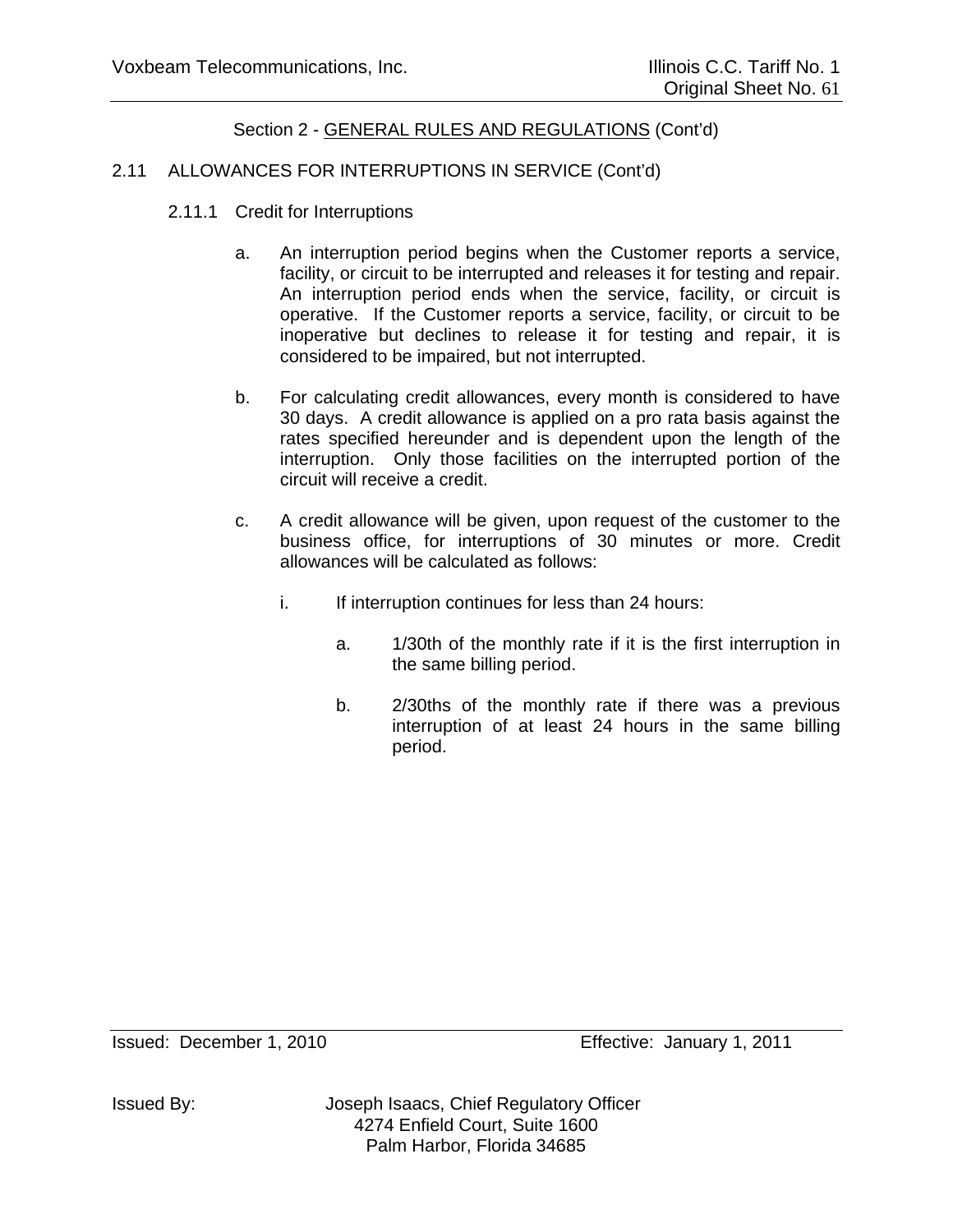# 2.11 ALLOWANCES FOR INTERRUPTIONS IN SERVICE (Cont'd)

- 2.11.1 Credit for Interruptions (Cont'd)
	- c. (Cont'd)
		- ii. if interruption continues for more than 24 hours:
			- a) if caused by storm, fire, flood or other condition out of Company's control, 1/30th of the monthly rate for each 24 hours of interruption.
			- b) for other interruption, 1/30 of the monthly rate for the first 24 hours and 2/30ths of such rate for each additional 24 hours (or fraction thereof); however, if service is interrupted for over 24 hours, more than once in the same billing period, the 2/30ths allowance applies to the first 24 hours of the second and subsequent interruptions

Two or more interruptions of 15 minutes or more during any one 24 hour period shall be considered as one interruption.

d. Credit to Customer

Credits attributable to any billing period for interruptions of service shall not exceed the total charges for that period for the service and facilities furnished by the Company rendered useless or substantially impaired.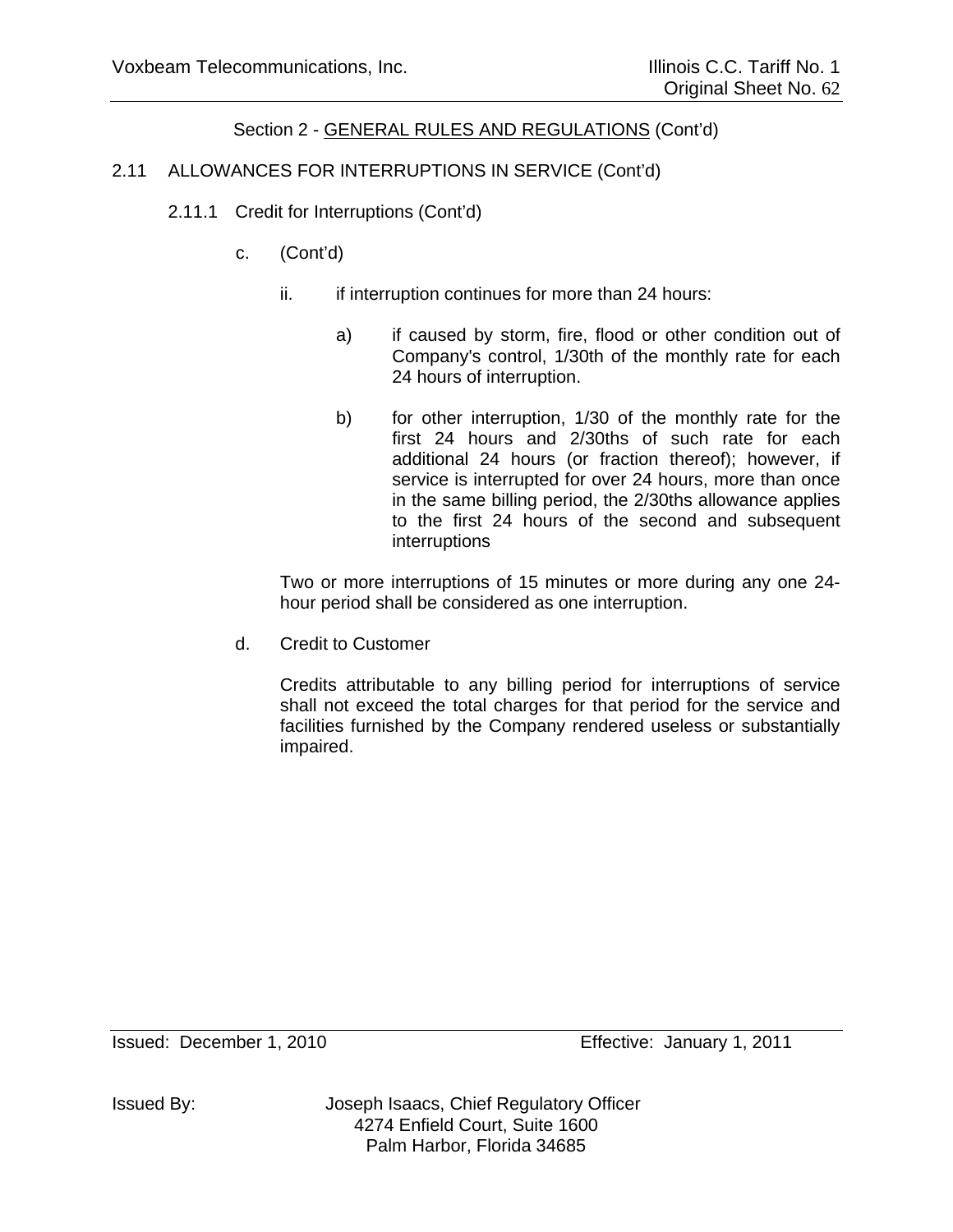# 2.11 ALLOWANCES FOR INTERRUPTIONS IN SERVICE (Cont'd)

- 2.11.1 Credit for Interruptions (Cont'd)
	- e. "Interruption" Defined

For the purpose of applying this provision, the word "interruption" shall mean the inability to complete calls either incoming or outgoing or both due to equipment malfunction or human errors. "Interruption" does not include and no allowance shall be given for service difficulties such as slow dial tone, circuits busy or other network and/or switching capacity shortages. Nor shall the interruption allowance apply where service is interrupted by the negligence or willful act of the subscriber or where the Company, pursuant to the terms of the Tariff, suspends or terminates service because of nonpayment of bills due to the company, unlawful or improper use of the facilities or service, or any other reason covered by the Tariff. No allowance shall be made for interruptions due to electric power failure where, by the provisions of this Tariff, the subscriber is responsible for providing electric power. Allowance for interruptions of measured rate service will not affect the subscriber's local call allowance during a given billing period.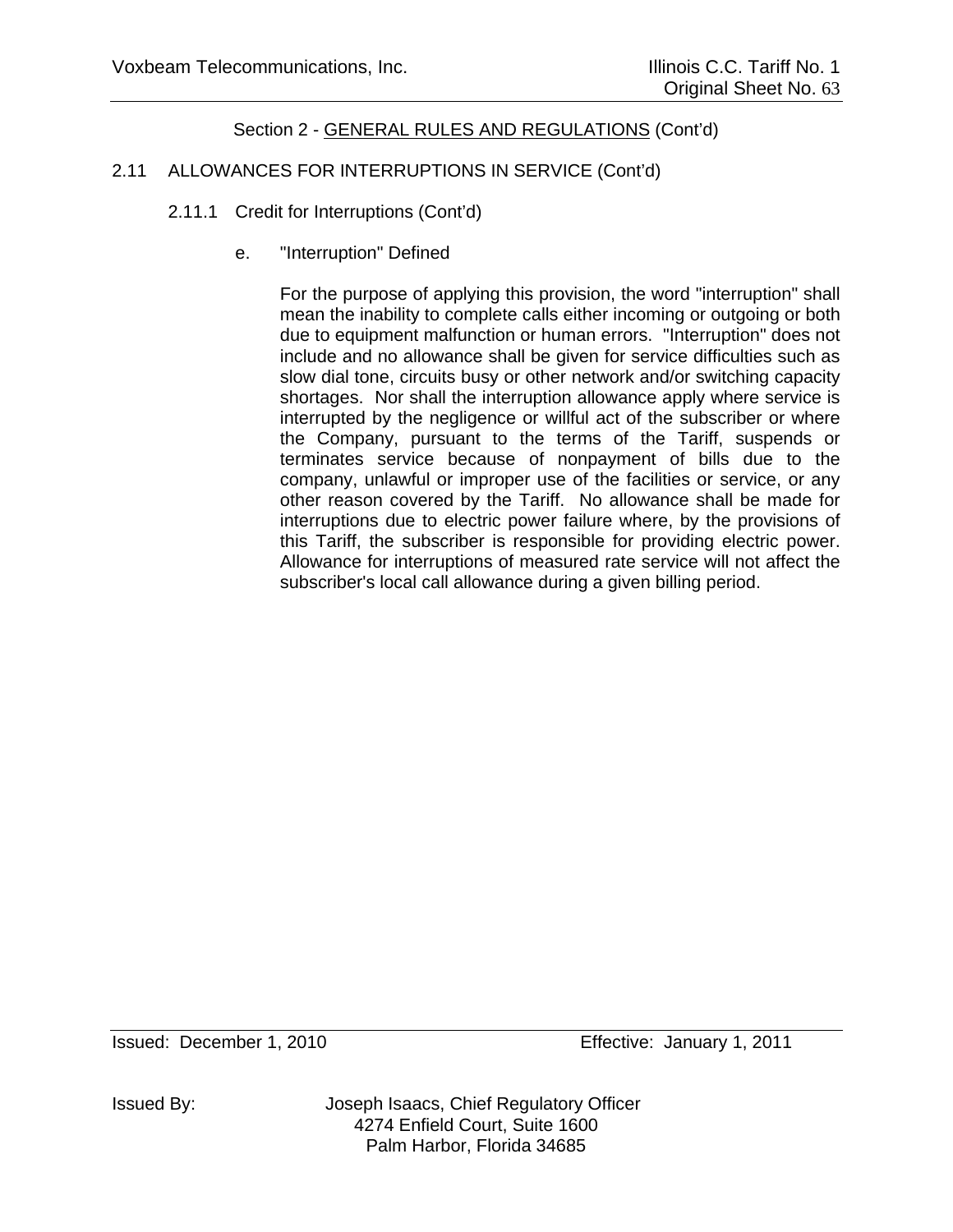## 2.11 ALLOWANCES FOR INTERRUPTIONS IN SERVICE (Cont'd)

2.11.2 Limitations on Credit Allowances

No credit allowance will be made for:

- a. interruptions due to the negligence of, or non-compliance with the provisions of this Tariff, by any party other than the Company, including but not limited to the customer, authorized user, or other common carriers connected to, or providing service connected to, the service of the Company or to the Company's facilities;
- b. interruptions due to the failure or malfunction of non-Company equipment, including service connected to customer provided electric power;
- c. interruptions of service during any period in which the Company is not given full and free access to its facilities and equipment for the purpose of investigating and correcting interruptions;
- d. interruptions of service during any period when the customer has released service to the Company for maintenance purposes or for implementation of a customer order for a change in service arrangements;
- e. interruptions of service due to circumstances or causes beyond the control of the Company.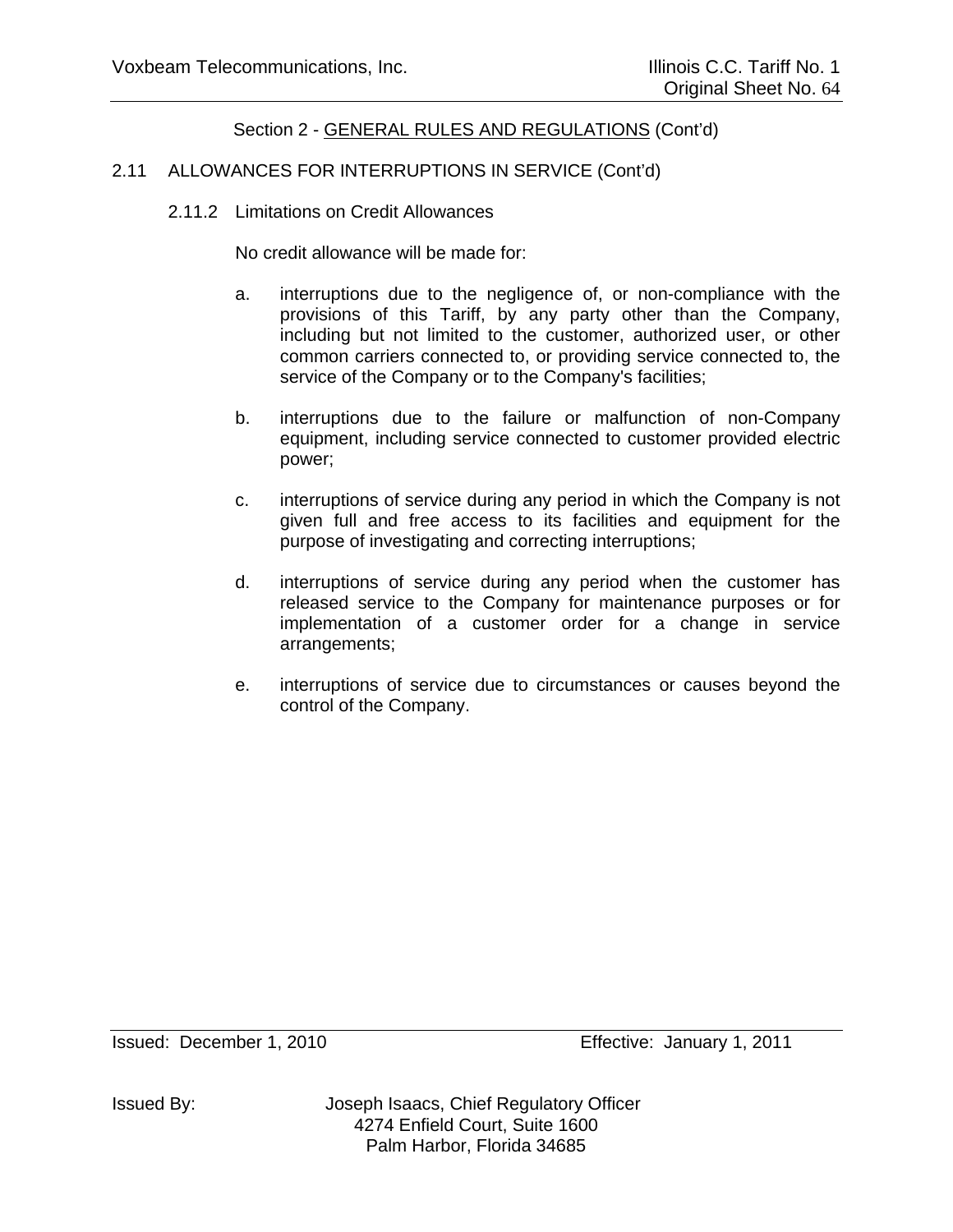#### 2.12 AUTOMATIC NUMBER IDENTIFICATION

#### 2.12.1 Regulations

The Company will provide Automatic Number Identification (ANI) associated with an intrastate service, by Tariff, to any entity (ANI recipient), only under the following terms and conditions:

- a. The ANI recipient or its designated billing agent may use or transmit ANI information to third parties for billing and collection, routing, screening, ensuring network performance, and completion of a telephone subscriber's call or transaction, or for performing a service directly related to the telephone subscriber's original call or transaction, or for performing a service directly related to the telephone subscriber's original call or transaction.
- b. The ANI recipient may offer to any telephone subscriber with whom the ANI recipient has an established customer relationship, a product or service that is directly related to products or service previously purchased by the telephone subscriber from the ANI recipient.
- c. The ANI recipient or its designated billing agent is prohibited from utilizing ANI information to establish marketing lists or to conduct outgoing marketing calls, except as permitted by the preceding paragraph, unless the ANI recipient obtains the prior written consent of the telephone subscriber permitting the use of ANI information for such purposes. The foregoing provisions notwithstanding, no ANI recipient or its designated billing agent may utilize ANI information if prohibited elsewhere by law.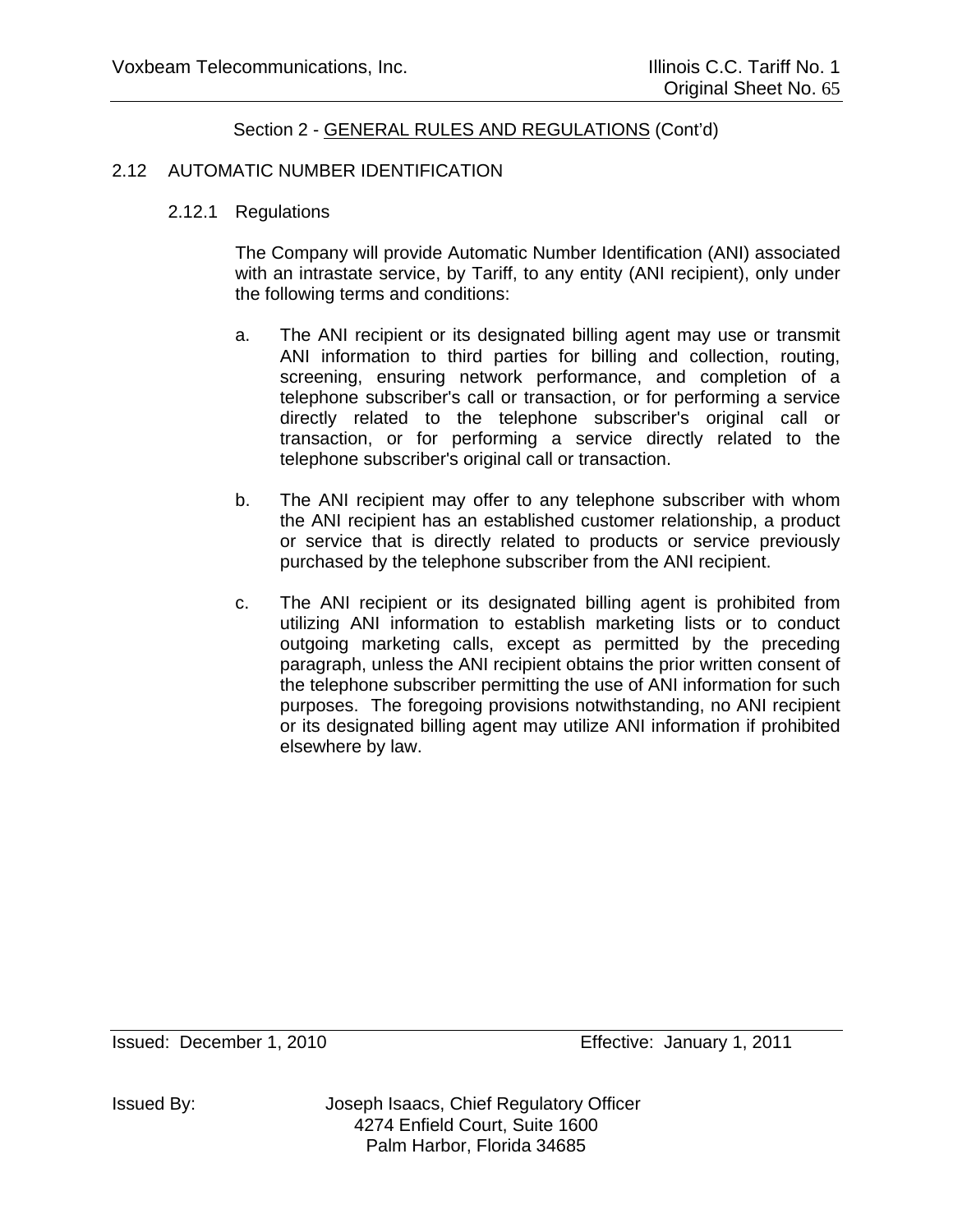## 2.12 AUTOMATIC NUMBER IDENTIFICATION (Cont'd)

- 2.12.1 Regulations (Cont'd)
	- d. The ANI recipient or its designated billing agent is prohibited from reselling, or otherwise disclosing ANI information to any other third party for any use other than those listed in Provision 1, unless the ANI recipient obtains the prior written consent of the subscriber permitting such resale or disclosure.
	- e. Violation of any of the foregoing terms and conditions by any ANI recipient other than a Telephone Corporation shall result, after a determination through the Commission's complaint process, in suspension of the transmission of ANI by the Telephone Corporation until such time as the Commission receives written confirmation from the ANI recipient that the violations have ceased or have been corrected. If the Commission determines that there have been three or more separate violations in a 24-month period, delivery of ANI to the offending party shall be terminated under terms and conditions determined by the Commission.
- 2.12.2 Terms and Conditions

Violation of any of the foregoing terms and conditions by a Telephone Corporation may result in Commission prosecution of penalty and enforcement proceedings.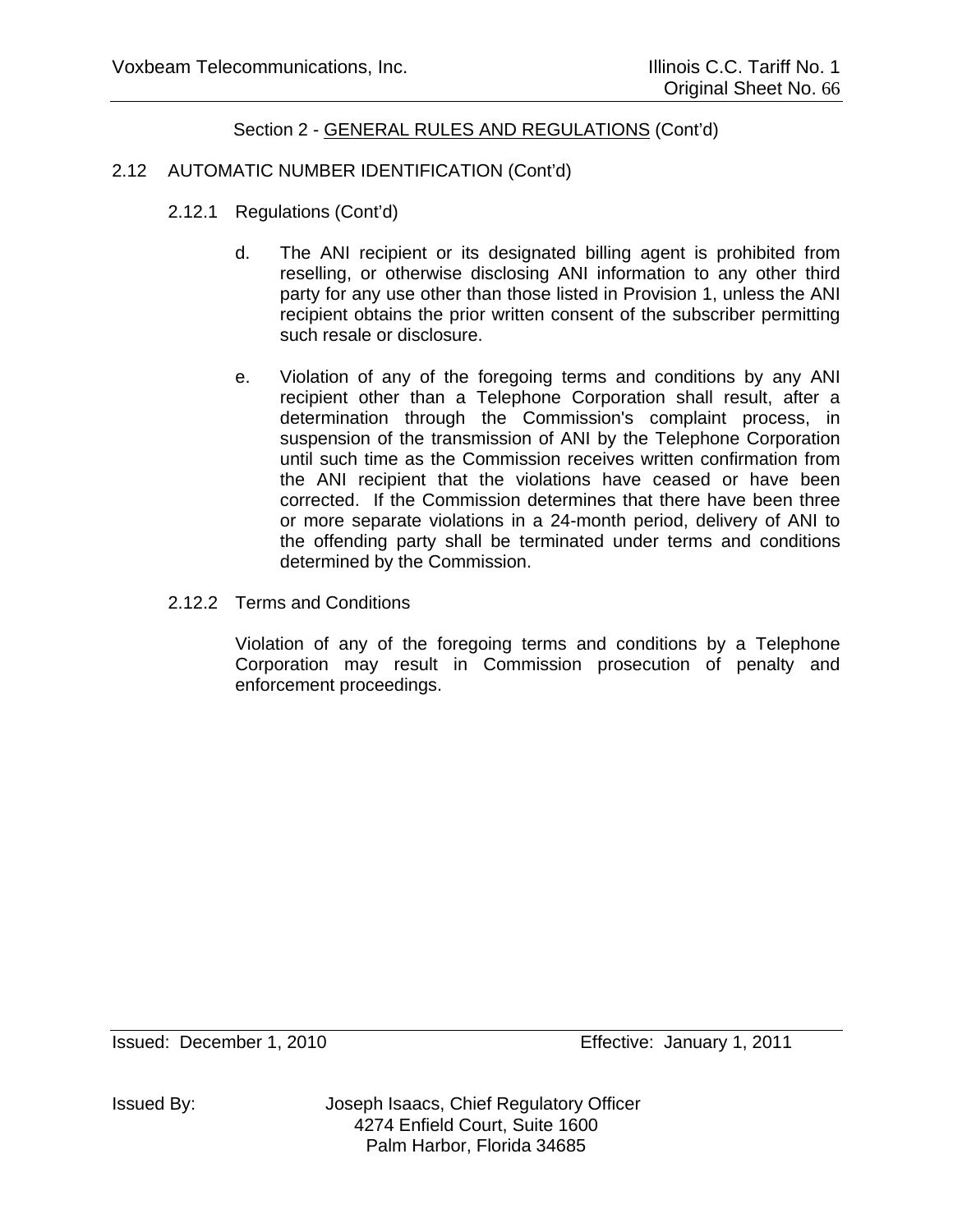### Section 3 - CONNECTION CHARGES

#### 3.1 CONNECTION CHARGE

3.1.1 General

The Connection Charge is a nonrecurring charge which applies to the following: (a) the installation of a new service; (b) the transfer of an existing service to a different location; (c) a change from one class of service to another at the same or a different location; or (d) restoral of service after suspension or termination for nonpayment. Connection Charges are listed with each service to which they apply.

The connection Charge is comprised of two charges:

- a. Service Order;
- b. Premises Visit

Both charges may not be applicable in all cases.

The general application of these charges is as follows:

- a. A Service Order charge applies per customer order for all work or service ordered to be provided at one time, on the same premises, for the same customer. The charge recovers the cost of receiving, recording, and processing a customer's request for service.
- b. A Premises Visit charge applies per customer order when the company must dispatch an employee to complete a customerrequested installation or service charge. Only one charge applies per customer order.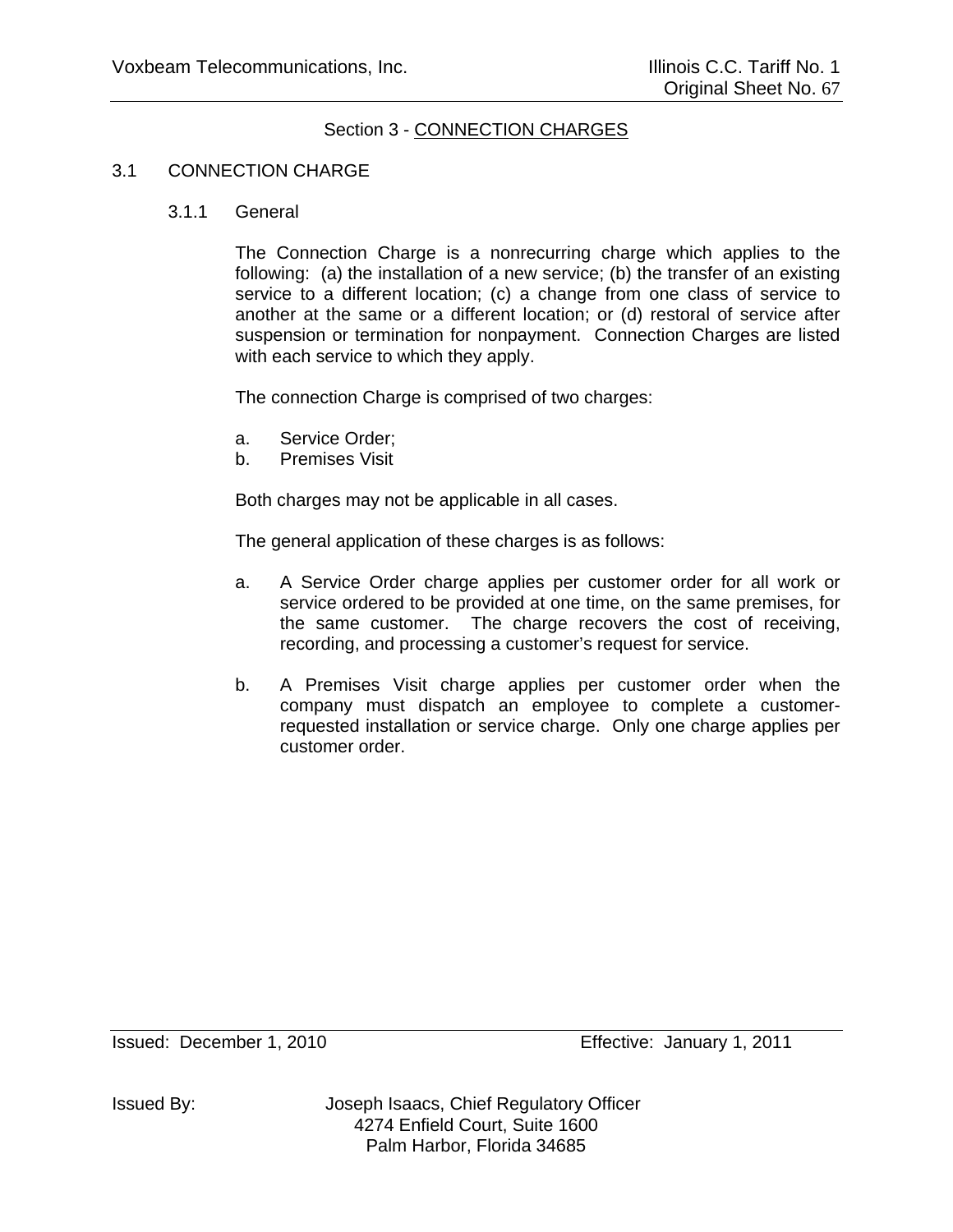# 3.1 CONNECTION CHARGE (Cont'd)

- 3.1.2 Exceptions to the Charge
	- a. No charge applies for a change to a service for which a lower monthly rate applies, made within 90 days after any general rate increase, if a lower grade of service is offered in the customer's exchange.
	- b. No charge applies for one change in the class of residence service, provided that the change is ordered within 90 days of the initial connection of the customer's exchange service.
	- c. The Company may from time to time waive or reduce the charge as part of a promotion. See Section 5.4, Service and Promotional Trials.

#### 3.2 RESTORAL CHARGE

A restoral charge applies each time a service is reconnected after suspension or termination for nonpayment but before cancellation of the service.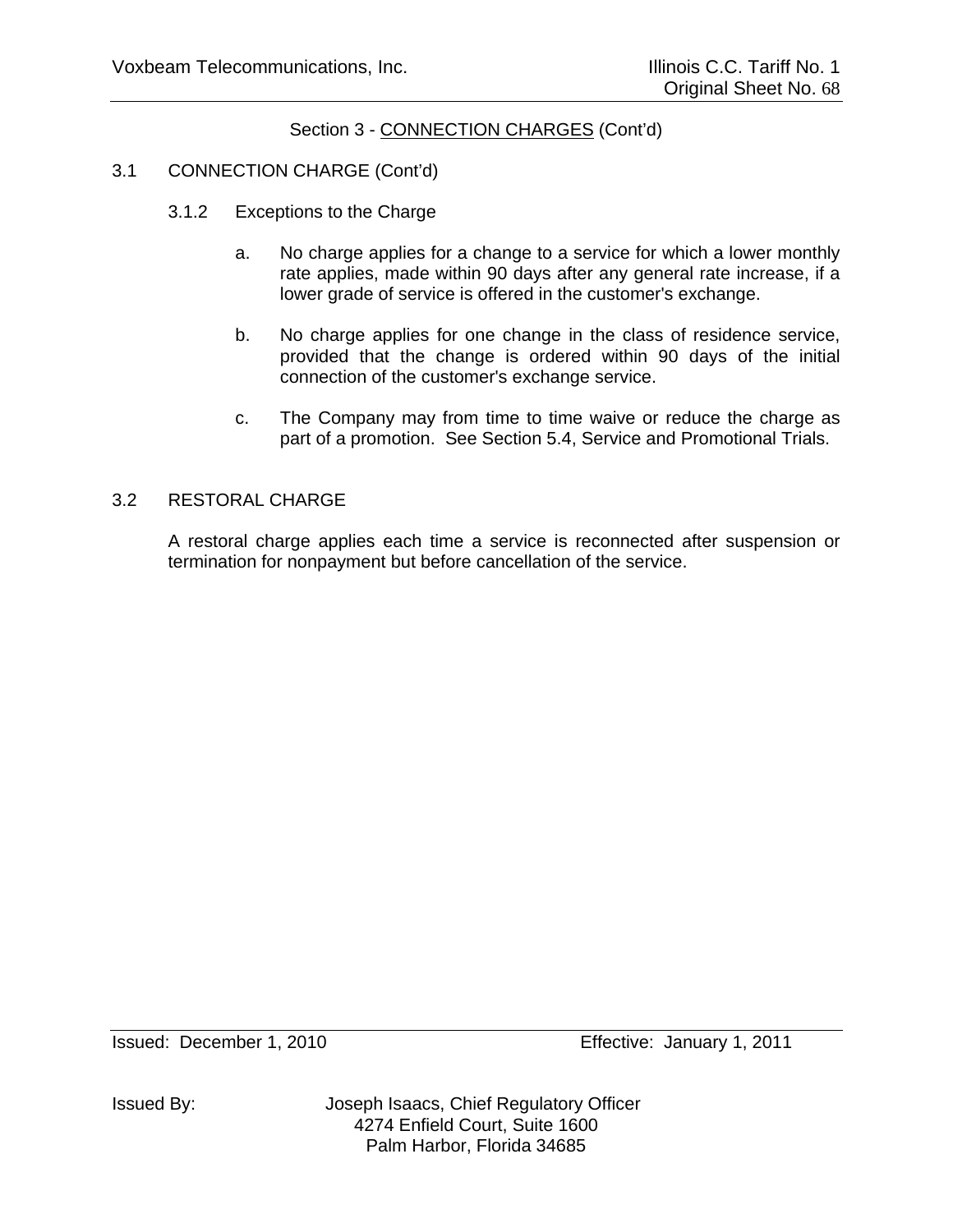#### 3.3 MOVES, ADDS AND CHANGES

The Company alone may make changes in the location of its lines and equipment. When it is found that a move or change of such lines or equipment has been made by others, the Connection Charge for the underlying service will apply as if the work had been done by the Company.

The customer will be assessed a charge for any move, add or change of a Company service. Move, Add and Change are defined as follows:

- Move: The disconnection of existing equipment at one location and reconnection of the same equipment at a new location in the same building or in a different building on the same premises.
- Add: The addition of a vertical service to existing equipment and/or service at one location.
- Change: Change including rearrangement or reclassification of existing service at the same location.

#### 3.4 RECORD ORDER CHARGE

A Record Order Charge applies for work performed by the Company in connection with receiving, recording, and processing customer requests for the following.

- a. addition of directory listings
- b. change in listed name
- c. change of address
- d. change of billing party
- e. change in listed service to non-published service, not involving a change of telephone number.

A Record Order Charge does not apply when a Service Order charge also applies.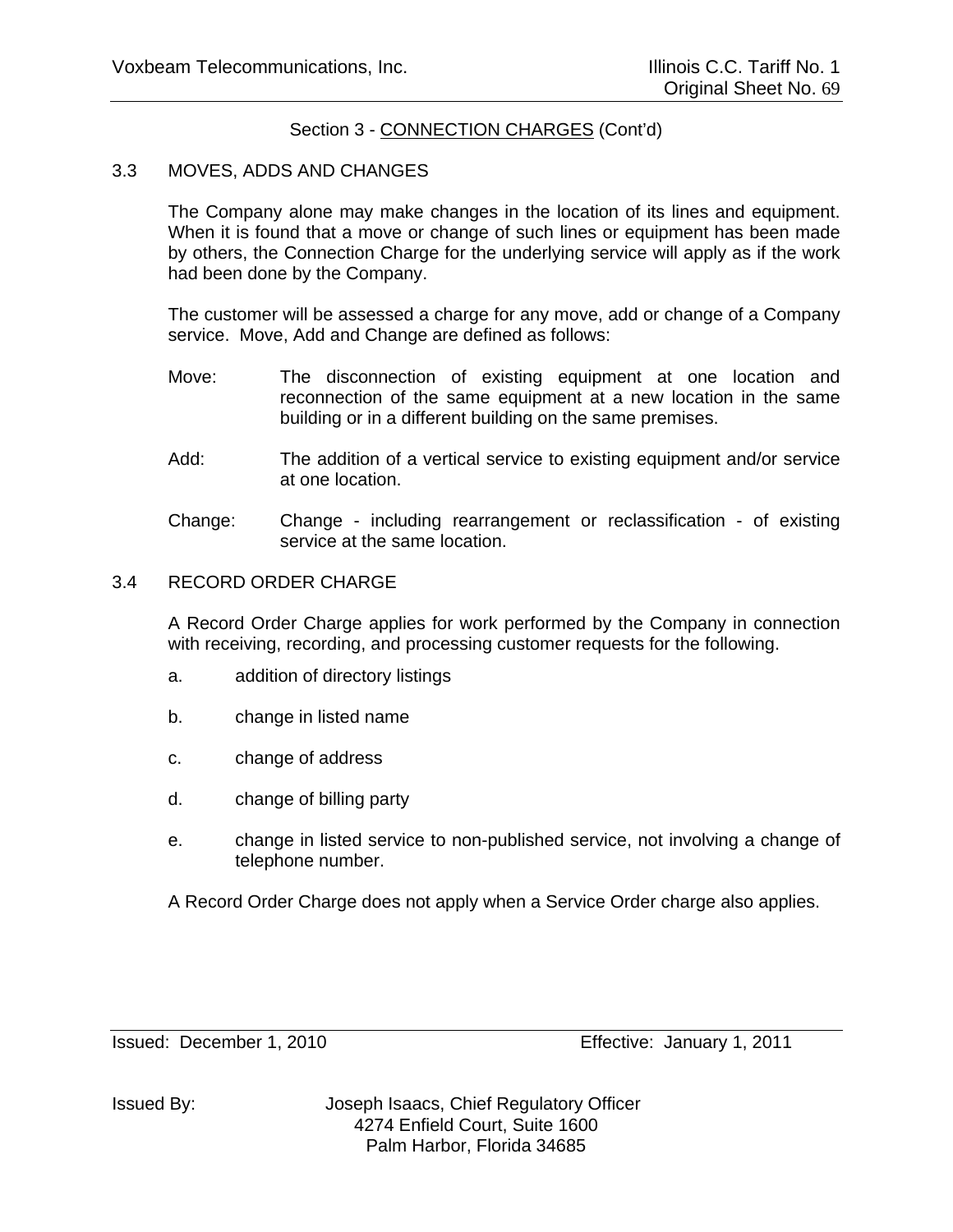#### 3.5 CHARGES ASSOCIATED WITH PREMISES VISIT

3.5.1 Terms and Conditions

The customer may request an estimate or a firm bid before ordering wire installation work to be done. When an estimate is provided, the estimate is not binding on the Company and the charge to be billed will be based on the actual time and materials charges incurred. When a firm bid is provided at customer request, the charge to be billed is the amount quoted to the customer for the work requested.

Inside Wire charges apply per service call when billable premises work is performed on noncomplex premises wire and jacks. Residence and Business charges may differ. Such charges are due and payable when billed.

Noncomplex wire, jacks and materials include:

- 2 to 6 pair inside wire
- Faceplates
- RJ11C, RJ14C, RJ11W and RJ14W type station jacks
- Staples, screws, nail, tape, connectors, etc.
- 3.5.2 Trouble Isolation Charge

When a visit to the customer's premises is necessary to isolate a problem reported to the Company but identified by the Company's technician as attributable to customer-provided equipment or inside wire, a separate charge applies in addition to all other charges for the visit.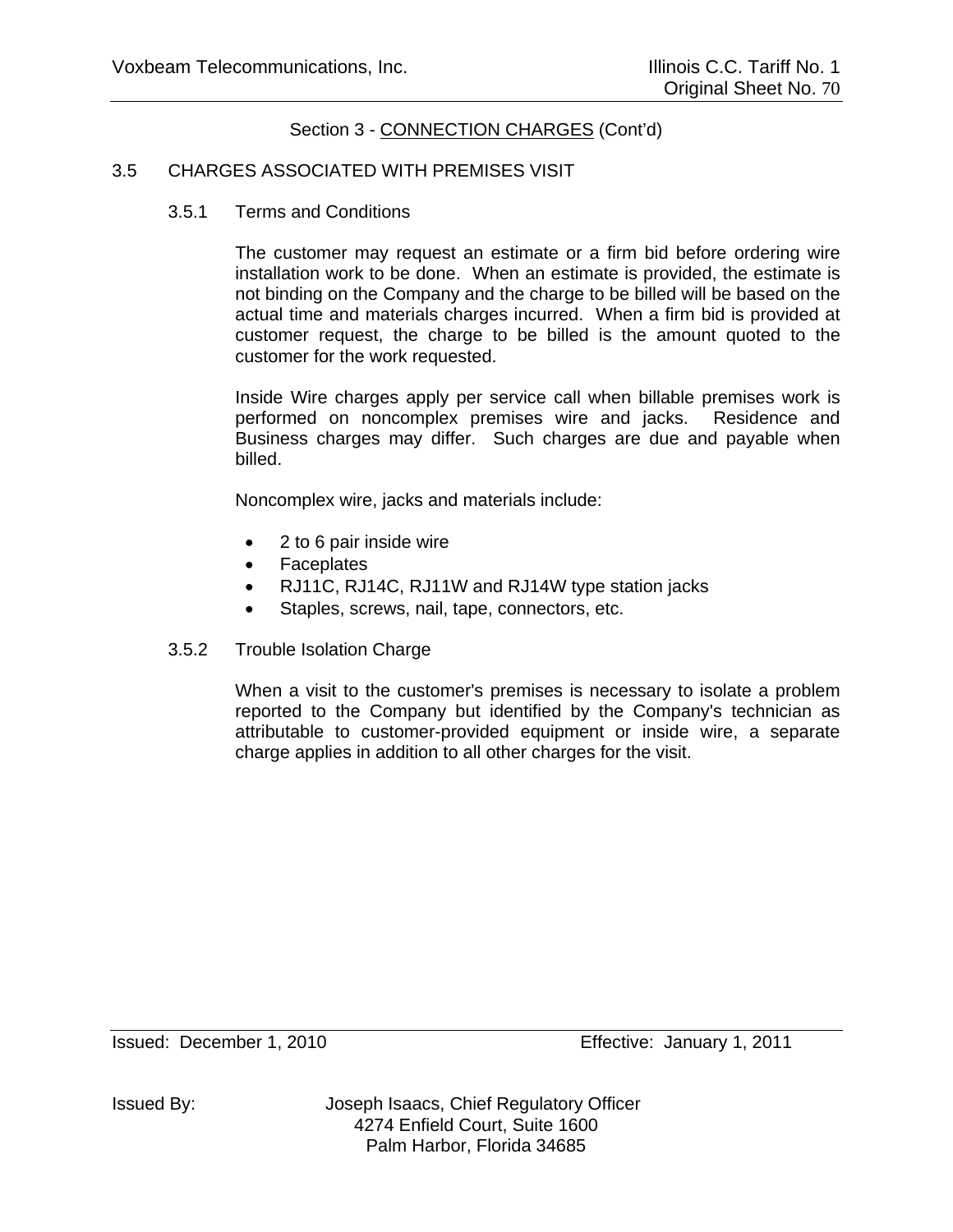#### 3.5 CHARGES ASSOCIATED WITH PREMISES VISIT (Cont'd)

3.5.3 Inside Wire Maintenance and Installation

The customer may provide inside wiring for single-line station equipment or may elect to have the Company's technicians install or maintain inside wire.

a. Inside Wire Installation Charge

Charge to be billed will be based on the actual time and materials charges incurred when a customer requests new wire and jack installation or requests existing wire and jack moves, changes, removals, rearrangements, replacements or pre-wiring.

b. Inside Wire Maintenance Charge

The Inside Wire Maintenance Charge applies when a customer requests wire and jack maintenance. Charge to be billed will be based on the actual time and materials charges incurred when a customer requests maintenance of wiring.

#### 3.6 PRIMARY INTEREXCHANGE CARRIER (PIC) CHANGE CHARGE

The customer will incur a charge each time there is a change in the long distance carrier associated with the customer's line after the initial installation of service.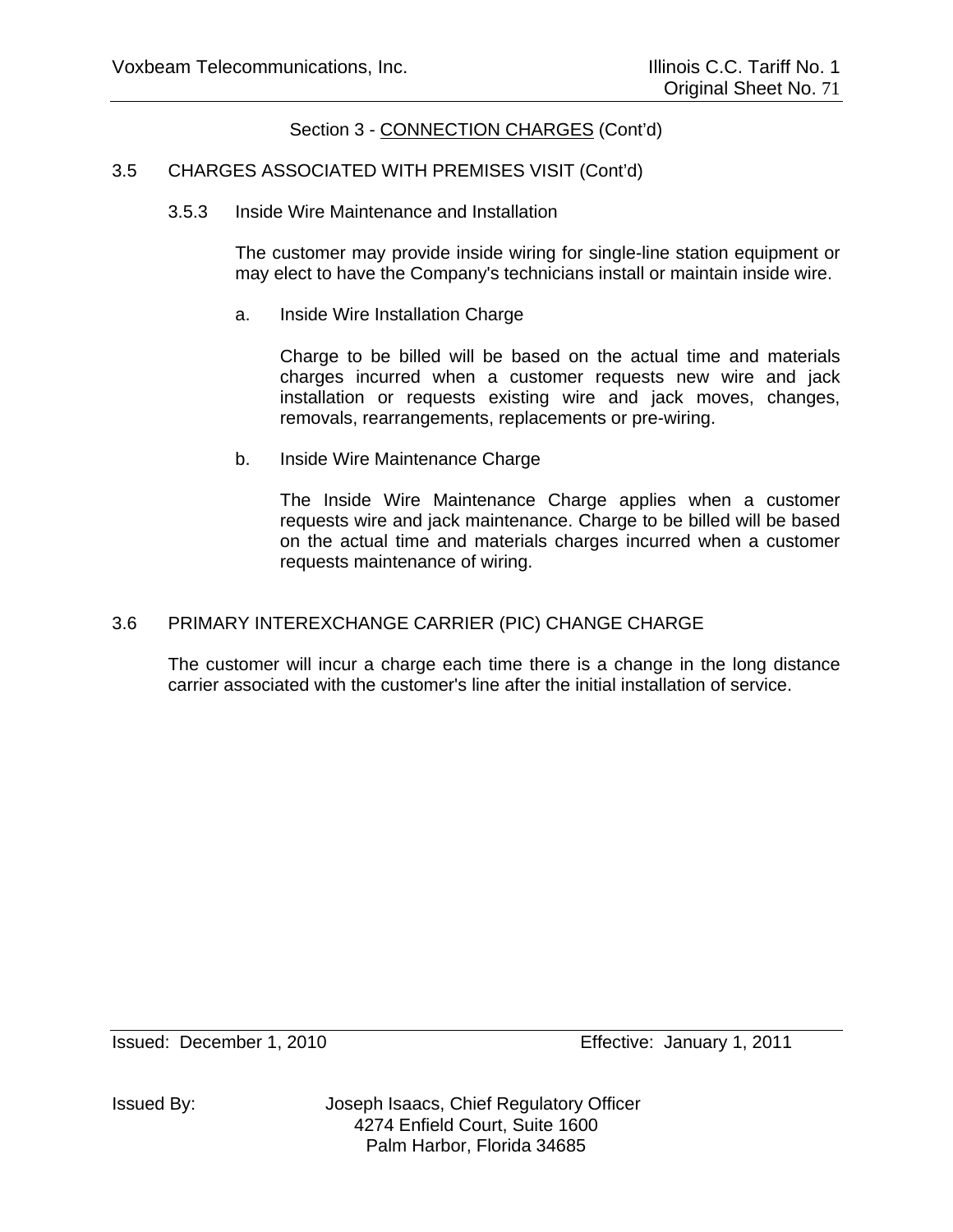## Section 4 - SUPPLEMENTAL SERVICES

## 4.1 CENTREX SERVICE

## 4.1.1 General

The features in this section are made available on an individual basis or as part of multiple feature packages. All features are provided subject to availability; features may not be available with all classes of service. Transmission levels may not be sufficient in all cases.

## 4.1.2 Description of Features

a. Three Way Conference, Consultation, Transfer

The Three Way Calling feature allows a customer to add a third party to an existing two-way call and form a three-way call. The call must have been originated from outside the station group and terminate to a station within the station group. The Call Hold feature allows a customer to put any in-progress call on hold by flashing the switchhook and dialing a code. This frees the line to allow the customer to make an outgoing call to another number. Only one call per line can be on hold at a time. The third party cannot be added to the original call.

b. Call Pickup

This feature allows a user to answer any call within an associated preset pickup group. If more than one line in the pickup group has an unanswered incoming call, the call to be answered is selected by the switching system. Call Pickup answers a call that has been directed to another station within the same preset Call Pickup group.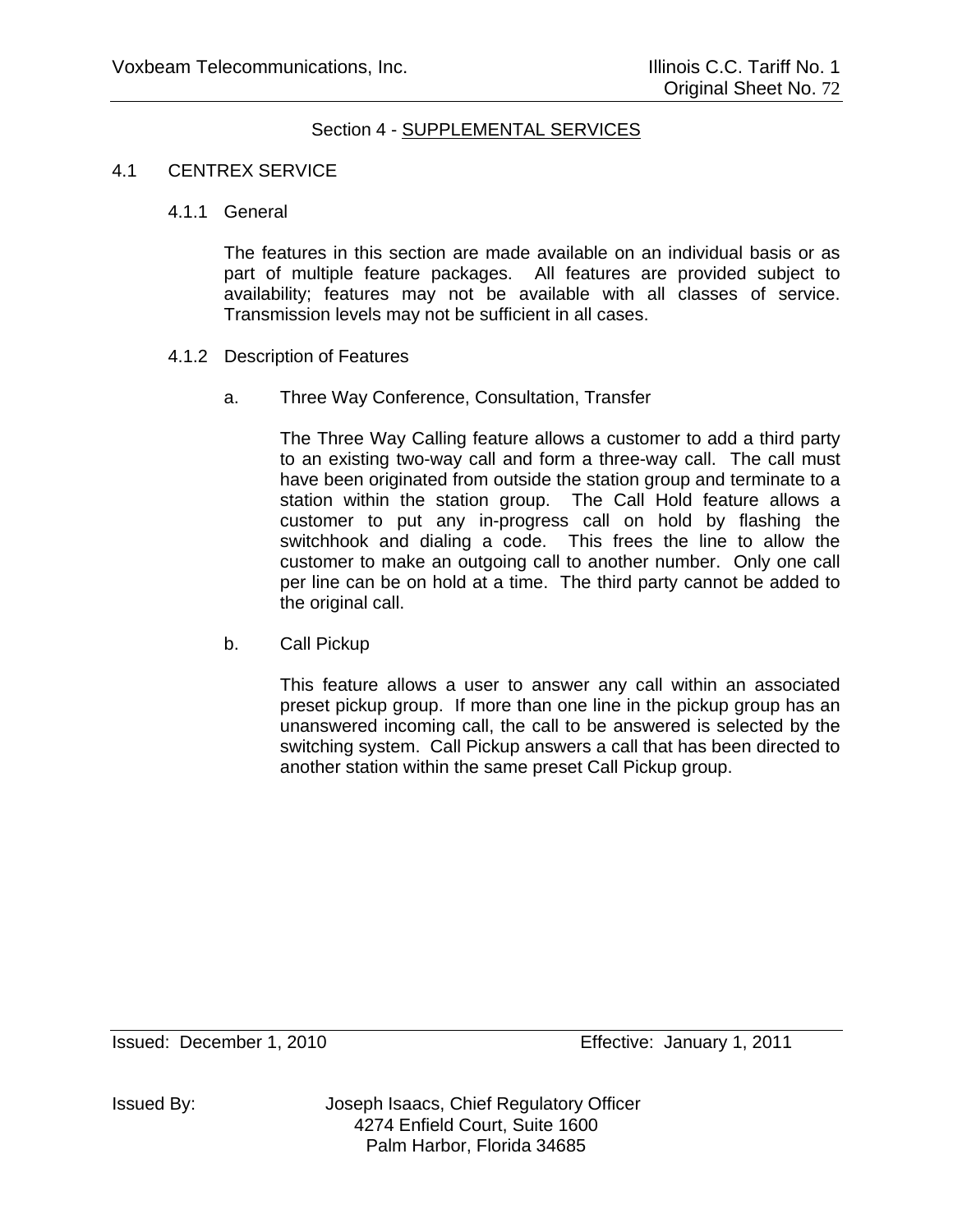## 4.1 CENTREX SERVICE (Cont'd)

- 4.1.2 Description of Features (Cont'd)
	- c. Call Transfer All Calls

Call Transfer allows a station user to transfer an established call to another station. The station from which the call is transferred will be assessed any long distance charges incurred as a result of the transfer.

d. Directed Call Pickup with Barge-In

This feature answers calls directed to a specific line from any other telephone line in the user group.

e. Directed Call Pickup without Barge-In

This feature is identical to the Directed Call Pickup with Barge-In except, if the line being picked up has already been answered, the party dialing the pickup code is routed to reorder (i.e., fast busy) rather than permitted to barge in on the established connection and create a three-way call.

f. Distinctive Ringing

This feature enables a user to determine the source of an incoming call from a distinctive ring. The pattern is based on whether the call is from within the station group, external to the station group, forwarded from the attendant position, or from a station within the Call Waiting feature.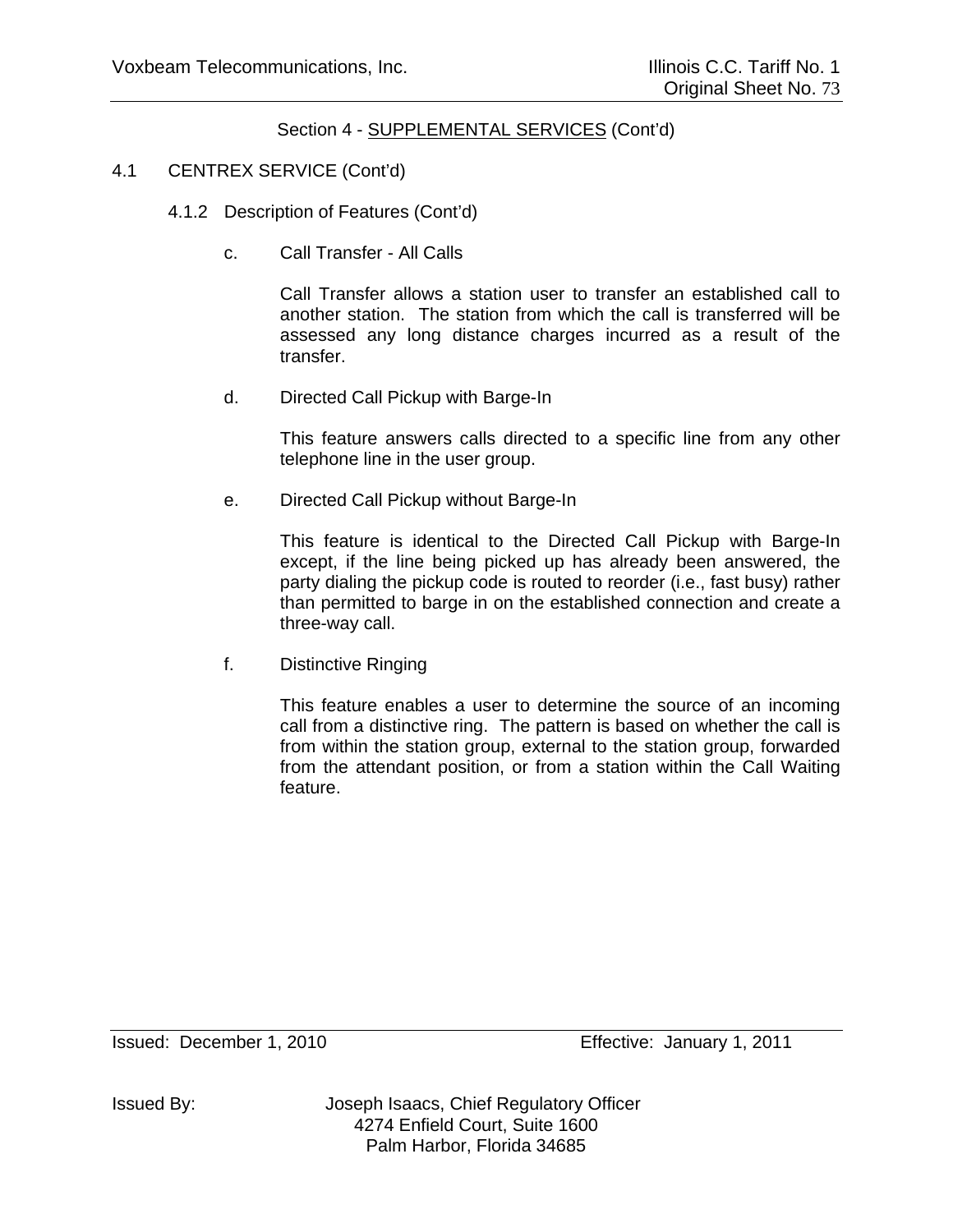## 4.1 CENTREX SERVICE (Cont'd)

- 4.1.2 Description of Features (Cont'd)
	- g. Distinctive Ringing / Call Waiting Tone (Centrex only)

This feature applies a distinctive ringing or call waiting tone that enables a user to determine the source of an incoming call. The pattern is based on whether the call is from within the station group, external to the station group, forwarded or extended from the attendant position, or from a station within the Call Waiting feature.

h. Regular Multiline Hunting

This feature is a line hunting arrangement that provides sequential search of available numbers within a multiline group.

i. Circular Hunting

This feature (similar to regular hunting) is a line hunting arrangement that allows all lines in a multi-line hunt group (MLHG) to be tested for busy, regardless of the point of entry into the group. When a call is to a line in a MLHG, a regular hunt is performed starting at the station associated with the dialed number. It continues to the last station in the MLHG, then proceeds to the first station in the group and continues to hunt sequentially through the remaining lines in the group. Busy tone is returned if the original called station is reached without finding a station that is idle.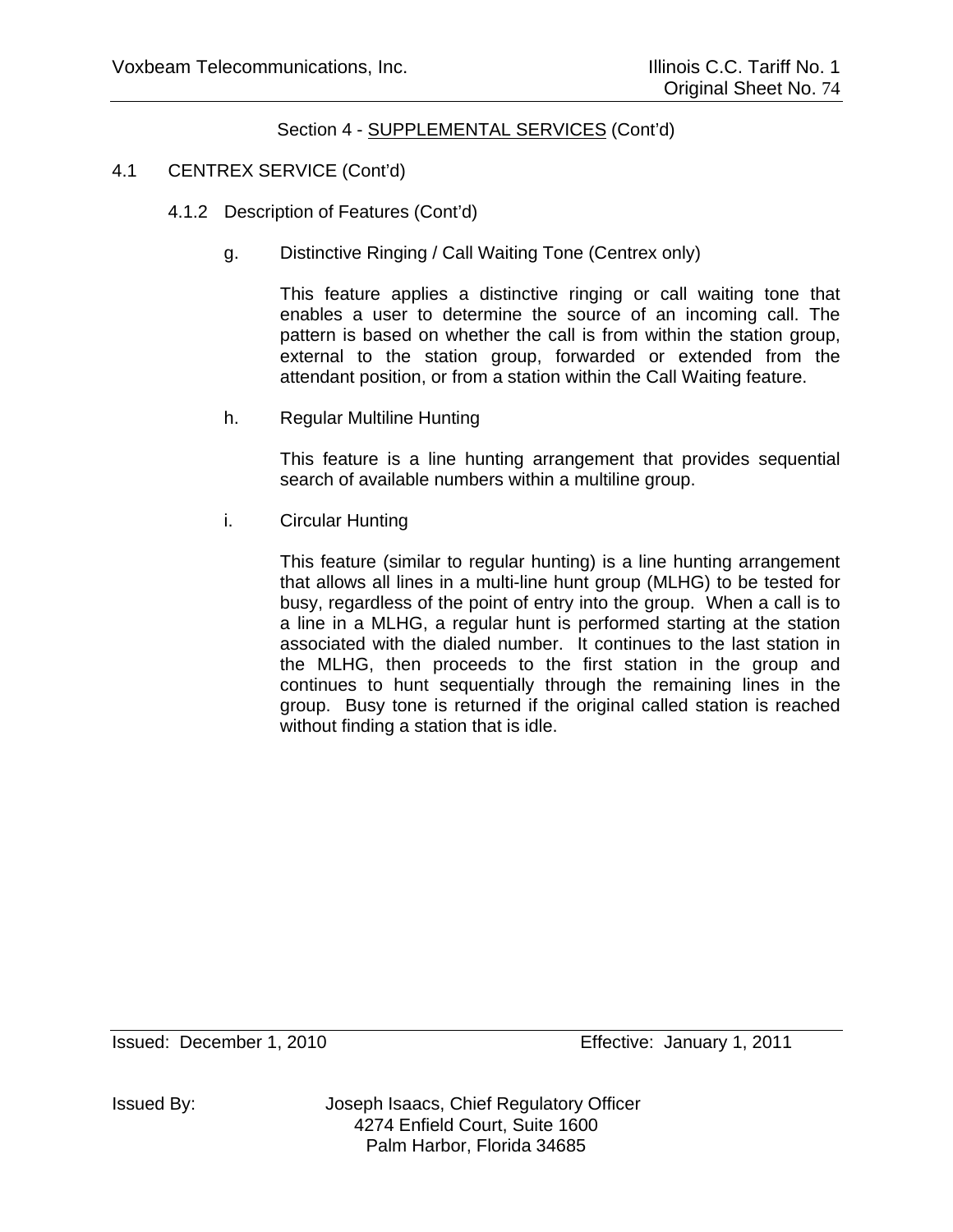## 4.1 CENTREX SERVICE (Cont'd)

- 4.1.2 Description of Features (Cont'd)
	- j. Speed Calling (Centrex only)

This feature allows a user to dial selected numbers using one and two digits. Up to eight telephone numbers may be selected.

k. Terminal Group and Station Restriction (Centrex only)

This feature defines a station's network access capability, either individually within a Centrex group, or for the group as a whole. It defines the Centrex group and what level of access a station will have; i.e. intragroup only, toll restriction, etc.

l. Series Completion

This feature is a form of hunting similar to the multiline hunt group hunting and the Call Forwarding Busy Line feature. It allows calls to be made to a busy directory number to be routed to another specified directory number. The series completion hunt begins with the originally dialed member of the series completion group, and searches for an idle directory number from the list of directory numbers.

m. Uniform Call Distribution (Uniform Hunting) (Centrex only)

This feature is a hunting arrangement that assigns incoming calls uniformly among the stations in the group.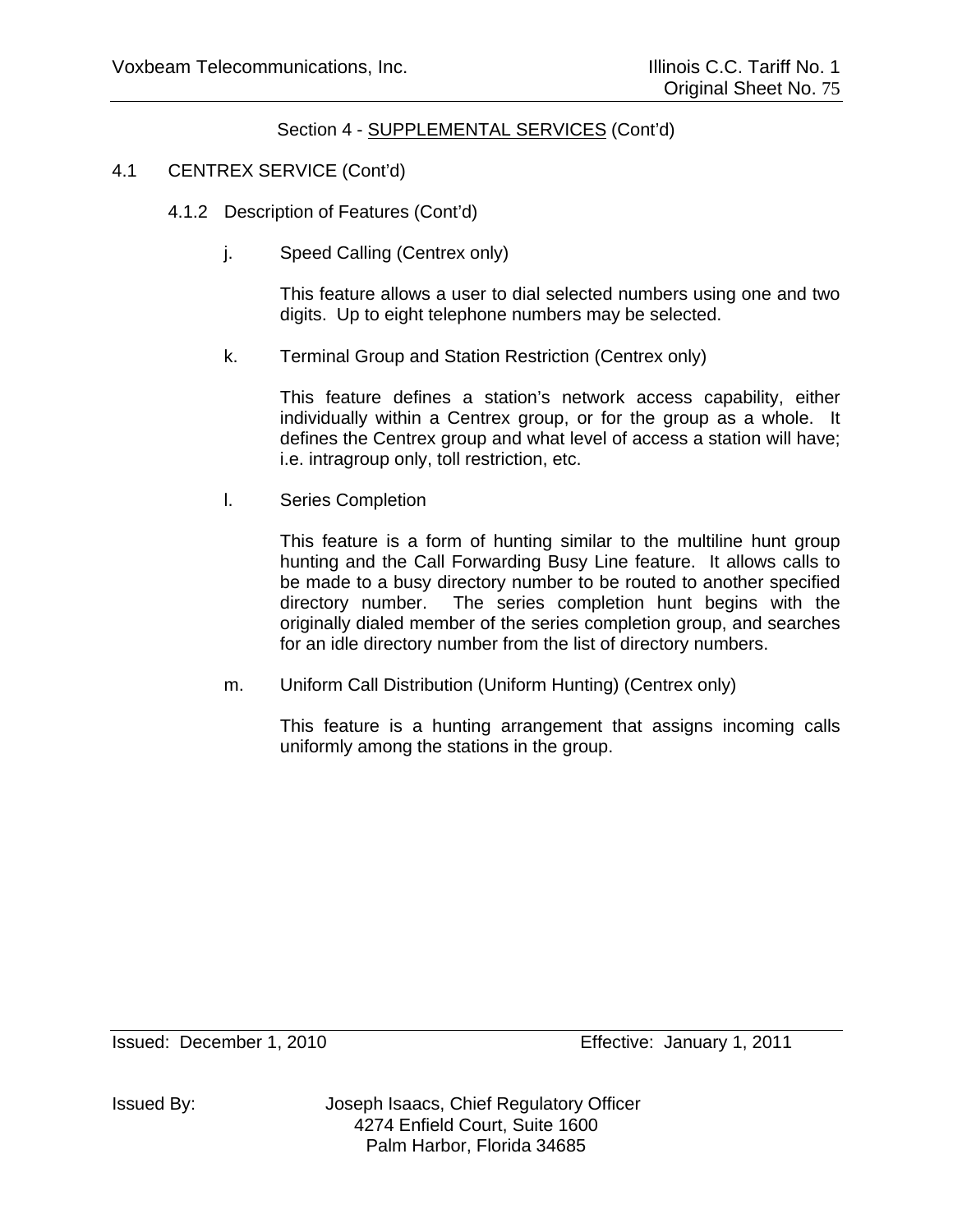## 4.1 CENTREX SERVICE (Cont'd)

- 4.1.2 Description of Features (Cont'd)
	- n. Account Codes

This feature adds an account number (code) to an Automatic Message Accounting (AMA) and/or Message Detail Recording (MDR) record for assigning customer charges. The Company will define the number of digits in a customer's account code group.

o. Terminal Group and Station Restriction

This feature defines a station's network access capability either individually within a Centrex group or for the group as a whole. It defines the Centrex group and what level of access a station will have; i.e., intragroup only, toll restriction, etc.

p. Uniform Call Distribution (Uniform Hunting)

This feature is a hunting arrangement that assigns incoming calls uniformly among the stations in the group.

q. Call Forwarding

Call Forwarding, when activated, redirects attempted terminating calls to another customer-specific line. The customer may have to activate and deactivate the forwarding function and specify the desired terminating telephone number during each activation procedure. Call originating ability is not affected by Call Forwarding.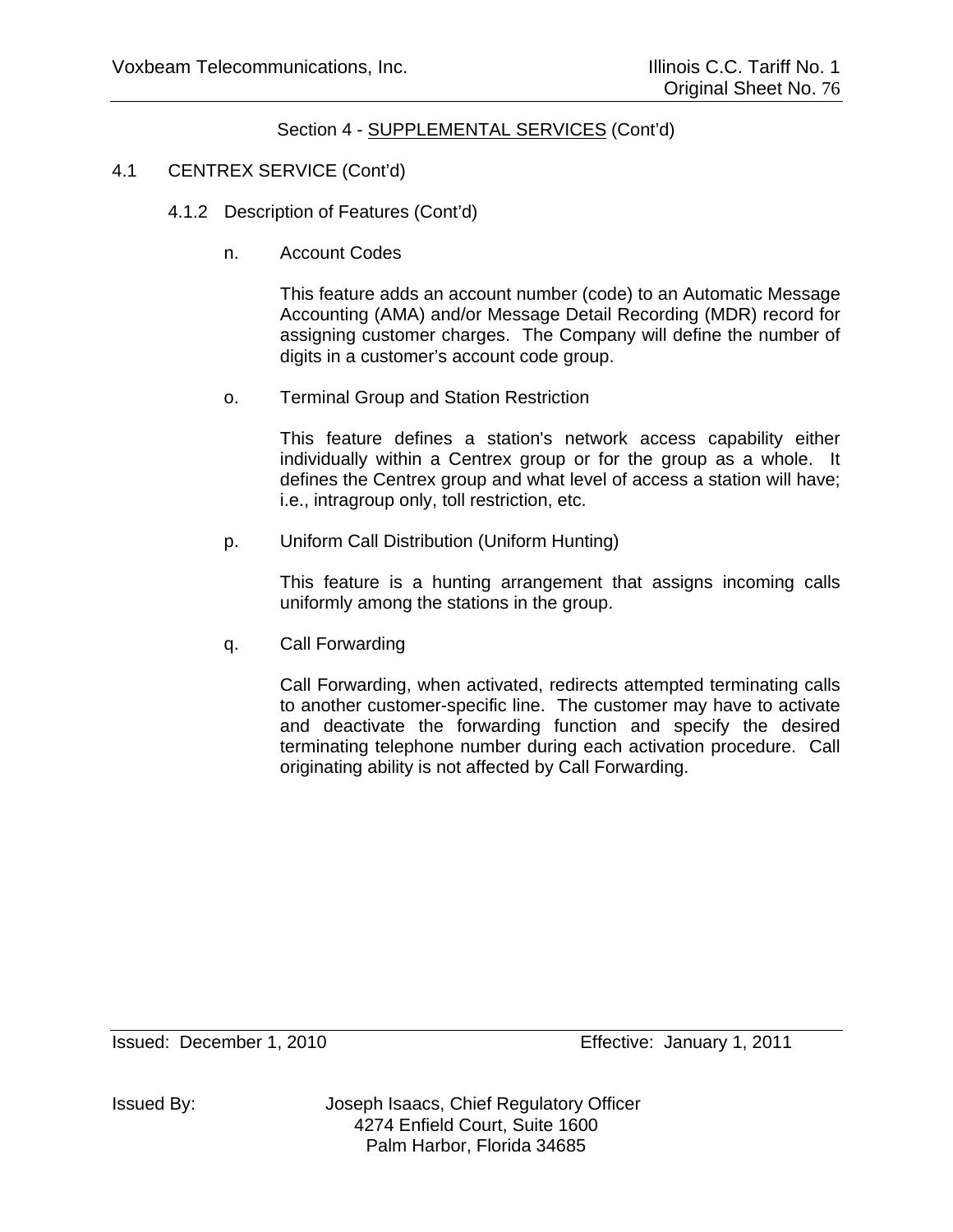## 4.1 CENTREX SERVICE (Cont'd)

- 4.1.2 Description of Features (Cont'd)
	- q. Call Forwarding (Cont'd)

The calling party is billed for the call to the called number. If the forwarded leg of the call is chargeable, the customer with the Call Forwarding is billed for the forwarded leg of the call.

Call Forwarding - Busy automatically reroutes an incoming call to a customer predesignated number when the called number is busy.

Call Forwarding - Don't Answer automatically reroutes an incoming call to a customer predesignated number when the called number does not answer within the number of rings programmed by the Company.

Call Forwarding - Variable allows the customer to choose to reroute incoming calls to another specified telephone number. The customer must activate and deactivate this feature.

r. Call Waiting/Cancel Call Waiting

Call Waiting provides a tone signal to indicate to a customer already engaged in a telephone call that a second caller is attempting to dial in. It will also permit the customer to place the first call on hold, answer the second call and then alternate between both callers. Cancel Call Waiting (CCW) allows a Call Waiting (CW) customer to disable CW for the duration of an outgoing telephone call. CCW is activated (i.e., CW is disabled) by dialing a special code prior to placing a call, and is automatically deactivated when the customer disconnects from the call.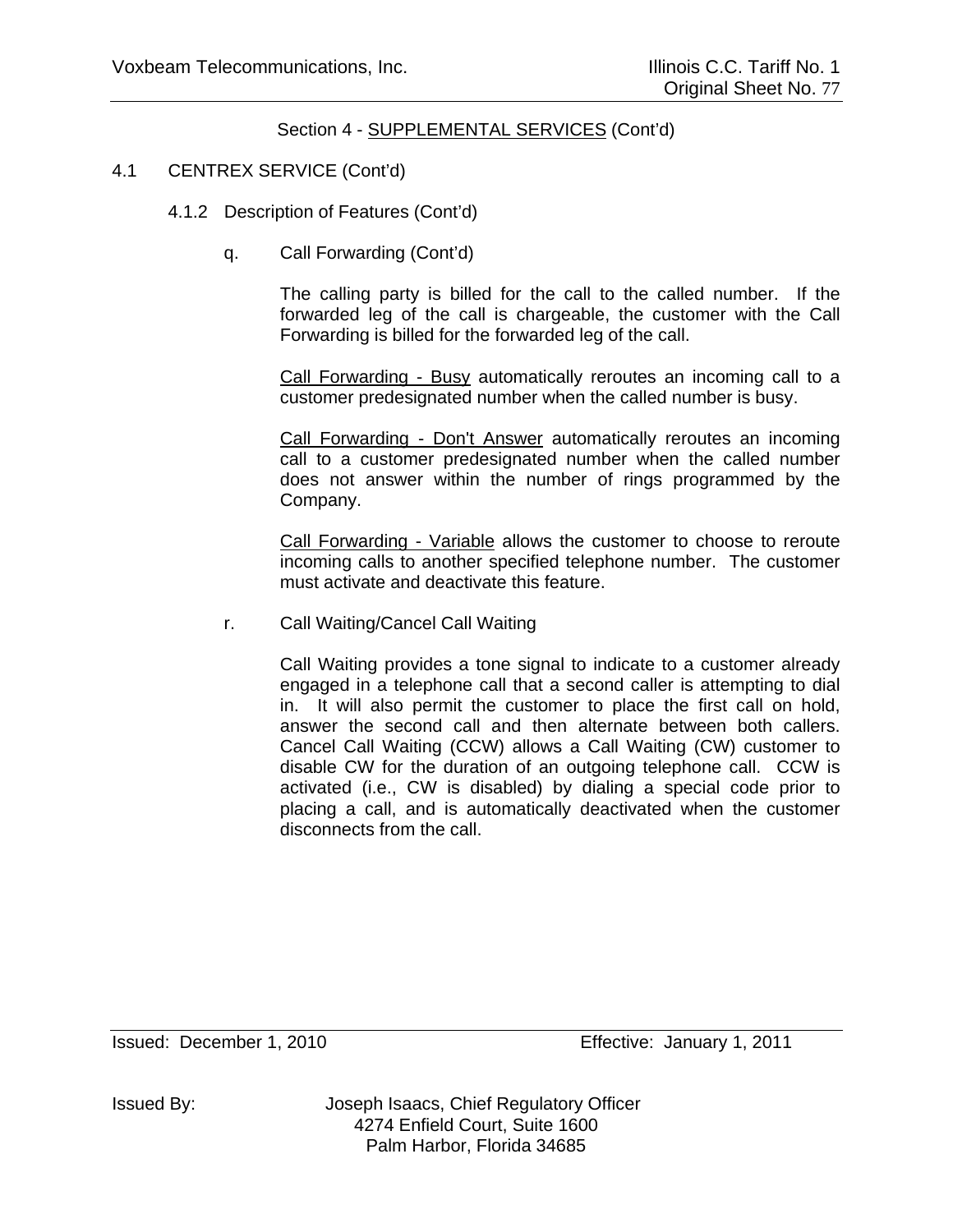## 4.1 CENTREX SERVICE (Cont'd)

- 4.1.3 Rates and Charges
	- a. Monthly Rates

Rates for this service are located in Section 12, Residential Network Switched Service, and Section 12, Business Network Switched Service.

b. Connection Charges

Connection charges may apply when a customer requests connection to one or more features. Orders requested for the same customer account made at the same time for the same premises will be considered one request. These charges may not apply if the features are ordered at the same time as other work for the same customer account at the same premises.

See Rate Schedule in Section 12 of this Tariff.

c. Trial Period

The Company may elect to offer a free or reduced rate trial of any new Centrex feature(s) to prospective customers within 90 days of the establishment of the new feature. See Section 5.4, Service and Promotional Trials.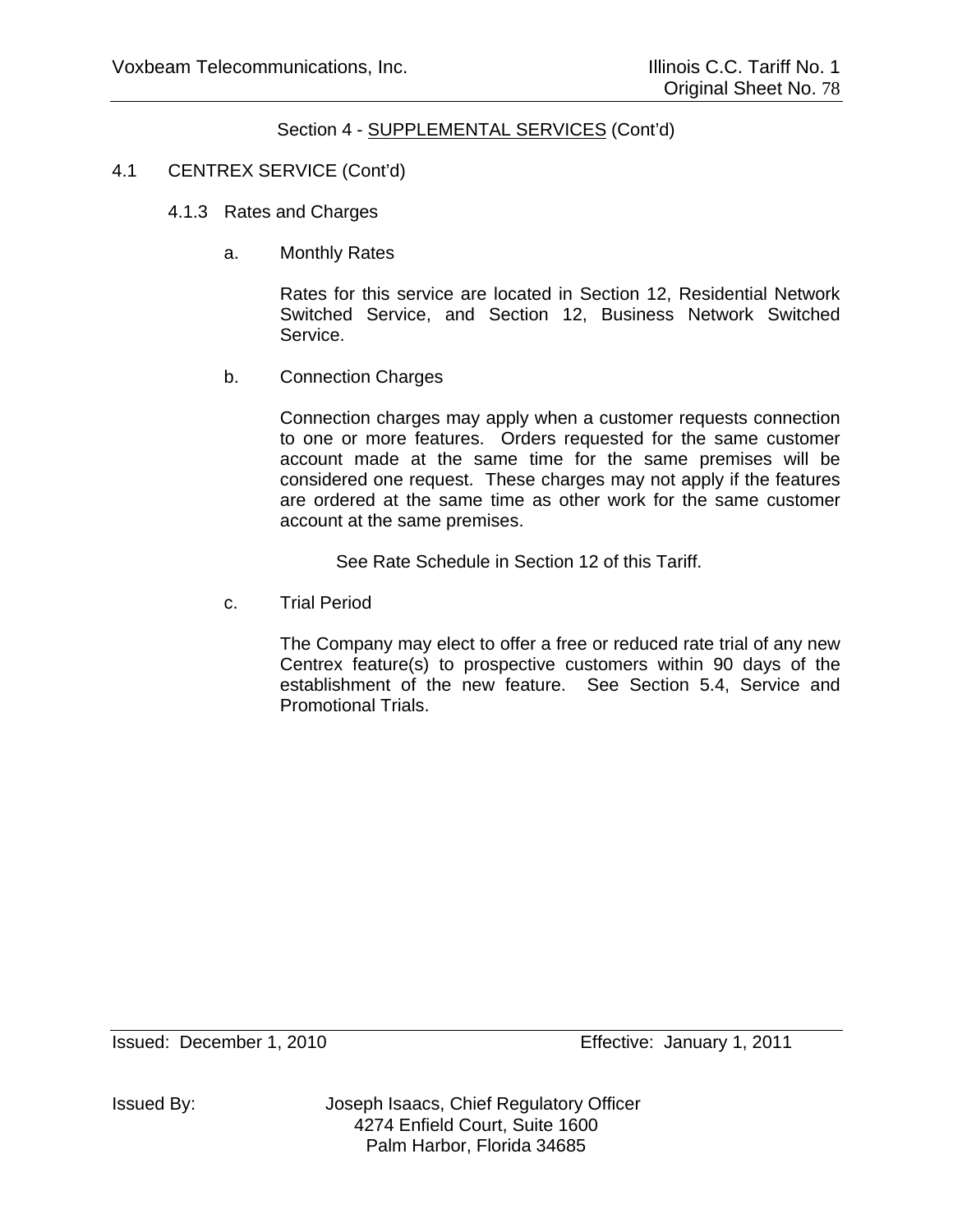## 4.2 SERVICE AND PROMOTIONAL TRIALS

## 4.2.1 General

The Company may establish temporary promotional programs wherein it may waive or reduce nonrecurring or recurring charges, to introduce a present or potential customer to a service not previously subscribed to by the customer.

## 4.2.2 Regulations

- a. Appropriate notification of the Trial will be made to all eligible customers and to the Commission. Appropriate notification may include direct mail, bill inserts, broadcast or print media, direct contact or other comparable means of notification.
- b. During a Service Trial, the service(s) is provided automatically to all eligible customers, except those customers who choose not to participate. Customers will be offered the opportunity to decline the trial service both in advance and during the trial. A customer can request that the designated service be removed at any time during the trial and not be billed a recurring charge for the period that the feature was in place. At the end of the trial, customers that do not contact the Company to indicate they wish to retain the service will be disconnected from the service at no charge.
- c. During a Promotional Trial, the service is provided to all eligible customers who ask to participate. Customers will be notified in advance of the opportunity to receive the service in the trial for free. A customer can request that the service be removed at any time during the trial and not be billed a recurring charge for the period that the service was in place. At the end of the trial, customers that do not contact the Company will be disconnected from the service.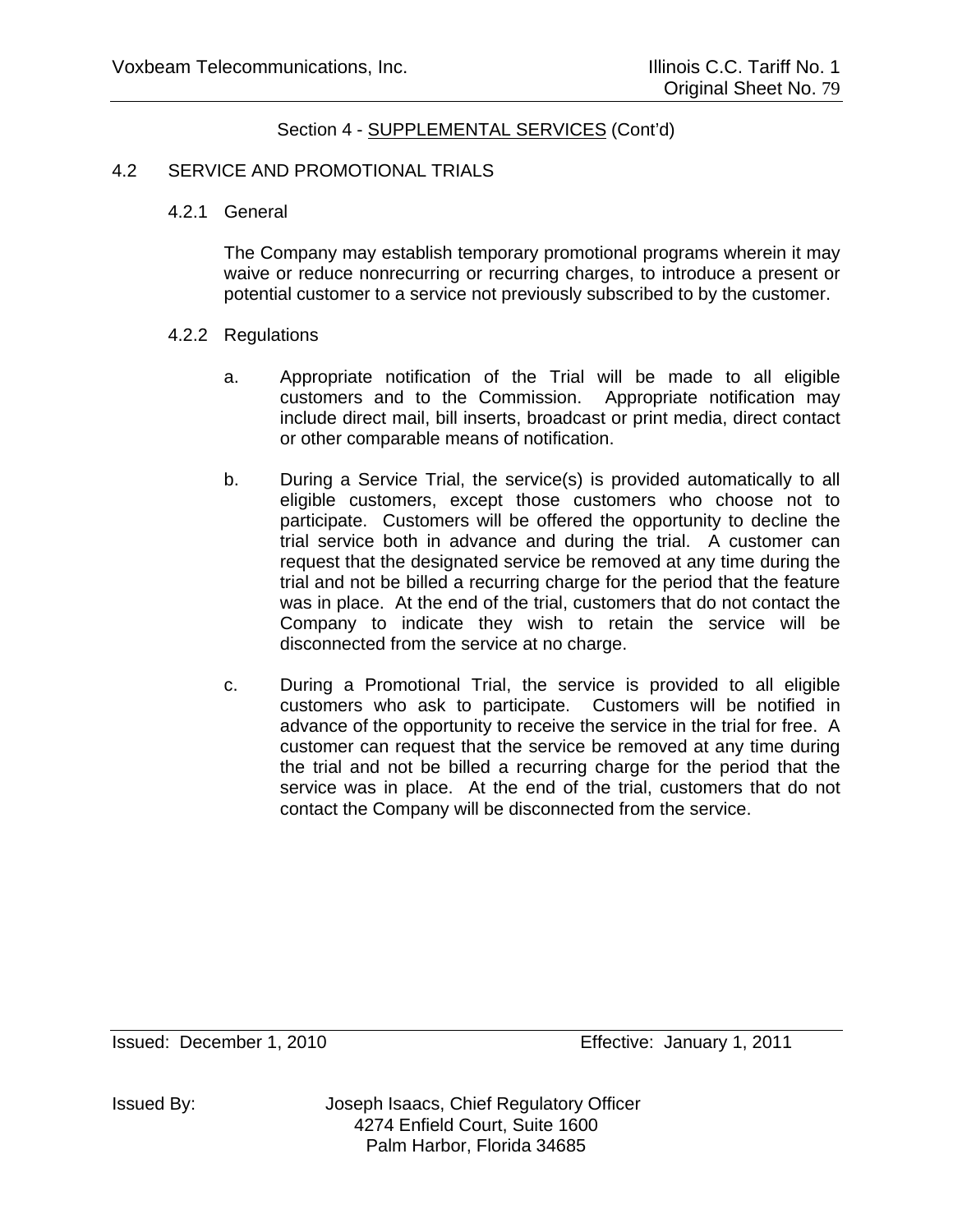## 4.2 SERVICE AND PROMOTIONAL TRIALS (Cont'd)

- 4.2.2 Regulations (Cont'd)
	- d. Customers can subscribe to any service listed as part of a Promotional Trial and not be billed the normal Connection Charge. The offering of this trial period option is limited in that a service may be tried only once per customer, per premises.
	- e. The Company retains the right to limit the size and scope of a Promotional Trial.

## 4.3 LOCAL OPERATOR SERVICE

Local calls may be completed or billed with the live or mechanical assistance by the Company's operator center. Calls may be billed collect to the called party, to an authorized 3rd party number, to the originating line, or to a valid authorized calling card. Local calls may be placed on a station to station basis or to a specified party (see Person to Person), or designated alternate. Usage charges for local operator assisted calls are those usage charges that would normally apply to the calling party's service.

See Rate Schedule in Section 12 of this Tariff.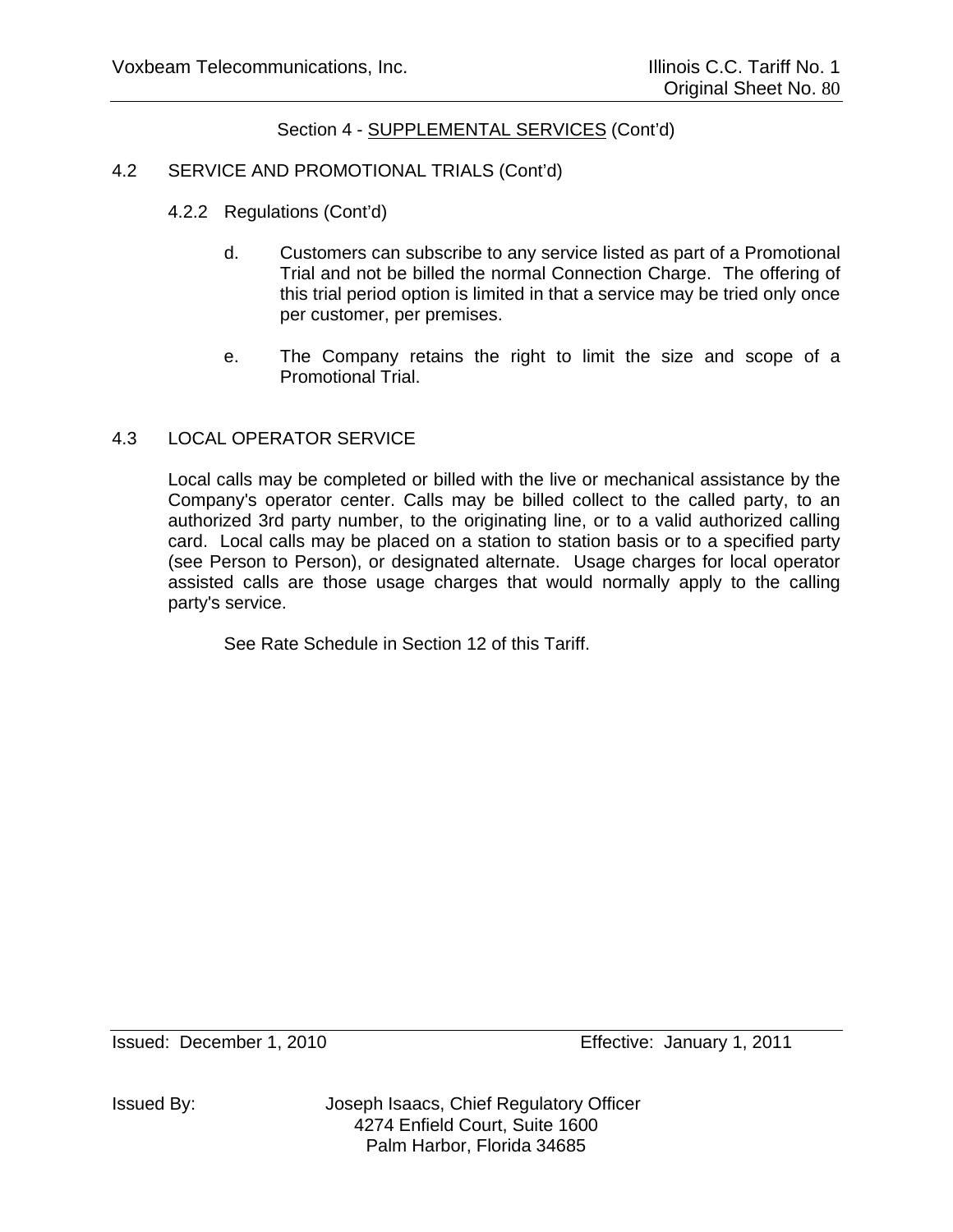## 4.4 STAND ALONE VOICE MAIL SERVICE

4.4.1 Description

Stand Alone Voice Mail Service is offered to a customer when a physical Service Line is not necessary. The customer must access Voice Mail through the use of other network access service provided by the Company or other telecommunications common carriers. Such access, including applicable local usage and toll charges, is the responsibility of the Voice Mail Service customer. Voice mail that is offered in conjunction with line-based service is offered pursuant to the terms specified in the applicable section of this Tariff pertaining to the associated line-based service.

4.4.2 Recurring and Nonrecurring Charges

See Rate Schedule in Section 12 of this Tariff.

## 4.5 BLOCKING SERVICE

4.5.1 General

Blocking service is a feature that permits customers to restrict access from their telephone line to various discretionary services. The following blocking options are available to residential and business customers:

- a. 900, 700 Blocking allows the subscriber to block all calls beginning with the 900 and 700 prefixes (i.e. 900-XXX-XXXX) from being placed.
- b. 900, 971, 974 & 700 Blocking allows the subscriber to block all calls beginning with the 900, 971, 974 and 700 prefixes from being placed.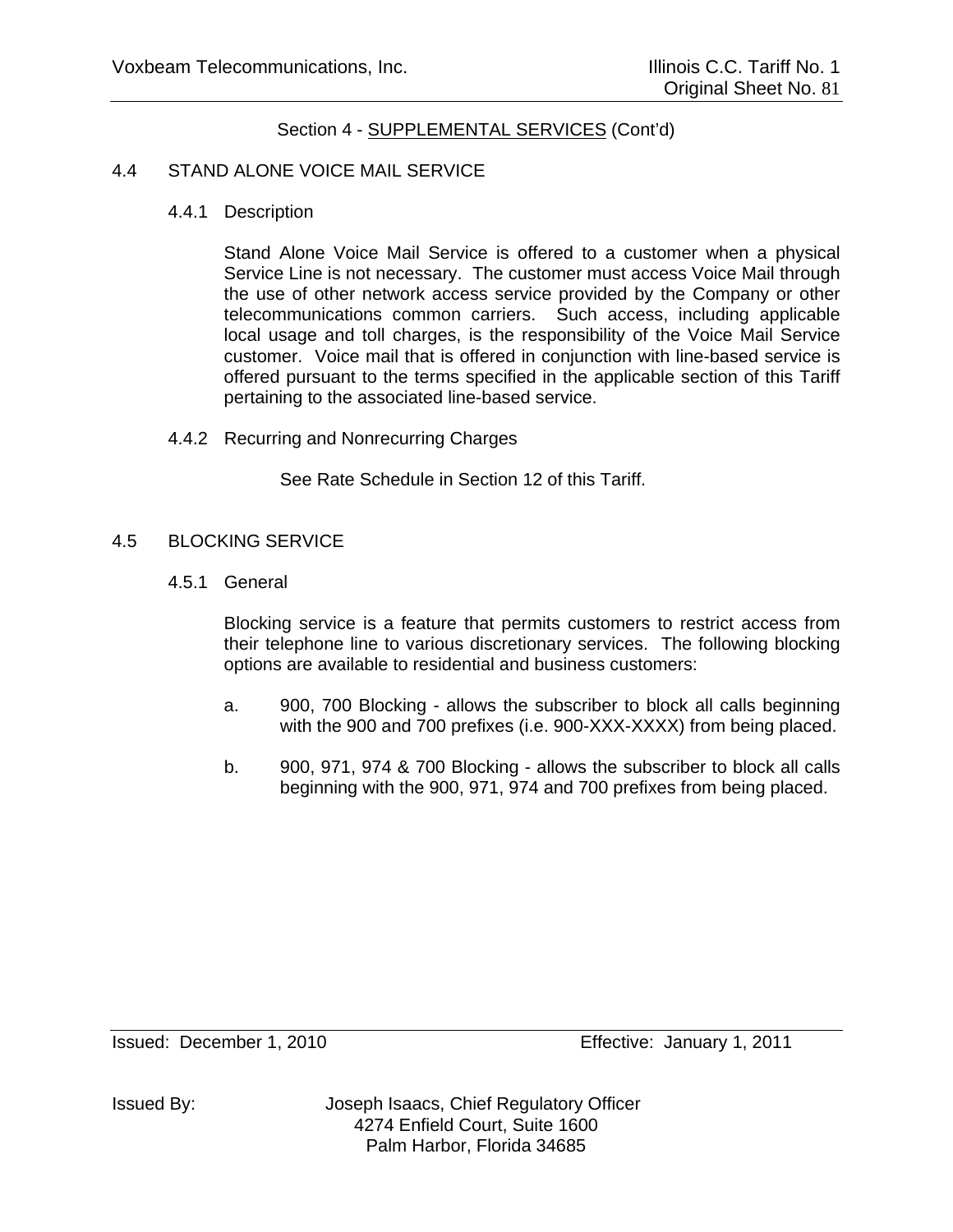## 4.5 BLOCKING SERVICE (Cont'd)

- 4.5.1 General (Cont'd)
	- c. Third Number Billed and Collect Call Restriction provides the subscriber with a method of denying all third number billed and collect calls to a specific telephone number provided the transmitting operator checks their validation data base.
	- d. Toll Restriction (1+ and 0+ Blocking) provides the subscriber with local dialing capabilities but blocks any customer-dialed call that has a long distance charge associated with it.

Toll Restriction will not block the following types of calls: 911 (Emergency), toll-free, and operator assisted toll calls.

- e. Toll Restriction Plus provides subscribers with Toll Restriction, as described in 1.d. of this Section, and blocking of 411 calls.
- f. Direct Inward Dialing Blocking (Third Party and Collect Call) provides business customers who subscribe to DID service to have Third Party and Collect Call Blocking on the number ranges provided by the Company.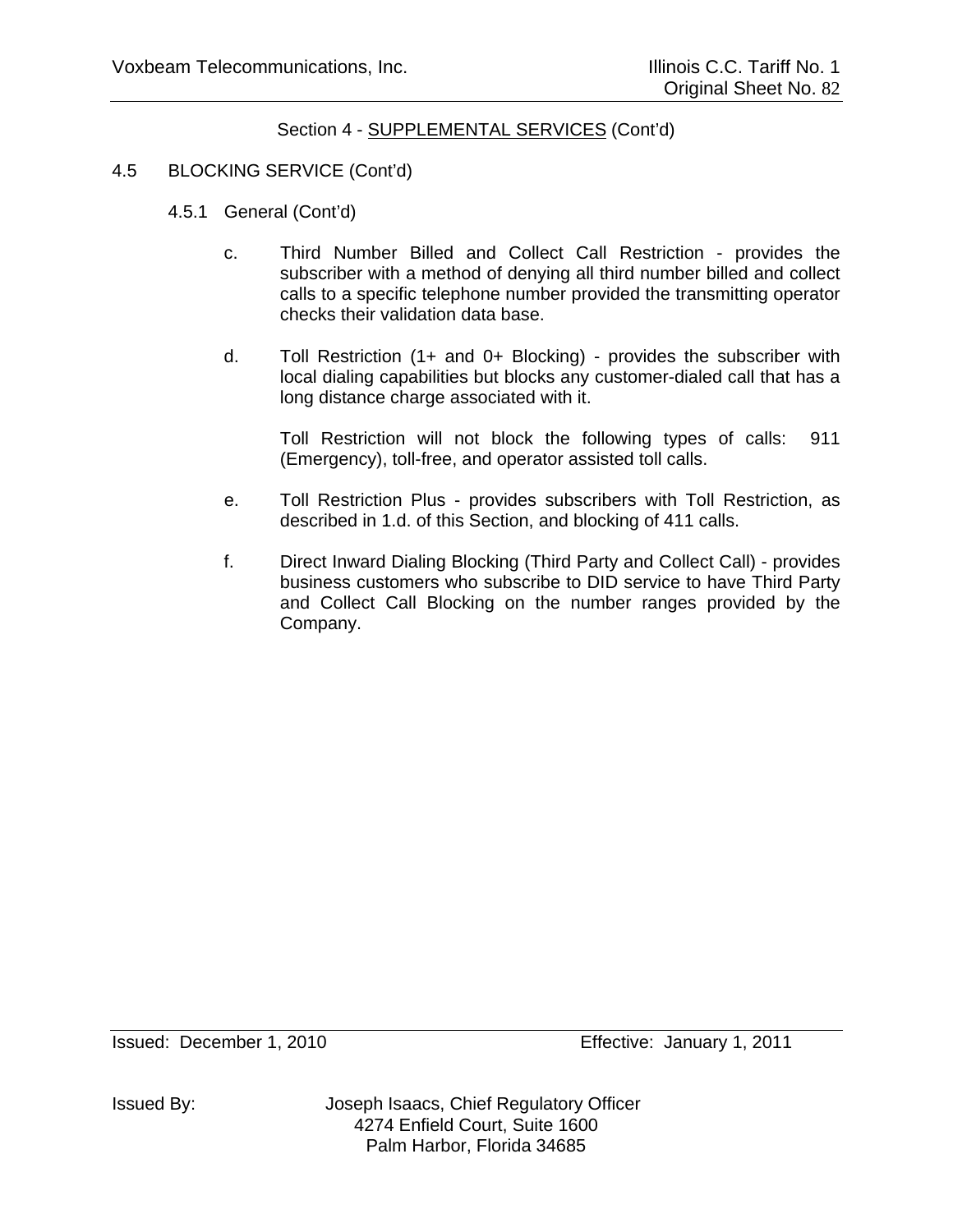# 4.5 BLOCKING SERVICE (Cont'd)

- 4.5.2 Regulations
	- a. The Company will not be liable for any charge incurred when any long distance carrier or alternative operator service provider accepts third number billed or collect calls.
	- b. Blocking Service is available where equipment and facilities permit.
- 4.5.3 Rates and Charges

See Rate Schedule in Section 12 of this Tariff.

## 4.6 CUSTOMER REQUESTED SERVICE SUSPENSIONS

4.6.1 General

 At the request of the customer the Company will suspend incoming and outgoing service on the customer's access line for a period of time not to exceed one year. The equipment is left in place and directory listings are continued during the suspension period without change. At the customer's request the Company will provide the customer with an intercept recording referring callers to another number.

4.6.2 Rate Adjustment

 The company will assess a lower monthly rate for Customer Requested Service Suspension as noted below. However, any mileage charges, monthly cable charges or monthly construction charges are still due, without reduction during the period of suspension.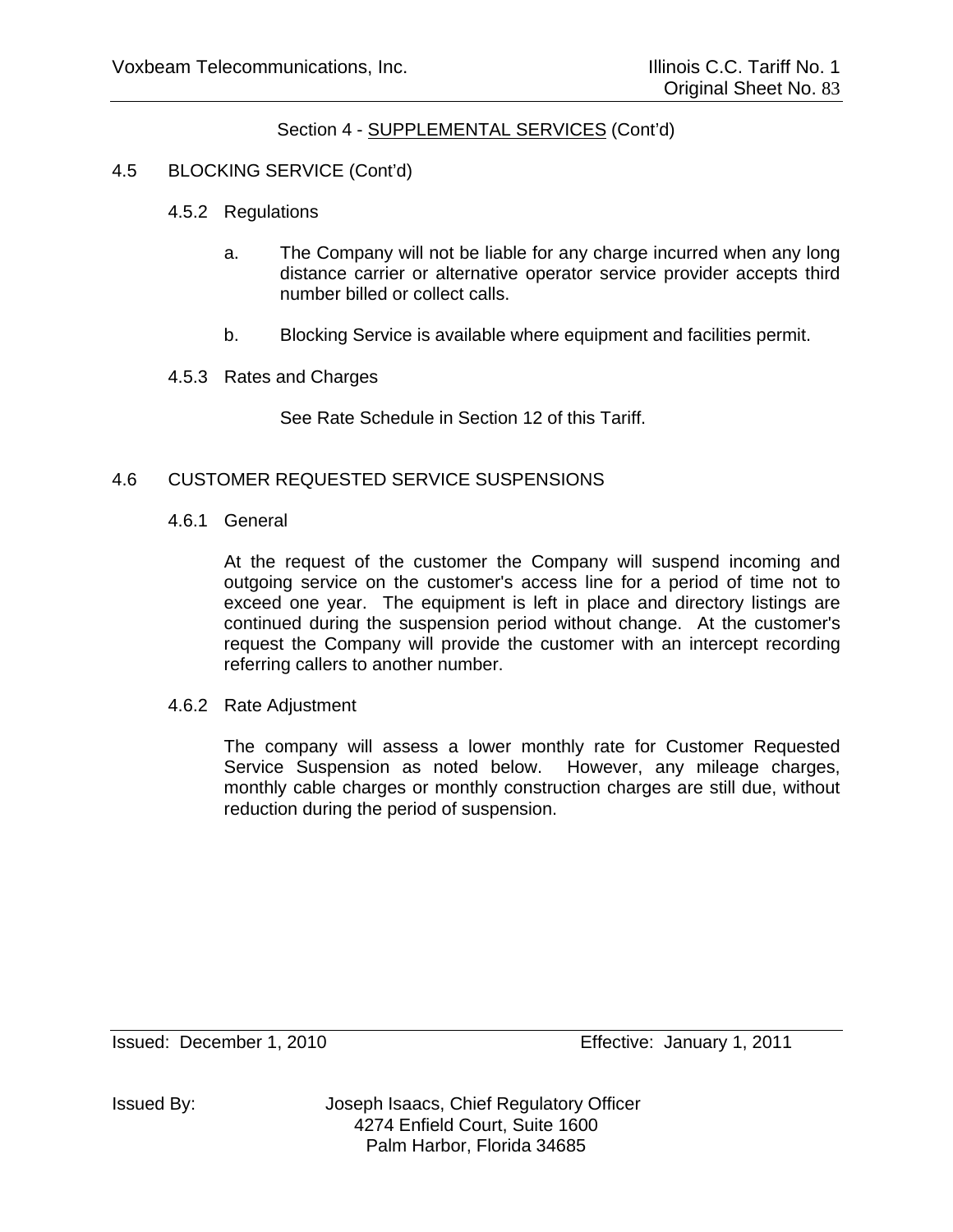## 4.6 CUSTOMER REQUESTED SERVICE SUSPENSIONS (Cont'd)

4.6.2 Rate Adjustment (Cont'd)

## Period of Suspension Charge

- First Month or Partial Month **Regular** Monthly Rate (no
- Each Additional Month  $\frac{1}{2}$  Regular Monthly Rate (up to the one-year limit)

reduction)

# 4.7 REMOTE CALL FORWARDING SERVICE

Service Area: Where facilities are available, the service area is defined by the NPA-NXX Codes and Exchanges listed below.

Local Calling Area: Exchanges and zones included in the local calling area for the NXX designations are specified below. NXXs associated with each particular exchange or zone may be found in the directory listings directory published by the incumbent local exchange carrier in the Customer's exchange area.

## 4.7.1 General

Remote Call Forwarding (RCF) is a local exchange service that utilizes a telephone number and Electronic Central Office facilities by which all incoming calls to the RCF telephone number are forwarded automatically to the subscriber's central office line in the same exchange as the RCF number or in a different exchange or to an inward WATS (Toll-Free Service) access line.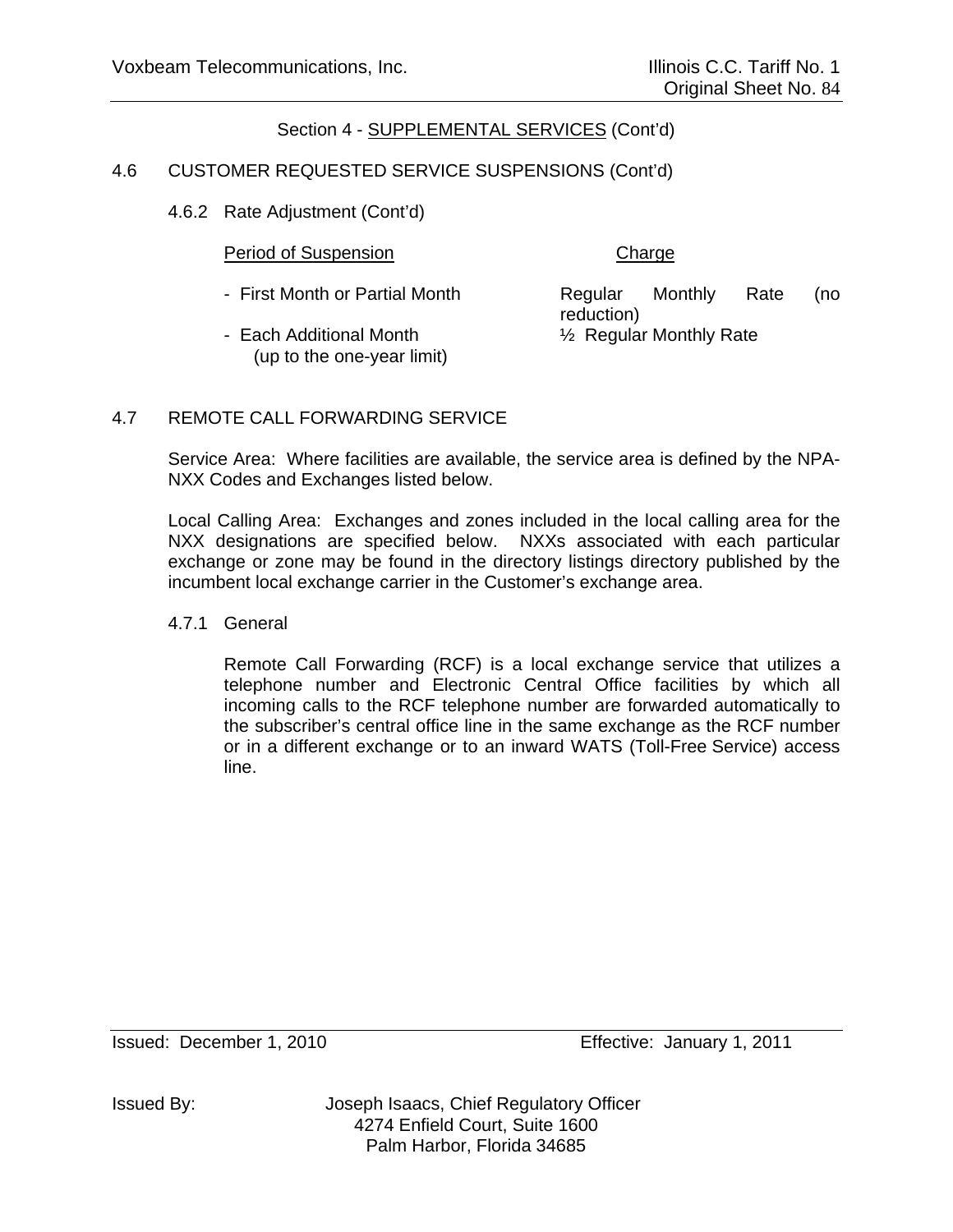## 4.7 REMOTE CALL FORWARDING SERVICE (Cont'd)

- 4.7.2 Regulations
	- a. Remote Call Forwarding service is offered in Electronic offices where facilities permit.
	- b. RCF paths may be used singly, in groups, or as overflow paths for foreign exchange trunk groups. Only one forwarding number is permitted per group.
	- c. Remote Call Forwarding is not offered where the terminating number is a coin telephone.
	- d. Identification of the originating telephone number is not provided to the Remote Call Forwarding customer.
	- e. Transmission may not be satisfactory on all calls.
	- f. Remote Call Forwarding is not represented as suitable for the transmission of data.
	- g. [Reserved for Future Use]
	- h. Remote Call Forwarding is provided on condition that the customer subscribe to sufficient RCF paths and terminating facilities to adequately handle calls to the RCF customer without interfering with or impairing any other services offered by the Company.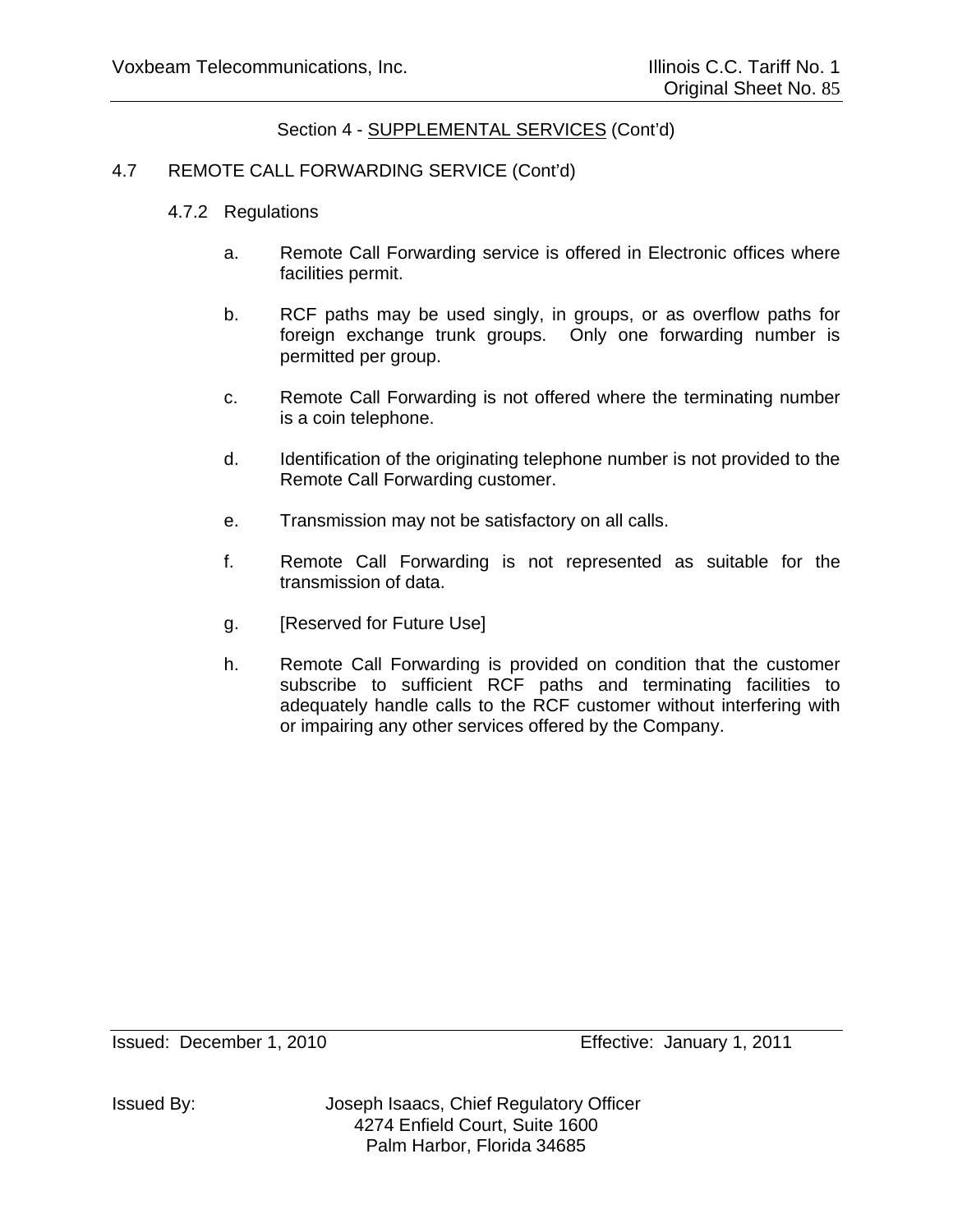## 4.7 REMOTE CALL FORWARDING SERVICE (Cont'd)

- 4.7.2 Regulations (Cont'd)
	- i. The minimum charge for the RCF Service is the monthly rate for one month plus the Service Connection Charge.
	- j. Charges for the call to the Remote Call Forwarding directory number shall be paid by the calling party.
	- k. Each RCF group is entitled to one alphabetical and one classified listing at no additional charge in the directory which serves the associated RCF central office. Overflow paths associated with foreign exchange trunk groups are not listed. All other listing regulations for business individual lines apply, except that no charge applies for nonpublished service in connection with RCF.

## 4.7.3 Rates

 In addition to the rates specified in Section 12 of this Tariff, the subscriber to Remote Call Forwarding is responsible for dial type (DDD) station-to-station local and toll charges applicable to calls transferred from the forwarding location to the terminating location. The charge applies for each call answered, including person-to-person and collect calls which are refused at the terminating location. For calls transferred within the same local calling area, the message rate schedule for business service in the RCF central office applies. In exchanges where only flat rate service is furnished, the charge for each local call transferred is a Rate Band 1 (A) charge. No allowance for local calls is included in the RCF monthly rate.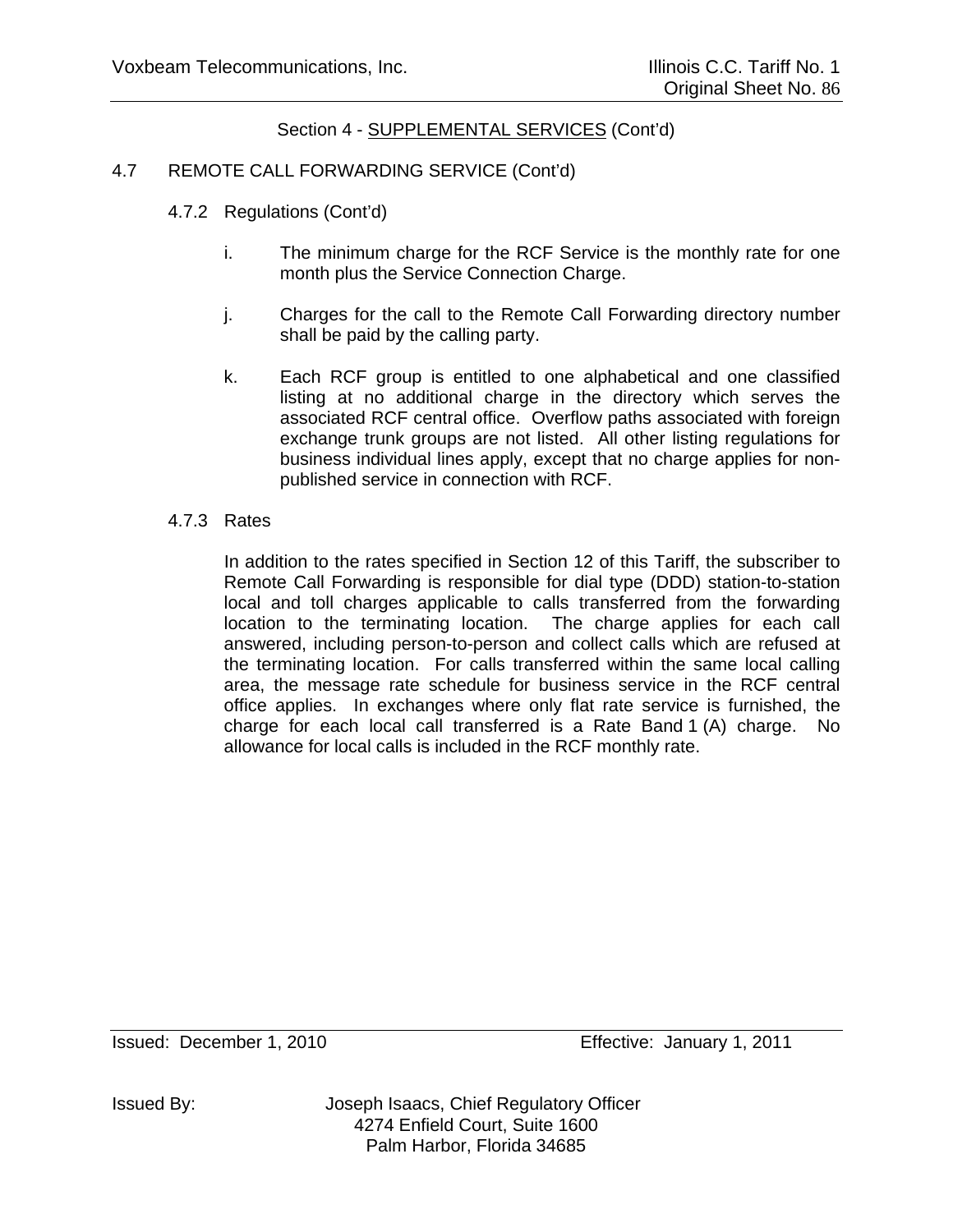## 5.1 GENERAL

Residential Network Switched Service provides a residential customer with a connection to the Company's switching network which enables the customer to:

- a. place and receive calls from other stations on the public switched telephone network;
- b. access the Company's local calling service;
- c. access the Company's operators and business office for service related assistance; access toll-free telecommunications services such as 800 NPA; and access 911 service for emergency calling; and
- d. access the service of providers of interexchange service. A customer may presubscribe to such provider's service to originate calls on a direct dialed basis or to receive toll-free service from such provider, or may access a provider on an ad hoc basis by dialing the provider's Carrier Identification Code (101XXXX). At the time of initial subscription, the customer shall designate a Primary Interexchange Carrier (PIC) for intra-LATA and inter-LATA toll service. If the customer does not select an intra-LATA PIC, and does not request blocking of intra-LATA toll calls, the Company shall be deemed to have been designated as the customer's intra-LATA PIC.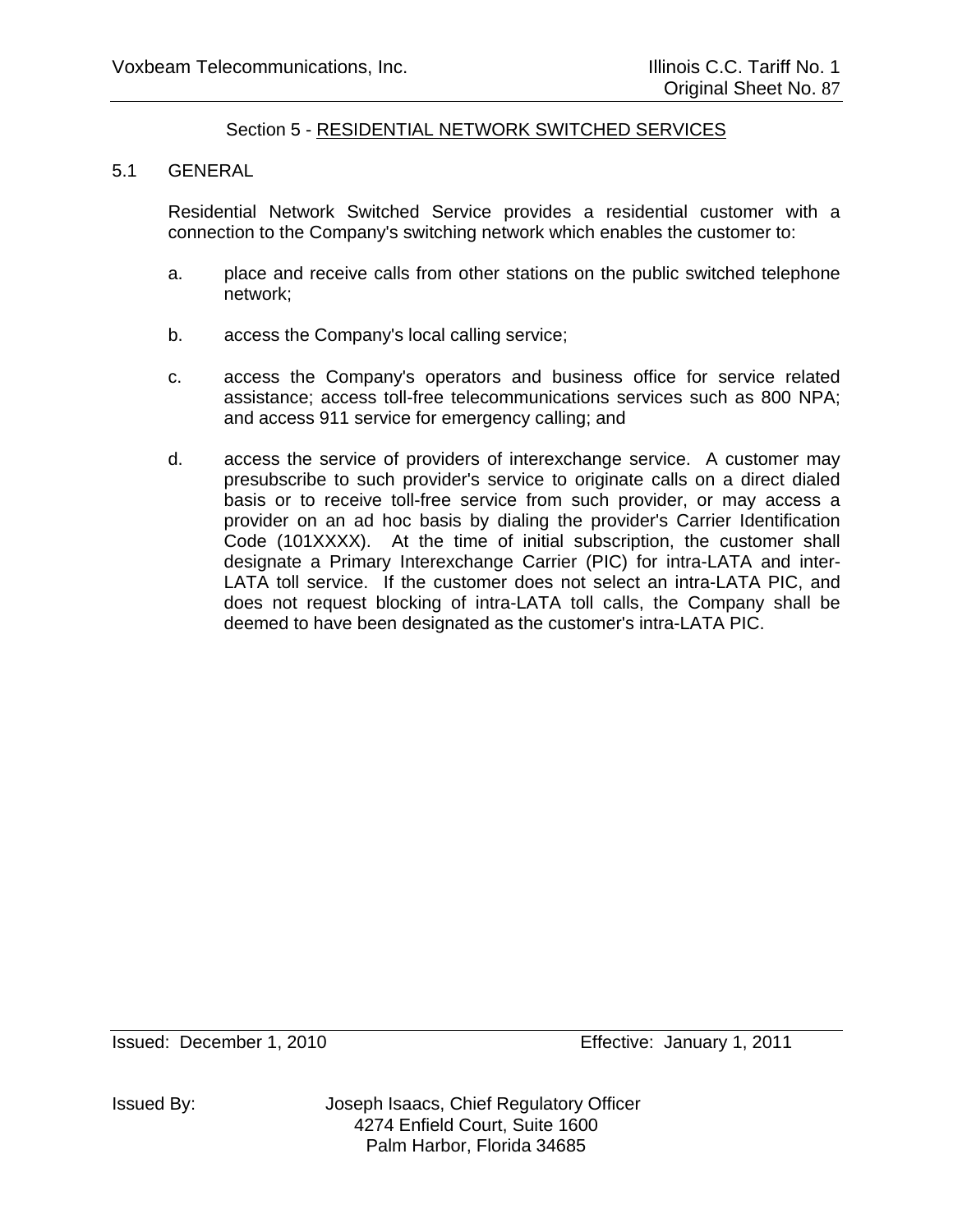## 5.2 SERVICE DESCRIPTIONS AND RATES

The following Residential Network Switched Service Options are offered:

 Residential Measured Rate Service Residential Flat Rate Service

All Residential Network Switched Service may be connected to customer-provided terminal equipment such as station sets or facsimile machines. Service may be arranged for two-way calling, inward calling only or outward calling only. Optional Voice Mail Service is available.

The following features are available with Residential Line Service at an additional charge:

### HUNT GROUP CHARGES HUNT LINE CHARGES

Sequential Hunting Sequential Hunting Circular Hunting Circular Hunting Uniform Hunting Uniform Hunting Queuing With Announcement Per Queue Set

Charges for Residential Network Switched Service include a nonrecurring service connection charge and a monthly recurring charge for each line. Monthly recurring charges apply to optional voice mail and service features. Measured charges apply to Measured Rated Service, in addition to other rate elements described above.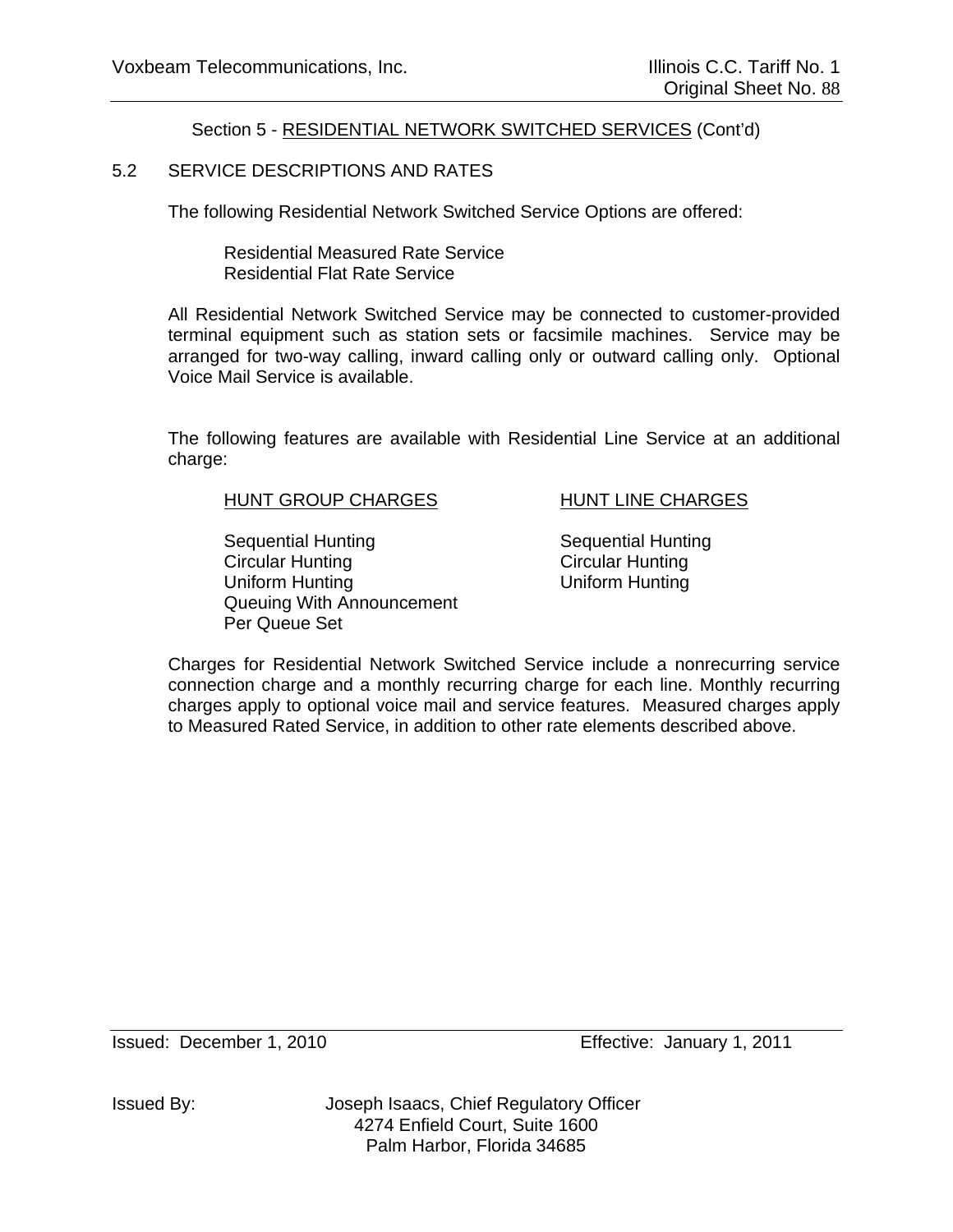## 5.2 SERVICE DESCRIPTIONS AND RATES (Cont'd)

5.2.1 Measured Rate Service

Measured Rate Service provides the customer with a single, analog, voicegrade telephonic communications channel that can be used to place or receive one call at a time. Calls to points within the local exchange area are charged on the basis of call duration in addition to a base monthly charge. Local calling areas are as specified in Section 12.

a. Description

Measured Rate Service provides calls to points within the local exchange area are charged on the basis of call duration in addition to a base monthly charge. Local calling areas are specified in Section 12.

Each Measured Rate Service has the following characteristics:

Terminal Interface: 2-wire

Signaling Type: Loop Start

 Pulse Type: Dual Tone Multi-Frequency (DTMF) or Dial Pulse (DP)

Directionality: Two-way, In-Only, or Out-Only, as specified by the customer.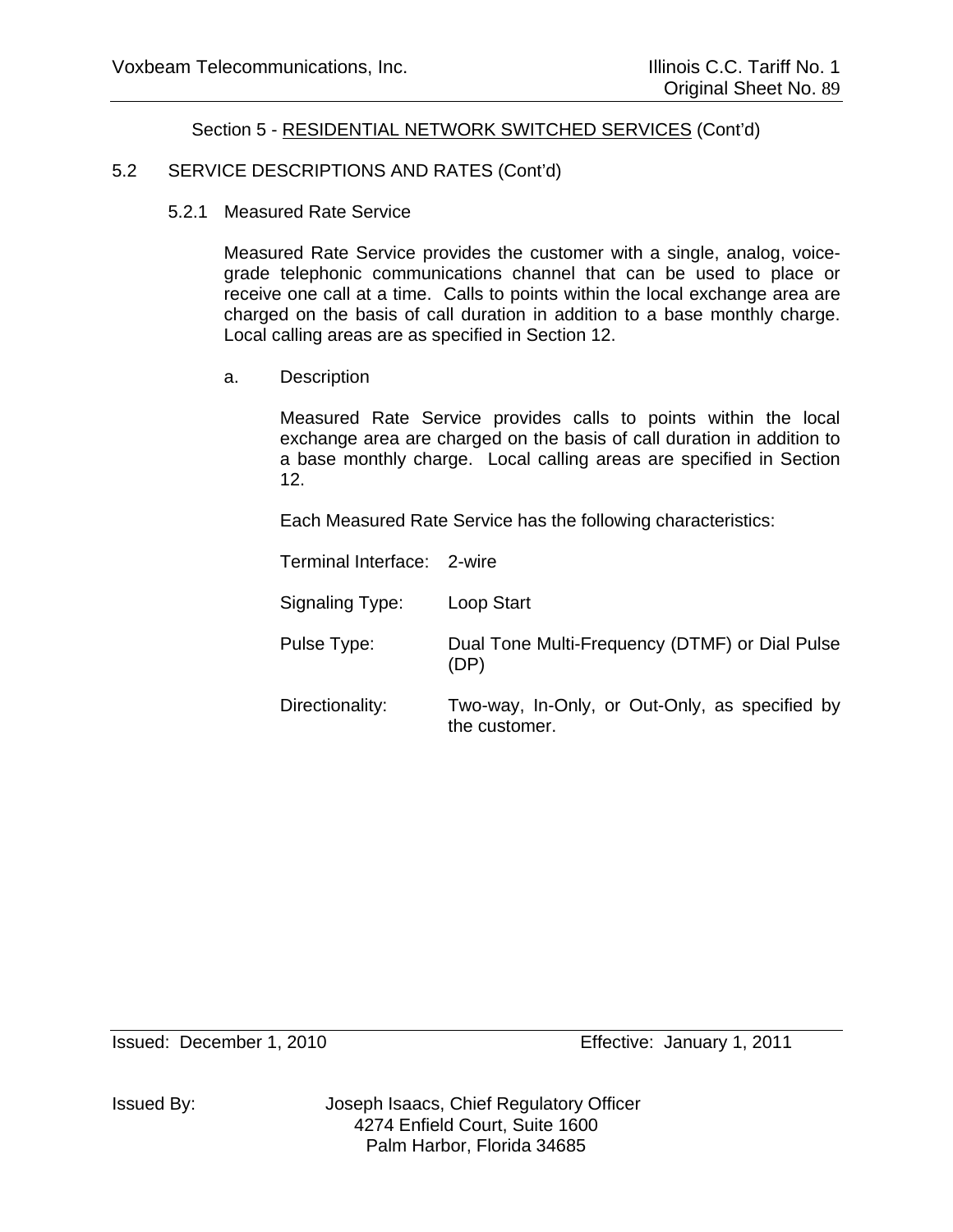# 5.2 SERVICE DESCRIPTIONS AND RATES (Cont'd)

- 5.2.1 Measured Rate Service (Cont'd)
	- b. Recurring and Nonrecurring Charges

In addition to the nonrecurring charges listed below, service order charges apply as described in Section 3 of this Tariff. In certain circumstances, service to customers may require the use of a link (and, or) number portability arrangements provided by the Incumbent Local Exchange Carrier. In such circumstances, the monthly recurring charge to the customer will be the greater of the company's Base Service Line charge set forth below or the charge to the company by the Incumbent Local Exchange Carrier for the link used to serve the customer. If the customer is served through a Number Portability Arrangement, the monthly charge to the customer will be increased by the applicable charge from the Incumbent Local Exchange Carrier to the company of the Number Portability arrangement.

Charges for each Measured Rate Service line include a monthly recurring Base Service Charge and usage charges for completed calls originated from the customer's line based on the total number of calls during the billing period.

See Rate Schedule in Section 12 of this Tariff.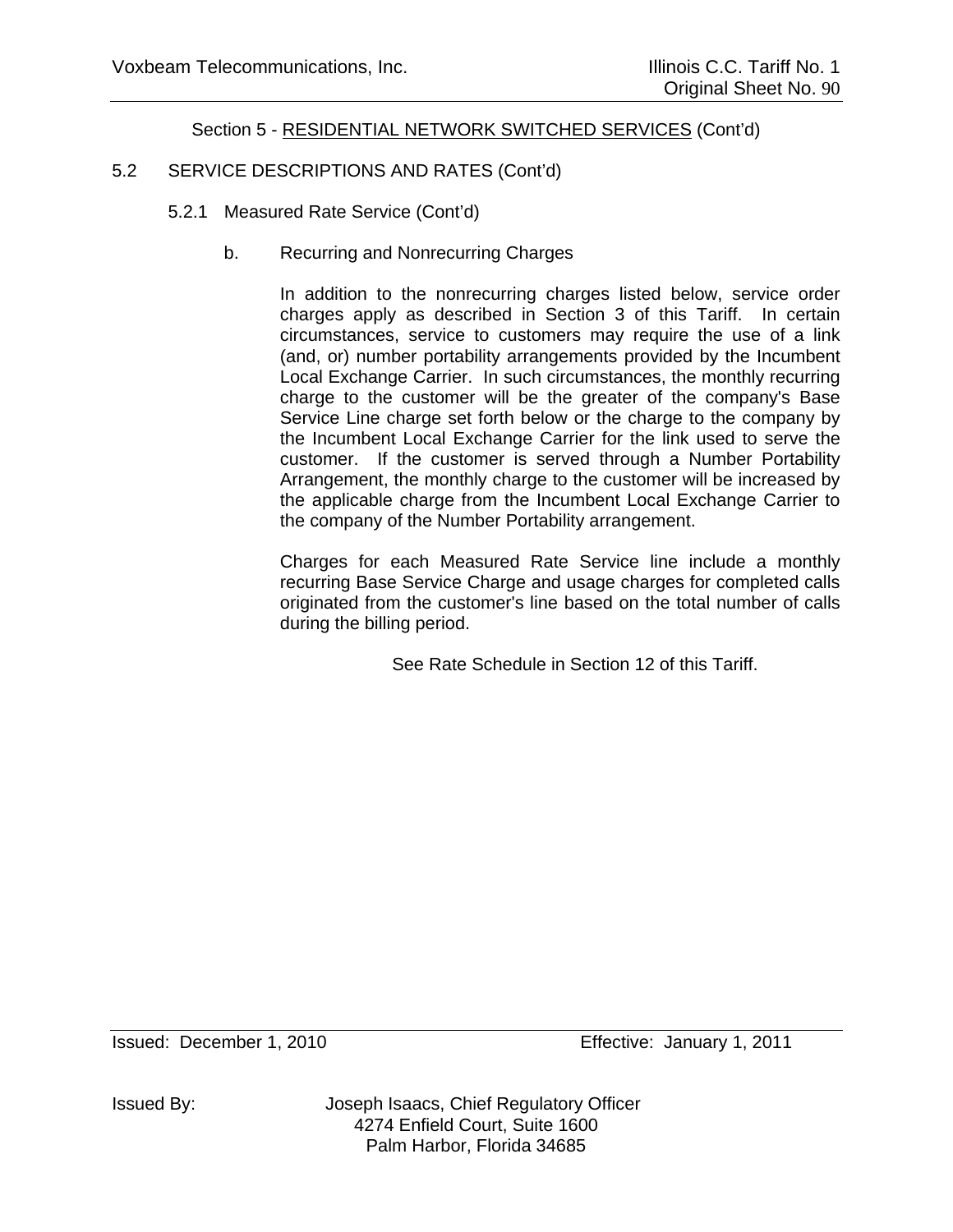# 5.2 SERVICE DESCRIPTIONS AND RATES (Cont'd)

- 5.2.1 Measured Rate Service (Cont'd)
	- c. Local Measured Service Time Periods (Cont'd):
		- 3. Suburban Exchange Area Dial Station-To-Station Calls - Metro Call Bands B-F (Cont'd)
			- Day Rate: applies to directly dialed station-to-station calls placed Monday through Friday, 8:00 a.m. to 5:00 p.m.\*
			- Evening Rate: applies to directly dialed station-to-station calls placed Monday through Friday, 5:00 p.m. to 10:00 p.m.\*
			- Night and Weekend: applies to directly dialed station-to-station calls placed Monday through Friday, 10:00 p.m. to 8:00 a.m., and all day Saturday and Sunday.\*
			- \* The time shown indicates the termination of one rate application period and the beginning of the next. Calls connected at exactly the time shown are considered in the next time period.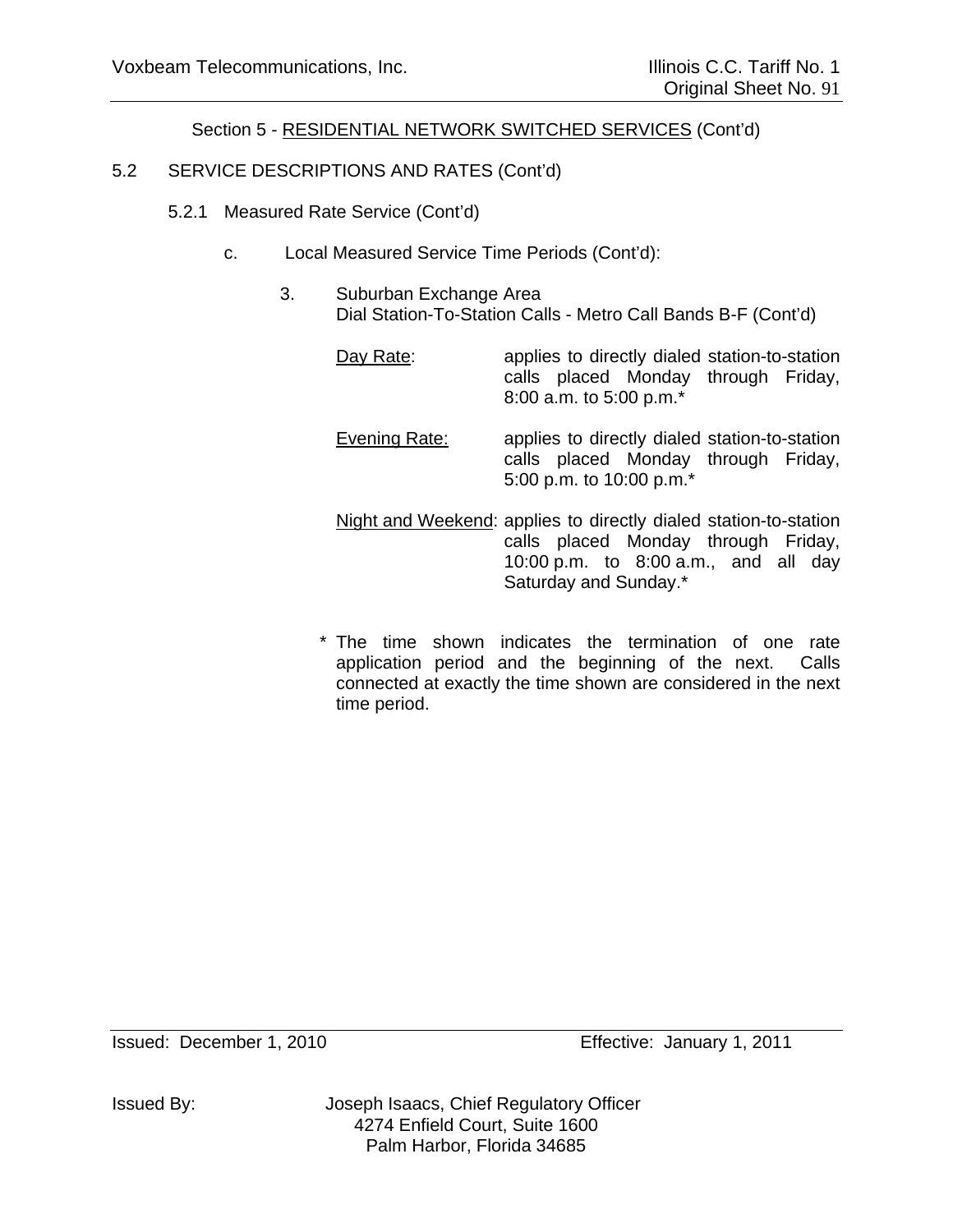# 5.2 SERVICE DESCRIPTIONS AND RATES (Cont'd)

- 5.2.1 Measured Rate Service (Cont'd)
	- d. Integrated Services Digital Network Basic Rate Interface (ISDN-BRI)
		- (1) Description

ISDN is a single integrated digital telecommunications network architecture which provides for the simultaneous access, transmission and switching of voice data and image services via channelized transport facilities over a set of standard multipurpose user-network interfaces.

 a. The ISDN-BRI feature supports one 16 kb/s D-channel path between customer digital PBS equipment and the protocol handler in a PSU of the 5ESS(R) switch. This feature also provides the administration software for up to 2 B-channels associated with a D-channel in the same T1 facility (1.544 Mb/s for domestic). This interface supports both ISDN PBSs and host computers.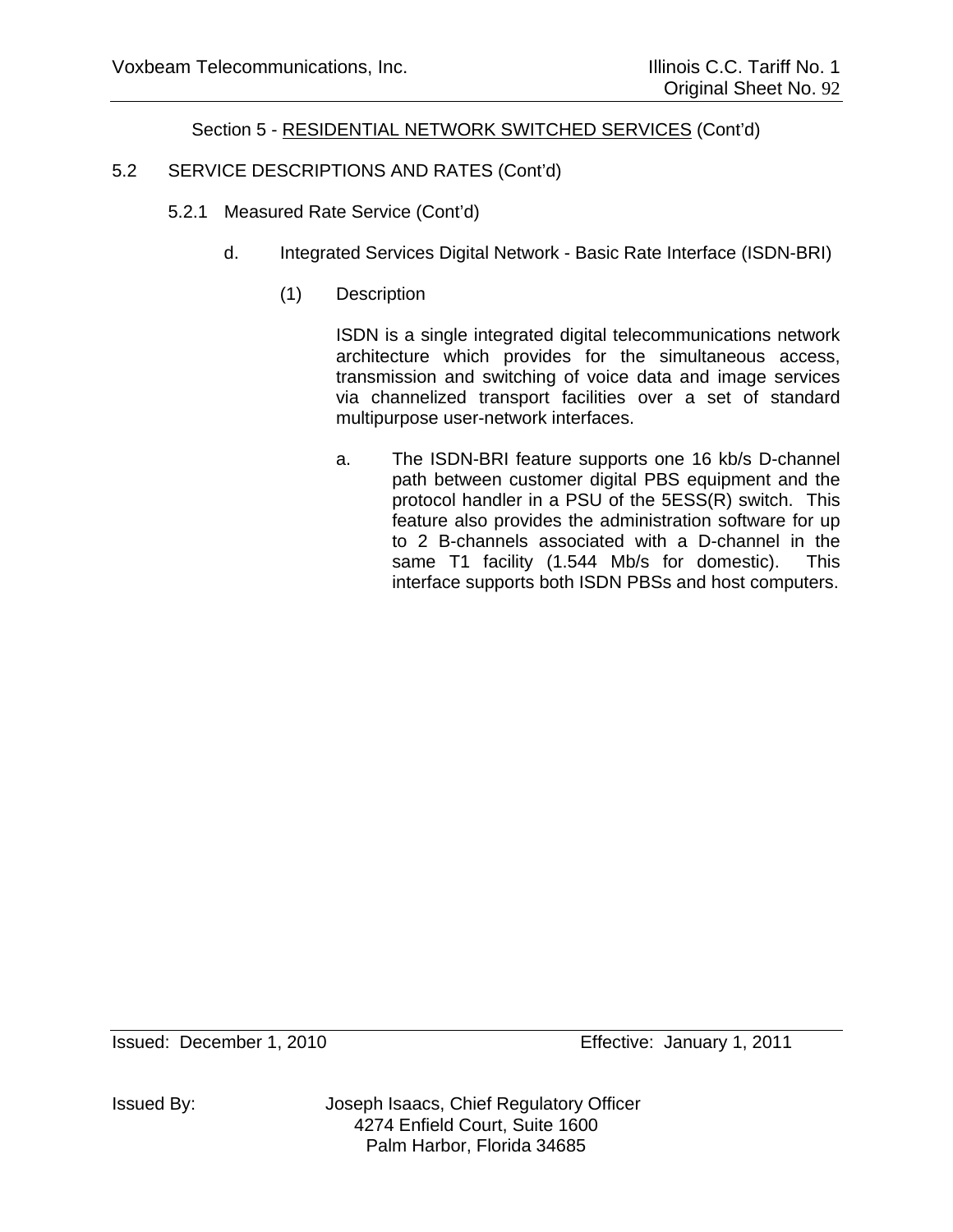## 5.2 SERVICE DESCRIPTIONS AND RATES (Cont'd)

- 5.2.2 Flat Rate Service
	- a. Description

Flat Rate Service provides the customer with an unlimited number of outgoing calls within a specified local calling area. Local calling areas are as specified in Section 12.

Each Flat Rate Service has the following characteristics:

| Terminal Interface: 2-wire |                                                                 |
|----------------------------|-----------------------------------------------------------------|
| Signaling Type:            | Loop Start                                                      |
| Pulse Type:                | Dual Tone Multi-Frequency (DTMF) or Dial Pulse<br>(DP)          |
| Directionality:            | Two-way, In-Only, or Out-Only, as specified by<br>the customer. |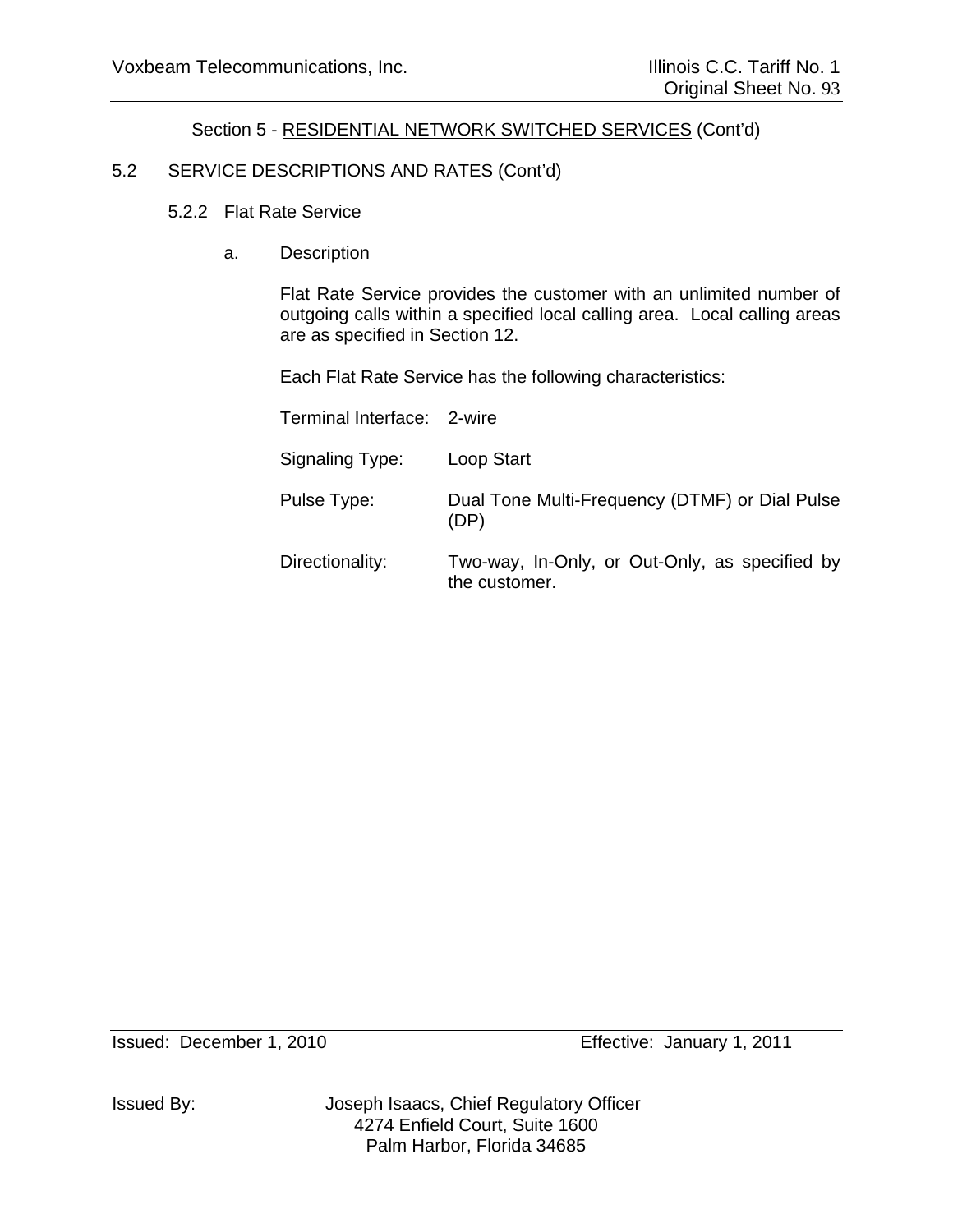# 5.2 SERVICE DESCRIPTIONS AND RATES (Cont'd)

- 5.2.2 Flat Rate Service (Cont'd)
	- b. Recurring and Nonrecurring Charges

In addition to the nonrecurring charges listed below, service order charges apply as described in Section 3 of this Tariff. In certain circumstances, service to customers may require the use of a link (and, or) number portability arrangement provided by the Incumbent Local Exchange Carrier. In such circumstances, the monthly recurring charge to the customer will be the greater of the company's Base Service Line charge set forth below or the charge to the company by the Incumbent Local Exchange Carrier for the link used to serve the customer. If the customer is served through a Number Portability Arrangement, the monthly charge to the customer will be increased by the applicable charge from the Incumbent Local Exchange Carrier to the company of the Number Portability arrangement.

Charges for each Flat Rate Service line include a monthly recurring Base Service Charge. See Rate Schedule in Section 12 of this Tariff.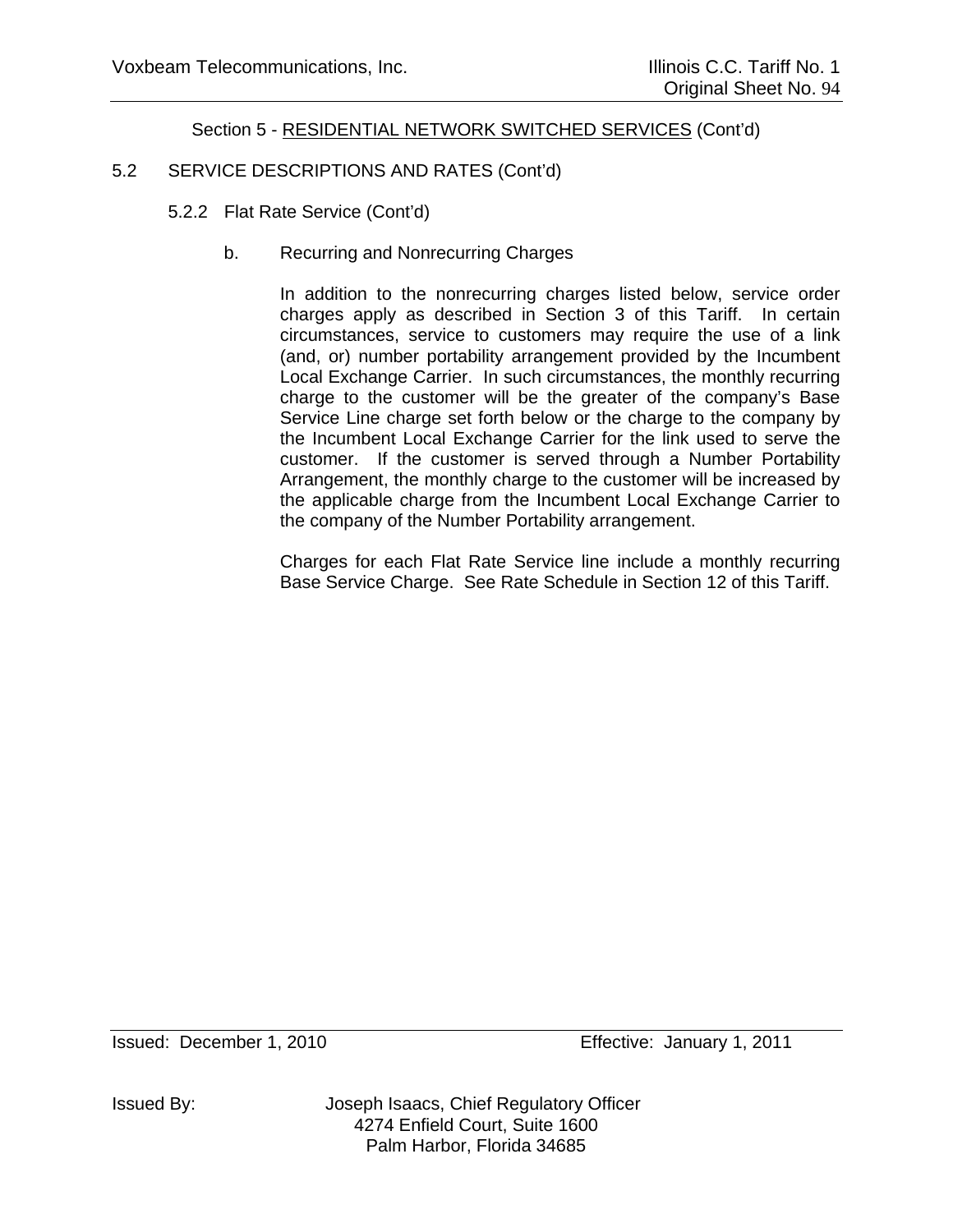## 6.1 GENERAL

Business Network Switched Service provide a business customer with a connection to the Company's switching network which enables the customer to:

- a. receive calls from other stations on the public switched telephone network;
- b. access the Company's local calling service;
- c. access the Company's operators and business office for service related assistance; access toll-free telecommunications service such as 800 NPA; and access 911 service for emergency calling; and
- d. access the service of providers of interexchange service or intraLATA toll service. A customer may presubscribe to such provider's service to originate calls on a direct dialed basis or to receive toll-free service from such provider, or may access a provider on an ad hoc basis by dialing the provider's Carrier Identification Code (101XXXX). At the time of initial subscription, the customer shall designate a Primary Interexchange Carrier (PIC) for intra-LATA and inter-LATA toll service. If the customer does not select an intra-LATA PIC, and does not request blocking of intra-LATA toll calls, the Company shall be deemed to have been designated as the customer's intra-LATA PIC.

Business Network Switched Service is provided via one or more channels terminated at the customer's premises. Each Business Network Switched Service channel corresponds to one or more analog, voice-grade telephonic communications channels that can be used to place or receive one call at a time.

Connection charges as described in Section 3 apply to all service on a one-time basis unless waived pursuant to this Tariff.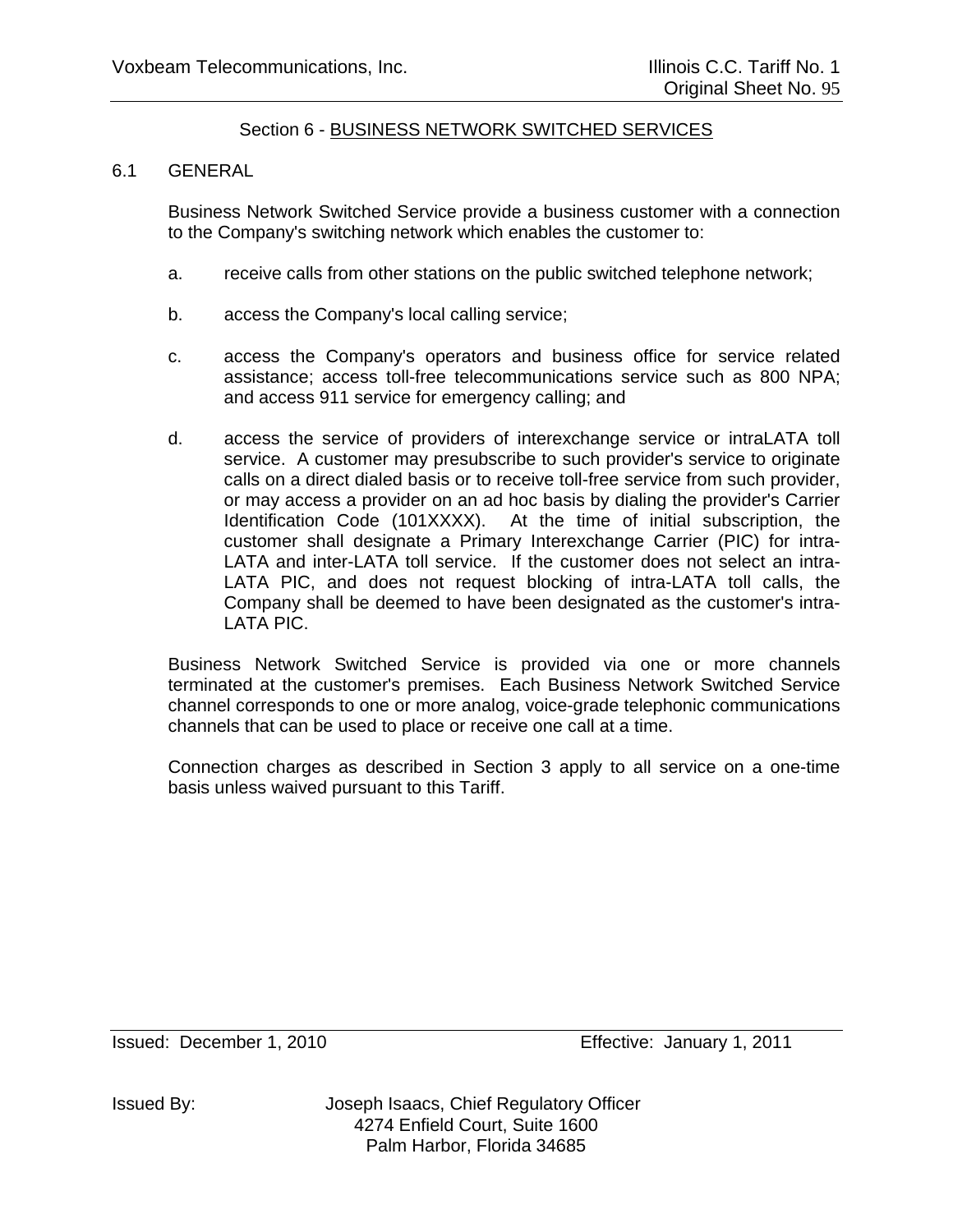## 6.2 SERVICE DESCRIPTIONS AND RATES

The following Business Access Service Options are offered:

 Basic Business Line Service Public Access Lines Service PBX Trunks Centrex Service

Basic Business Line Service, PBX trunks, and Centrex service are offered with measured rate local service.

All Business Network Switched Service may be connected to customer-provided terminal equipment such as station sets, key systems, PBX systems, or facsimile machines. Service may be arranged for two-way calling, inward calling only or outward calling only. Optional Voice Mail Service is available.

The following supplemental service features are offered to business network switched service subscribers for an additional charge:

Remote Call Forwarding

The following features as described in Section 5 are available with Business Line Service for an additional charge:

 Three Way Conference, Consultation Call Forwarding (Variable, Busy Line, Don't Answer) Call Hold Call Waiting/Cancel Call Waiting Speed Calling One Digit Speed Calling Two Digit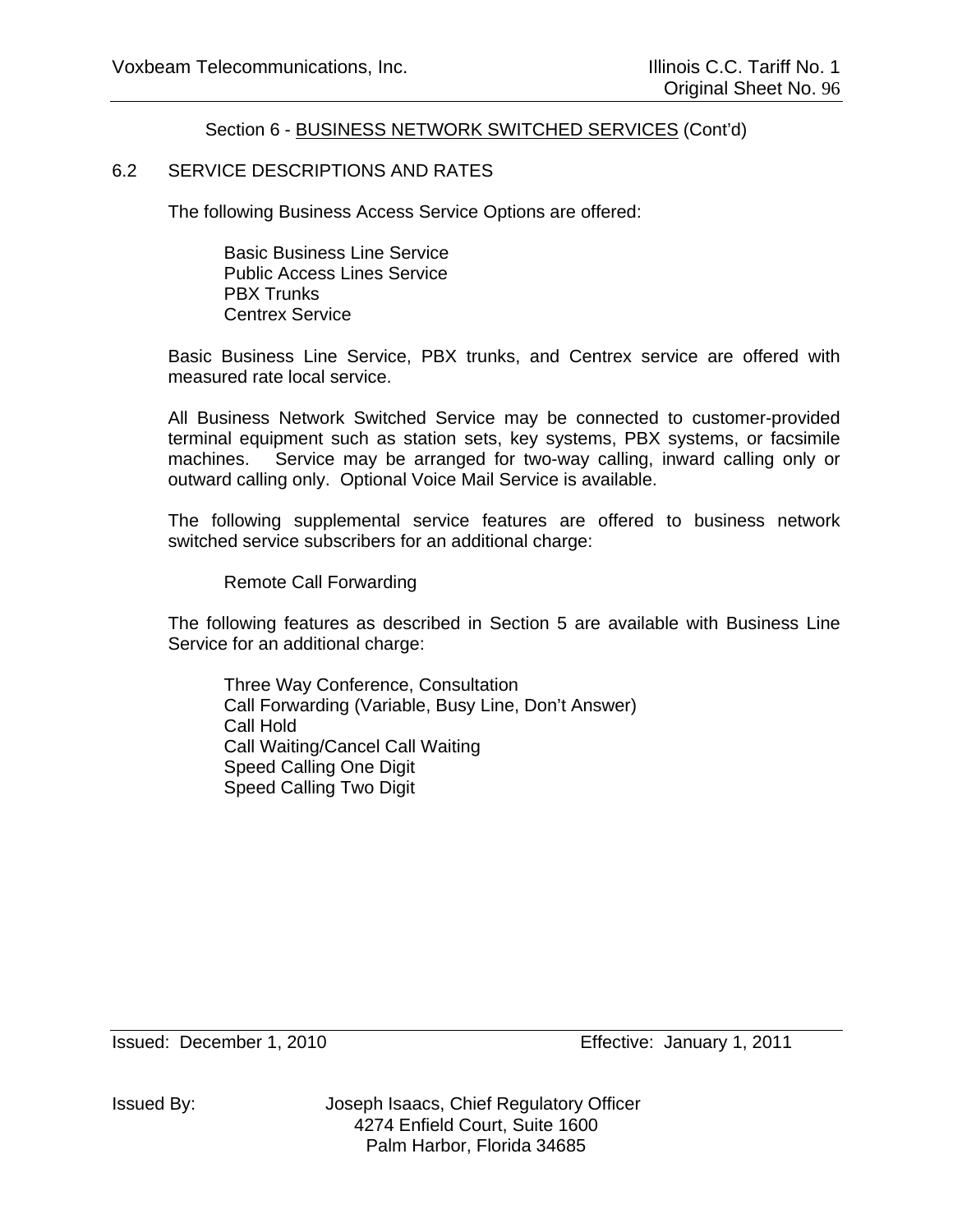## 6.2 SERVICE DESCRIPTIONS AND RATES (Cont'd)

The following features are available with Business Line Service at an additional charge.

HUNT GROUP CHANGES HUNTING LINE CHANGES Sequential Hunting Sequential Hunting Circular Hunting Circular Hunting Uniform Hunting Uniform Hunting Queuing With Announcement Per Queue Set

- 6.2.1 Basic Business Line Service
	- a. General

Basic Business Line Service provides a customer with a one or more analog, voice-grade telephonic communications channel that can be used to place or receive one call at a time. Local calling service is available at a flat rate included in the line price, or on a measured usage basis. Basic Business Lines are provided for connection of customer-provided single-line terminal equipment such as station sets or facsimile machines.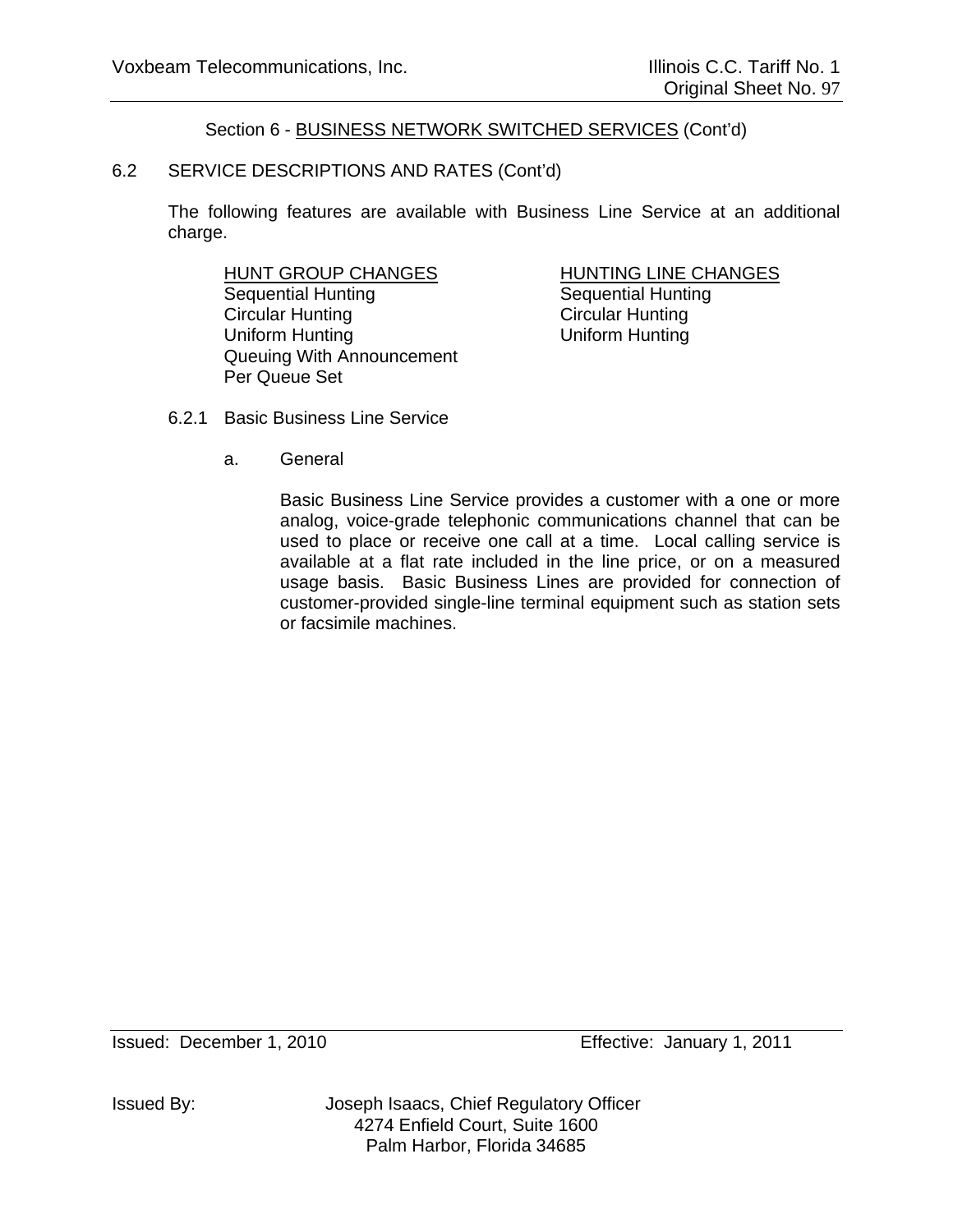# 6.2 SERVICE DESCRIPTIONS AND RATES (Cont'd)

- 6.2.1 Basic Business Line Service (Cont'd)
	- a. General (Cont'd)

The following Advanced Features are available at an additional charge: Voice Messaging; and 2) 6-Way Conference per line.

Each Basic Business Line has the following characteristics:

Terminal Interface: 2-wire

| Signaling Type: | Loop start                                                      |
|-----------------|-----------------------------------------------------------------|
| Pulse Types:    | Dual Tone Multi frequency (DTMF) or Dial Pulse<br>(DP)          |
| Directionality: | Two-Way, In-Only, or Out-Only, at the option of<br>the customer |

- b. Measured Rate Basic Business Line Service
	- 1. Description

Calls to points within the local exchange area are charged on the basis of the duration of completed calls originating from the customer's service in addition to a base monthly charge. Local calling areas are as specified in Section 12.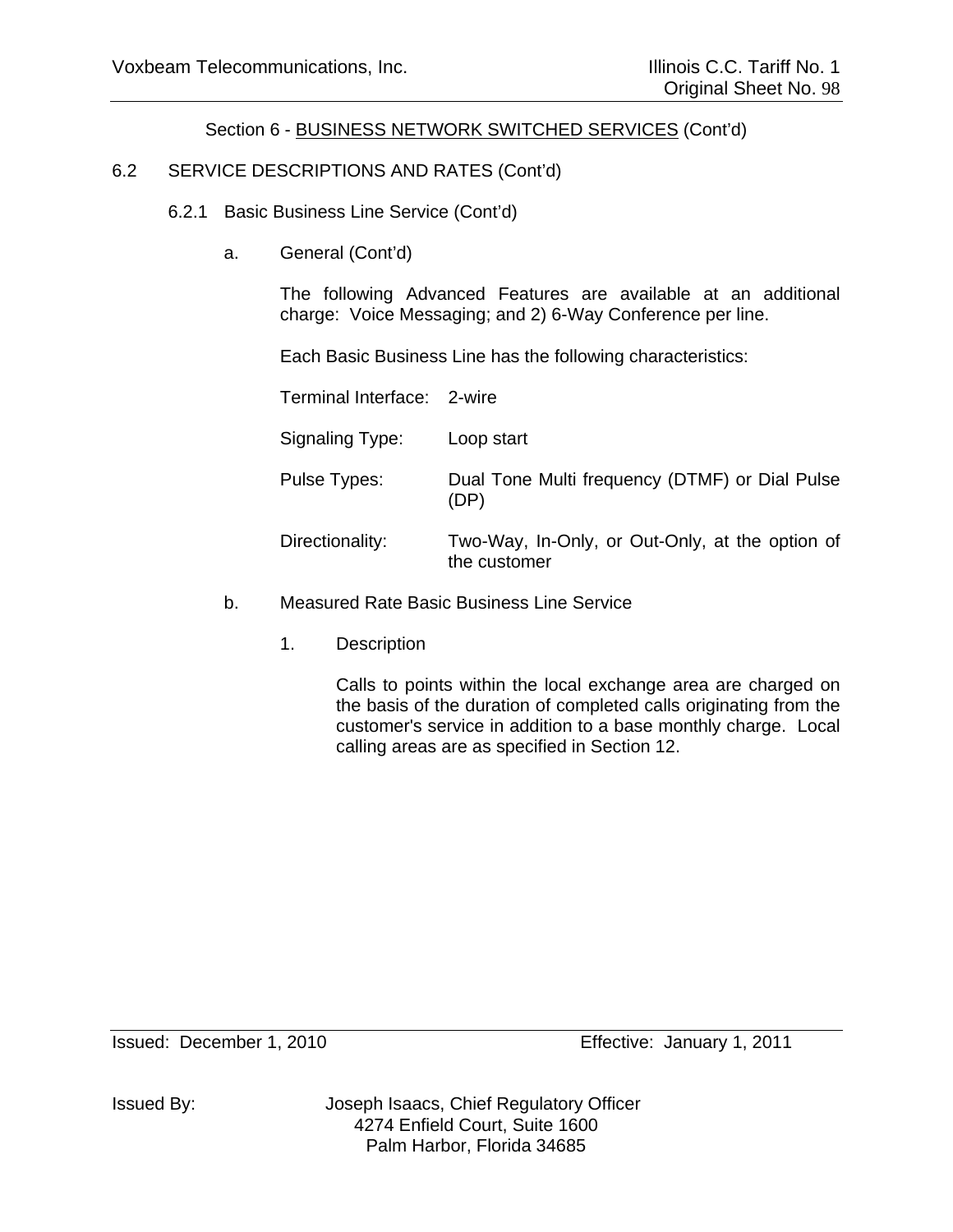# 6.2 SERVICE DESCRIPTIONS AND RATES (Cont'd)

- 6.2.1 Basic Business Line Service (Cont'd)
	- b. Measured Rate Basic Business Line Service (Cont'd)
		- 2. Recurring and Nonrecurring Charges

Charges for each Measured Rate Service line include a monthly recurring Base Service Charge and usage charges for completed calls originated from the customer's line based on the duration of calls during the billing period. In addition to the nonrecurring charges listed below, service order charges apply as described in Section 3 of this Tariff. In certain circumstances, service to customers may require the use of a link (and, or) number portability arrangements provided by the Incumbent Local Exchange Carrier. In such circumstances, the monthly recurring charge to the customer will be the greater of the company's Base Service Line charge set forth below or the charge to the company by the Incumbent Local Exchange Carrier for the link used to serve the customer. If the customer is served through a Number Portability Arrangement, the monthly charge to the customer will be increased by the applicable charge from the Incumbent Local Exchange Carrier to the Company of the Number Portability Arrangement.

Issued By: Joseph Isaacs, Chief Regulatory Officer 4274 Enfield Court, Suite 1600 Palm Harbor, Florida 34685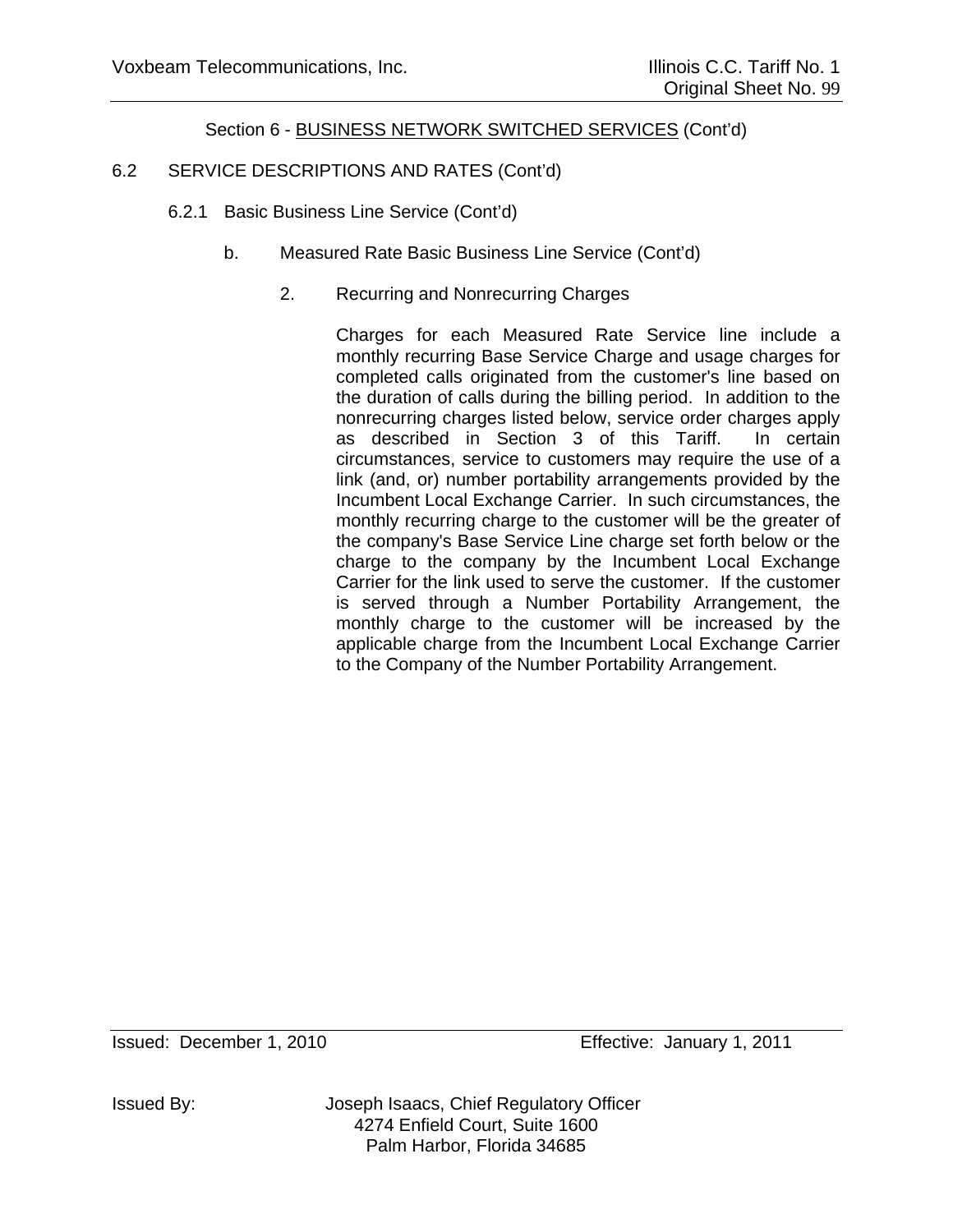# 6.2 SERVICE DESCRIPTIONS AND RATES (Cont'd)

- 6.2.1 Basic Business Line Service (Cont'd)
	- c. Flat Rate Basic Business Line Service
		- 1. Description

With the Flat Rate Basic Business Line Service, the customer pays a monthly rate for an unlimited number of outgoing calls with a specified local calling area. Local calling areas are as specified in Section 12.

2. Recurring and Nonrecurring Charges

Charges for each Flat Rate Service line include a monthly recurring Base Service Charge for an unlimited number of outgoing calls within a specified local calling area. In addition to the nonrecurring charges listed below, service order charges apply as described in Section 3 of this Tariff. In certain circumstances, service to customers may require the use of a link (and, or) number portability arrangements provided by the Incumbent Local Exchange Carrier. In such circumstances, the monthly recurring charge to the customer will be the greater of the company's Base Service Line charge set forth below or the charge to the company by the Incumbent Local Exchange Carrier for the link used to serve the customer. If the customer is served through a Number Portability Arrangement, the monthly charge to the customer will be increased by the applicable charge from the Incumbent Local Exchange Carrier to the Company of the Number Portability Arrangement.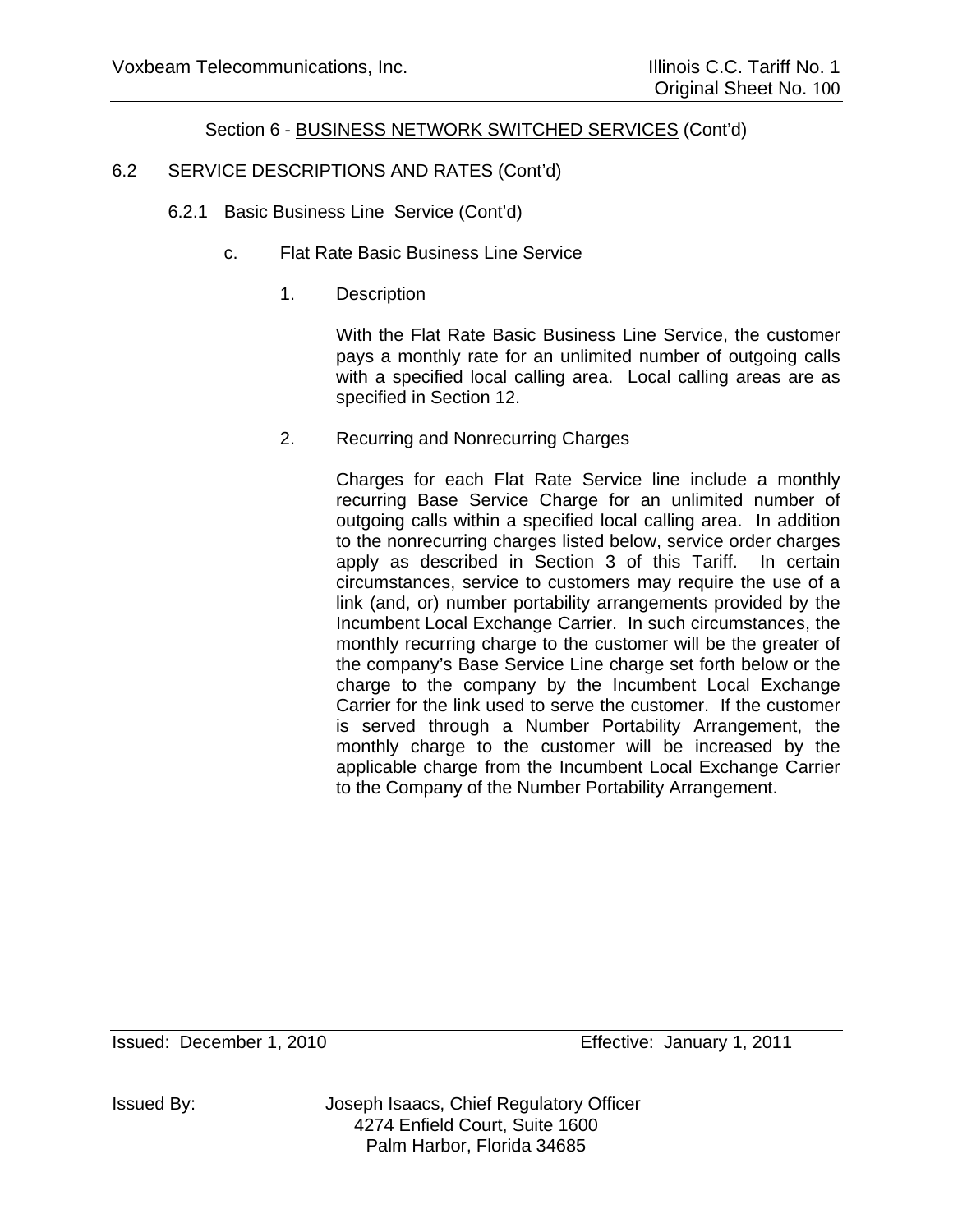# 6.2 SERVICE DESCRIPTIONS AND RATES (Cont'd)

6.2.2 Public Access Line Service

Public Access Line Service provides a single, analog, voice-grade telephonic communications channel that can be used to connect a pay telephone to the Company's switching equipment. Local measured usage charges apply to all local calls originating on this line. Service to customers may require the use of a link (and, or) number portability arrangements provided by the Incumbent Local Exchange Carrier. In such circumstances, the monthly recurring charge to the customer will be the greater of the company's Base Service Line charge set forth below or the charge to the company by the Incumbent Local Exchange Carrier for the link used to serve the customer. If the customer is served through a Number Portability Arrangement, the monthly charge to the customer will be increased by the applicable charge from the Incumbent Local Exchange Carrier to the Company of the Number Portability Arrangement.

- 6.2.3 PBX Trunk Service
	- a. General

PBX trunks are provided for connection of customer-provided PBX terminal equipment. Trunks can be delivered at a DS0 level or at the DS<sub>1</sub> level.

DID service allows callers to reach the called party without going through a PBX attendant. DOD service allows end users to dial outside of a PBX system without going through the PBX attendant to get access to an outside line. Digital trunks cannot be two-way trunks, but must be ordered as with either Direct Inward Dialing (DID) or Direct Outward Dialing (DOD).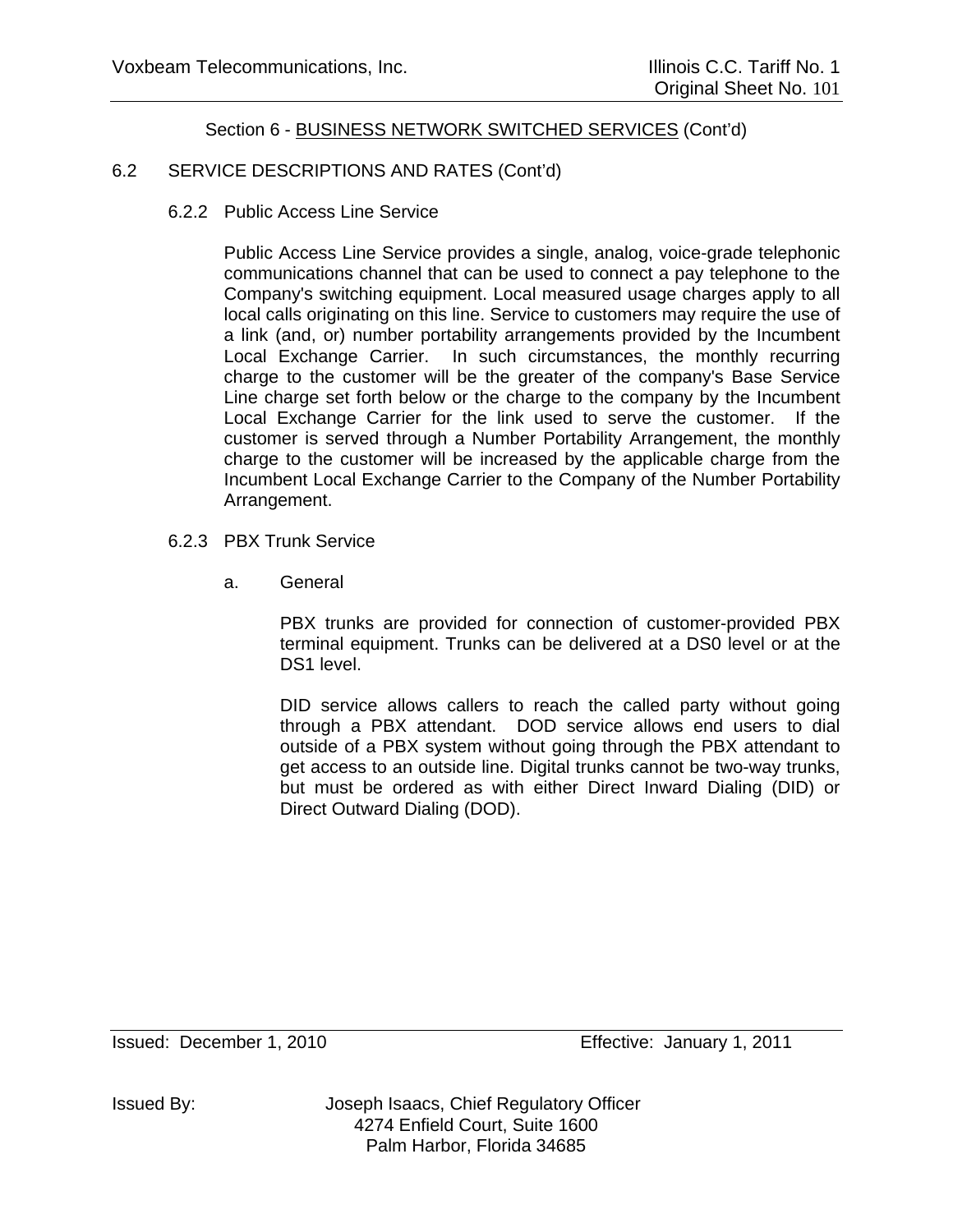# 6.2 SERVICE DESCRIPTIONS AND RATES (Cont'd)

6.2.3 PBX Trunk Service (Cont'd)

a. General (Cont'd)

For DID configured PBX trunks additional charges apply for Direct Inward Dial Station numbers.

Each DS0 level Trunk has the following characteristics:

|                 | Terminal Interface: 2-wire or 4-wire, as required for the provision of<br>service |
|-----------------|-----------------------------------------------------------------------------------|
| Signaling Type: | Loop, Ground, E&M I, II, III                                                      |
| Pulse Type:     | Dual Tone Multi-Frequency<br>(DTMF) or Dial<br>Pulse (DP)                         |
| Directionality: | In-Coming Only (DID), Out-Going Only (DOD), or<br>Two-Way                         |

- b. Measured Rate PBX Trunks
	- (1) Description

Measured Rate DS0 PBX Trunks provide the customer with a single voice grade telephonic communications channel which can be used to place or receive one call at a time. Local calls on two-way trunks and DOD trunks are billed on a measured rate basis. DID trunks are arranged for one-way inward calling only.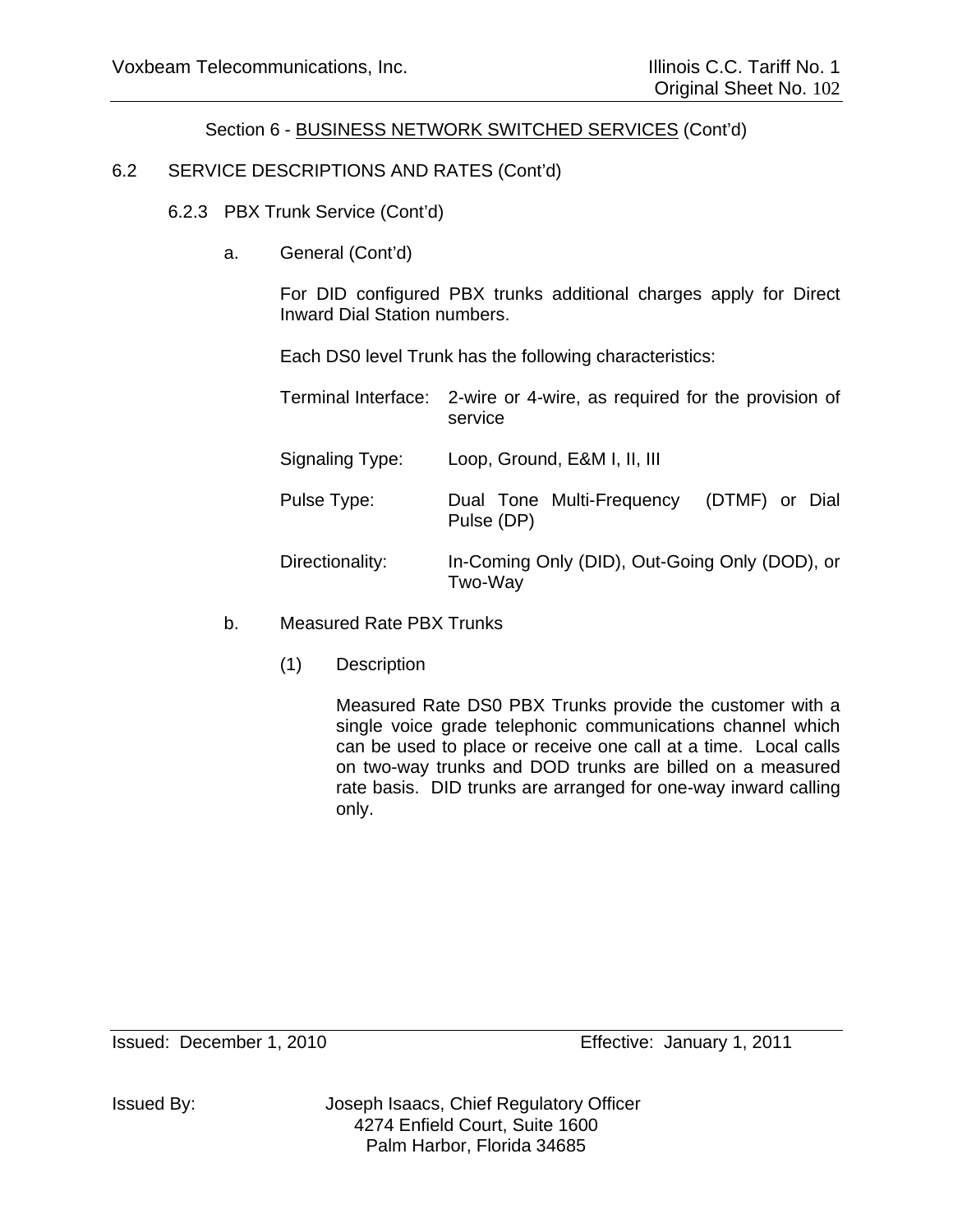# 6.2 SERVICE DESCRIPTIONS AND RATES (Cont'd)

- 6.2.3 PBX Trunk Service (Cont'd)
	- b. Measured Rate PBX Trunks (Cont'd)
		- (2) Recurring and Nonrecurring Charges

In addition to the nonrecurring charges listed below, service order charges apply as described in Section 3 of this Tariff. Charges for each Measured Rate PBX Trunk include a monthly recurring Base Service Charge and usage charges for completed calls originated from the customer's lines based on the duration of calls during the billing period. Local calling areas are as specified in Section 10. Service to customers may require the use of a link (and, or) number portability arrangements from the incumbent Local Exchange Carrier. In such circumstances, the monthly recurring charge to the customer will be the greater of the company's Base Service Line charge set forth below or the charge to the Company by the Incumbent Local Exchange Carrier for the link used to serve the customer. If the customer is served through a Number Portability Arrangement, the monthly charge to the customer will be increased by the applicable charge from the Incumbent Local Exchange Carrier to the Company of the Number Portability Arrangement.

Issued By: Joseph Isaacs, Chief Regulatory Officer 4274 Enfield Court, Suite 1600 Palm Harbor, Florida 34685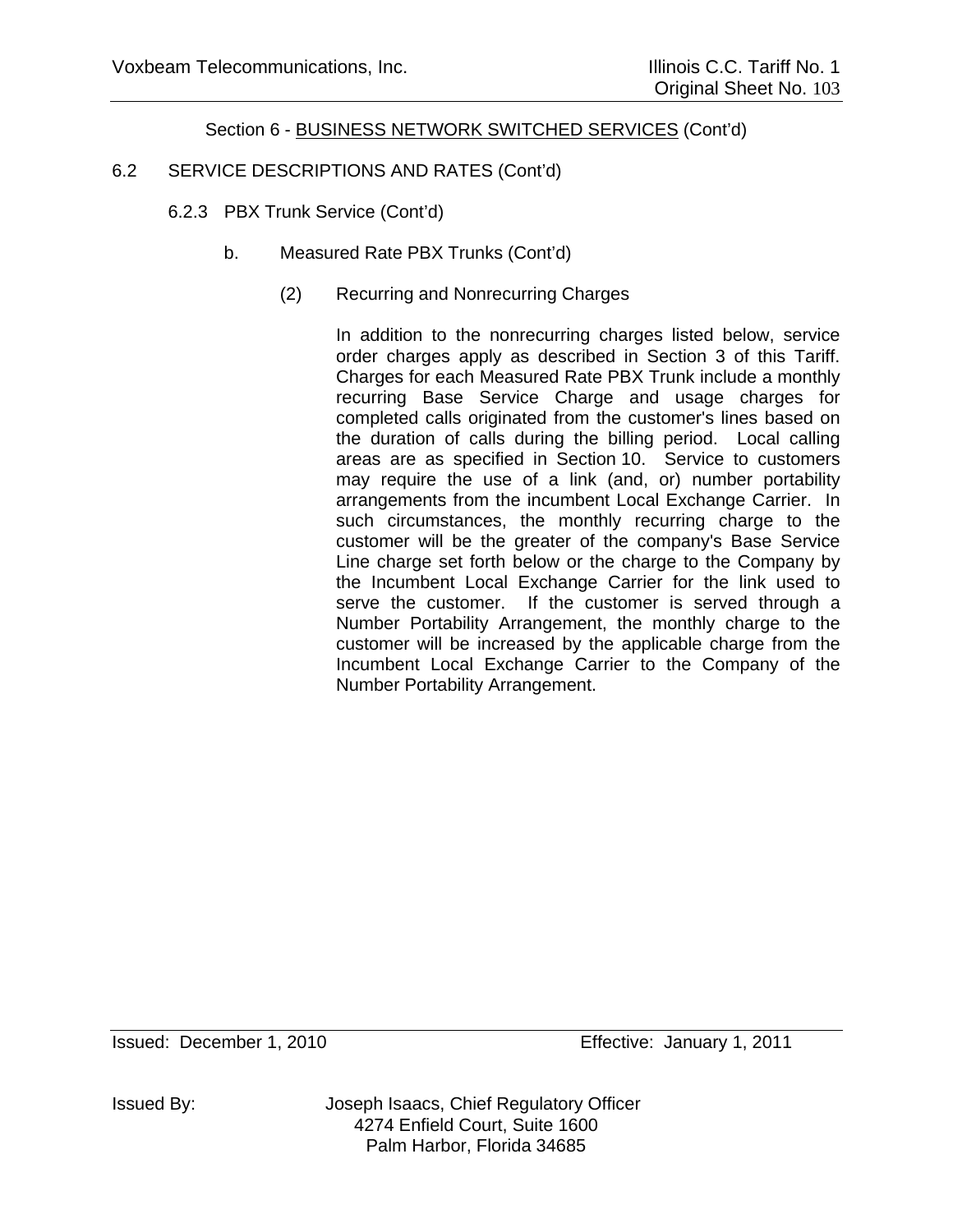# 6.2 SERVICE DESCRIPTIONS AND RATES (Cont'd)

# 6.2.3 PBX Trunk Service (Cont'd)

- c. Measured Rate Analog PBX Trunks
	- (1) Recurring and Nonrecurring Charges

Terminal Numbers:

 1-20 lines in terminal group 100 lines in terminal group

(2) Measured Usage Charges

Measured Usage Charges for Measured Rate PBX Trunks are the same as those indicated for a basic business line.

Issued: December 1, 2010 Effective: January 1, 2011

Issued By: Joseph Isaacs, Chief Regulatory Officer 4274 Enfield Court, Suite 1600 Palm Harbor, Florida 34685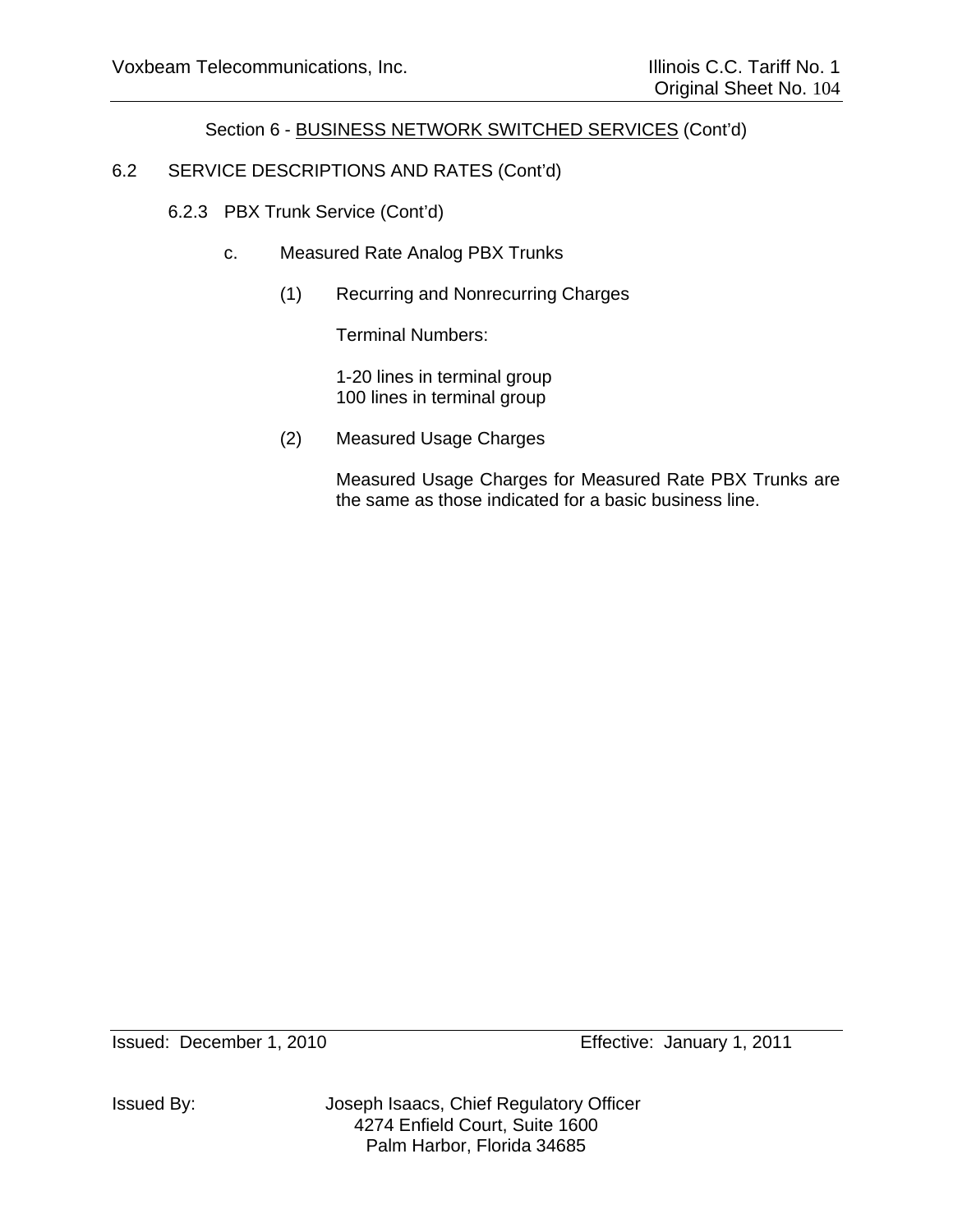# 6.2 SERVICE DESCRIPTIONS AND RATES (Cont'd)

- 6.2.3 PBX Trunk Service (Cont'd)
	- d. DS1 PBX Trunk Service
		- (1) Description

DS1 PBX Trunk Service provides a customer with connection to the Company switch via a DS1 digital fiber optic transmission facility operating at 1.544 Mbps and time division multiplexed into 24 voice grade telephonic communications channels. Digital PBX Trunks are provided for connection of customerprovided PBX equipment or trunk capable key systems to the Company switch. Each DS1 PBX Trunk has the following characteristics:

|                 | Terminal Interface: Channel Bank or DSX-1 panel                    |
|-----------------|--------------------------------------------------------------------|
| Signaling Type: | Loop, Ground, E&M I, II, III                                       |
|                 | Start Dial Indicator: Immediate Wink, Delay Dial, Dial Tone        |
| Pulse Type:     | Dual Tone Multi-Frequency (DTMF)                                   |
| Directionality: | In-Coming or Out-Going<br>Only,<br>as<br>specified by the customer |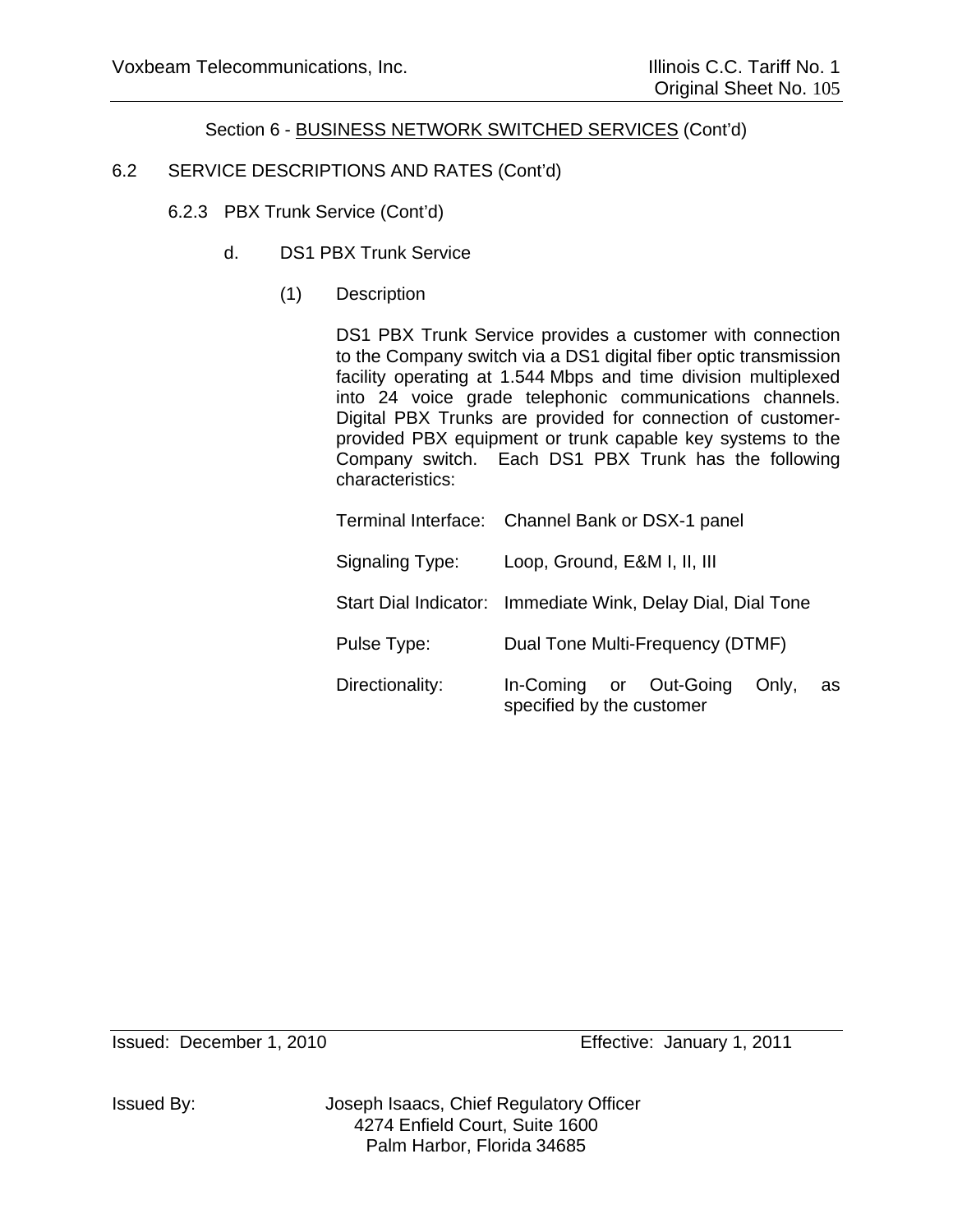# 6.2 SERVICE DESCRIPTIONS AND RATES (Cont'd)

- 6.2.3 PBX Trunk Service (Cont'd)
	- d. DS1 PBX Trunk Service (Cont'd)
		- (2) Recurring and Nonrecurring Charges

In addition to the nonrecurring charges listed in Section 12 of this Tariff, service order charges apply as described in Section 3 of this Tariff. Charges for each Measured Rate DS1 PBX Trunk include a monthly recurring Base Service Charge and usage charges for completed calls originated from the customer's lines based on the duration of calls during the billing period. In certain circumstances, service to customers may require the use of private line facilities obtained by the company from the Incumbent Local Exchange Carrier or another underlying provider. In such circumstances, the monthly recurring charges to the customer will be the greater of the Company's Monthly Recurring Charges set forth below or the charge to the Company by the Incumbent Local Exchange Carrier or other underlying provider for the private line facility used to serve the customer. If the customer is served through a Number Portability Arrangement, the monthly charge to the customer will be increased by the applicable charge from the Incumbent Local Exchange Carrier to the Company of the Number Portability Arrangement.

Issued By: Joseph Isaacs, Chief Regulatory Officer 4274 Enfield Court, Suite 1600 Palm Harbor, Florida 34685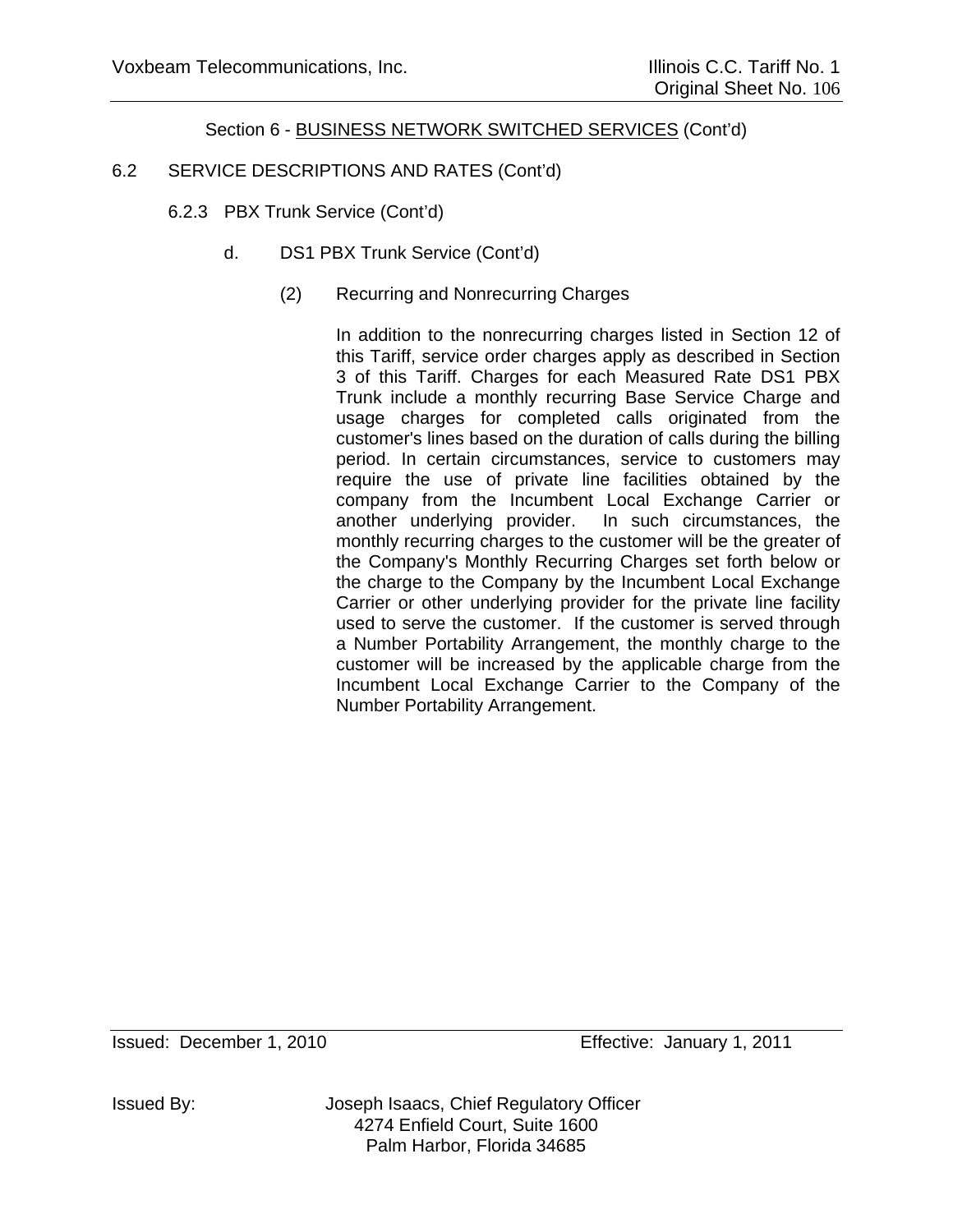# 6.2 SERVICE DESCRIPTIONS AND RATES (Cont'd)

- 6.2.3 PBX Trunk Service (Cont'd)
	- e. Integrated Services Digital Network-Primary Rate Interface (ISDN-PRI) Basic Rate Interface (ISDN-BRI)
		- (1) Description

ISDN is a single integrated digital telecommunications network architecture which provides for the simultaneous access, transmission and switching of voice data and image services via channelized transport facilities over a set of standard multipurpose user-network interfaces. PRI governs the connectivity between switching equipment (network or customer) and customer equipment and allows voice and data services, simultaneously while supporting circuit-switched and packet-switched connections.

The ISDN-PRI feature supports a 64 kb/s D-channel path between customer digital PBX equipment and the protocol handler in a PSU of the 5ESS(R) switch. This path is made up of a dedicated time slot between channel 24 on a digital facility interface (DFI) and the assigned protocol handler. This feature also provides the administration software for up to 23 Bchannels associated with a D-channel in the same T1 facility (1.544 Mb/s for domestic). This interface supports both ISDN PBXs and host computers.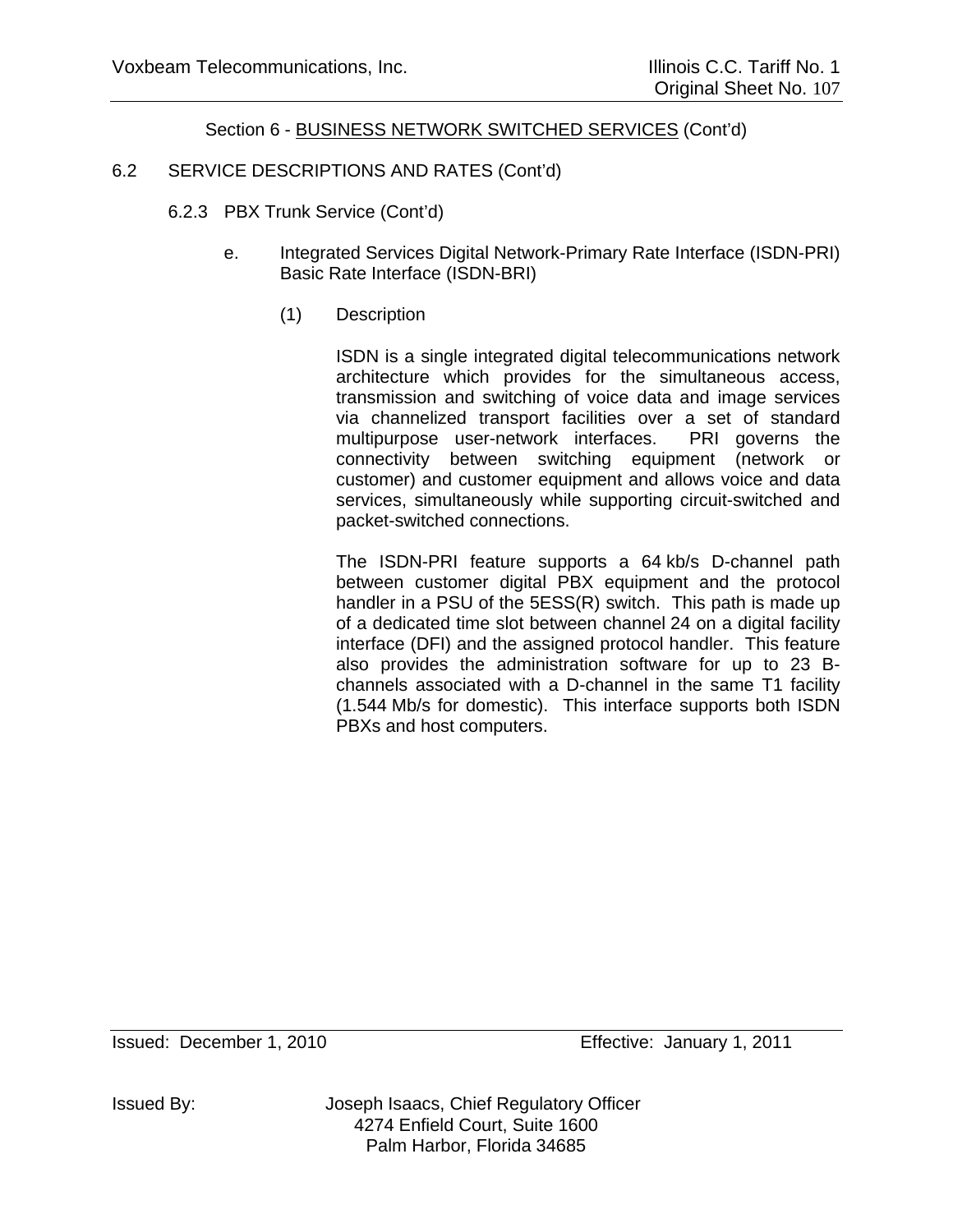# 6.2 SERVICE DESCRIPTIONS AND RATES (Cont'd)

- 6.2.3 PBX Trunk Service (Cont'd)
	- e. Integrated Services Digital Network-Primary Rate Interface (ISDN-PRI) Basic Rate Interface (ISDN-BRI) (Cont'd)
		- (1) Description (Cont'd)
			- (i) Features

Call-by-Call Service - Provides the ability for the Dedicated B-channel(s) to be configured to access multiple Tariffed services on a per-call basis. The customer premises equipment signals the local central office as to what type of services to access for each call.

 The ISDN-BRI feature supports one 16 kb/s D-channel path between customer digital PBS equipment and the protocol handler in a PSU of the 5ESS(R) switch. This feature also provides the administration software for up to 2 B-channels associated with a D-channel in the same T1 facility (1.544 Mb/s for domestic). This interface supports both ISDN PBXs and host computers.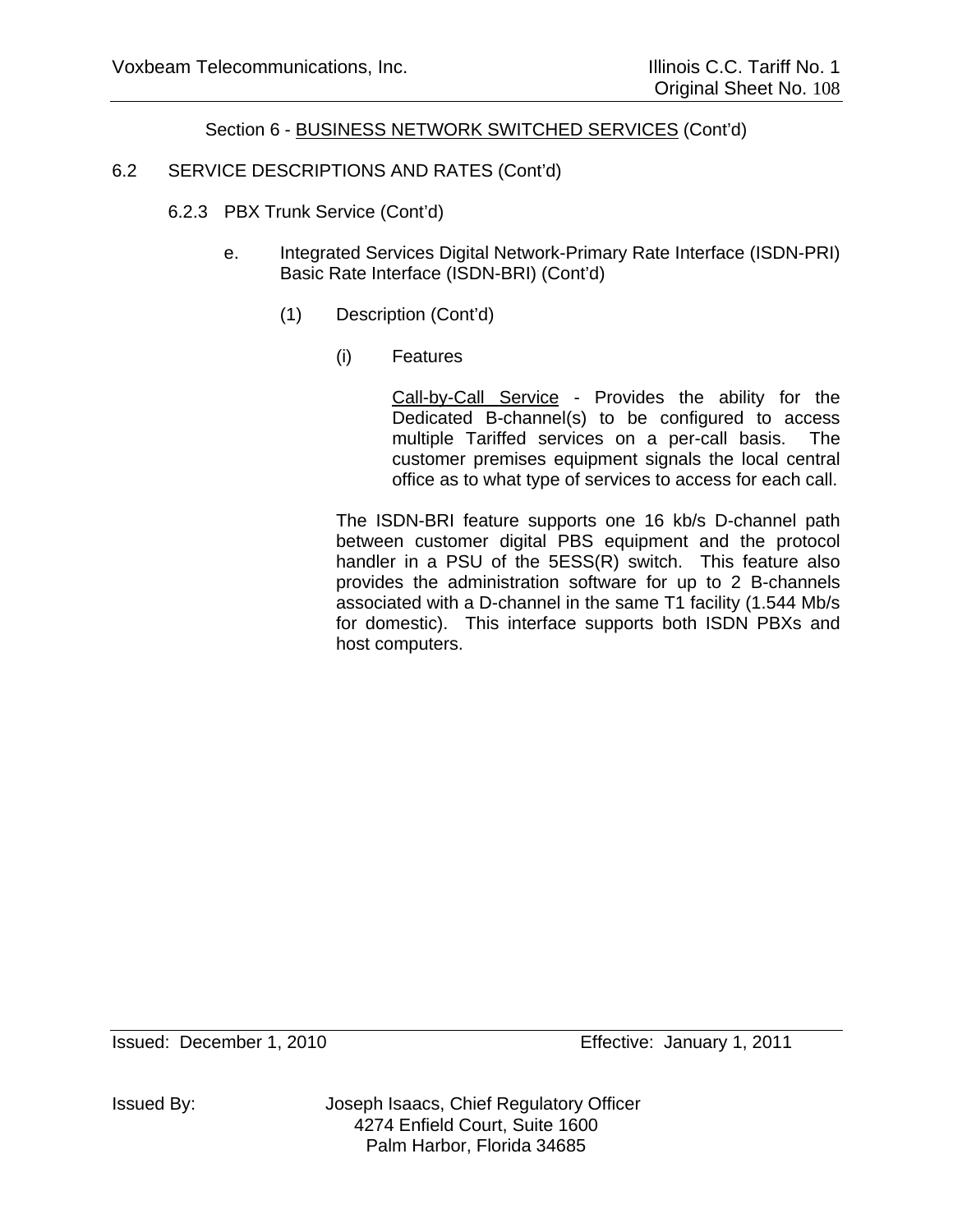### 6.2 SERVICE DESCRIPTIONS AND RATES (Cont'd)

- 6.2.4 Centrex Service
	- a. Description

Centrex Service is a multi-station system offered to the business customer with 4 or more lines or trunks. It consists of digital switching equipment in the Company's switches connected to station lines on the customer's premises. Centrex Service enables the customer to originate and receive local calls within its system at no additional charge. Local measured usage charges apply to all other local calls. Local calling areas are as specified in Section 11.

Centrex Service is offered on a contracted basis with four terms: 24, 36, 60 and 84 months. Thirty days prior to the expiration of the contract term, the subscriber may cancel service or renew for a new term commitment. If the subscriber does not cancel or renew the service, service will continue on a month to month basis at the monthly rate associated with the twenty-four month term plan.

Each Centrex Station Line has the following characteristics:

|                 | Terminal Interface: 2-Wire or 4-Wire as required for the provision of<br>service |
|-----------------|----------------------------------------------------------------------------------|
| Signaling Type: | Loop Start                                                                       |
| Pulse Type:     | Dual Tone Multi-Frequency (DTMF)                                                 |
| Directionality: | Two-Way, In-Only or Out-Only                                                     |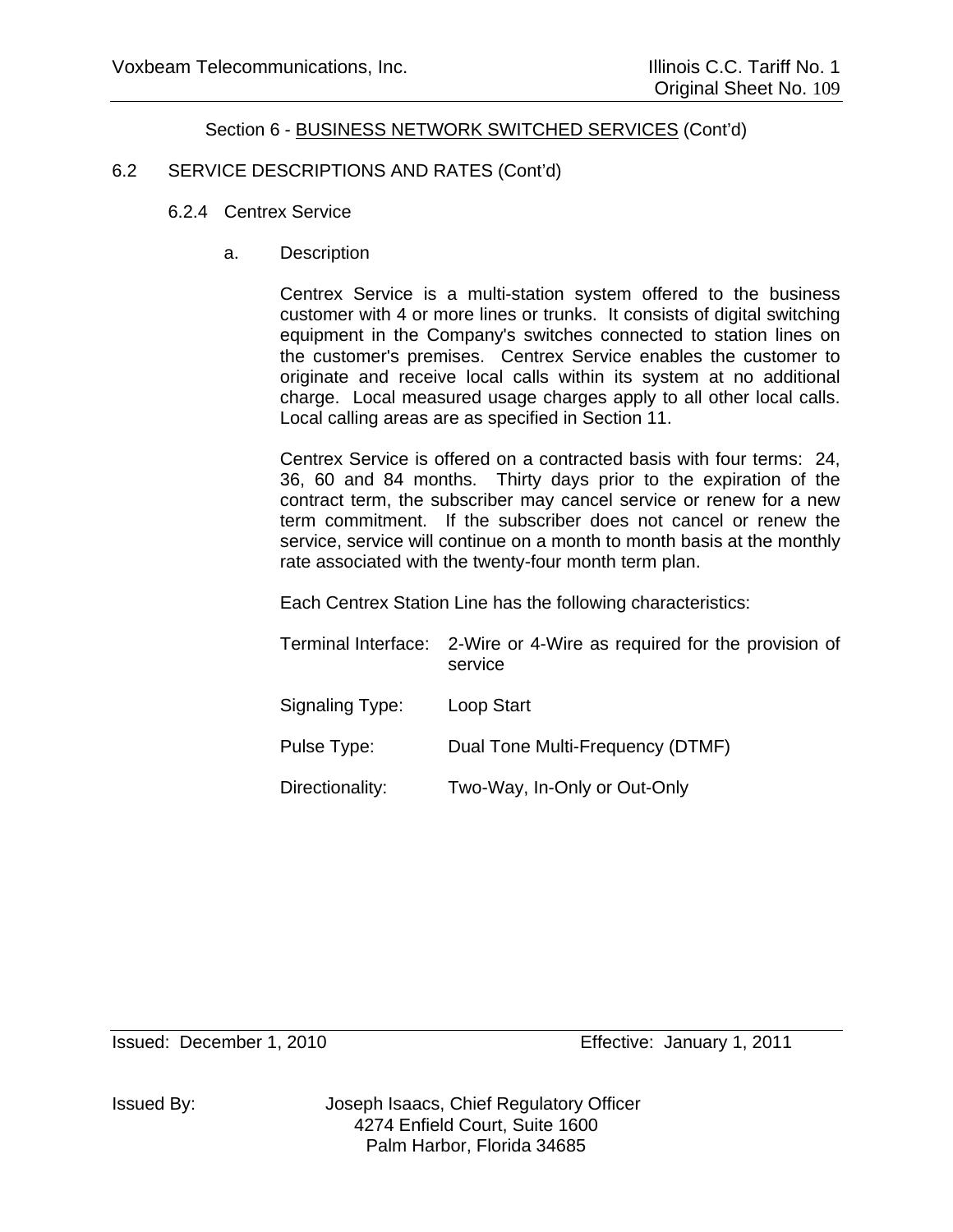## 6.2 SERVICE DESCRIPTIONS AND RATES (Cont'd)

- 6.2.4 Centrex Service (Cont'd)
	- b. Features

The Centrex customer is provided with standard features as part of the Centrex line and can purchase optional features at an additional charge.

The following Centrex features are available to the customer of Centrex Service and are included in the Centrex line charge:

#### STANDARD FEATURES

Three-Way Conference, Consultation, Transfer Call Forwarding Variable Call Forwarding Busy Line Call Forwarding Don't Answer Permanent Hold Call Hold Call Park Call Pick-up Call Waiting Terminating Call Waiting Originating Speed Calling One Digit Speed Calling Two Digit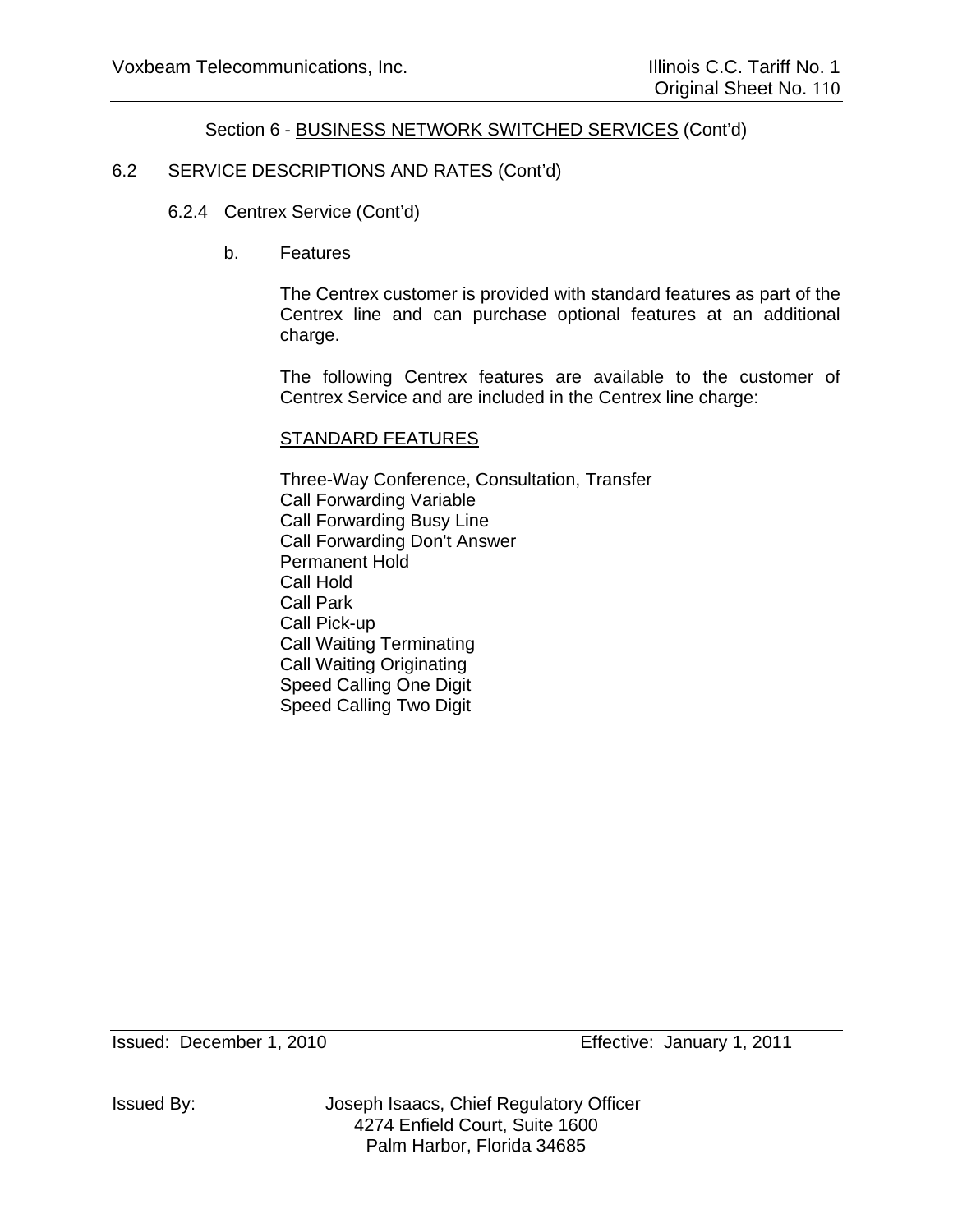## 6.2 SERVICE DESCRIPTIONS AND RATES (Cont'd)

- 6.2.4 Centrex Service (Cont'd)
	- b. Features (Cont'd)

The following Centrex features are available to the customer of Centrex Service at an additional charge:

#### OPTIONAL FEATURES

**Hunt Group Charge** Sequential Hunting Circular Hunting Uniform Hunting

#### **Hunting Line Charge**

Sequential Hunting Circular Hunting Uniform Hunting

### **Advance Features Line Charge**

Voice Messaging 6 Way Conference Per Arrangement

Issued By: Joseph Isaacs, Chief Regulatory Officer 4274 Enfield Court, Suite 1600 Palm Harbor, Florida 34685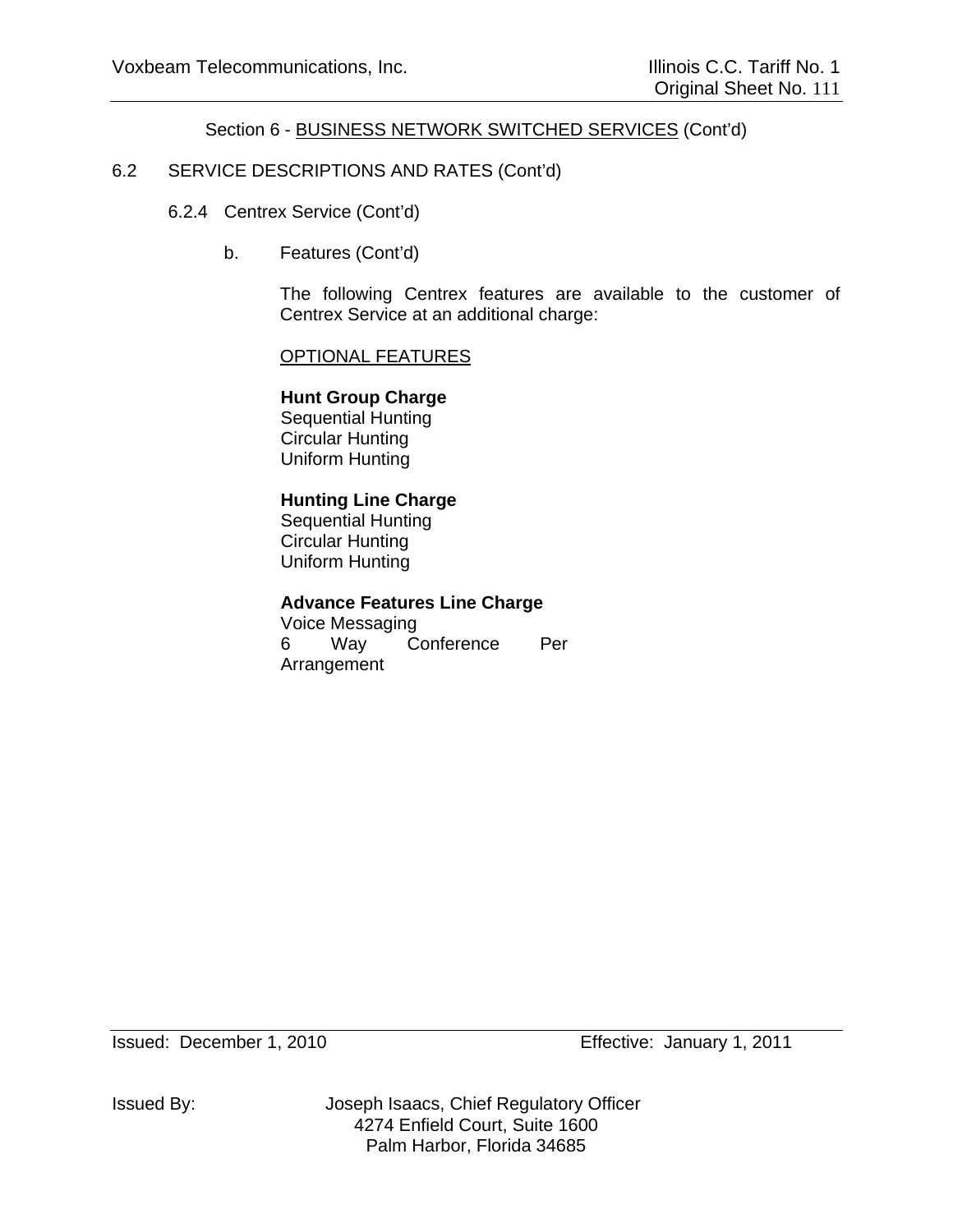# 6.2 SERVICE DESCRIPTIONS AND RATES (Cont'd)

- 6.2.4 Centrex Service (Cont'd)
	- c. Recurring and Nonrecurring Charges

In addition to the nonrecurring charges listed in Section 13 of this Tariff, service order charges apply as described in Section 3 of this Tariff. In certain circumstances, service to customers may require the use of a link (and, or) number portability arrangements provided by the Incumbent Local Exchange Carrier. In such circumstances, the monthly recurring charge to the customer will be the greater of the company's Base Service Line charge set forth below or the charge to the company by the Incumbent Local Exchange Carrier for the link used to serve the customer. If the customer is served through a Number Portability Arrangement, the monthly charge to the customer will be increased by the applicable charge from the Incumbent Local Exchange Carrier to the Company of the Number Portability Arrangement.

Issued By: Joseph Isaacs, Chief Regulatory Officer 4274 Enfield Court, Suite 1600 Palm Harbor, Florida 34685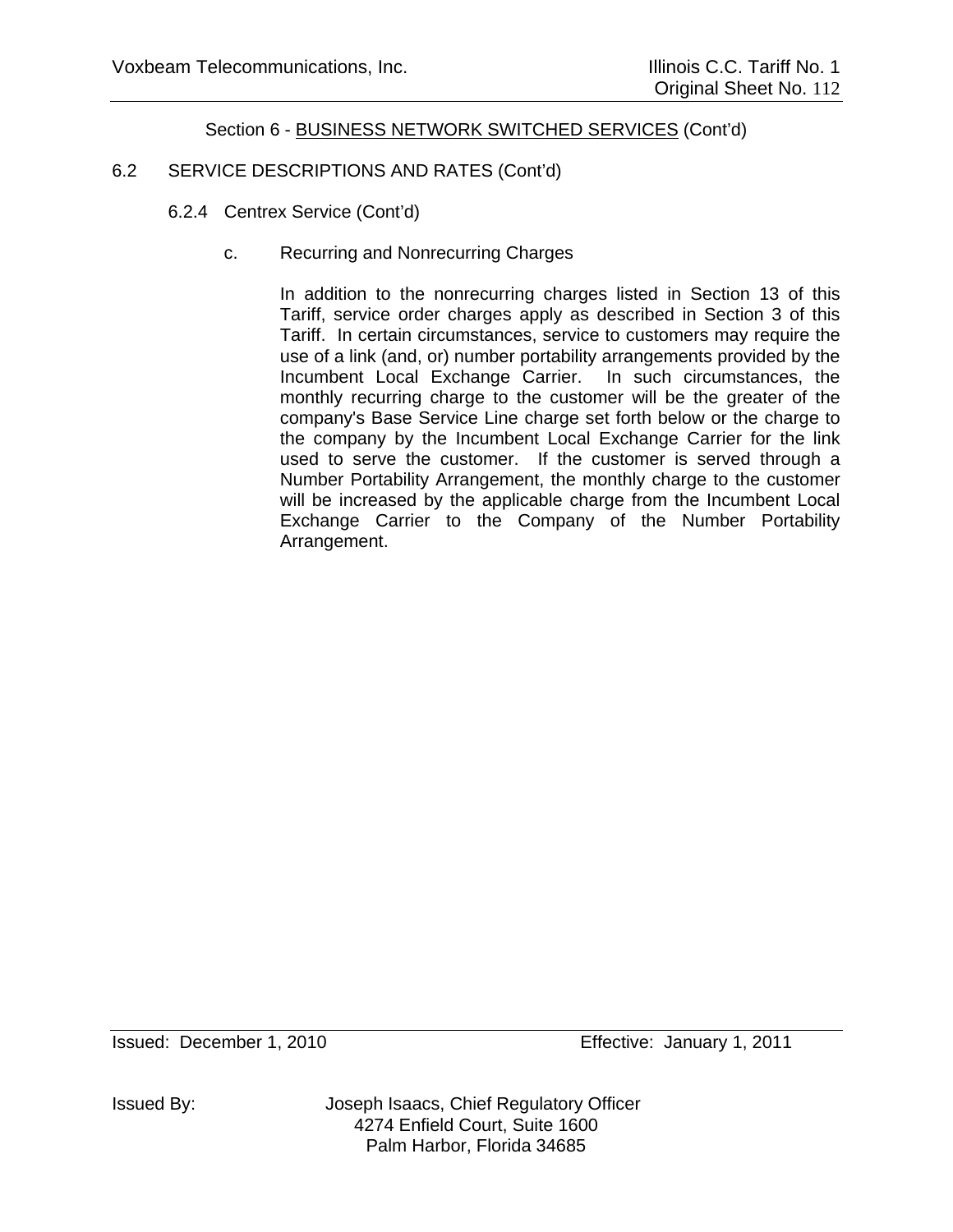# 6.2 SERVICE DESCRIPTIONS AND RATES (Cont'd)

- 6.2.4 Centrex Service (Cont'd)
	- d. Digital Centrex Service

Digital Centrex is a telephone service provided through the public switched telephone network (PSTN) via ISDN basic rate interface (BRI) lines. BRI provides a capability of up to three digital channels, two bearer (B) channels and 64 Kbps, and one data (D) channel at 16 Kbps. BRI is also commonly known as 2B+D. The B channels are capable of carrying voice, data, image, or video transmissions. The D Channel is used for out-of-band signaling or data transmission. Digital Centrex Service is provided via the central office (CO) of the local Telephone Company. An Individualized dialing plan (IDP) is offered with digital Centrex service that incurs a common equipment charge. An IDP allows for four-digit dialing between Centrex stations defined within the same IDP group. Default features are provided through Digital Centrex service to the customer such as transfer and 3-way conference calling. Enhanced features are also available for an additional charge. These features are charged on a per feature basis. Digital Centrex service provides telephone system capabilities through the CO, eliminating the need for customer premise switching equipment.

Issued By: Joseph Isaacs, Chief Regulatory Officer 4274 Enfield Court, Suite 1600 Palm Harbor, Florida 34685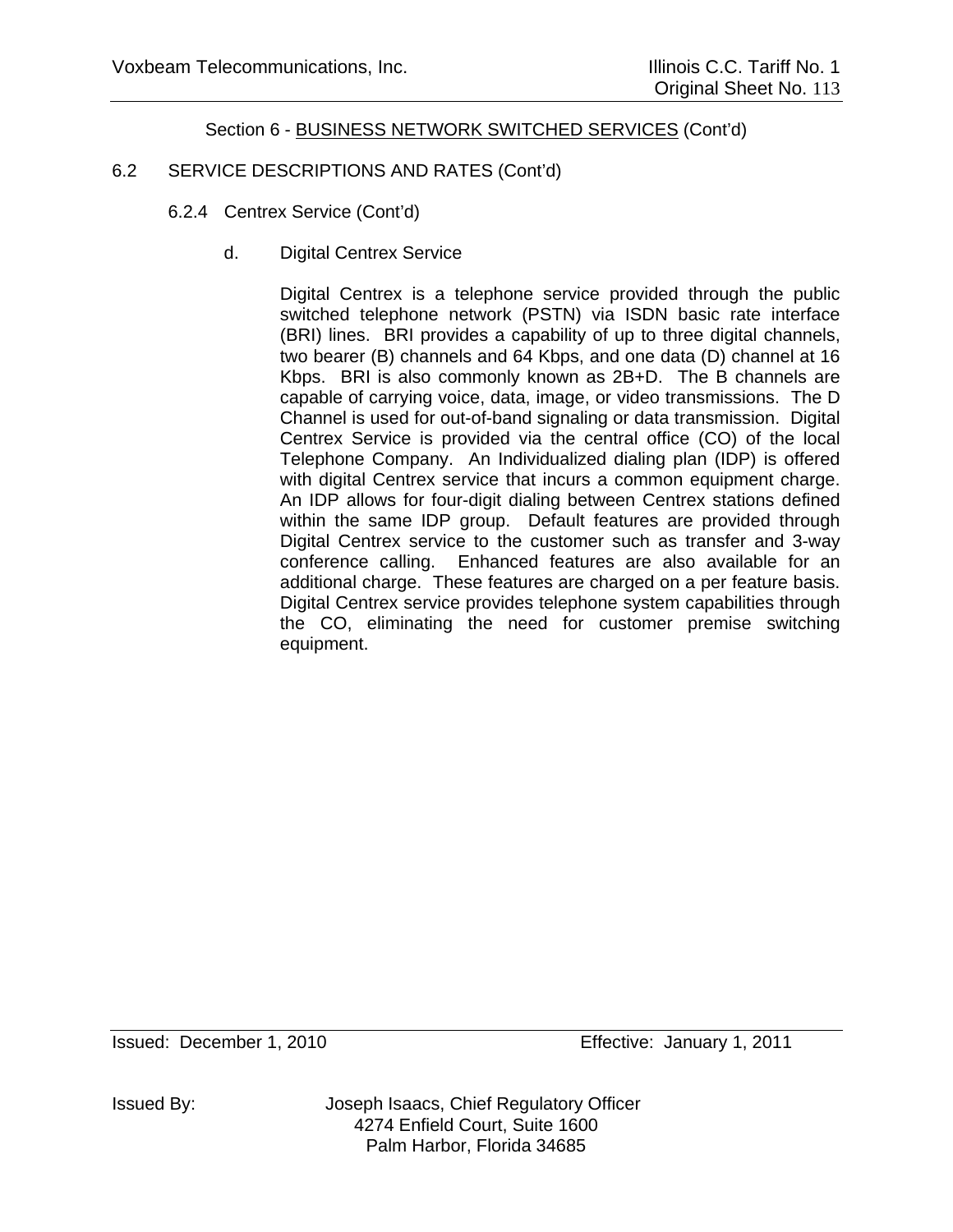# 6.2 SERVICE DESCRIPTIONS AND RATES (Cont'd)

6.2.5 Term Liability/Termination Charges

Several of the services offered above are available at reduced prices if the Customer agrees at the time the order is placed to continued service for a specified period of time ("term"). If the Customer terminates service prior to the end of the term, in part or in whole, then termination charges may apply. If a customer disconnects service prior to the fulfillment of the term plan contracted, then a termination liability will be due to Company from Customer. The termination liability charge will be the difference between the monthly rate for the highest term period which could have been satisfied prior to service discontinuance and the monthly rate for the selected commitment period multiplied by the actual number of months the plan has been in effect. The monthly rates used for this calculation will be those in effect at the time the service is disconnected.

6.2.6 Integrated Services Digital Network – Basic Rate Interface (ISDN-BRI)

**Description** 

ISDN is a single integrated digital telecommunications network architecture which provides for the simultaneous access, transmission and switching of voice data and image services via channelized transport facilities over a set of standard multipurpose user-network interfaces. PRI governs the connectivity between switching equipment (network or customer) and customer equipment and allows voice and data services, simultaneously while supporting circuit-switched and packet-switched connections.

The ISDN-PRI feature supports a 64 kb/s D-channel path between customer digital PBX equipment and the protocol handler in a PSU of the 5ESS(R) switch. This path is made up of a dedicated time slot between channel 24 on a digital facility interface (DFI) and the assigned protocol handler. This feature a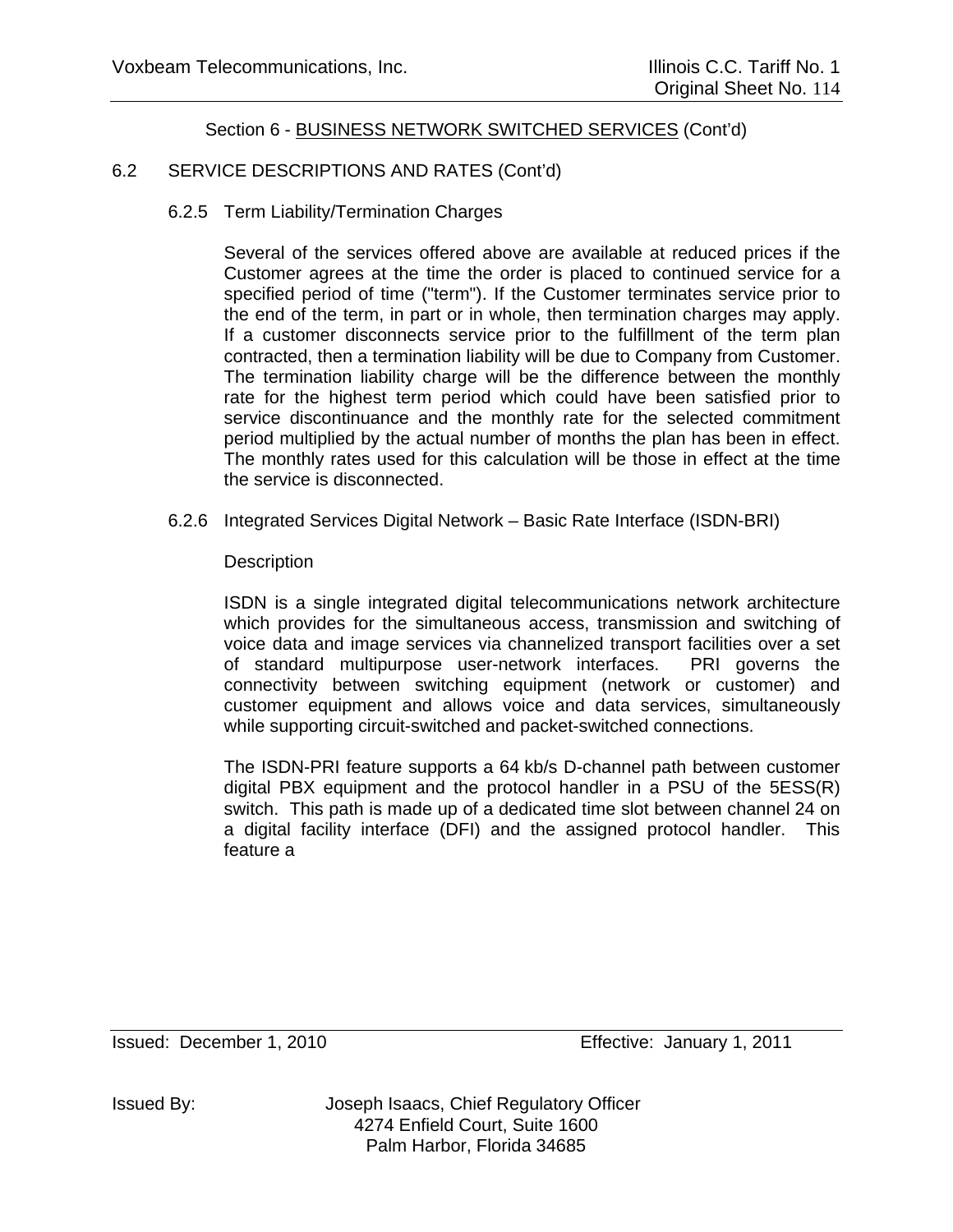### 6.2 SERVICE DESCRIPTIONS AND RATES (Cont'd)

 6.2.6 Integrated Services Digital Network – Basic Rate Interface (ISDN-BRI) (Cont'd)

Description (Cont'd)

also provides the administration software for up to 23 B-channels associated with a D-channel in the same T1 facility (1.544 Mb/s for domestic). This interface supports both ISDN PBXs and host computers.

#### **Features**

Call-by-Call Service - Provides the ability for the Dedicated B-channel(s) to be configured to access multiple Tariffed services on a per-call basis. The customer premises equipment signals the local central office as to what type of services to access for each call.

 The ISDN-BRI feature supports one 16 kb/s D-channel path between customer digital PBS equipment and the protocol handler in a PSU of the 5ESS(R) switch. This feature also provides the administration software for up to 2 B-channels associated with a D-channel in the same T1 facility (1.544 Mb/s for domestic). This interface supports both ISDN PBXs and host computers.

#### 6.2.7 Asymmetrical Digital Subscriber Line

 Asymmetrical Digital Subscriber Line (ADSL) Service is an access data technology service offered in speed levels of 256 Kbps Down/64 Kbps Up, 384 Kbps Down/384 Kbps Up, 768 Kbps down 768 Kbps Up, 1.5 Mbps Down/768 Kbps Up and for multi-user applications, 1.5 Mbps Down/768 Kbps Up. The "up" speeds represent "transmission speeds in kilobytes from the customer designated location (CDL) to the Company's ADSL connection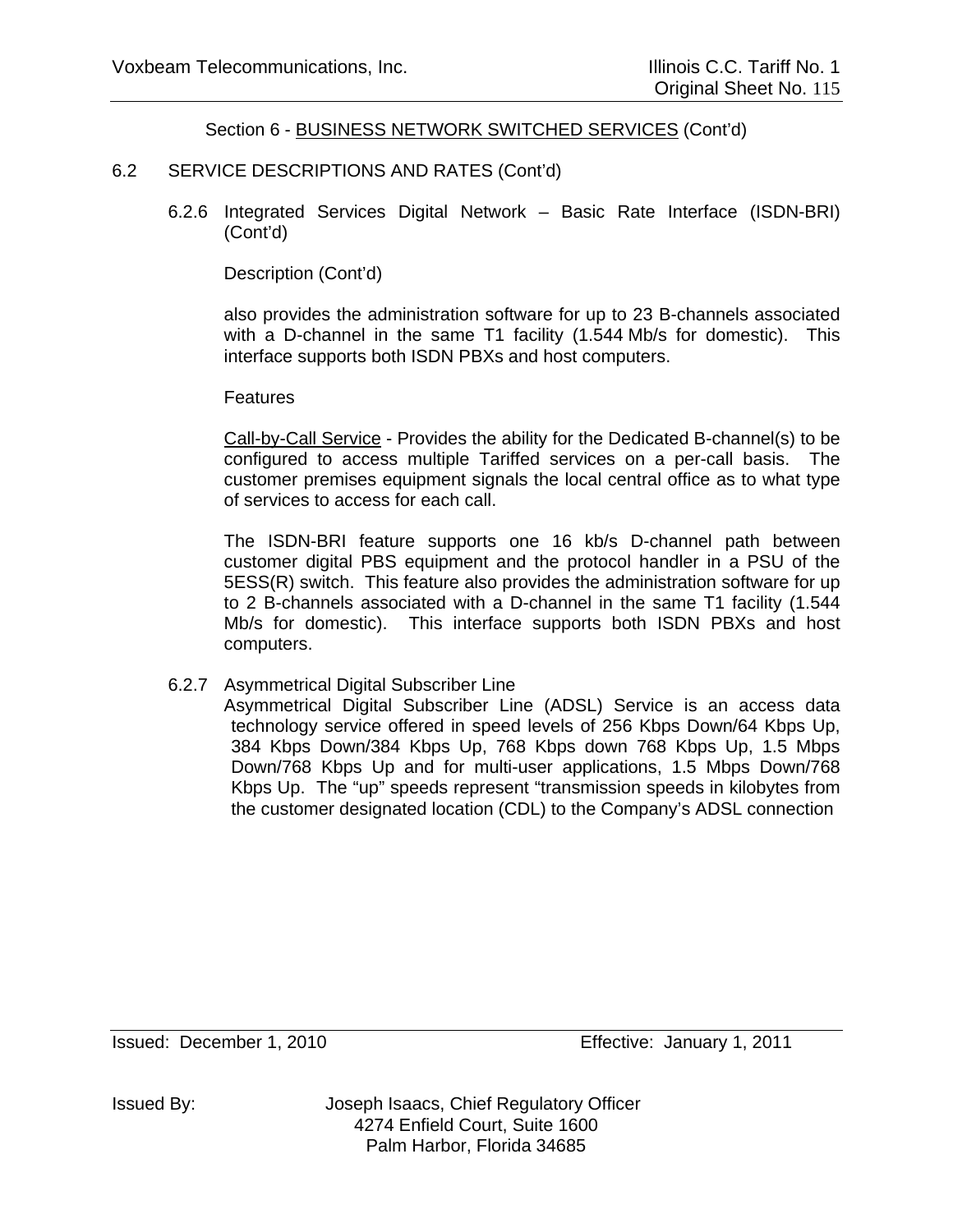## 6.2. SERVICE DESCRIPTIONS AND RATES (Cont'd)

### 6.2.7 Asymmetrical Digital Subscriber Line (Cont'd)

 point, while the "down" speeds represent "transmission speeds in kilobytes and megabits," from the Company's ADSL connection point to the CDL. The connection point is the aggregation point designated by the Company for connecting multiple Company ADSL serving wire centers via the backbone network services to the CDL.

 A nonrecurring charge and a monthly rate apply for the installation of ADSL Service. The nonrecurring charge is also applicable when changing bandwidth.

 ADSL Service is based on the following volume levels: 1 to 499, 500 to 1500 and Over 1500. The regulations applicable to ADSL Service provided under a TVP arrangement are specified under 16.6(F)(3). Various ADSL Service Package levels (will be combined to determined the volume level for rate application. Customers with more than one ADSL Service with different term periods will not be aggregated for determining the volume level rate.

Access to ADSL Service will be provided via Frame Relay Service. The associated regulations, rates and charges in Section 16.3 for Frame Relay Service will apply in addition to the rates and charges associated with the ADSL Service rate element.

- 6.2.8 Frame Relay Service
- A. General Description

ROUTE24 COMPUTERS, INC Frame Relay is a low to medium speed, statistically multiplexed packet data service. It is a connection-oriented data service that relays variable length frames (packets) across Permanent Virtual Connections (PVC's).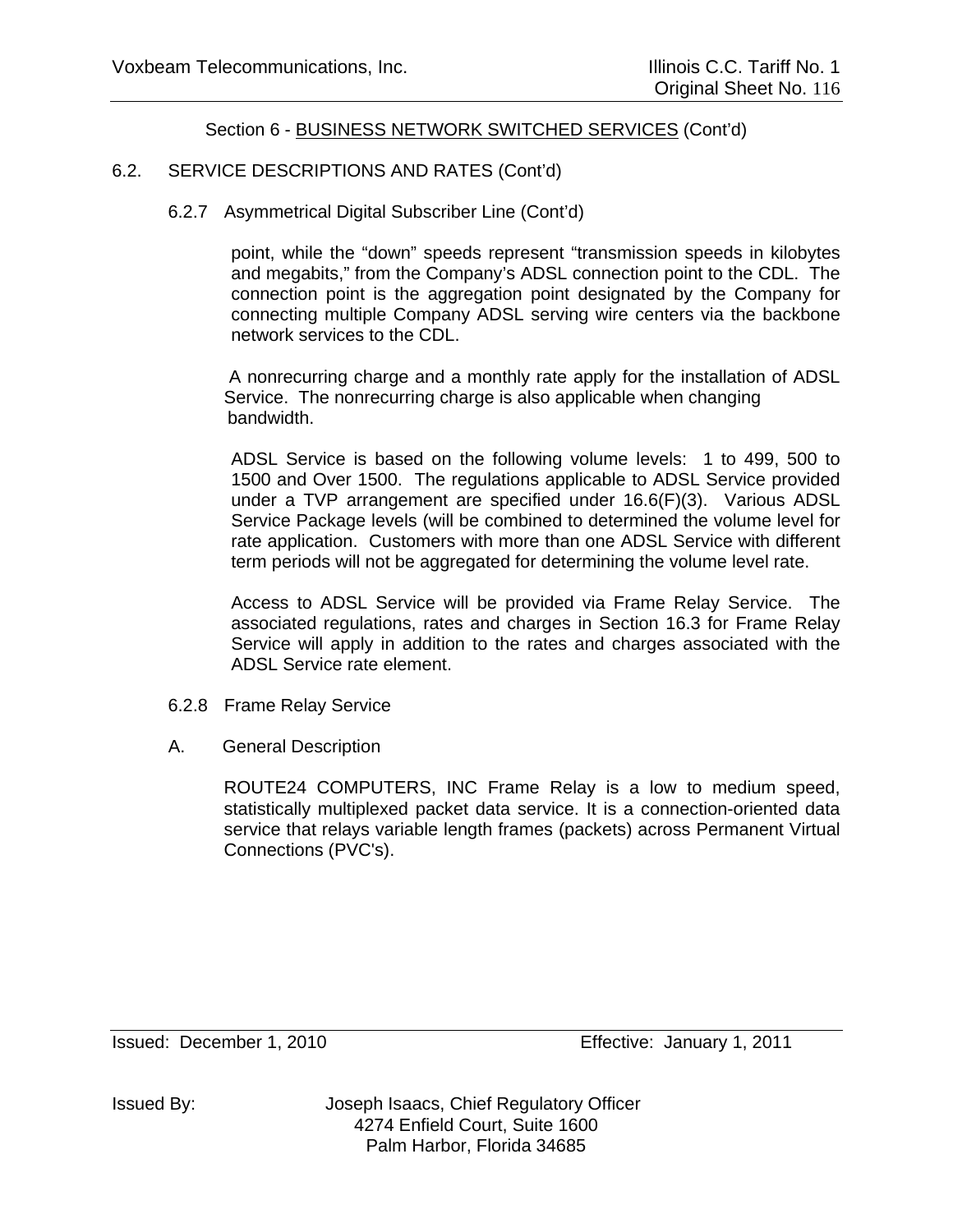### 6.2 SERVICE DESCRIPTIONS AND RATES (Cont'd)

6.2.8 Frame Relay Service (Cont'd)

EGIX Network Services Frame Relay is available to customers through the following:

User-to-Network Interface (UNI) Connection Network-to-Network Interface (NNI) Connection Hubbed User-to-Network interface (H UNI) Connection Hubbed Network-to-Network Interface (H NNI) Connection Permanent Virtual Connections (PVC)

The service is comprised of two public interfaces-, a User-to-Network Interface (UNI) and a Network-to-Network Interface (NNI).

- (1) The UNI is a public interface which provides connectivity between customer premises equipment, excluding frame relay switches, and a frame relay switch.
- (2) The NNI is a public interface which provides connectivity between frame relay switches.
- (3) PVC's are the end-to-end, bi-directional, logical channels that connect one frame relay switch port to another frame relay switch port as requested by the customer.

EGIX Network's Frame Relay UNI Connections and NNI Connections are available to customers from designated Frame Relay Service Points (FRSPs) at locations specified in the National Exchange Carrier Association, Inc. Tariff F.C.C. No. 4.

Hubbed UNI Connections are available to customer from designated Frame Relay Service Access Points (FRSAPs) at locations specified in the National Exchange Carrier.Association, Inc. Tariff F.C.C. No. 4.

Hubbed NNI Connections are available to customers from designated Frame Relay Service Access Points (FRSAPs) at locations specified in the National Exchange Carrier Association, Inc. Tariff F.C.C. No. 4.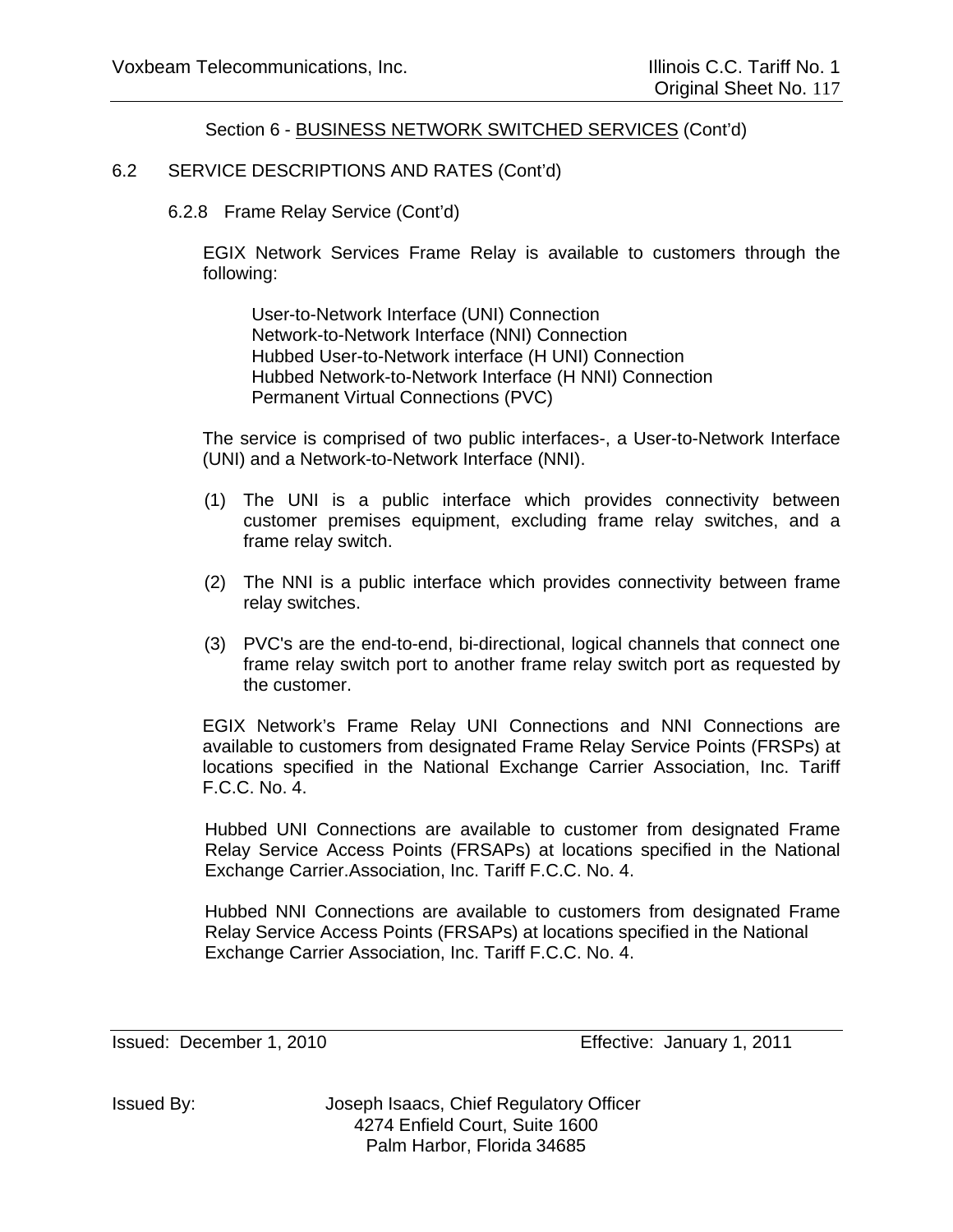### 6.2 SERVICE DESCRIPTIONS AND RATES (Cont'd)

The dedicated channel which connects a customers premises to an FRSP will be rated as a Local Distribution Channel (LDC). When the customer's serving wire center is not a designated FRSP location, Channel Mileage Termination (GMT)

and Channel Mileage (CM) will apply from the customers serving Wire center to the closest FRSP. Optional Features and Functions as described in 7.2.9 (B) (4) preceding are also available with their channels and transport facilities.

When the customer requests either a Hubbed UNI Connection or a Hubbed NNI(C) Connection, the customer must obtain the appropriate dedicated channel between their premises and the closest FRSAP. The-customer must provide the Connecting Facility Assignment (CFA) to the Telephone Company at either a DSO level or at the appropriate interface level in the case of higher speed multiplexing. Either a Hubbed UNI Connection Cross-connect or a Hubbed NNI Connection Cross-connect will apply to each dedicated channel connected at the FRSAP.

When utilizing EGIX Networks DS1 Service as a component in EGIX Networks Frame Relay, itmust be ordered with the 'Clear Channel Capability" option as described in 7.2.0 (B) (4) (c) preceding.

- B. Service Elements
	- (1) Committed Information Rate (CIR)

CIR represents the base-level bandwidth on a specific DLCI by which the data is sent through the network. This bit rate is lower than or equal to the bit rate of the associated UNI or NNI connection and allows customers to reserve bandwidth on a per DLCI basis in order to prioritize critical data.

(2) Data Link Connection Identifier (DLCI)

A DLCI is the address information assigned to customer designated and points used to identify a customer's PVC and to correctly route customers data between end locations.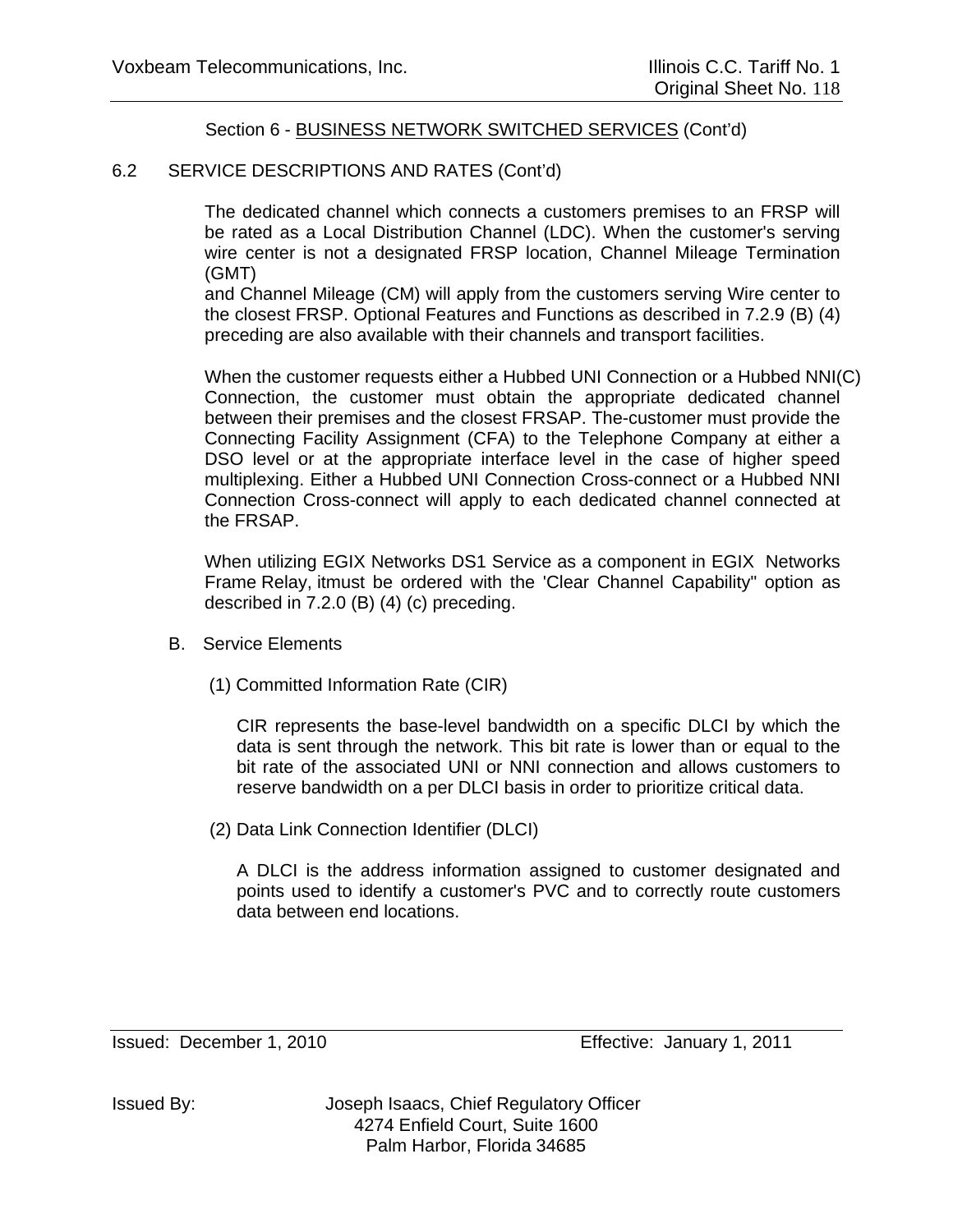# 6.2 SERVICE DESCRIPTIONS AND RATES (Cont'd)

- 6.2.8 Frame Relay Service (Cont'd)
	- B. Service Elements (Cont'd)
		- (3) Permanent Virtual Connections (PVCs)

PVCs. are the end-to-end, bi-directional logical channels that connect UNIs or NNIs within the EGIX Networks Frame Relay network as requested by the customer. PVC's are made up of two Data Link Connection Identifiers (DLCls). Multiple PVC's can be established over a single physical access circuit, providing a single access line the capability to transmit data to multiple destinations. PVC's are defined in software tables and do not tie-up capacity when not in use.

(4) Oversubscription

Oversubscription allows the cumulative total Committed Information Rate of the DLCIs associated with single UNIs or NNIs to exceed the bit rate of that UNI or NNI. When this occurs, there is no guarantee that the bandwidth defined for any DLCI will be available at any given time.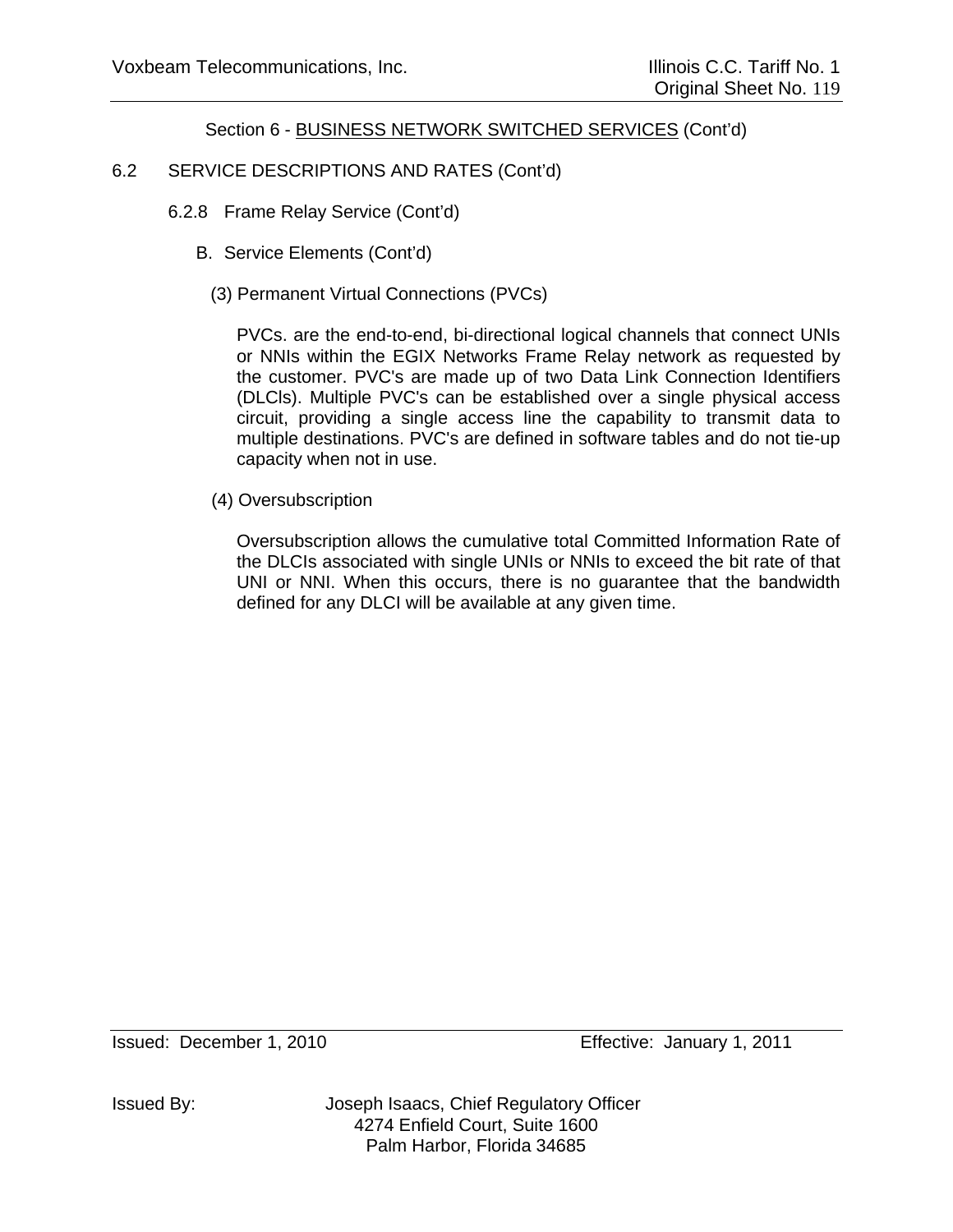## 6.2 SERVICE DESCRIPTIONS AND RATES (Cont'd)

- 6.2.8 Frame Relay Service (Cont'd)
	- B. Service Elements (Cont'd)
		- (5) UNI Connection

UNI Connection provides a frame relay UNI from a designated Frame Relay Service Point (FRSP). The customer must obtain the appropriate dedicated channel between their premises and the closest FRSP per 8.5.7 following.

| <b>UNI Speed</b><br>56 Kbps<br>64 Kbps<br>128 Kbps- | Available CIR<br>0, 8, 9.6, 16, 19.2, 28, 32 and 56 Kbps<br>0, 8, 9.6, 16. 19.2, 28, 32, 56 and 64 Kbps<br>0, a, 9.6, 16, 19.2, 28, 32, 64 and 128 Kbps                                                                                                                                     |
|-----------------------------------------------------|---------------------------------------------------------------------------------------------------------------------------------------------------------------------------------------------------------------------------------------------------------------------------------------------|
| 256 Kbps'<br>384 Kbps*                              | 0, 8, 9.6. 16, 19-2. 28, 32, 64. 128, 192 and 256 Kbps<br>0, 8, 9.6, 16, 19.2. 28, 32, 64, 128, 192, 256, 320 and                                                                                                                                                                           |
|                                                     | 384 Kbps                                                                                                                                                                                                                                                                                    |
| 1.544 Mbps                                          | 0, 8, 9.6, 16, 19.2, 28, 32, 64, 128, 192, 256, 320, 3B4,<br>448,512, 576, 640, 704, 768, 832, 896 and 960 Kbps<br>1.024,1088, 1.152, 1.216, 1.280, 1.344, 1.408.1.472,<br>.536 and 1.544 Mbps                                                                                              |
| 44.736 Mbps                                         | 0, 5, 9.6, 15, 19.2. 28, 32, 64, 126, 192, 256, 320, 384<br>448. 612, 576, 640, 704, 765, 832, 896 and 960 Kbps<br>1 V24, 1.088, 1.152, 1.216, 1.280, 1.344, 1.408, 1.472<br>1.536, 1.544, 3.088, 4.632, 6.176, 7.720, 9.264, 10.808,<br>12.350,13-896,15.440,16.984,18.528 and 20.072 Mbps |

These UNIs are available on a limited basis where facilities and conditions permit.

(6) NNI Connection

NNI Connection provides a frame relay NNI from a designated Frame Relay Service Point (FRSP). NNI Connections are available at 56 Kbps, 64 Kbps, 1.544 Mbps and 44.736 Mbps. The customer must obtain the appropriate dedicated channel between their premises and the closest FRSP.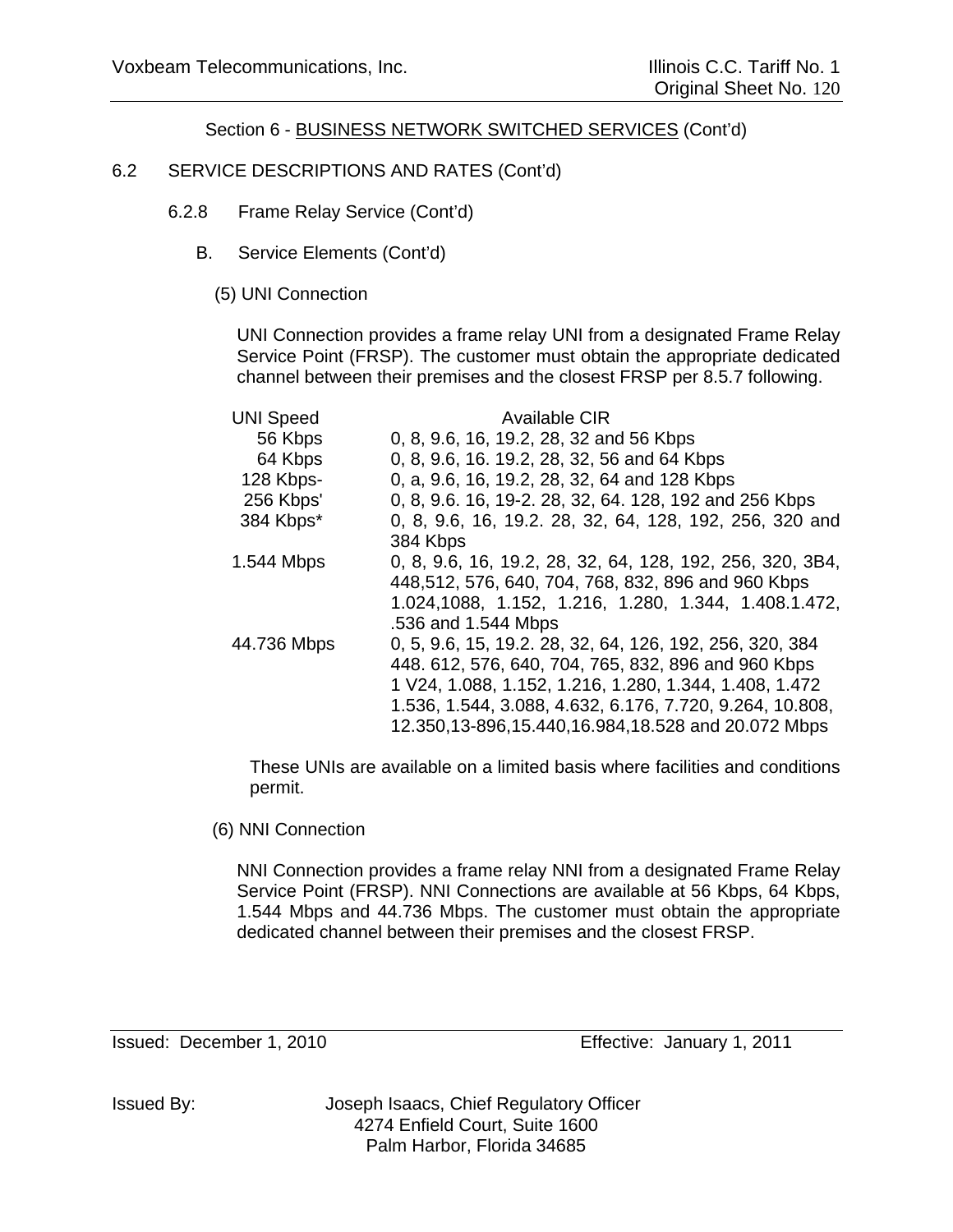## 6.2 SERVICE DESCRIPTIONS AND RATES (Cont'd)

- 6.2.8 Frame Relay Service (Cont'd)
	- B. Service Elements (Cont'd)
		- (7) Hubbed UNI Connection

Hubbed UNI Connection allows a customer to cross-connect a frame relay UNI to a higher speed service at a designated Frame Relay Service Access Point (FRSAP) location. Hubbed UNI Connections are available at 58 Kbps, 64 Kbps, 1.544 Mbps and 44.736 Mbps and require the Cross-Connect Function following.

(8) Hubbed NNI Connection

Hubbed NNI Connection allows a customer to cross-connect a frame relay NNI to a higher speed service at 2 designated Frame Relay Service Access Point (FRSAP) location. Hubbed NNI Connections are available at 56 Kbps, 64 Kbps, 1.544 and 44.736 Mbps, and require the Cross-Connect Function per 8.5.7 following,

EGIX Networks Frame Relay is available at the option of the Company where facilities permit. If appropriate facilities are not available. Special Construction charges may apply.

The customer must specify the Committed Information Rate (CIR) and the Permanent Virtual Connection (PVC) mapping at the time the service is ordered.

The customer shall provide compatible equipment (Router, Data Service Units (DSUs)[Channel Service Units (CSUs), etc-), in accordance with interface specifications necessary to connect to the frame relay equipment as developed by the Frame Relay Forum, ANSI and ITU-T committees. This equipment is responsible for all error correction that may be required when the frame relay network discards frames.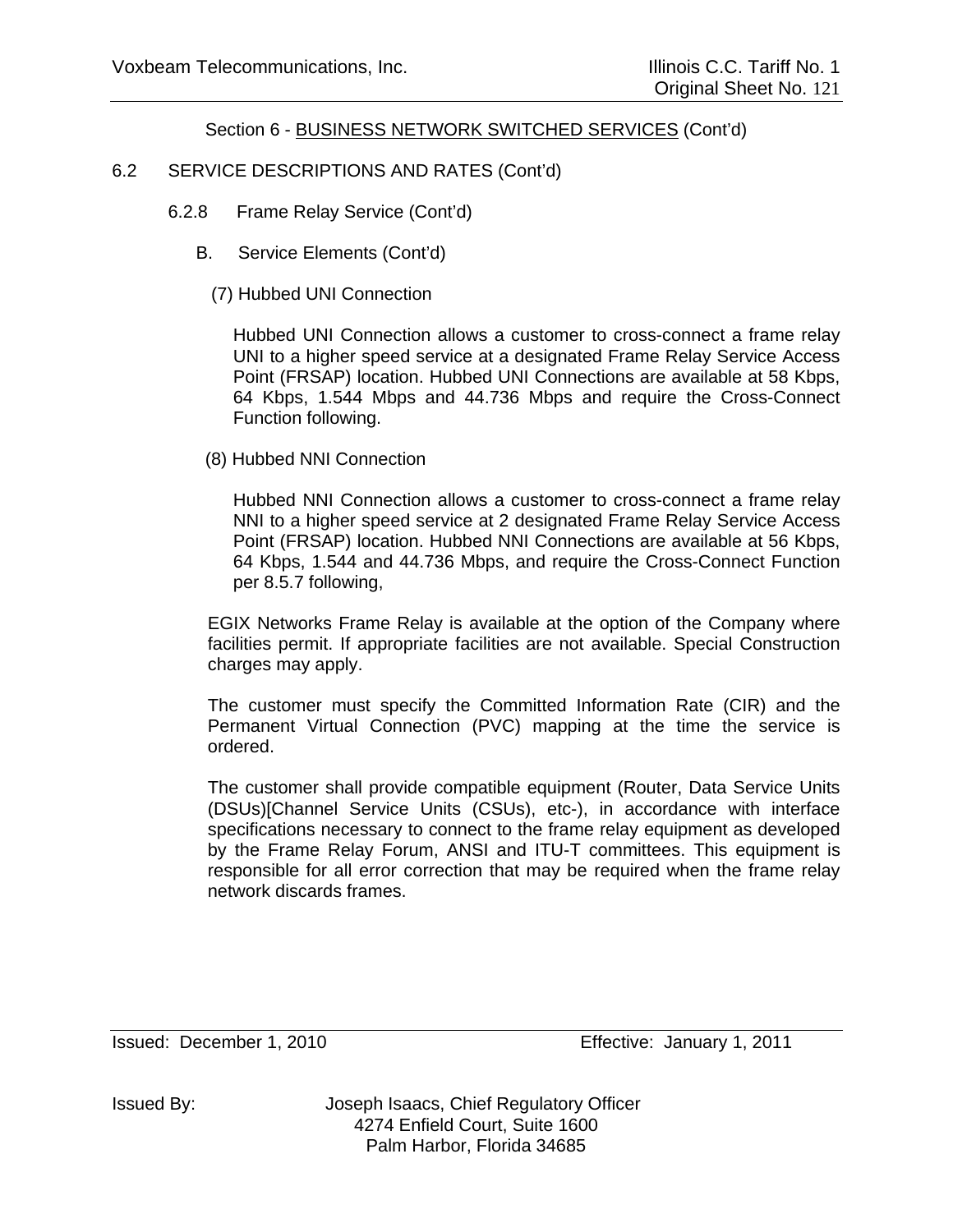### 6.2 SERVICE DESCRIPTIONS AND RATES (Cont'd)

6.2.8 Frame Relay Service (Cont'd)

B. Service Elements (Cont'd)

EGIX Networks Frame Relay is available only from wire centers designated as either FRSPs. or FRSAPs. If a customers serving wire center is not a designated FRSP or FRSAP, Channel Mileage (CM) from the customer's serving wire center to the nearest FRSP or FRSAP will be required-

The customer shall designate both ends of the PVC's which need to communicate with one another, and these PVC's are then provisioned through the network.

EGIX Networks Frame Relay allows oversubscription of Committed Information Rate as follows;

(i) Oversubscription of up to 200% is allowed on the UNI.

(ii) Oversubscription of up to 200% 'is allowed on the NNI.

The minimum service period for EGIX Networks Frame Relay is 12 months.

A Change Charge will be applied whenever a change is made to the customers network map, including changes to CIR or remapping PVC's. Only one Change Charge will apply for multiple changes made at the same time to the same UNI or NNI. Each order can be for a maximum of 20 changes.

Due dates for service installation or changes will be assigned as specified in EGIX Networks Interval Guide AM TR-MK- 000088.

Cancellation of an application for EGIX Networks Frame Relay may result in charges to the customer as shown in 8.5.7 following. Cancellation of dedicated services associated with EGIX Networks Frame Relay may result in charges as described in Section 8.5.7 preceding.

A customer may delay an order at any time prior to the three calendar days immediately prior to the due date without penalty. If the delay is within three calendar days, a Customer Requested Order Delay Charge will apply.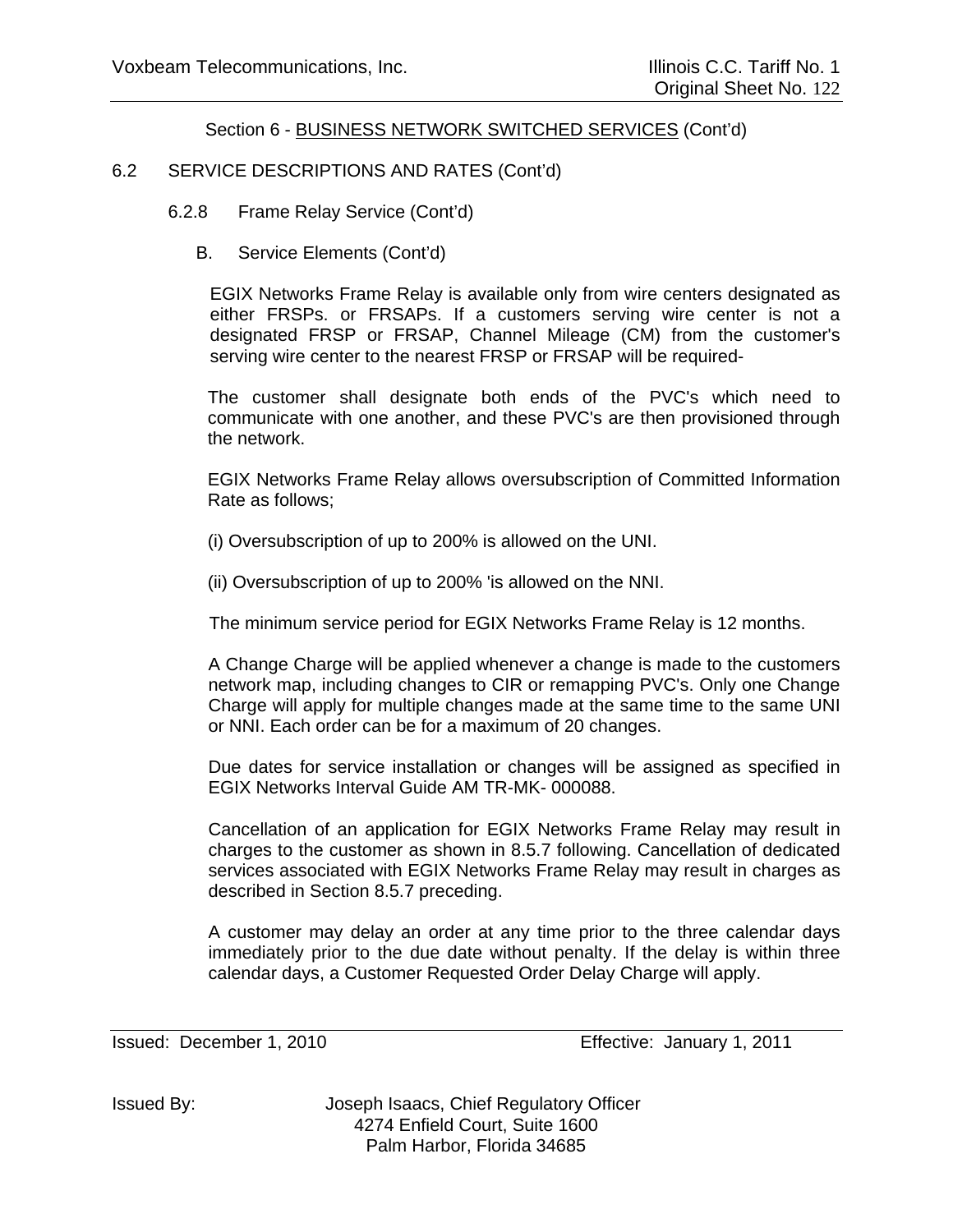### 6.2 SERVICE DESCRIPTIONS AND RATES (Cont'd)

6.2.8 Frame Relay Service (Cont'd)

B. Service Elements (Cont'd)

If a customer is not ready on the due date and has not requested a delay prior to the due date, the service will commence on the due date originally established.

A customer may change CIR or PVC speed at any time prior to the three calendar days immediately prior to the due date without penalty. If the change is within three days, a Change Charge and an Administrative Charge will apply.

The customer can upgrade or downgrade CIR speed at any time without termination liability. A Change Charge and Administrative Charge will apply.

EGIX Networks will perform routine maintenance as required to reasonably maintain service performance. Outages shall also be required to provide hardware. software and facility upgrades. Such upgrades shall occur between 2 am and 6 am on Sundays (Central Standard Time [CST]). Additional maintenance may be necessary and will be scheduled at mutually agreeable times.

(9) Customer Requested Order Delay Charge

The Customer Requested Order Delay Charge applies once per UNI or NNI connection whose Installation is delayed per 2 customer request. The nonrecurring Customer Requested Order Delay Charge for EGIX Networks Frame Relay is set forth in 8.5.7 following.

(10) Change Charge

The Change Charge applies whenever a change is made to the customers network map. Up to 20 changes may be requested per order- The nonrecurring Change Charge for EGIX Networks Frame Relay is set forth in 8.5.7 following.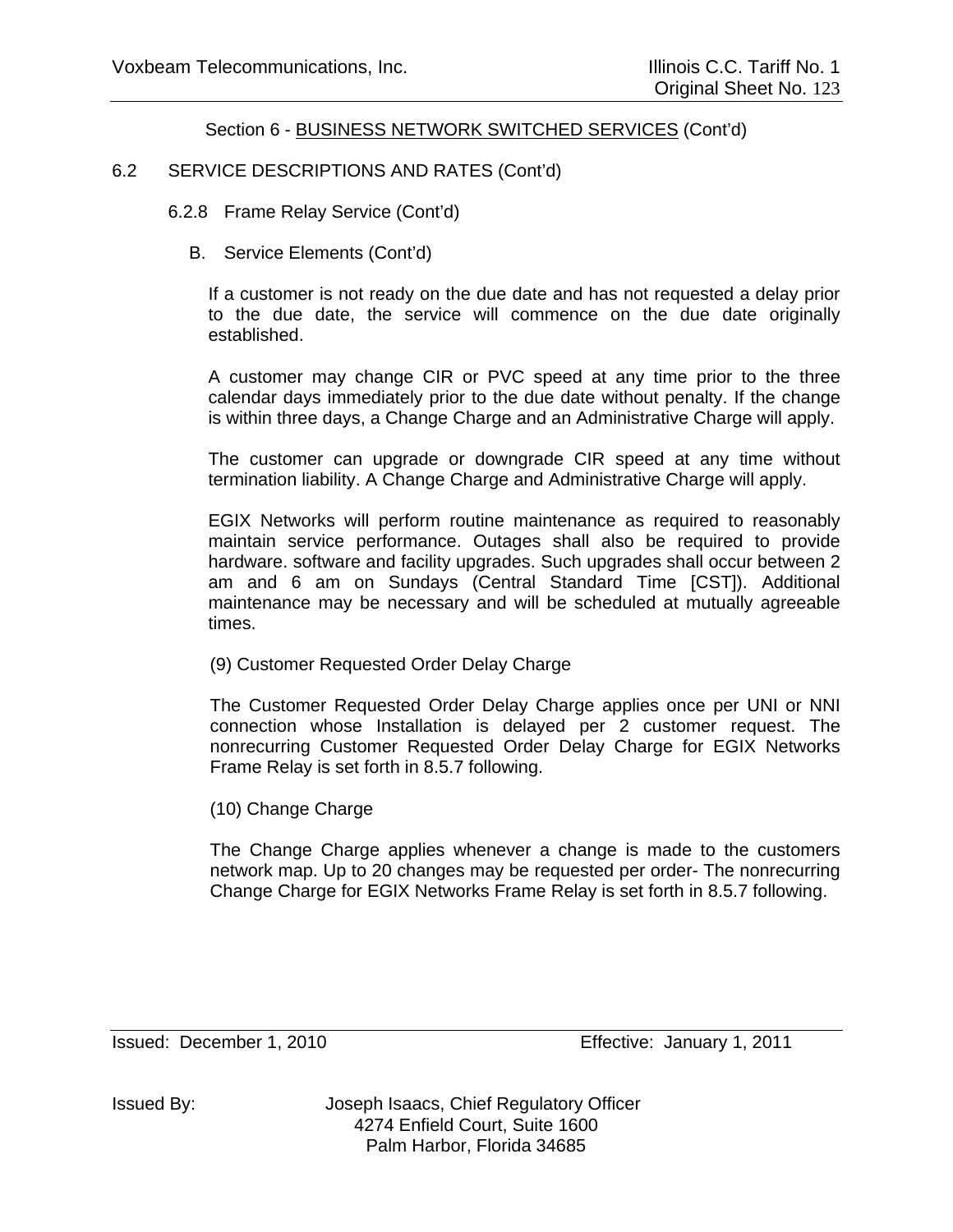## 6.2 SERVICE DESCRIPTIONS AND RATES (Cont'd)

- 6.2.8 Frame Relay Service (Cont'd)
	- C. Additions to Frame Relay Serving Arrangements

A subsequent order to add additional connections to an existing frame relay arrangement must be for a period of 12, 36 or 60 months or for the remainder of the existing Frame Relay OPP provided that the existing OPP has a minimum of 12 months remaining.

D. Termination Liabilities

Customers requesting termination of service prior to the expiration date of the OPP term will be liable for a termination charge. The termination charge will be calculated as follows,

The dollar difference between the current OPP rate for the OPP term that could have been completed during the time the service was actually in service, or the entire 12 month OPP rate for a service in place less than 12 months, and the customers current OPP rate for each month the service was provided.

For example, a customer subscribed to a 60 month OPP term and disconnected service during the 37th month. This customers termination charge would be:

[35 month OPP Rate - 60 month OPP rate] x 37= Termination Charge.

The 36 month OPP term could have been completed during the months the service was actually in service.

All termination charges Will be based on the OPP rates in effect at the time of termination.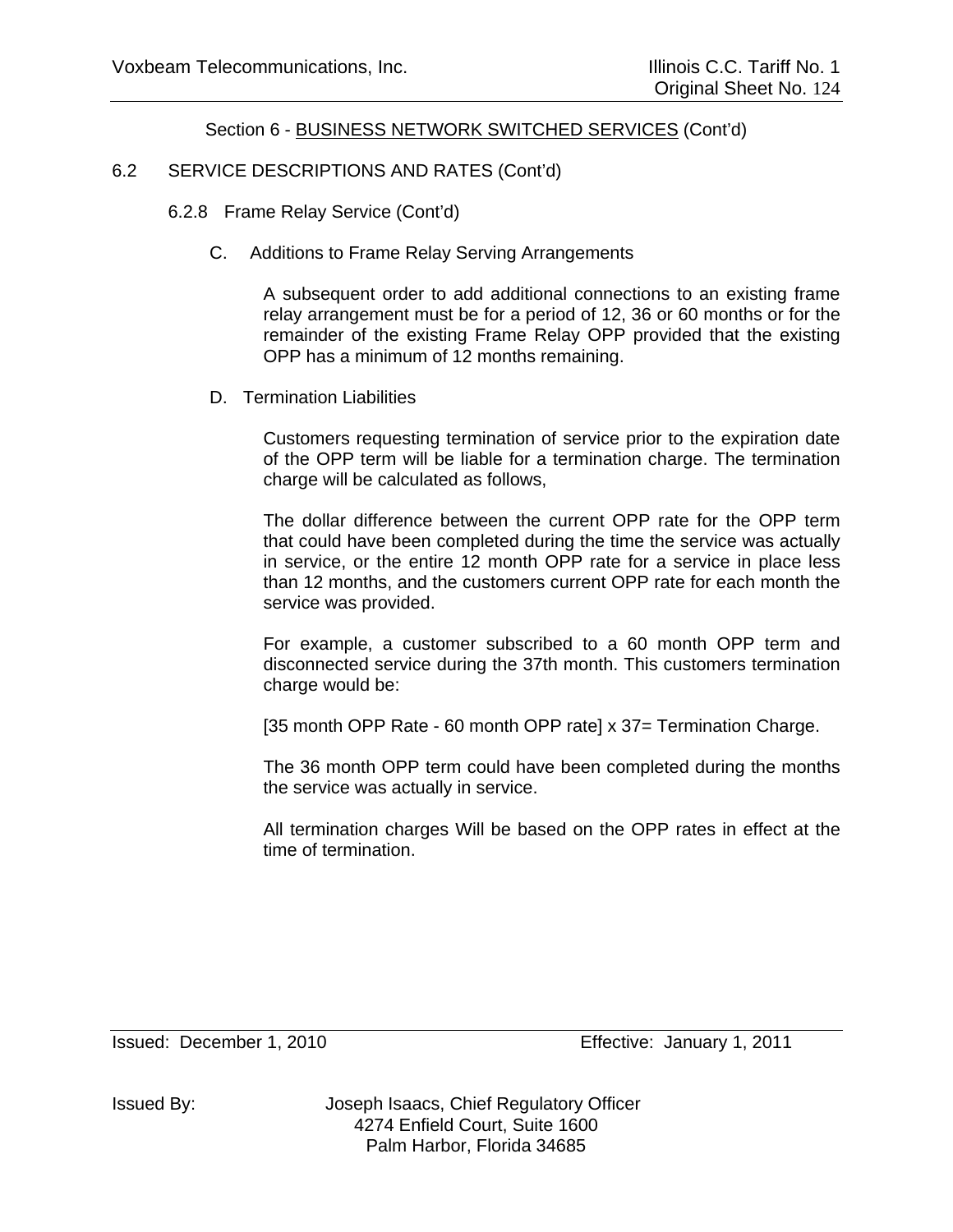# 6.2 SERVICE DESCRIPTIONS AND RATES (Cont'd)

- 6.2.8 Frame Relay Service (Cont'd)
	- E. Credit Allowance

A Credit-Allowance will be given for an interruption to EGIX Frame Relay.

Issued By: Joseph Isaacs, Chief Regulatory Officer 4274 Enfield Court, Suite 1600 Palm Harbor, Florida 34685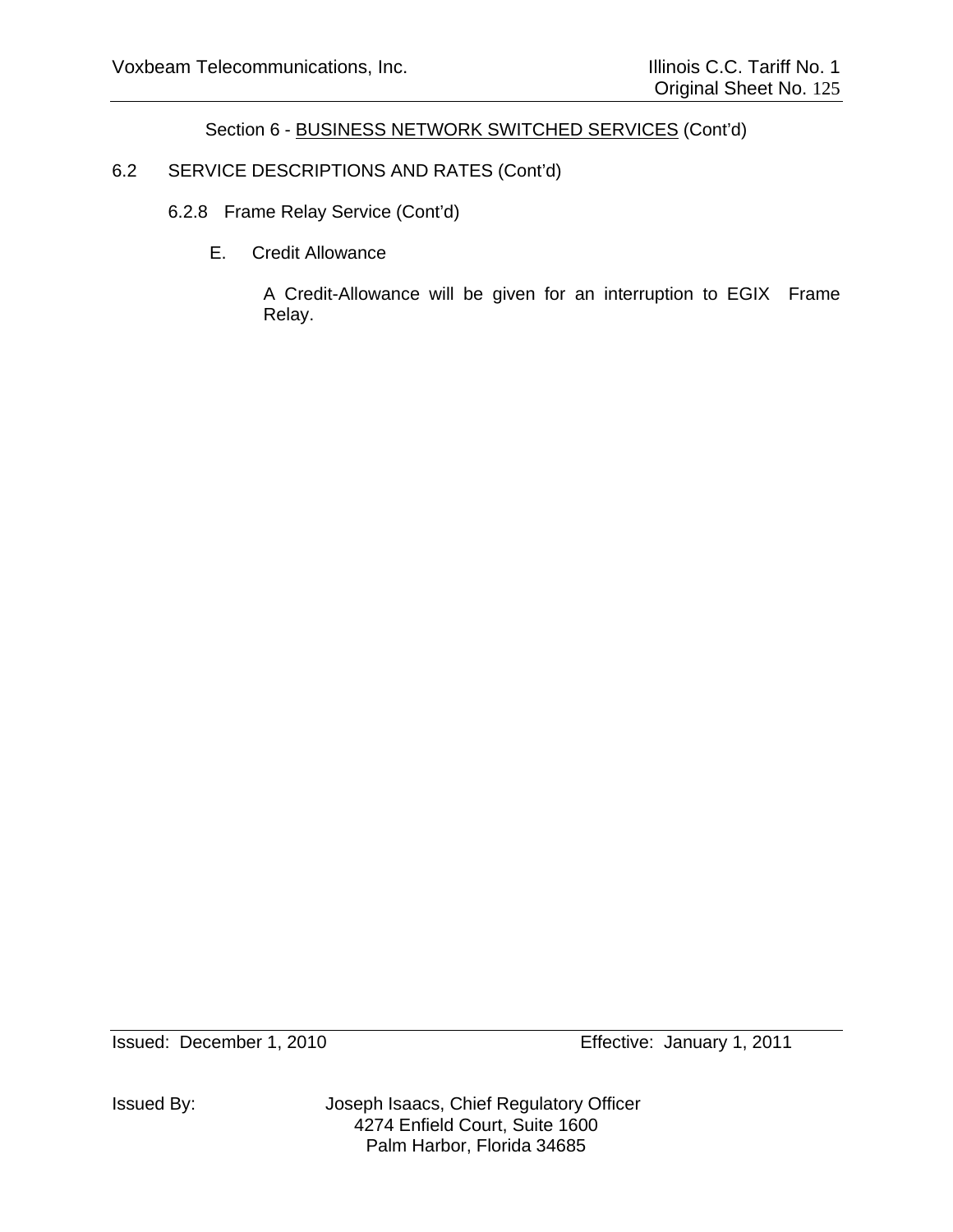### 7.1 GENERAL

### 7.1.1 Description

IntraLATA toll service is furnished for communication between telephones in different local calling areas within a particular LATA in accordance with the regulations and schedules of charges specified in this Tariff. The toll service charges specified in this section are in payment for all service furnished between the calling and called telephone, except as otherwise provided in this Tariff.

IntraLATA toll calling includes the following types of calls: direct dialed, calling card, collect, 3rd number billed, special toll billing, requests to notify of time and charges, person to person calling and other station to station calls.

7.1.2 Classes of Calls

Service is offered as two classes: station to station calling and person to person calling.

- a. Station-to-Station Service is that service where the person originating the call dials the telephone number desired or gives the Company operator the telephone number of the desired telephone station or system.
- b. Person to Person Service is that service where the person originating the call specifies to the Company operator a particular person to be reached, a particular mobile unit to be reached, or a particular station, department or office to be reached. The call remains a person to person call when, after the telephone, mobile telephone, or PBX system has been reached and while the connection remains established, the person originating the call requests or agrees to talk to any person other than the person specified, or to any other agreed upon alternate.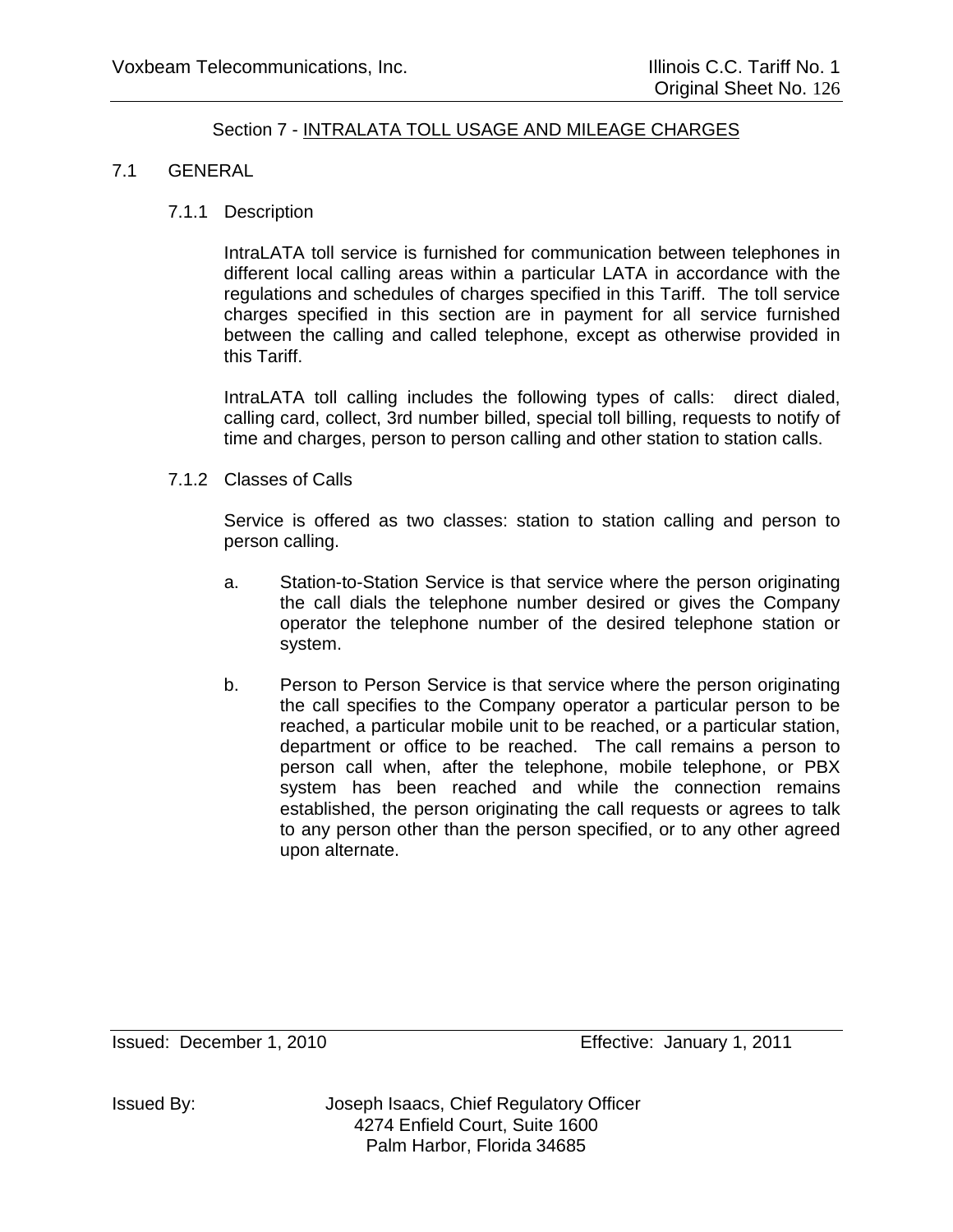- 7.2 TIMING OF CALLS
	- 7.2.1 Unless otherwise indicated, all calls are timed in one minute increments and all calls which are fractions of a minute are rounded up to the next whole minute.
	- 7.2.2 For station to station calls, call timing begins when a connection is established between the calling telephone and the called telephone station.
	- 7.2.3 For person to person calls, call timing begins when connection is established between the calling person and the particular person, station or mobile unit specified or an agreed alternate.
	- 7.2.4 Call timing ends when the calling station "hangs up," thereby releasing the network connection. If the called station "hangs up" but the calling station does not, chargeable time ends when the network connection is released either by automatic timing equipment in the telephone network or by the Company operator.
	- 7.2.5 Calls originating in one time period as defined in Section 8.3 and terminating in another will be billed the rates in effect at the beginning of each minute.
	- 7.2.6 All times refer to local time.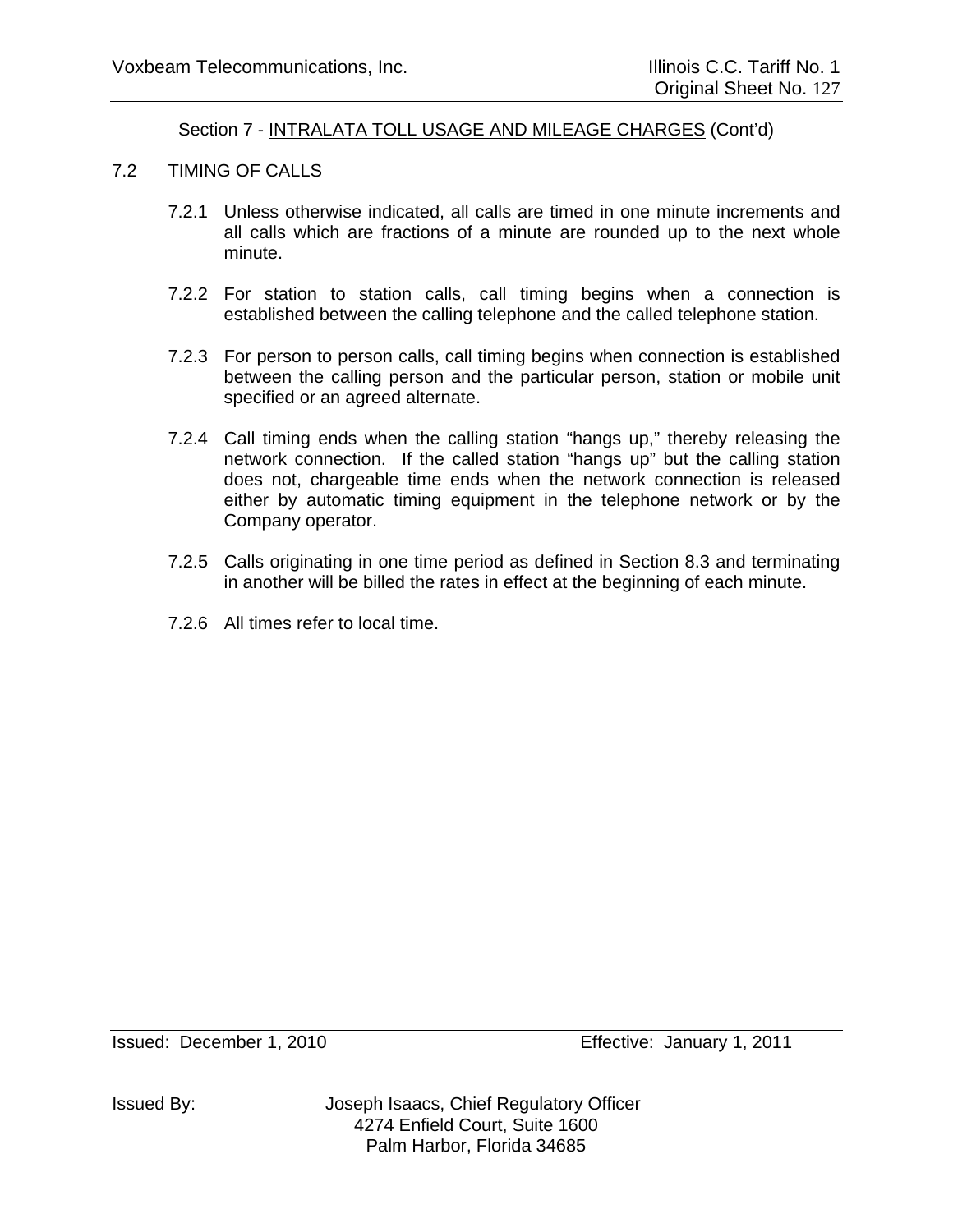### 7.3 TIME PERIODS DEFINED

- Day: 8am-5pm Monday-Friday\*
- Evening: 5pm-11pm Monday-Friday\* 5pm-11pm Sunday\* All day Christmas, New Years, Thanksgiving, Independence and Labor Days

Night &

Weekend 8am Saturday-5pm Sunday\* 11pm-8am Every day\*

\* The time shown indicates the termination of one rate application period and the beginning of the next. Calls connected at exactly the time shown are considered in the next time period.

# 7.4 REGULATIONS AND COMPUTATION OF MILEAGE

Calls for which rates are mileage sensitive are rated on the airline distance between the originating rate center and the terminating rate center.

7.4.1 Originating Rate Center

A customer's primary local exchange number includes an NXX code that is associated with a specific rate center. The originating point of all calls charged to that customer's account shall be the location of the customer's rate center.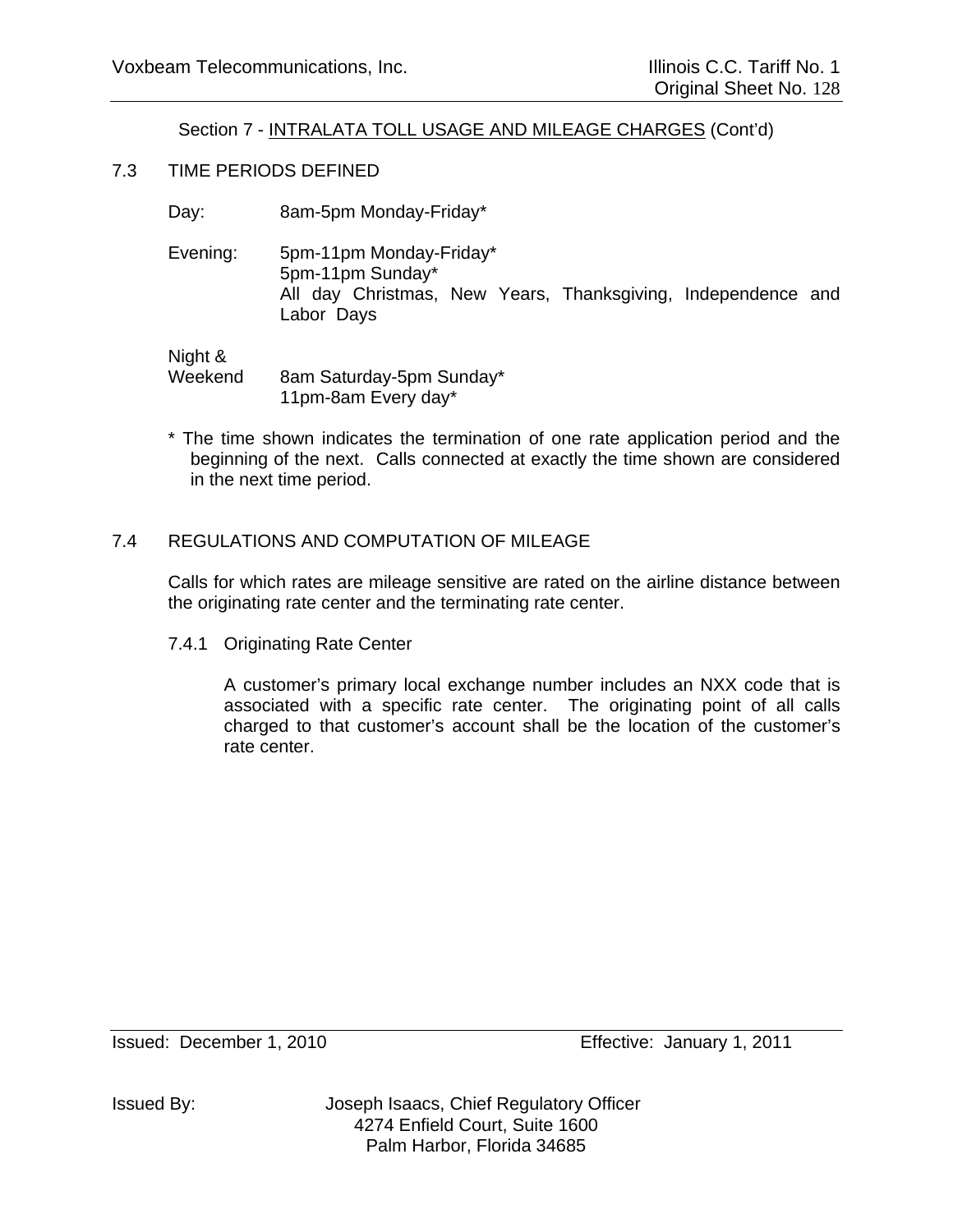### 7.4 REGULATIONS AND COMPUTATION OF MILEAGE (Cont'd)

#### 7.4.2 Terminating Rate Center

The terminating point for all calls shall be the location of the local rate center associated with the called number.

#### 7.4.3 Calculation of Mileage

Usage charges for all mileage sensitive products are based on the airline distance between serving wire centers associated with the originating and terminating points of the call. The serving wire centers of a call are determined by the area codes and exchanges of the origination and destination points.

The distance between any two rate centers is determined as follows:

Airline mileage, where mileage is the basis for rating calls, is obtained by using the "V" and "H" coordinates assigned to each rate center and contained in NECA FCC Tariff No. 4 or successor Tariffs. To determine the airline distance between any two locations, proceed as follows:

- a. Obtain the "V" and "H" coordinates for each location. The "V" coordinate is the first four digits in the "VH" column. The "H" coordinate is the next four digits.
- b. Obtain the difference between the "V" coordinates of each of the locations. Obtain the difference between the "H" coordinates.
- c. Square each difference obtained in step b., above.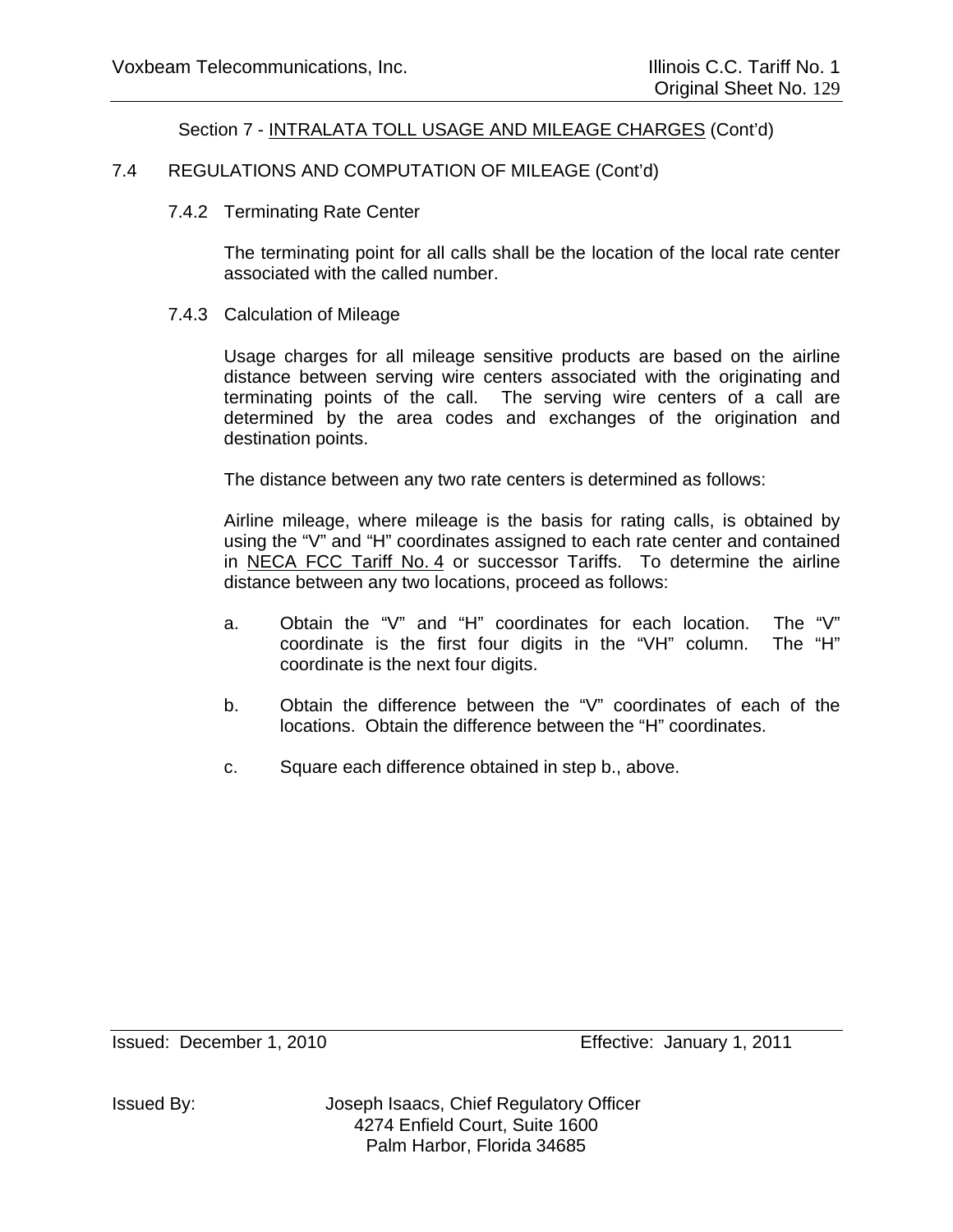# 7.4 REGULATIONS AND COMPUTATION OF MILEAGE (Cont'd)

- 7.4.3 Calculation of Mileage (Cont'd)
	- d. Add the square of the "V" difference and the "H" difference obtained in step c., above.
	- e. Divide the sum of the square by 10. Round to the next higher whole number if any fraction is obtained.
	- f. Obtain the square root of the whole number result obtained above. Round to the next higher whole number if any fraction is obtained. This is the airline mileage.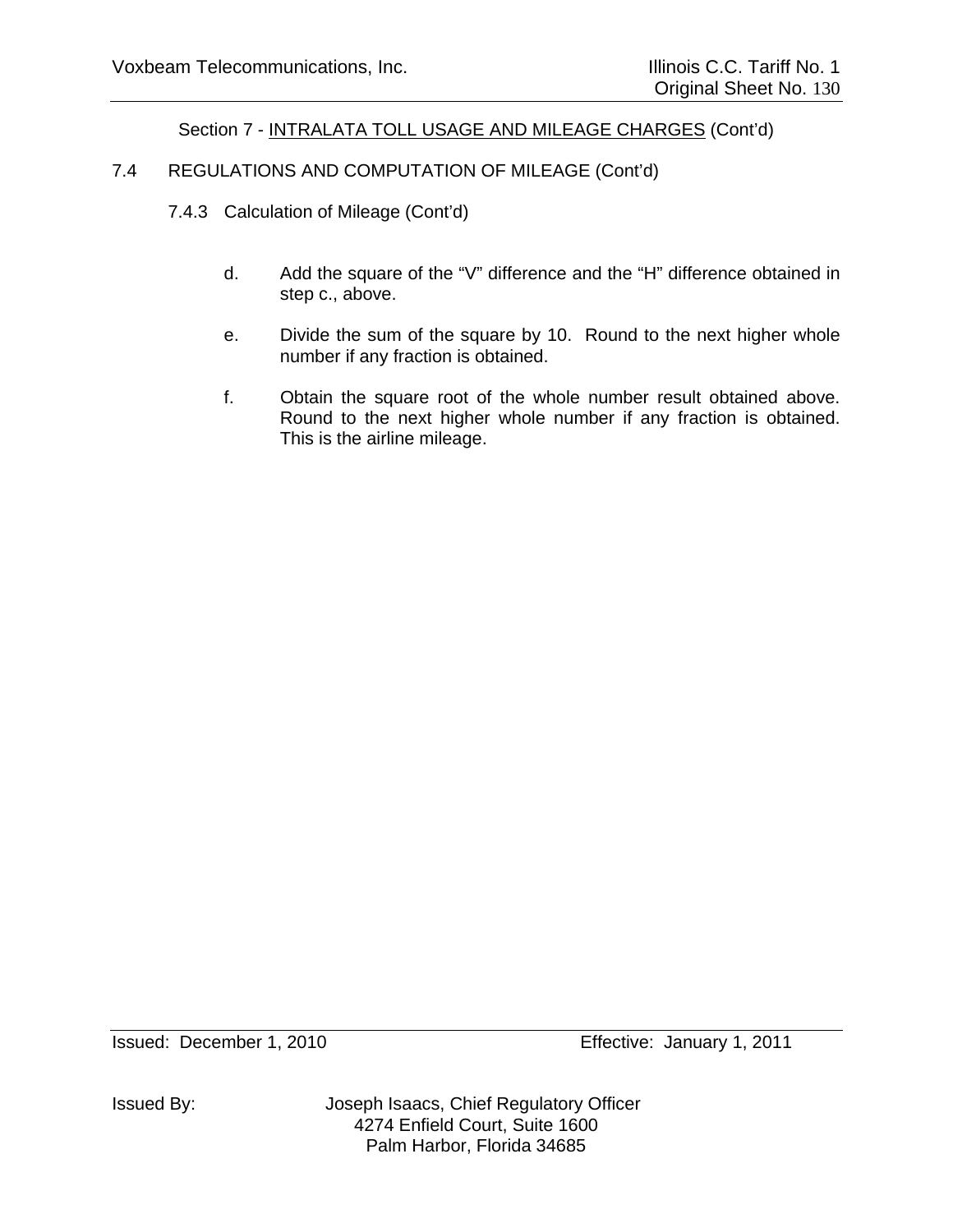### 7.5 CALL CHARGES

Rates are based on the duration of the call as measured according to Section 8.2 above, time of day rate period of the call as described in Section 8.3 and the airline mileage between points of the call as described in Section 8.4. In addition, where live or automated operator assistance is required for call completion or billing, a per call service applies.

Charges for all classes of calls may be to the calling station, to the called station when the called party agrees to accept the charges, to an authorized telephone number which is not the called station or the calling station (3rd number billing), or to an authorized calling card.

7.5.1 Usage Charges:

a. Business Two-Point Message Toll Service

See Rate Schedule in Section 12of this Tariff.

b. Residence Two-Point Message Toll Service

See Rate Schedule in Section 12of this Tariff.

7.5.2 Per Call Service Charges

The service charges listed in the Rate Schedule specified in Section 12 of this Tariff apply to intraLATA toll calls for which live or automated operator assistance is provided for call completion and/or billing.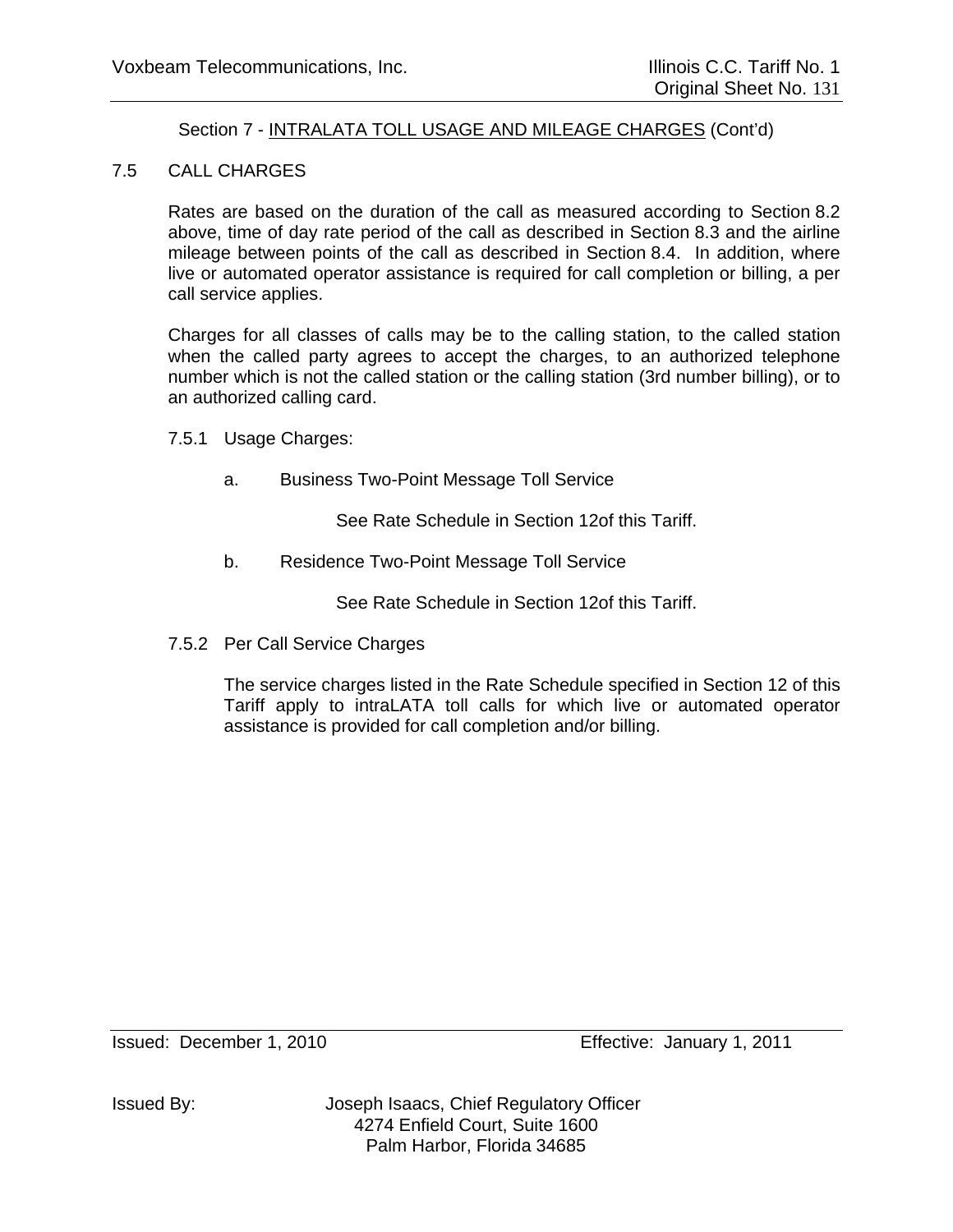### 8.1 TELEPHONE ASSISTANCE PROGRAMS

### 8.1.1 General

- a. To qualify for low-income assistance, the applicant must participate in any of the following assistance programs. The Illinois Department of Human Services will certify the applicant's participation in assistance programs (a) and (b), below for purpose of eligibility.
	- (a) Medicaid
	- (b) Food Stamps
	- (c) Supplemental Security Income (SSI)
	- (d) Federal Housing Assistance
	- (e) Low Income Home Energy Assistance (LIHEAP)
- b. The low-income programs are funded through voluntary contributions from Illinois customers.
- c. ROUTE24 COMPUTERS, INC's verification through the Department of Human Services or, in lieu of electronic verification, applicant's signature on the form contained in Part 757 as exhibit E, shall constitute proof of income eligibility.
- d. The low-income assistance shall be available to only one access line per low-income household.
- 8.1.2 Supplemental Link-Up Assistance
	- a. A credit of up to 50% of the connection charge, not to exceed \$30.00, will be applied to each new eligible customer.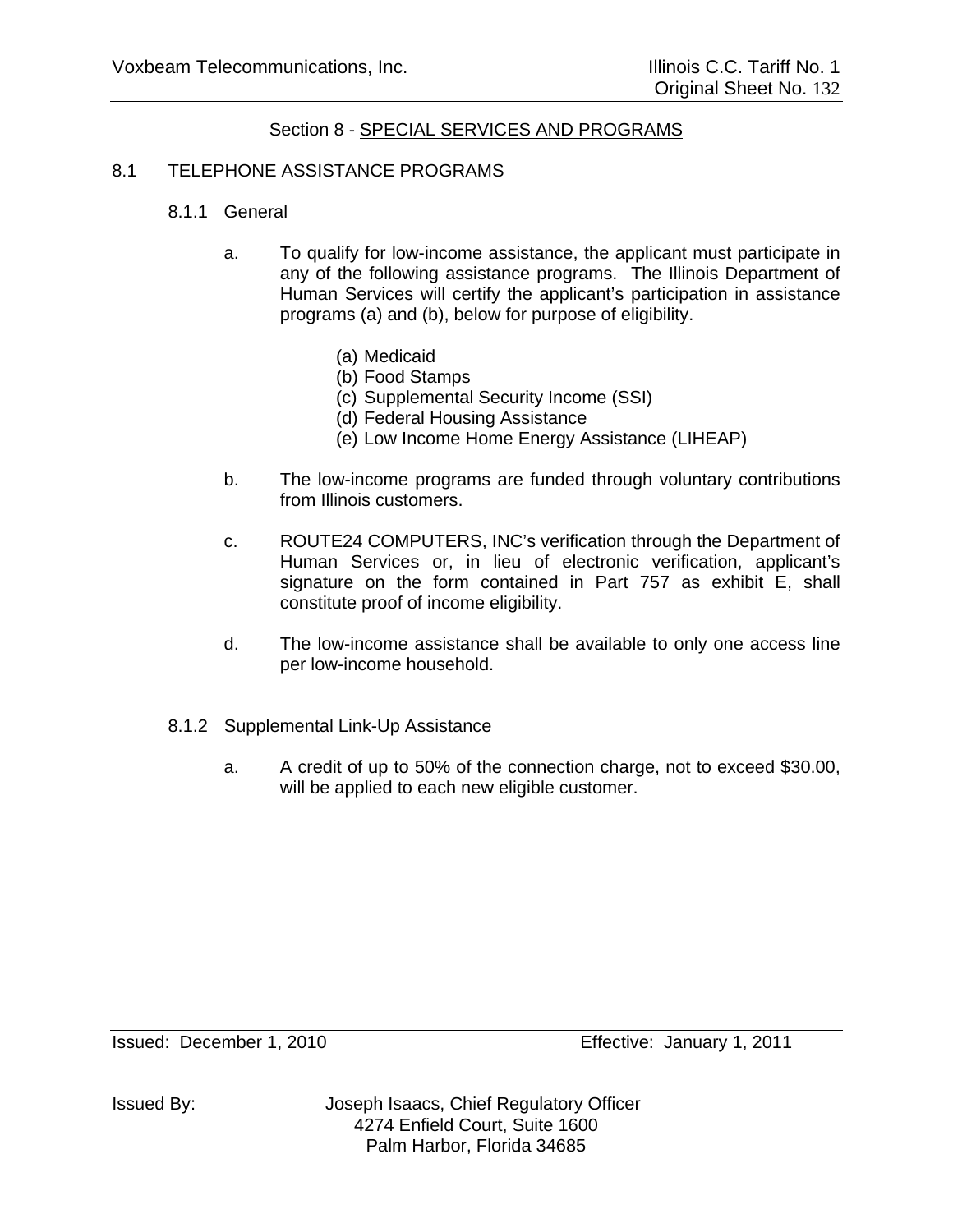### 8.1 TELEPHONE ASSISTANCE PROGRAMS (Cont'd)

- 8.1.3 Supplemental Lifeline Assistance
	- a. Eligible customers may receive a discount of \$1.50 on their monthly service.

#### 8.2 VOLUNTARY CONTRIBUTIONS

- a. Customers wishing to participate in the funding of Universal Telephone Service Assistance Program (UTSAP) may do so by electing to contribute, on a monthly basis, a fixed amount to be included by the company on the customer's telephone bill. The voluntary contributions shall not reduce the customers telephone bill. The voluntary contributions shall not reduce the customer's total monthly bill amount due the Company for telephone services or other charges.
	- (1) Residential customers may elect to contribute:
		- $(a)$  \$0.50
		- (b) \$1.00
		- (c) \$2.00
		- (d) \$5.00
	- (2) Business customers may elect to contribute:
		- (a) \$1.00
		- (b) \$5.00
		- (c) \$10.00
		- (d) \$25.00
- b. Customers may elect to discontinue or change the amount of monthly contributions on their bill at any time upon providing at least 30 days notice to ROUTE24 COMPUTERS, INC
- c. Failure by the customer in any month to remit the entire billed amount shall reduce the UTSAP contribution accordingly.

Issued: December 1, 2010 Effective: January 1, 2011

Issued By: Joseph Isaacs, Chief Regulatory Officer 4274 Enfield Court, Suite 1600 Palm Harbor, Florida 34685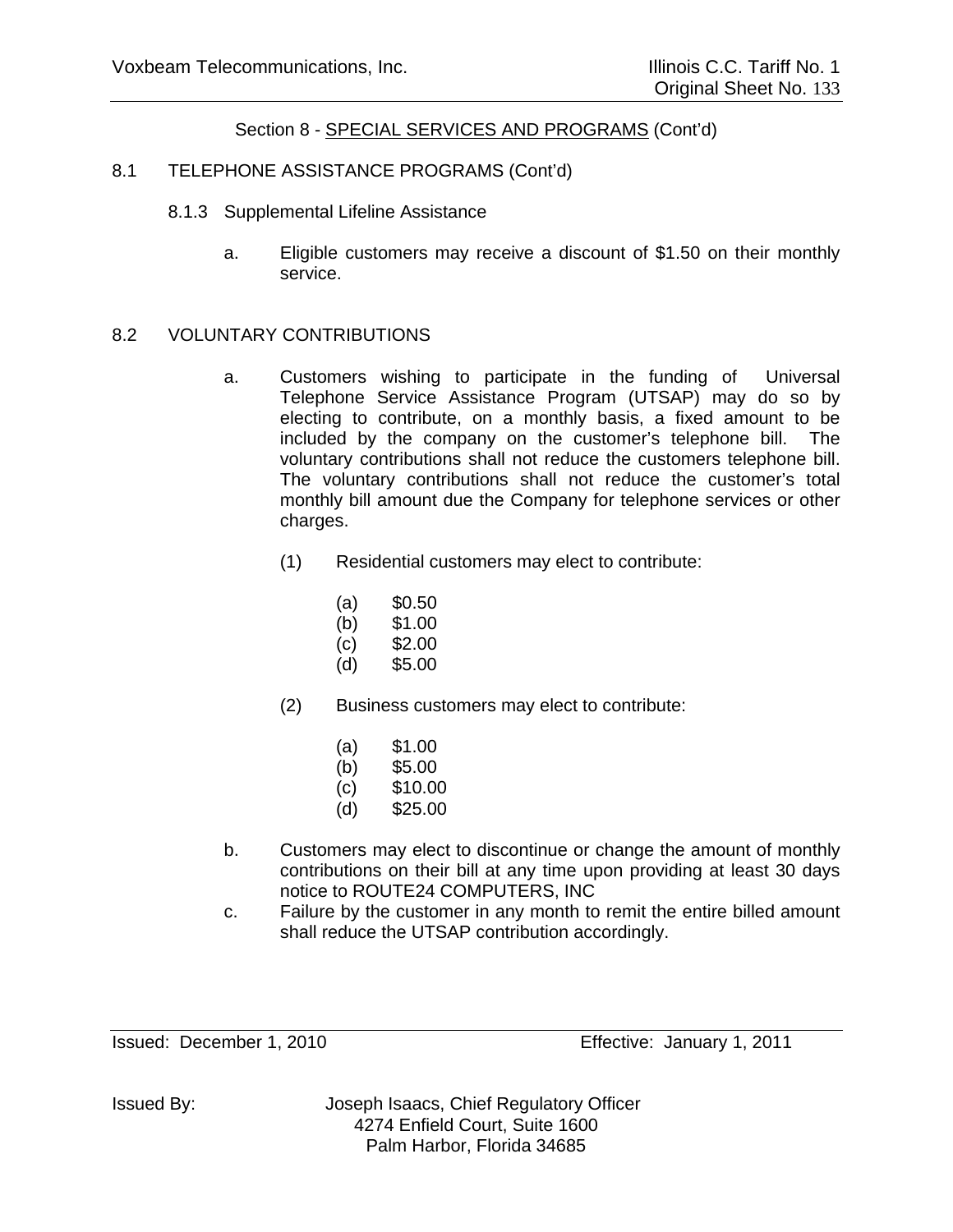# 8 - SPECIAL SERVICES AND PROGRAMS (Cont'd)

#### 8.2 LINK UP AMERICA

The Link Up America program is a connection assistance plan which provides for the reduction of one-half of the charges associated with connection of telephone service, up to \$30.00, subject to the following eligibility criteria:

- a. The applicant must meet the requirements for qualification for Lifeline Telephone Service stipulated in Section 9.1.2, above;
- b. The assistance can only apply for a single telephone line at the principal place of residence of the applicant;
- c. The applicant must not be a dependent for federal income tax purposes, unless he or she is more than 60 years old.

#### 8.3 SPECIAL EQUIPMENT FOR THE HEARING OR SPEECH IMPAIRED CUSTOMER

- 8.3.1 The Company will provide, upon request, specialized telecommunications equipment for a customer certified as hearing or speech impaired.
- 8.3.2 A customer can be certified as hearing or speech impaired by a licensed physician, otolaryngologist, speech-language pathologist, audiologist or an authorized representative of a social agency that conducts programs for persons with hearing or speech impairments in cooperation with an official agency of the State of Illinois.
- 8.3.3 The Company will make every reasonable effort to locate and obtain equipment for a certified customer.
- 8.3.4 The customer may purchase equipment at a price not to exceed the actual purchase price (including any applicable shipping costs) the Company pays.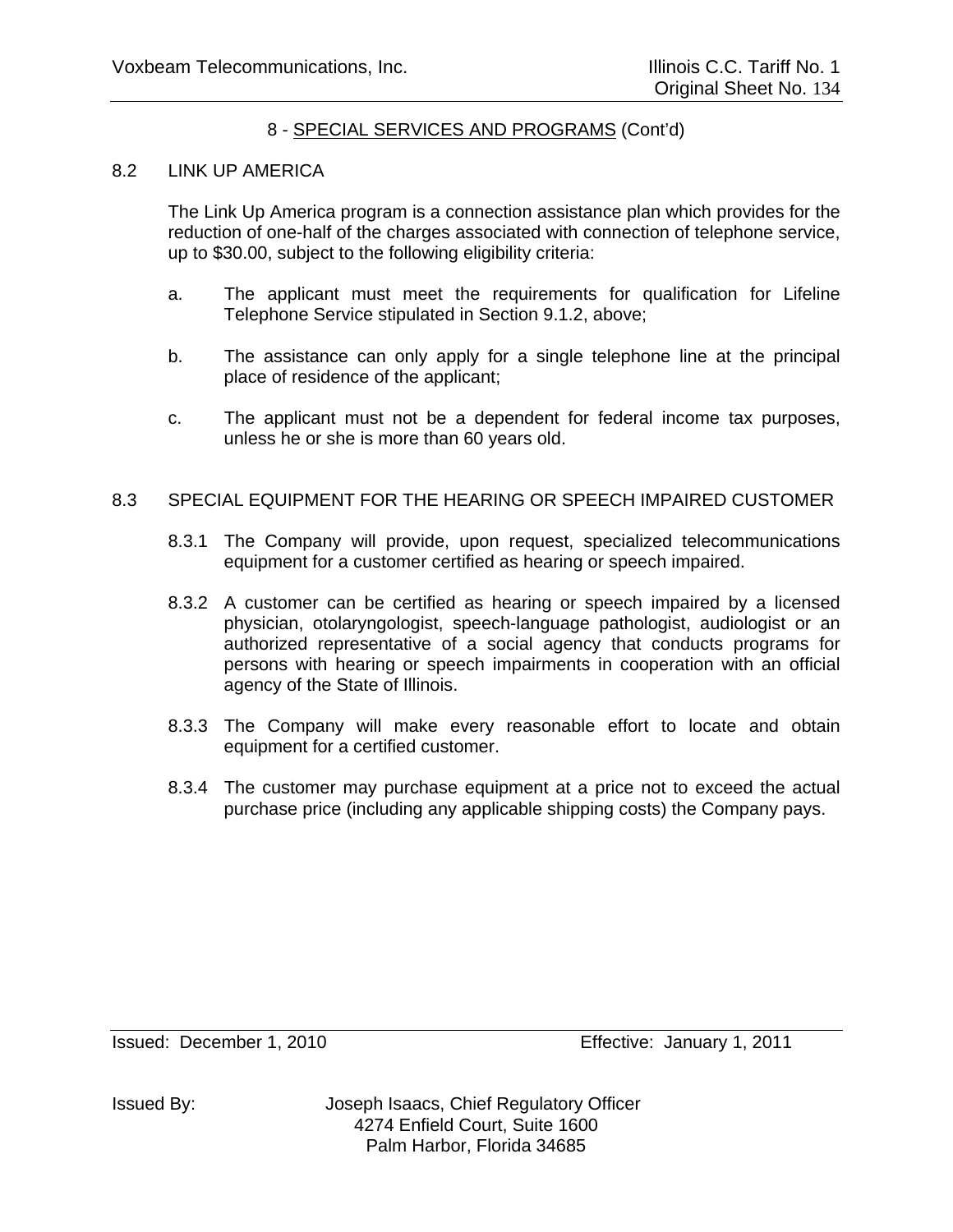- 8.3 SPECIAL EQUIPMENT FOR THE HEARING OR SPEECH IMPAIRED CUSTOMER (Cont'd)
	- 8.3.5 The Company will also advise the customer who requests this equipment of the applicable terms for purchase.

## 8.4 DISCOUNTED SERVICE FOR THE HEARING OR SPEECH IMPAIRED **CUSTOMER**

8.4.1 General

A handicapped person who has been certified to the Company as having a hearing or speech impairment which requires that he or she communicate over telephone facilities by means other than voice, and who either use nonvoice equipment or make calls through an interpreter, will receive, upon application to the Company, a fifty percent (50%) discount on local message rate service.

8.4.2 Certification

Acceptable certifications are:

- 1. Those made by a licensed physician, otolaryngologist, speechlanguage pathologist or audiologist or an authorized representative of a social agency that conducts programs for persons with hearing or speech impairment in cooperation with an official agency of the State of Illinois or
- 2. A pre-existing certification establishing the impairment of hearing or speech such as those which qualify the handicapped person for social security benefits on the basis of total hearing impairment or for the use of facilities of an agency for a person with hearing or speech impairment.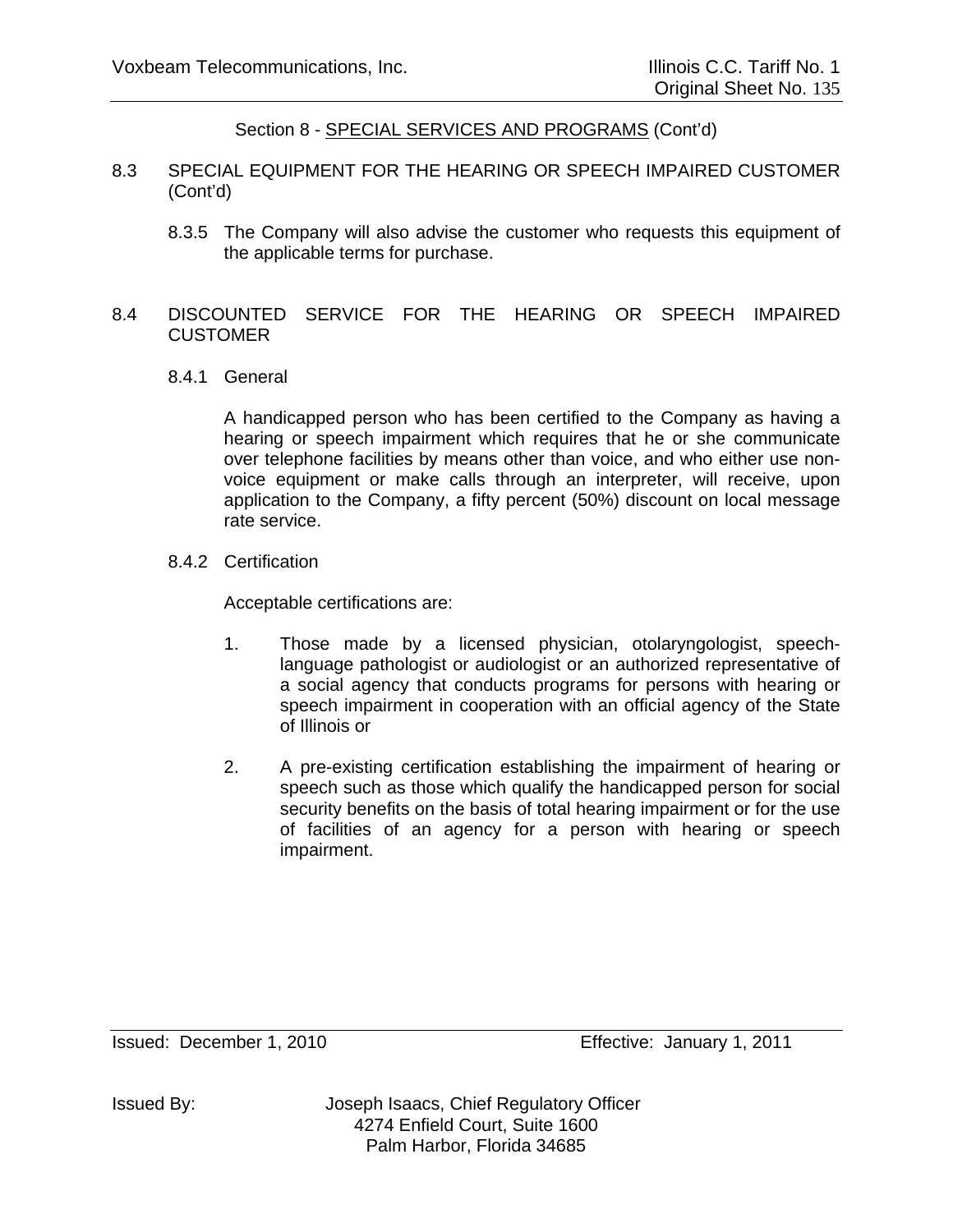8.4 DISCOUNTED SERVICE FOR THE HEARING OR SPEECH IMPAIRED CUSTOMER (Cont'd)

#### 8.4.3 Qualification

A customer qualifying for the discount is one whose impairment is such that competent authority would certify him or her as being unable to use a telephone for voice communication. See Section 9.1.2 for a listing of the necessary qualifications.

#### 8.4.4 Billing

The reduction in charges is applied only at one location, designated by the impaired person.

#### 8.5 UNIVERSAL EMERGENCY TELEPHONE NUMBER SERVICE

#### 8.5.1 General

Universal Emergency Telephone Number Service (911 Service) is an arrangement of Company central office and trunking facilities whereby any telephone user who dials the number 911 will reach the emergency report center for the telephone from which the number is dialed or will be routed to an operator if all lines to an emergency report center are busy. If no emergency report center customer exists for a central office entity, a telephone user who dials the number 911 will be routed to an operator. The telephone user who dials the 911 number will not be charged for the call.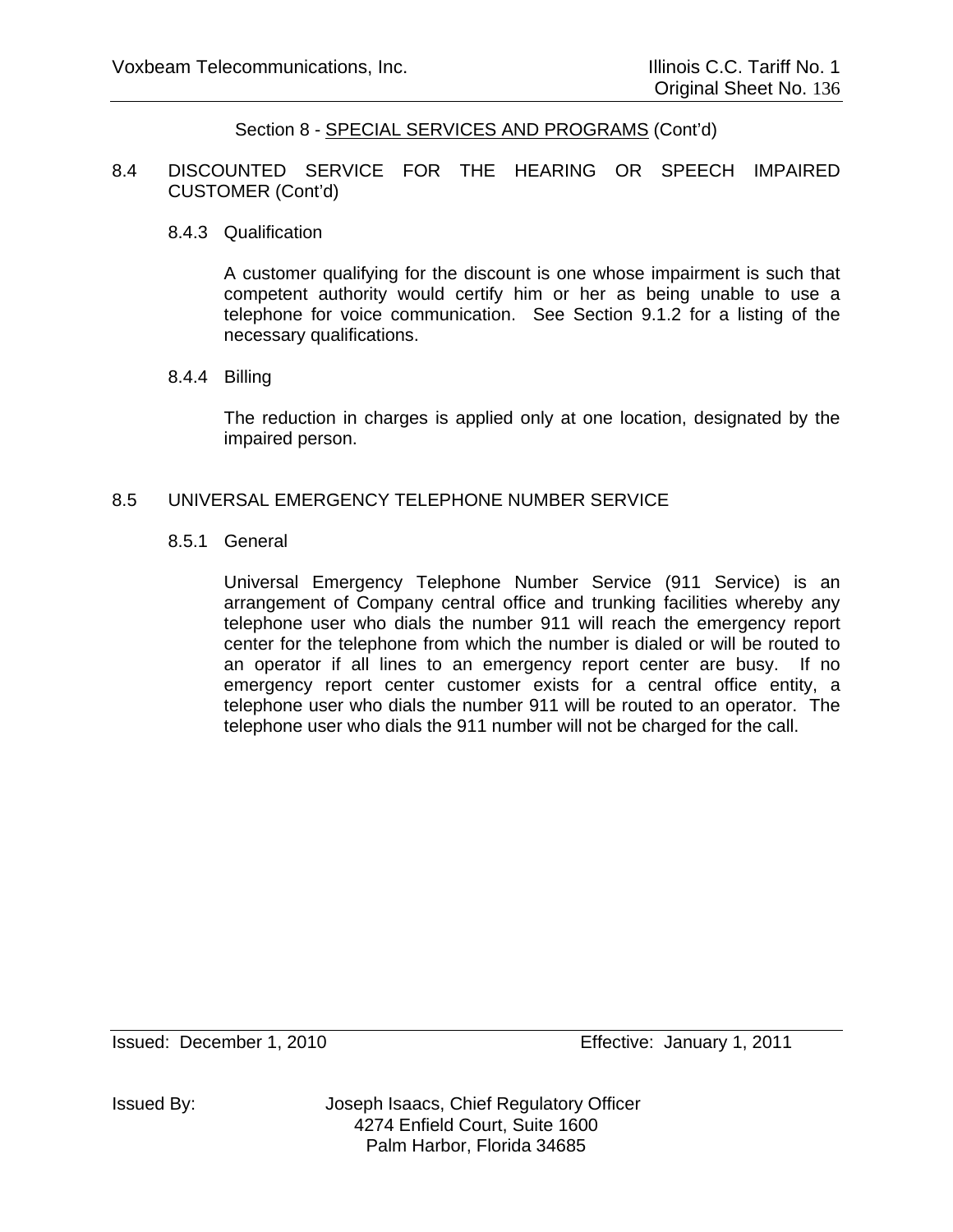#### 8.5 UNIVERSAL EMERGENCY TELEPHONE NUMBER SERVICE (Cont'd)

- 8.5.2 Regulations
	- a. This service is furnished to municipalities and other governmental agencies only for the purpose of voice reporting of emergencies by the public. For this service, the municipality or government agency(s) designated by the customer as responsible for the control and staffing of the emergency report center is referred to as the "Agency".
	- b. When 911 service replaces an existing emergency number, intercept service shall be the responsibility of the Agency. However, if the Agency is unable to provide this service, the operator will intercept and forward requests for emergency aid for a period of at least one year
	- c. 911 service is furnished for incoming calls only.
- 8.5.3 Conditions of Furnishing Service

This service is offered solely as an aid in handling assistance calls in connection with fire, police, medical, and other emergencies. The Company is not responsible, in the absence of gross negligence or willful misconduct, for any losses, claims, demands, suits, or any liability, whether suffered, made, instituted, or asserted by the customer or by any other party or person, for any personal injury to or death of any person or persons, and for any loss, damage, or destruction of any property, whether owned by the customer or others, caused or claimed to have been caused by the installation, operation, failure to operate, maintenance, removal, presence, condition, location, or use of such facilities. By dialing 911, the customer agrees to release, indemnify, defend, and hold harmless the Company from any and all loss or claims, whatsoever, whether suffered, made, instituted, or asserted by the destruction of any property, whether owned by the customer or others. Not withstanding any provision to the contrary, in no event shall the Company be liable for any special, incidental, consequential, exemplary, or punitive damages of any nature whatsoever.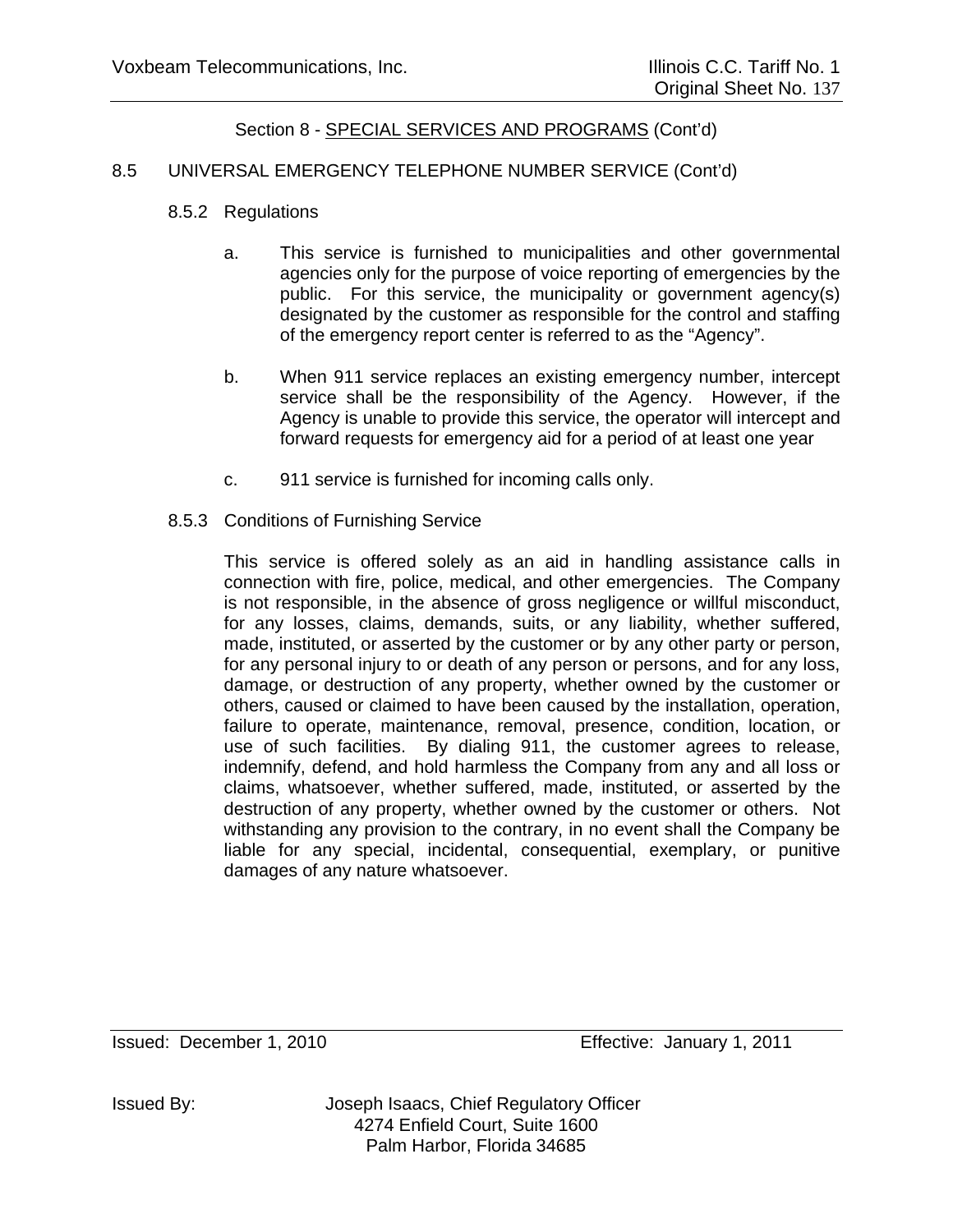### 8.5 UNIVERSAL EMERGENCY TELEPHONE NUMBER SERVICE (Cont'd)

### 8.5.3 Conditions of Furnishing Service (Cont'd)

The Company is not responsible for any infringement or invasion of the right of privacy of any person or persons, caused, or claimed to have been caused, directly or indirectly, by the installation, operation, failure to operate, maintenance, removal, presence, condition, occasion or use of the 911 service features and the equipment associated therewith, including, but not limited to, the identification of the telephone number, address or name associated with the telephone used by the party or parties accessing the 911 service.

#### 8.6 ENHANCED UNIVERSAL EMERGENCY TELEPHONE NUMBER SERVICE

8.6.1 General

Enhanced Universal Emergency Telephone Number Service (E911 Service) is a Call Delivery Network whereby any telephone user who dials the number 911 will reach a designated Public Safety Answering Point (PSAP). E911 Service is offered in the Company's serving area subject to the availability of stored program control central office facilities, Enhanced 911 software, and ANI equipment. The telephone user who dials the 911 number will not be charged for the call.

#### 8.6.2 Regulations

a. In addition to the following, the regulations in Section 9.5.2 apply.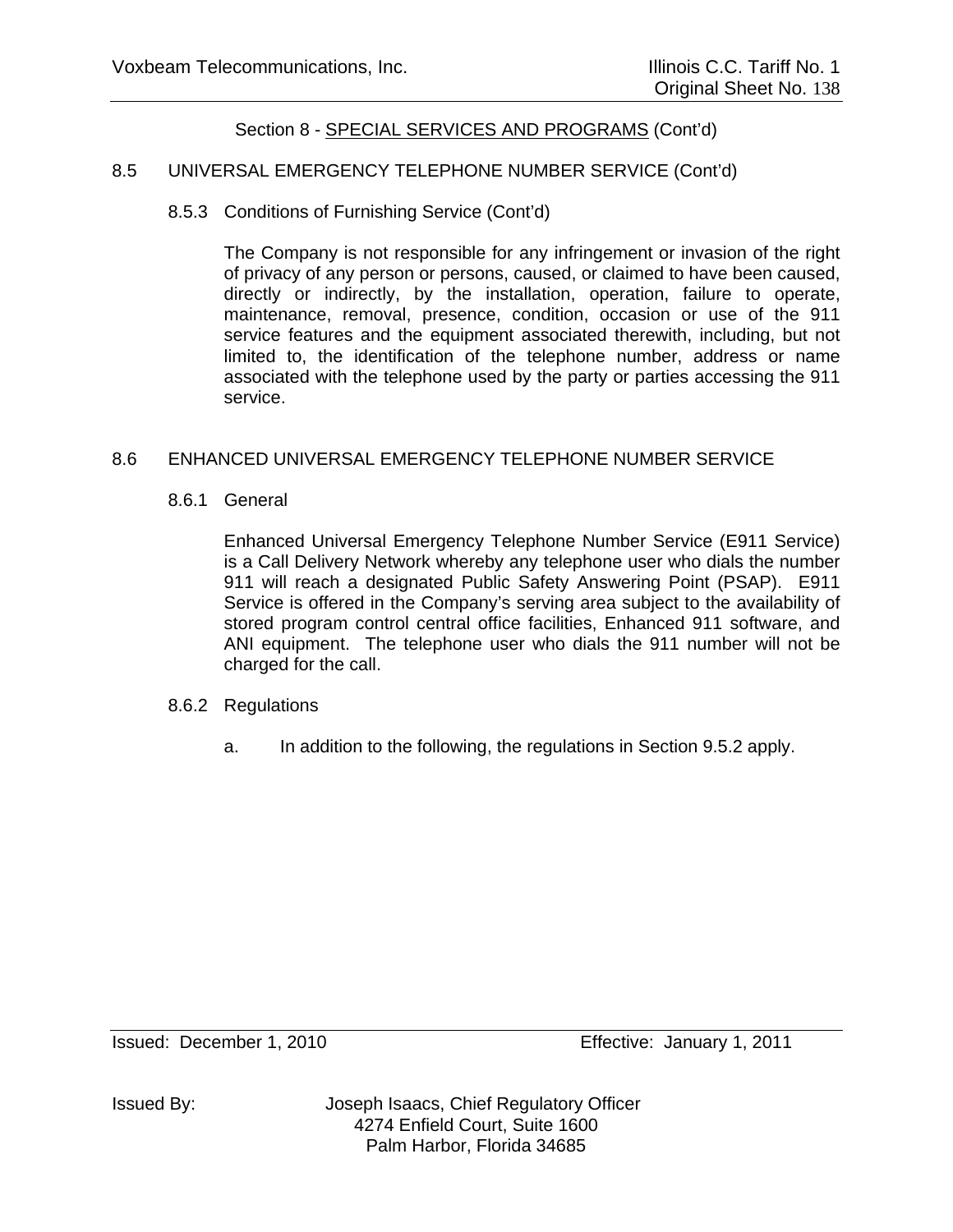- 8.6 ENHANCED UNIVERSAL EMERGENCY TELEPHONE NUMBER SERVICE (Cont'd)
	- 8.6.2 Regulations (Cont'd)
		- b. This Tariff does not provide for the inspection or constant monitoring of facilities to discover errors, defects, or malfunctions in the service, nor does the company undertake such responsibility. The Agency shall make such operational tests as in their judgment are required to determine whether the system is functioning properly for its use. The Agency shall promptly notify the Company in the event the system is not functioning properly.
		- c. E911 information, consisting of the names, addresses, and telephone numbers of all telephone customers, is confidential, The Company will release such information to the Agency periodically for the update of their systems.
		- d. The E911 calling party, by dialing 911, waives the privacy afforded by non-listed and non-published service to the extent that the telephone number ("ANI") and address ("ALI") associated with the originating station location are furnished to the PSAP, on a call by call basis, after an E911 call has been received.
		- e. Service boundaries of the Company and political subdivision boundaries may not coincide. In the event that the Agency does not subscribe to Selective Routing, it must make arrangements to handle all 911 calls that originate from telephones served by Central offices in the local service areas (i.e., exchange) whether or not the calling telephone is situated on property within the geographical boundaries of the Agency's public safety jurisdiction.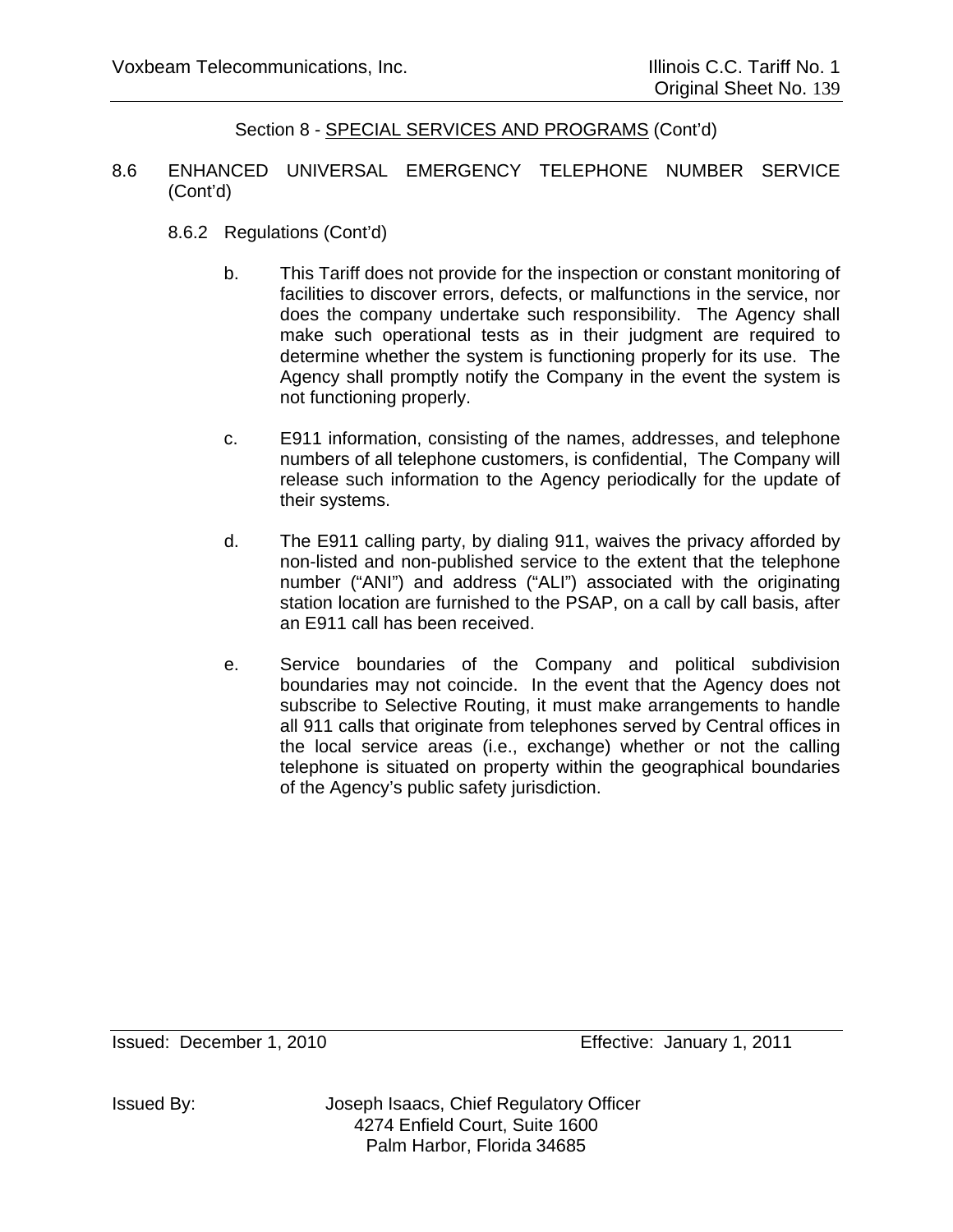#### 8.6 ENHANCED UNIVERSAL EMERGENCY TELEPHONE NUMBER SERVICE (Cont'd)

#### 8.6.3 Conditions of Furnishing Service

This service is offered solely as an aid in handling assistance calls in connection with fire, police, medical, and other emergencies. The Company is not responsible, in the absence of gross negligence or willful misconduct, including default routing, for any losses, claims, demands, suits, or any liability, whether suffered, made, instituted, or asserted by the customer or by any other party or person, for any personal injury to or death of any person or persons, and for any loss, damage, or destruction of any property, whether owned by the customer or others, caused or claimed to have been caused by the installation, operation, failure to operate, maintenance, removal, presence, condition, location, or use of such facilities. By dialing 911, the customer agrees to release, indemnify, defend, and hold harmless the Company from any and all loss or claims, whatsoever, whether suffered, made, instituted, or asserted by the destruction of any property, whether owned by the customer or others. Not withstanding any provision to the contrary, in no event shall the Company be liable for any special, incidental, consequential, exemplary, or punitive damages of any nature whatsoever, including for default routing.

The Company is not responsible for any infringement or invasion of the right of privacy of any person or persons, caused, or claimed to have been caused, directly or indirectly, by the installation, operation, failure to operate, maintenance, removal, presence, condition, occasion or use of the 911 service features and the equipment associated therewith, including, but not limited to, the identification of the telephone number, address or name associated with the telephone used by the party or parties accessing the 911 service.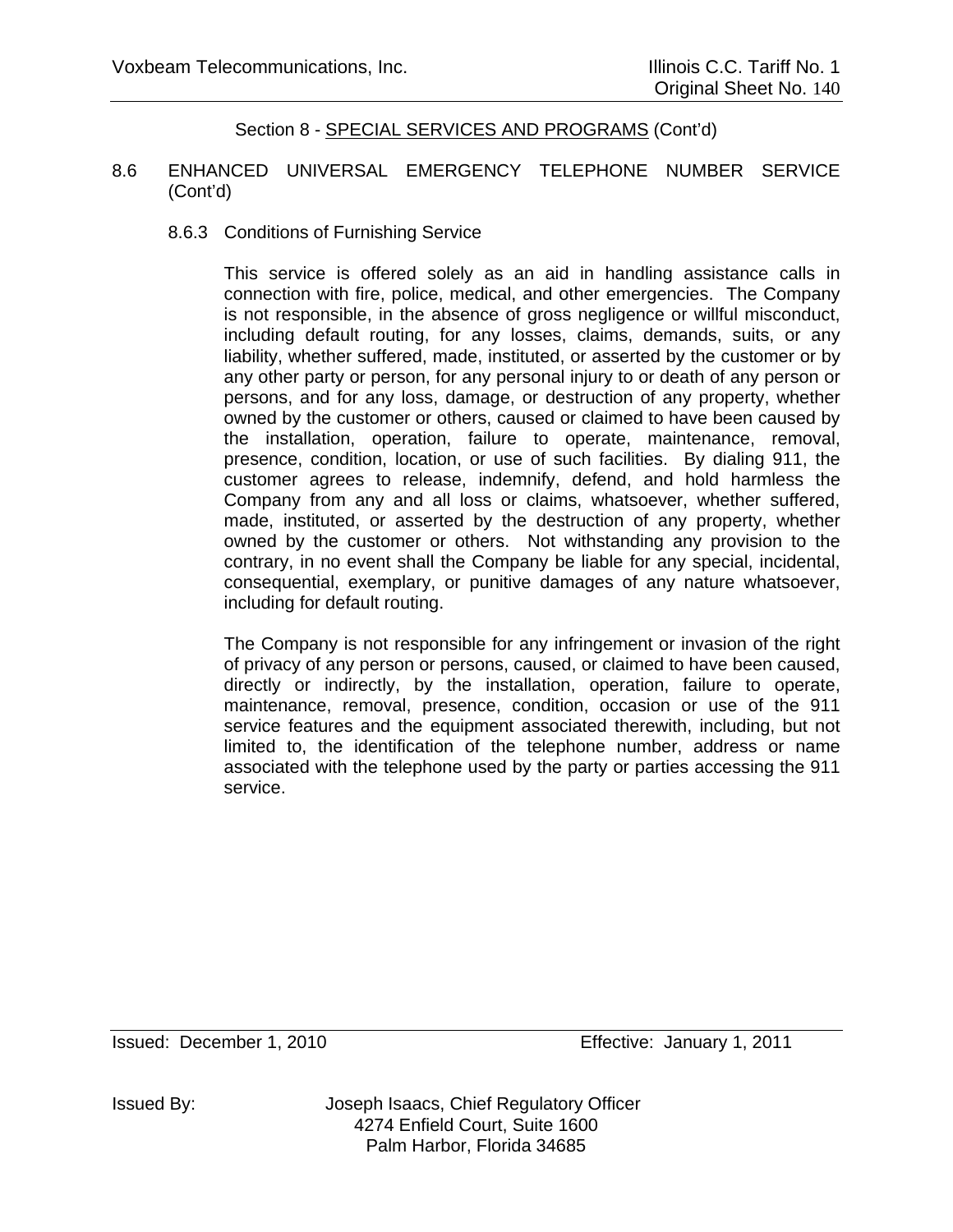#### 8.7 TELECOMMUNICATIONS RELAY SERVICE

8.7.1 General

The Company will provide access to a telephone relay center for the Illinois Relay Service. The service permits telephone communications between hearing and/or speech impaired individuals who must use a Telecommunications Device for the Deaf (TDD) or a Teletypewriter (TTY) and individuals with normal hearing and speech. The Relay Service can be reached by dialing an toll-free number. Specific toll-free numbers have been designated for both impaired and non-impaired customers to use.

Concurrence in regulations and charges of the Illinois Telecommunications Access Corporation are as follows:

- A. ROUTE24 COMPUTERS, INC concurs in the Rates, Rules and Regulations governing: (1) intrastate Telecommunications Provisions for the Hearing-and Voice-Impaired as filed by the Illinois Telecommunications Access Corporation in its ILL.C.C, No. 3 tariff; (2) intrastate Telecommunications Provisions for the Deaf and Severely Hearing-Impaired for Telecommunications Relay Service as filed by the Illinois Telecommunications Access Corporation in its ILL.C.C No. 4 tariff.
- B. ROUTE24 COMPUTERS, INC extends this concurrence to any and all changes which may be made subsequent to this date by the Illinois Telecommunications Access Corporation in its ILL.C.C. No. 3 and ILL.C.C. No. 4 tariffs.
- C. ROUTE24 COMPUTERS, INC hereby expressly reserves the right to cancel and make void this statement of concurrence at any time.
- 8.7.2 Regulations
	- a. Only intrastate calls can be completed using the Illinois Relay Service under the terms and conditions of this Tariff.

Issued: December 1, 2010 Effective: January 1, 2011

Issued By: Joseph Isaacs, Chief Regulatory Officer 4274 Enfield Court, Suite 1600 Palm Harbor, Florida 34685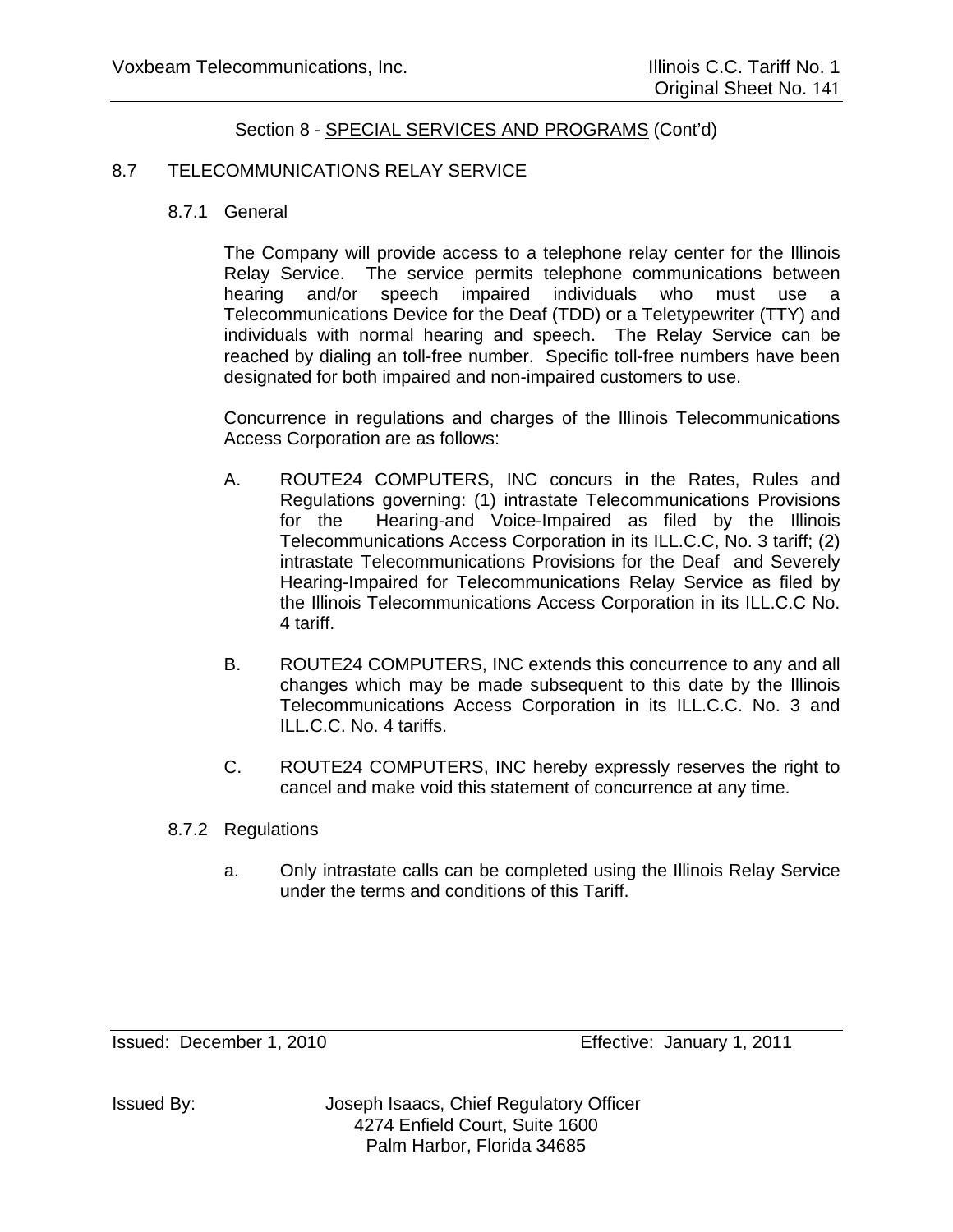### 8.7 TELECOMMUNICATIONS RELAY SERVICE (Cont'd)

- 8.7.2 Regulations (Cont'd)
	- b. Charges for calls placed through the Relay Service will be billed as if direct distance dialed (DDD) from the point of origination to the point of termination. The actual routing of the call does not affect billing.
	- c. Calls through the Relay Service may be billed to a third number only if that number is within the State of Illinois. Calls may also be billed to calling cards issued by the Company or other carriers who may choose to participate in this service.
	- d. The following calls may not be placed through the Relay Service:
		- 1. calls to informational recordings and group bridging service:
		- 2. calls to time or weather recorded messages;
		- 3. station sent paid calls from coin telephones; and
		- 4. operator-handled conference service and other teleconference calls.
- 8.7.3 ITAC Supplement Charges

Pursuant to the Order dated May 5, 1999, the Illinois Commerce Commission in Docket No. 99-0182, ROUTE24 COMPUTERS, INC will impose a supplemental charge of six cents per month per line for all subscriber lines other than Centrex-type lines, and a charge of .6 cents for each Centrex-type line, effective with bills rendered on or after June 1, 1999 or at the beginning of the first cycle after June 1, 1999.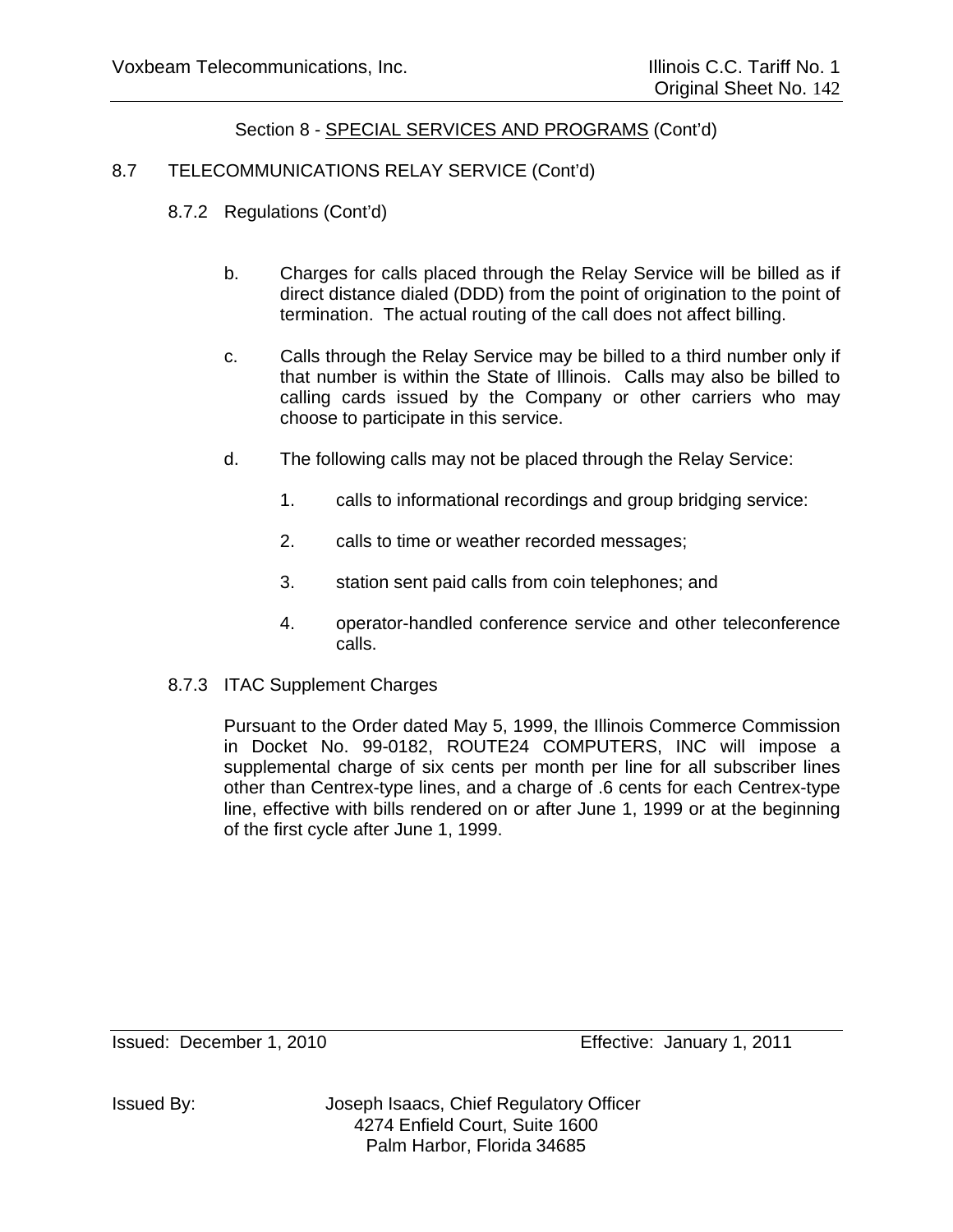# 8.7 STATE OF ILLINOIS RELAY SERVICE (Cont'd)

## 8.7.4 Liability

The Company contracts with an outside provider for the provision of this service. The outside provider has complete control over the provision of the service except for the facilities provided directly by the Company. In addition to other provisions of this Tariff dealing with liability, in the absence of gross negligence or willful misconduct on the part of the Company, the Company shall not be liable for and the customer, by using the service, agrees to release, defend, and hold harmless for all damages, whether direct, incidental or consequential, whether suffered, made, instituted, or asserted by the customer, or by any other person, for any loss or destruction of any property whatsoever, whether covered by the customer or others, or for any personal injury or death of, any person. Not withstanding any provision to the contrary, in no event shall the Company be liable for any special, incidental, consequential, exemplary, or punitive damages of any nature whatsoever.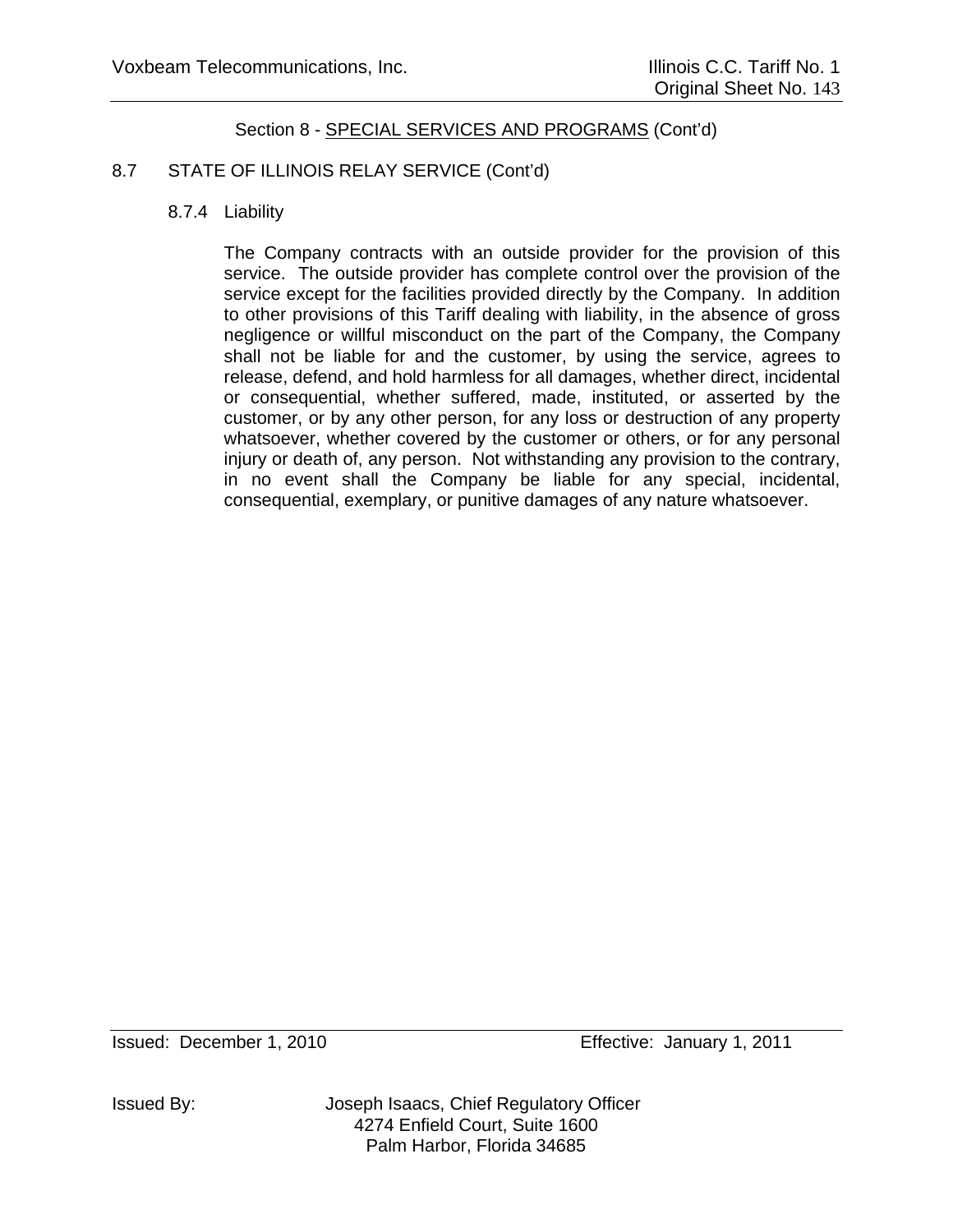### Section 9 - SPECIAL ARRANGEMENTS

#### 9.1 SPECIAL CONSTRUCTION

9.1.1 Basis for Charges

Basis for Charges where the Company furnishes a facility or service for which a rate or charge is not specified in the Company's Tariffs, charges will be based on the costs incurred by the Company (including return) and may include:

- a. nonrecurring charges;
- b. recurring charges;
- c. termination liabilities; or
- d. combinations of a., b., and c.
- 9.1.2 Basis for Cost Computation

The costs referred to in 10.1.1 preceding may include one or more of the following items to the extent they are applicable:

- a. Costs to install the facilities to be provided including estimated costs for the rearrangements of existing facilities. These costs include:
	- (1) equipment and materials provided or used;
	- (2) engineering, labor, and supervision;
	- (3) transportation; and
	- (4) rights of way and/or any required easements.
- b. Cost of maintenance.
- c. Depreciation on the estimated cost installed of any facilities provided, based on the anticipated useful service life of the facilities with an appropriate allowance for the estimated net salvage.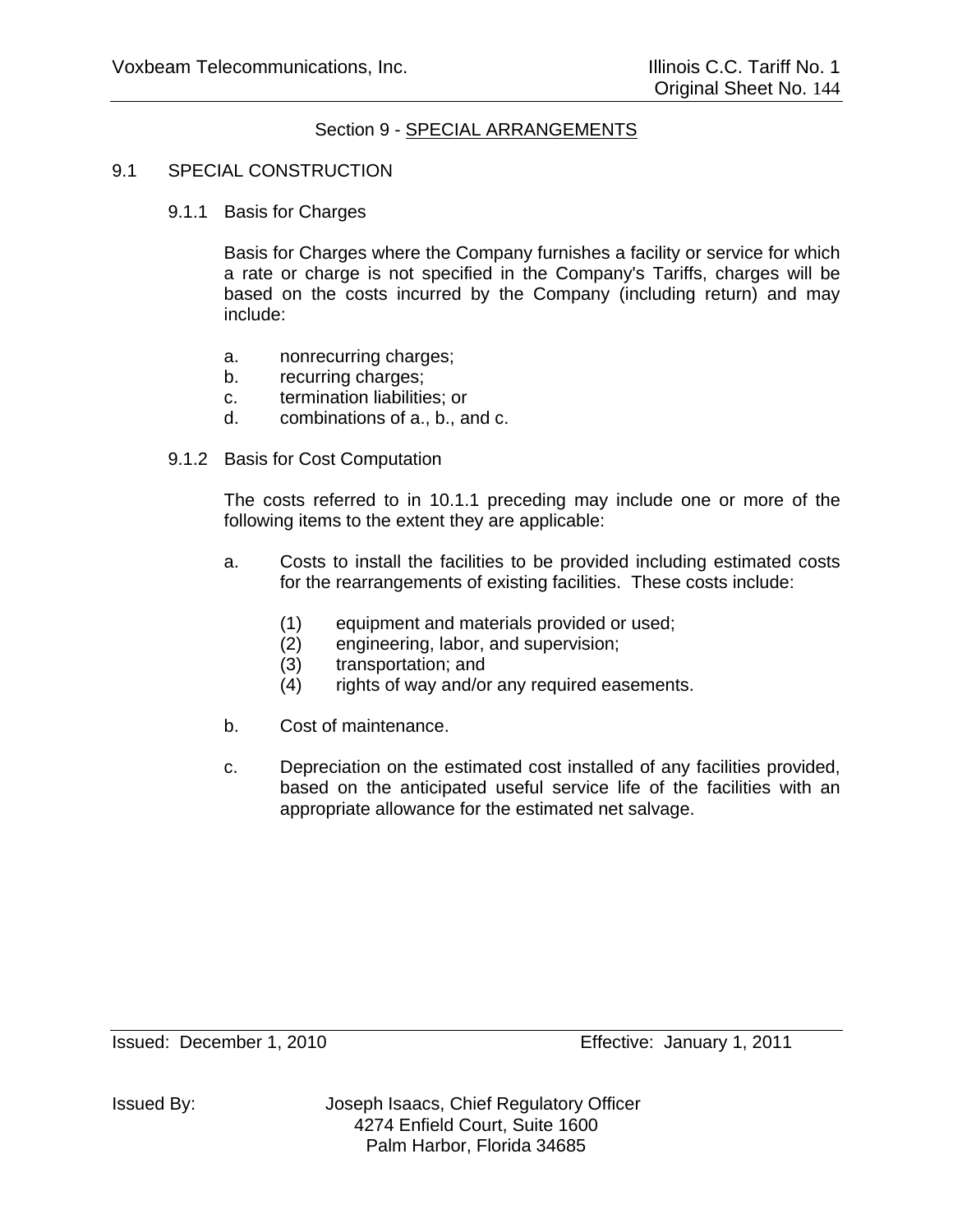### Section 9 - SPECIAL ARRANGEMENTS (Cont'd)

### 9.1 SPECIAL CONSTRUCTION (Cont'd)

- 9.1.2 Basis for Cost Computation (Cont'd)
	- d. Administration, taxes, and uncollectible revenue on the basis of reasonable average cost for these items.
	- e. License preparation, processing, and related fees.
	- f. Tariff preparation, processing and related fees.
	- g. Any other identifiable costs related to the facilities provided; or
	- h. An amount for return and contingencies.
- 9.1.3 Termination Liability

To the extent that there is no other requirement for use by the Company, a termination liability may apply for facilities specially constructed at the request of a customer.

 a. The period on which the termination liability is based is the estimated service life of the facilities provided.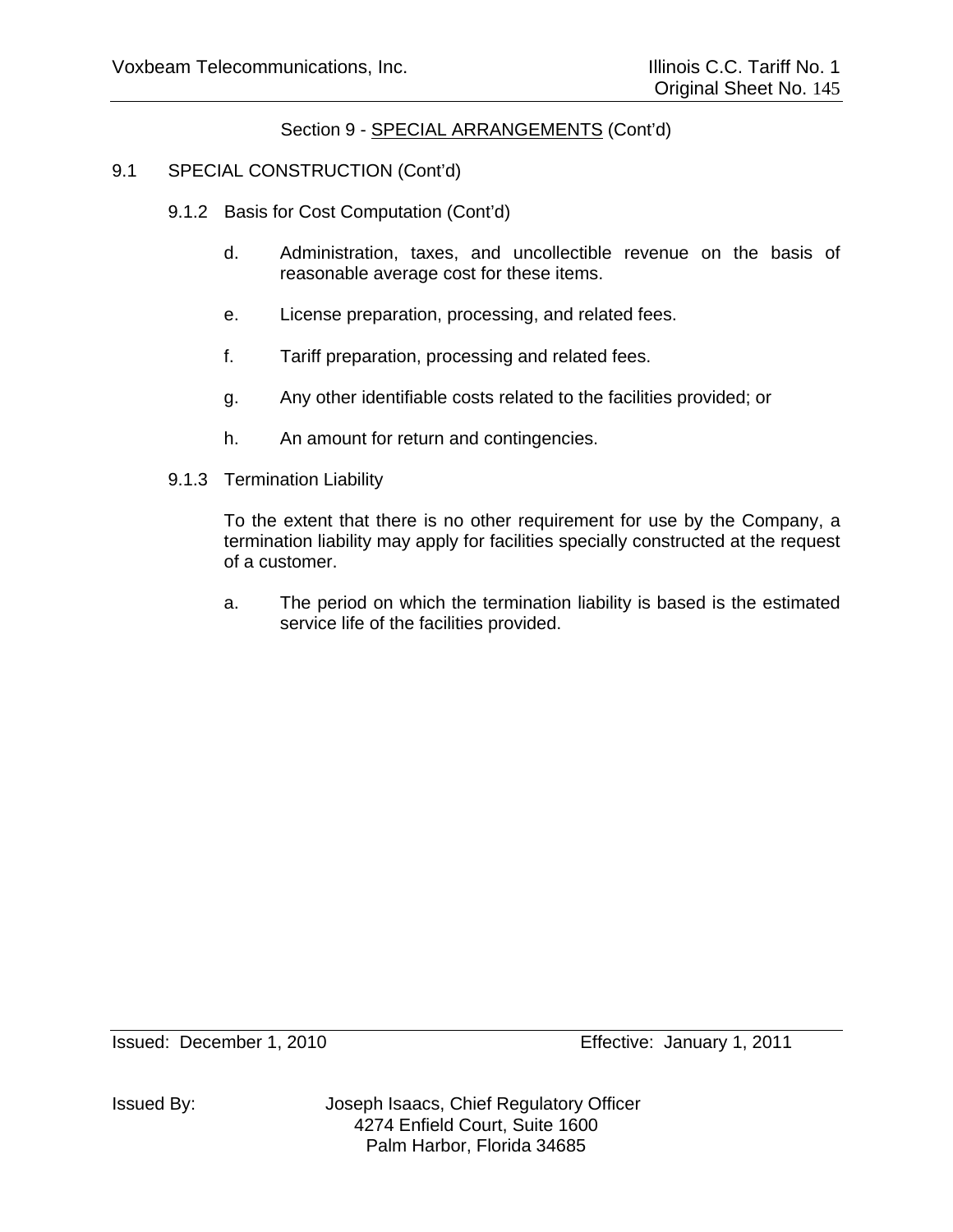### Section 9 - SPECIAL ARRANGEMENTS (Cont'd)

### 9.1 SPECIAL CONSTRUCTION (Cont'd)

- 9.1.3 Termination Liability (Cont'd)
	- b. The amount of the maximum termination liability is equal to the estimated amounts (including return) for:
		- (1) Costs to install the facilities to be provided including estimated costs for the rearrangements of existing facilities. These costs include:
			- (a) equipment and materials provided or used;
			- (b) engineering, labor, and supervision;
			- (c) transportation; and
			- (d) rights of way and/or any required easements;
		- (2) license preparation, processing, and related fees;
		- (3) Tariff preparation, processing and related fees;
		- (4) cost of removal and restoration, where appropriate; and
		- (5) any other identifiable costs related to the specially constructed or rearranged facilities.
	- c. The termination liability method for calculating the unpaid balance of a term obligation is obtained by multiplying the sum of the amounts determined as set forth in Section 10.1.3.b. preceding by a factor related to the unexpired period of liability and the discount rate for return and contingencies. The amount determined in Section 10.1.3.b. preceding shall be adjusted to reflect the redetermined estimated net salvage, including any reuse of the facilities provided. This amount shall be adjusted to reflect applicable taxes.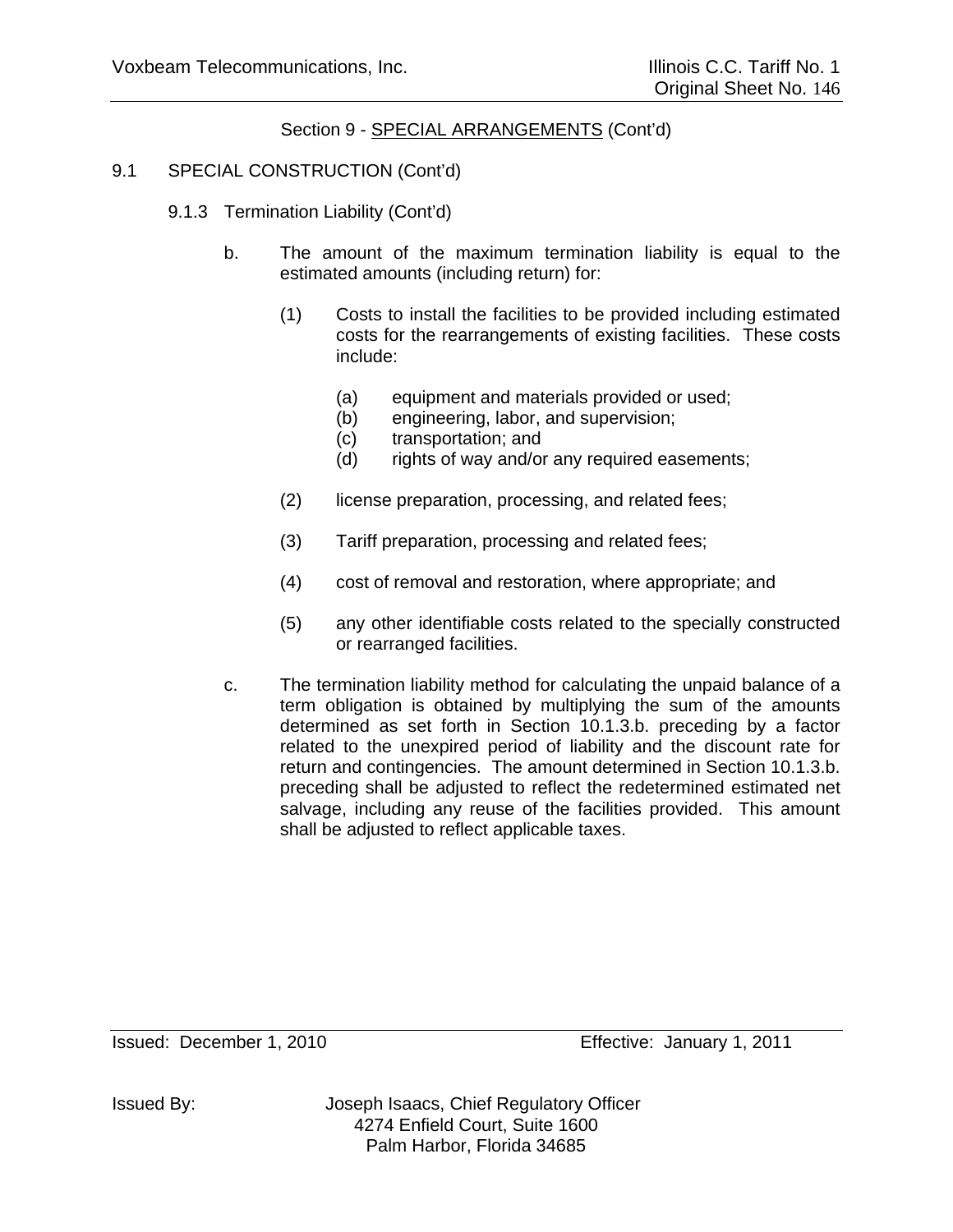### Section 9 - SPECIAL ARRANGEMENTS (Cont'd)

#### 9.2 NON-ROUTINE INSTALLATION AND/OR MAINTENANCE

At the customer's request, installation and/or maintenance may be performed outside the Company's regular business hours, or (in the Company's sole discretion and subject to any conditions it may impose) in hazardous locations. In such cases, charges based on the cost of labor, material, and other costs incurred by or charged to the Company will apply. If installation is started during regular business hours but, at the Customer's request, extends beyond regular business hours into time periods including, but not limited to, weekends, holidays, and/or night hours, additional charges may apply.

### 9.3 INDIVIDUAL CASE BASIS (ICB) ARRANGEMENTS

Rates for ICB arrangements will be developed on a case-by-case basis in response to a bona fide request from a customer or prospective customer for service which vary from Tariffed arrangements. Rates quoted in response to such requests may be different for Tariffed service than those specified for such service in this Tariff. ICB rates will be offered to customers in writing and will be made available to similarly situated customers.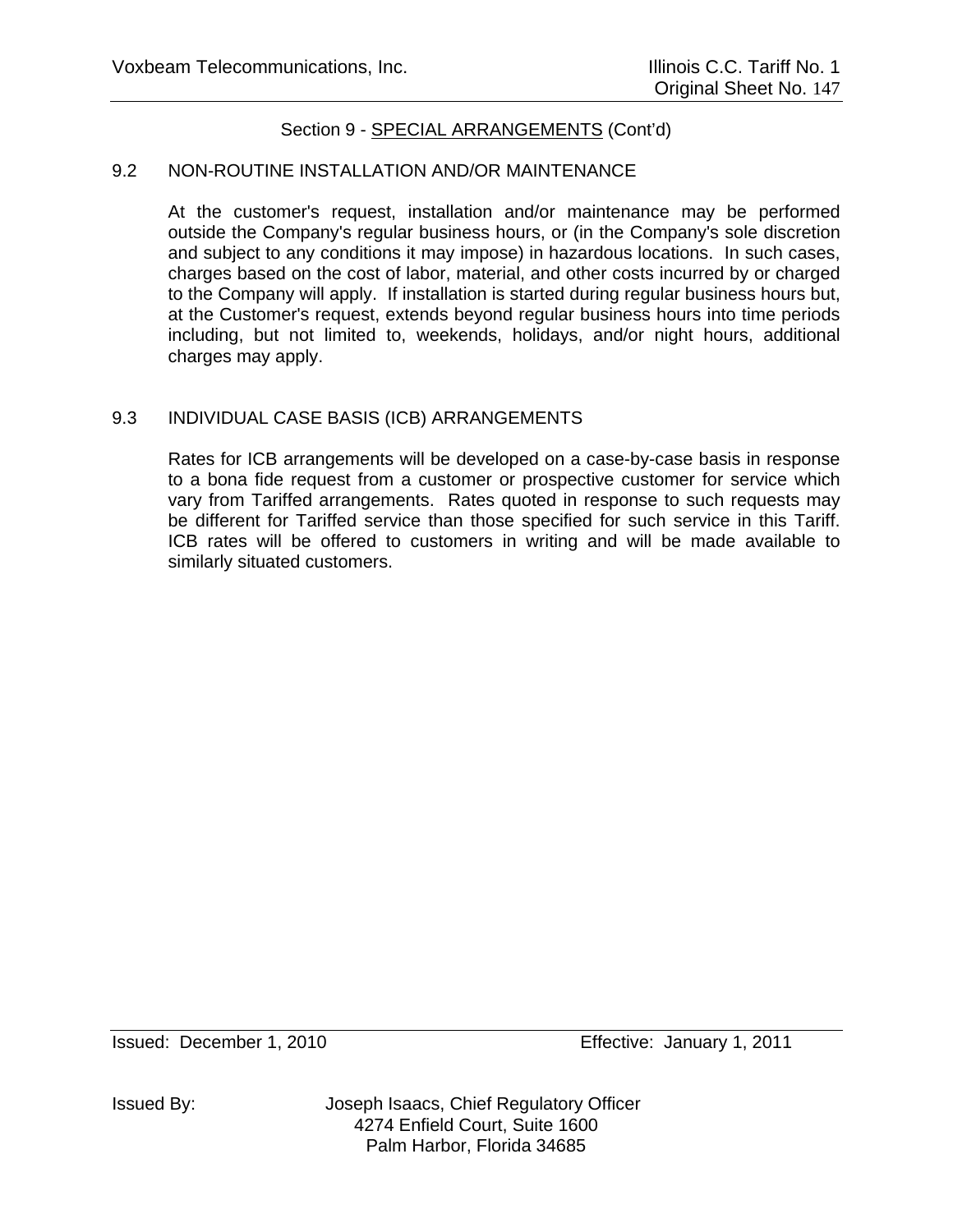### Section 10 - DIRECTORY

#### 10.1 ALPHABETICAL DIRECTORY

- 10.1.1 Main Listings
	- a. The Company contracts with an outside provider, which may be the Incumbent Local Exchange Carrier, for directory listings. All references to the directory of the Company will mean the directory published by the outside provider.
	- b. The term "listing" refers to the information in light face type in the alphabetical directory and the Directory Assistance Records of the Company.
	- c. Listings provided without charge are as follows:
		- 1. One listing for each individual line. Where individual lines are grouped for incoming service, only one listing will be provided for each such group.
		- 2. One listing for each PBX or interconnecting system.
	- d. The name listed in the directory has no bearing on who is responsible for payment of the account associated with the number being listed.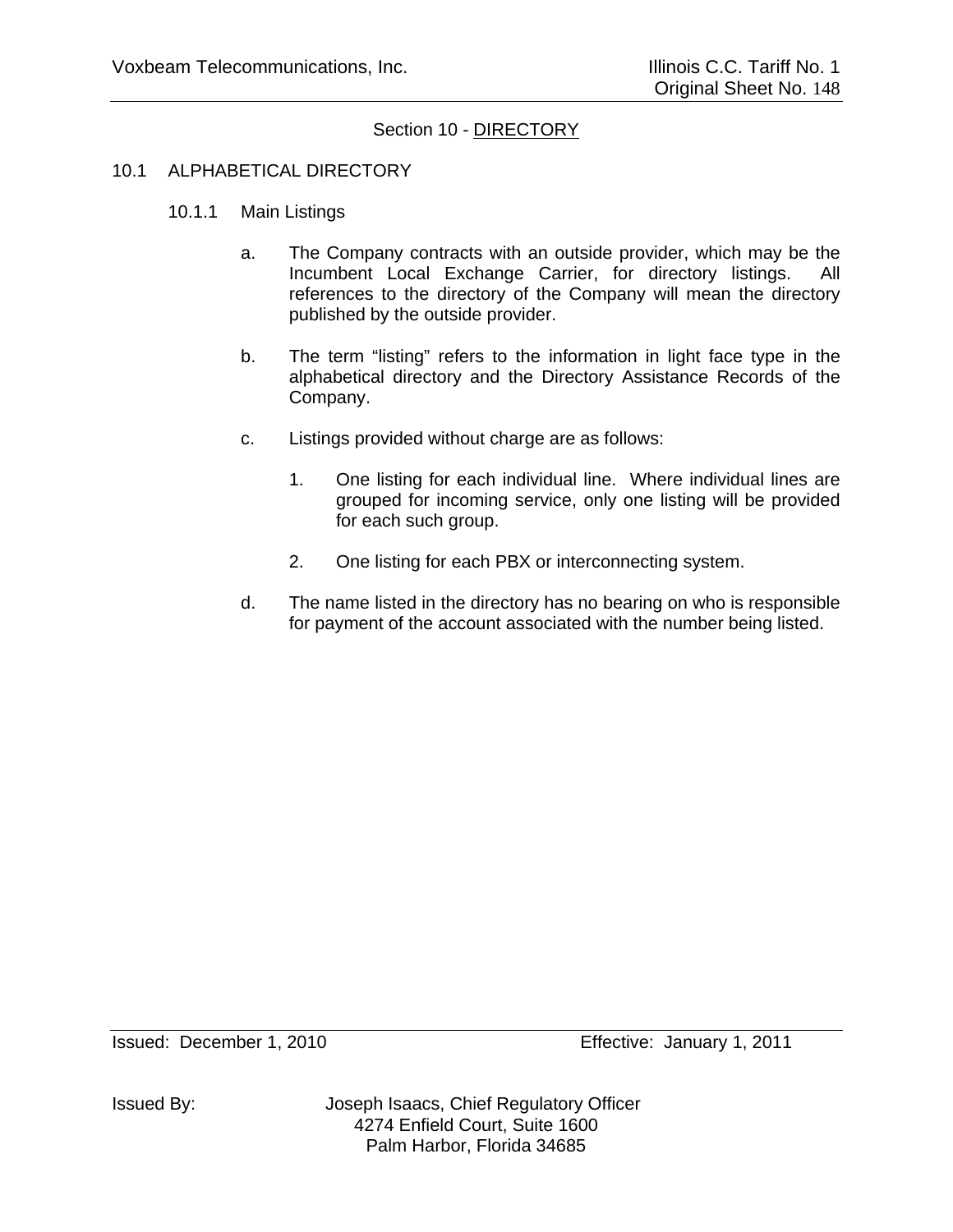### 10.1 ALPHABETICAL DIRECTORY (Cont'd)

- 10.1.2 Composition of Listings
	- a. Listings are limited to information essential to the identification of the listed party.
	- b. Addresses
		- 1. Each listing normally includes the number and street name location where the telephone service is furnished. The name of a building may be shown in case of buildings commonly known by name.
		- 2. Upon Customer request, the address may be omitted, a post office box number may be shown, or a partial address (omitting number) may be shown. In directories where locality names are normally part of the address, a partial address consisting of the name of a locality may be shown.
	- c. The Customer may request a main listing different from the billing name and address of the service. All such requests will be honored to the extent possible under the terms of the contract described in Section 11.1.1.a above.
- 10.1.3 Types of Listings

In addition to the main listing as described above, the following options are available for an additional charge.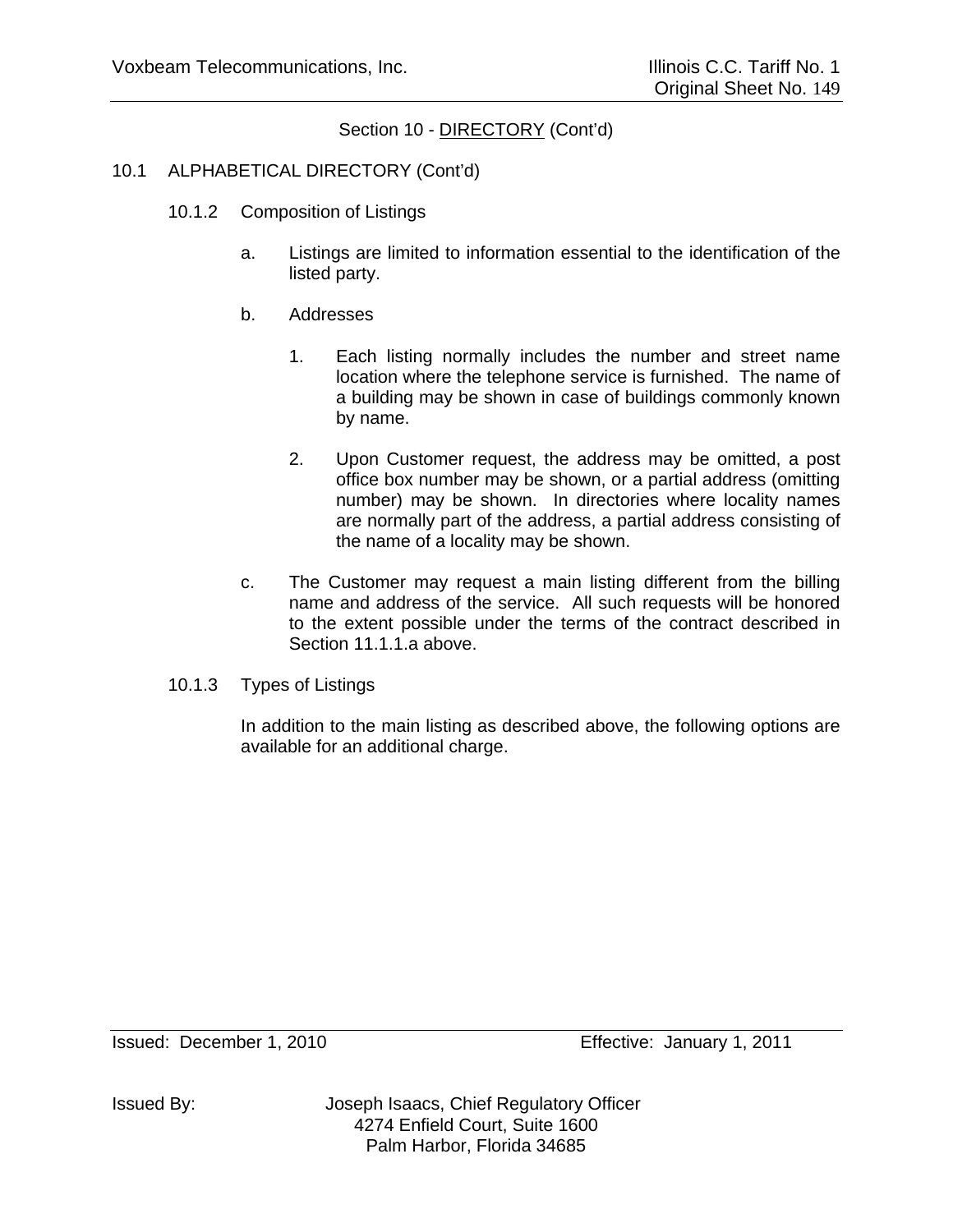# 10.1 ALPHABETICAL DIRECTORY (Cont'd)

- 10.1.3 Types of Listings (Cont'd)
	- a. Indented Listings

An indented listing is indented under a standard listing or under a caption, and may not include more than a designation, address, and telephone number. A caption consists of a name, and may include a designation, but not a telephone number. An address may be included only if all of the services listed under the caption are located at the same address. When the same designation is appropriate for two or more indented listings, it may be shown as a sub-caption. Indented listings are permissible when a Customer is entitled to two or more listings of the same name with different addresses or different telephone numbers.

b. Duplicate Listings

Any listing may be duplicated in a different directory (where offered) or under a separate geographical heading in the same directory. Such listing may be duplicated in indented form.

c. Reference Listing

A Customer with a listing in a different geographic heading may have an indented listing in reference form ("See . . . .") in lieu of a duplicate listing.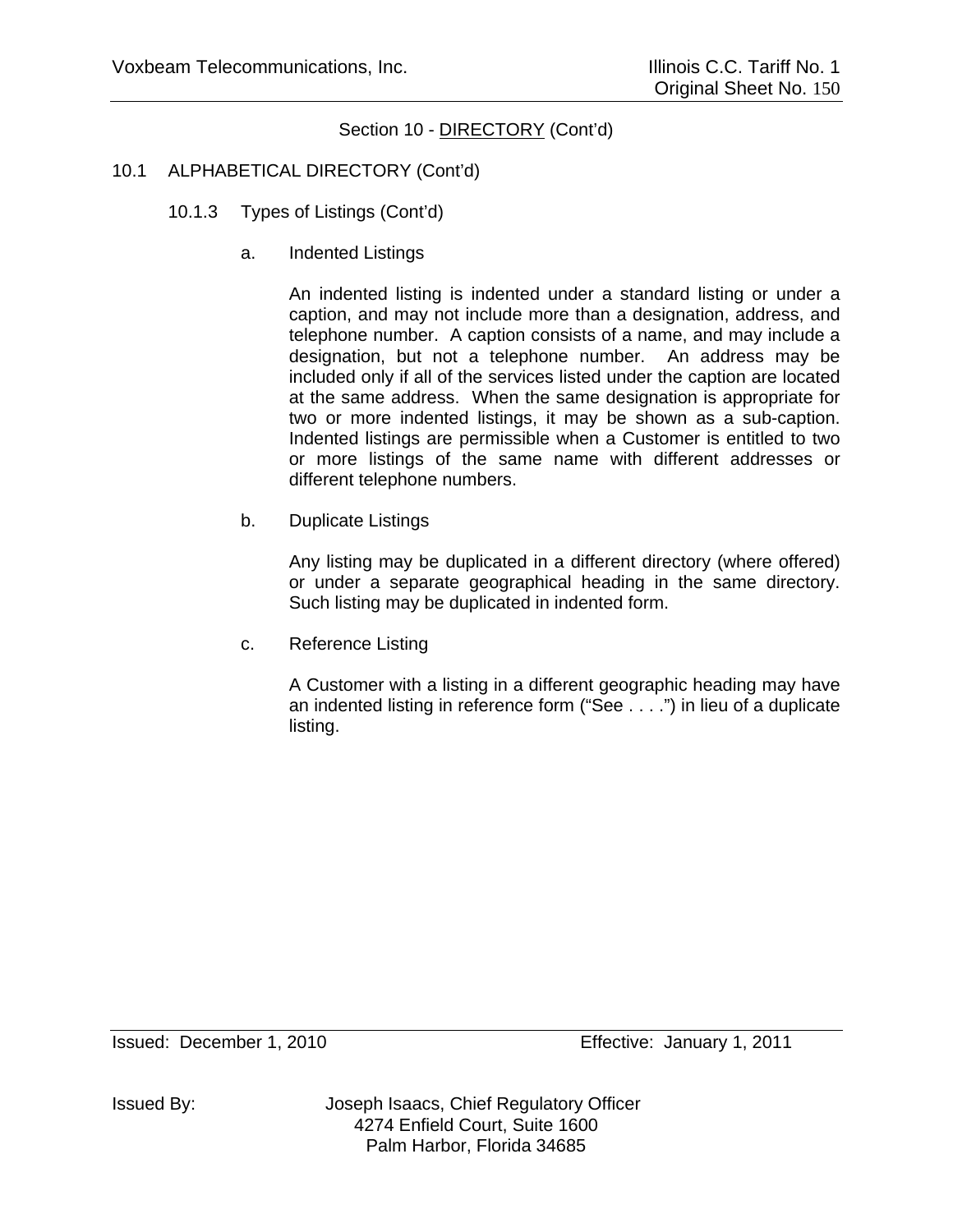# 10.1 ALPHABETICAL DIRECTORY (Cont'd)

- 10.1.3 Types of Listings (Cont'd)
	- d. Cross Reference Listing

A Customer may have a related listing in the same alphabetic group listing when required for identification of the listed party and not designated for advertising purposes.

e. Alternate Telephone Number Listings

Any listed party who has made arrangements for receiving calls at a different telephone number during an absence or at night may have the alternate numbers listed in the directory. Such listings may be furnished as an indented listing or as a sub-caption.

f. Semi-Private Listing

At the request of the Customer, the telephone number is omitted from the Company's alphabetical directory and designated as a "non listed" telephone number and the telephone number is included in the Directory Assistance records available to the general public. In addition, the telephone number is displayed for 911 and E911 emergency service and provided when a law enforcement agency requests it in writing.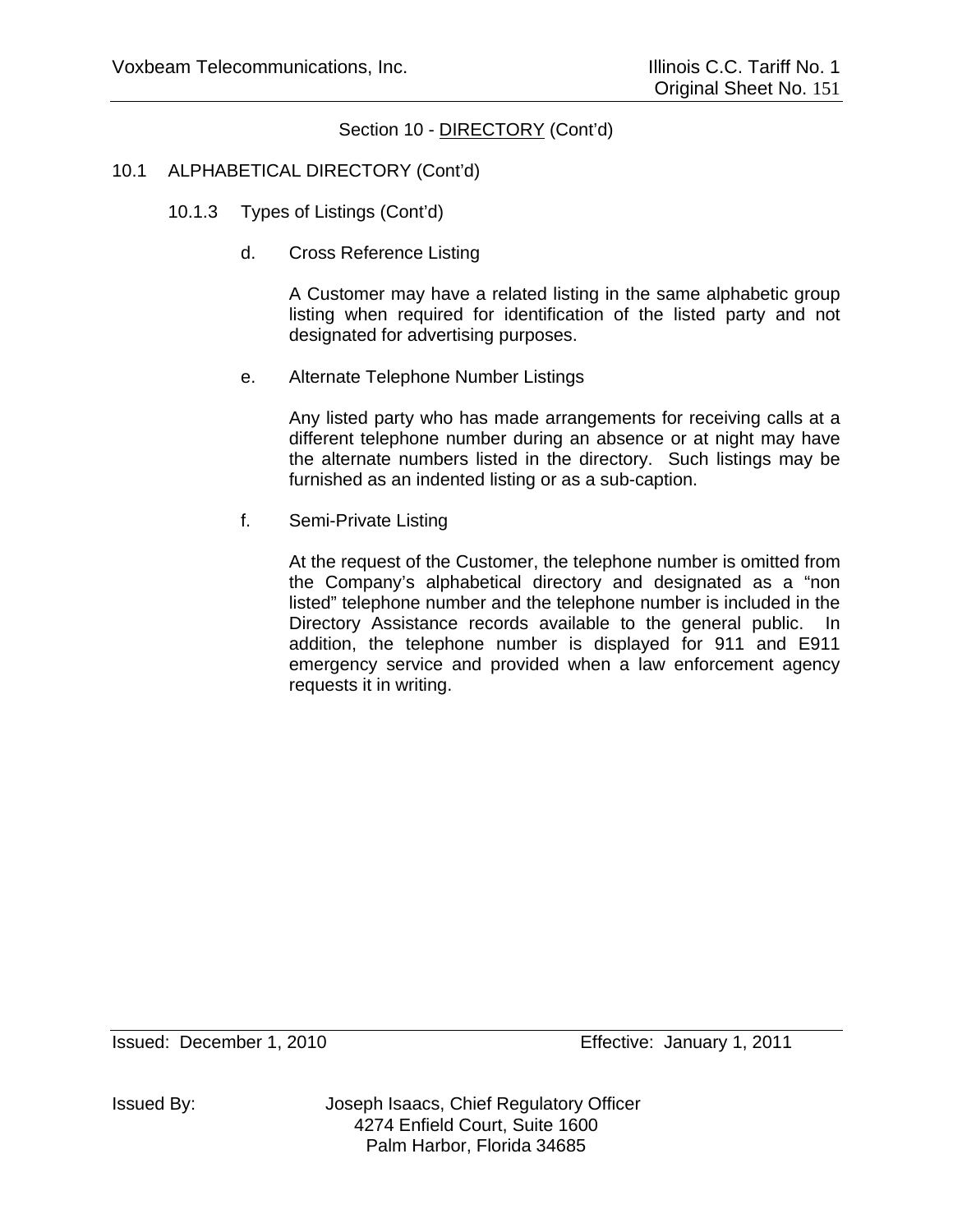### 10.1 ALPHABETICAL DIRECTORY (Cont'd)

- 10.1.4 Non-Published Service
	- a. General

The telephone numbers of non-published service are not listed in either the Company's alphabetical directory or Directory Assistance records available to the general public. However, where a government agency subscribes to Universal Emergency Telephone Number Service (911) or Enhanced Universal Emergency Telephone Service (E911), the telephone number, name, and address of a Customer with non-published service will be displayed when the Customer dials 911 and is connected to a Public Safety Answering Point (PSAP) for dispatch of emergency service. In addition, the Company will provide a Customer's non-published number when a law enforcement agency requests it in writing.

- b. Regulations
	- 1. Except as otherwise provided in this paragraph, incoming calls to non-published service will be completed only when the calling party places the call by number. In claims of emergencies involving life and death, the operator will call the non-published number and request permission to make an immediate connection to the calling party. If the connection is refused, the calling party will be advised.
	- 2. The acceptance by the Company of the Customer's request to refrain from publishing his or her telephone number in the Directory does not create any relationship or obligation, direct or indirect, to any person other than the Customer.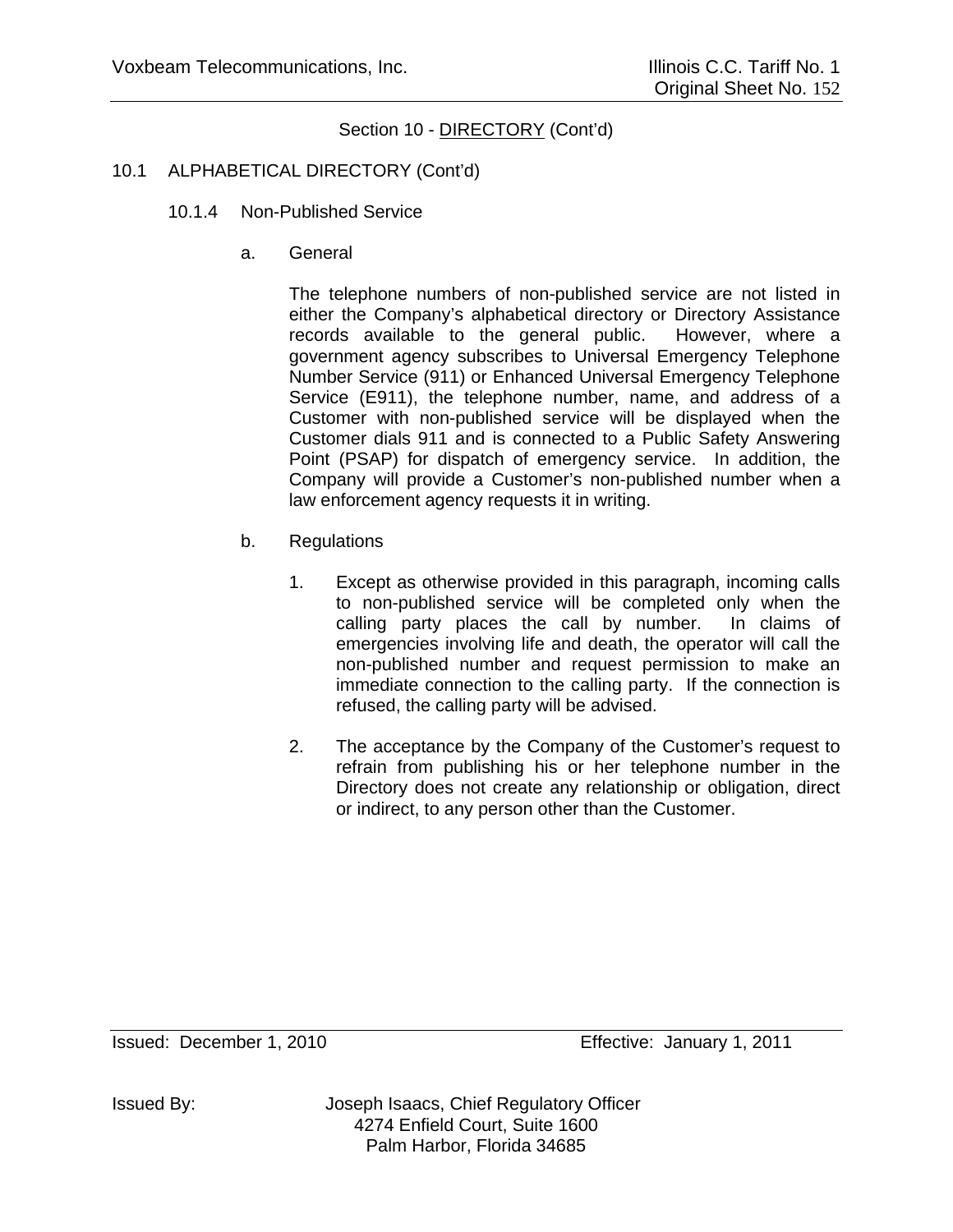### 10.1 ALPHABETICAL DIRECTORY (Cont'd)

- 10.1.4 Non-Published Service (Cont'd)
	- b. Regulations (Cont'd)
		- 3. In the absence of gross negligence or willful misconduct, no liability for damages arising from publishing the telephone number of non-published service in the directory or disclosing said number to any person shall attach to the Company, and where such a number is published in the directory, the Company's liability shall be limited to and satisfied by a refund of any monthly charges which the Company may have made for such non-published service.
		- 4. The Customer indemnifies and saves the Company harmless against any and all claims for damages caused or claimed to have been caused, directly, by the publication of the number of a non-published service or the disclosing of said number to any person.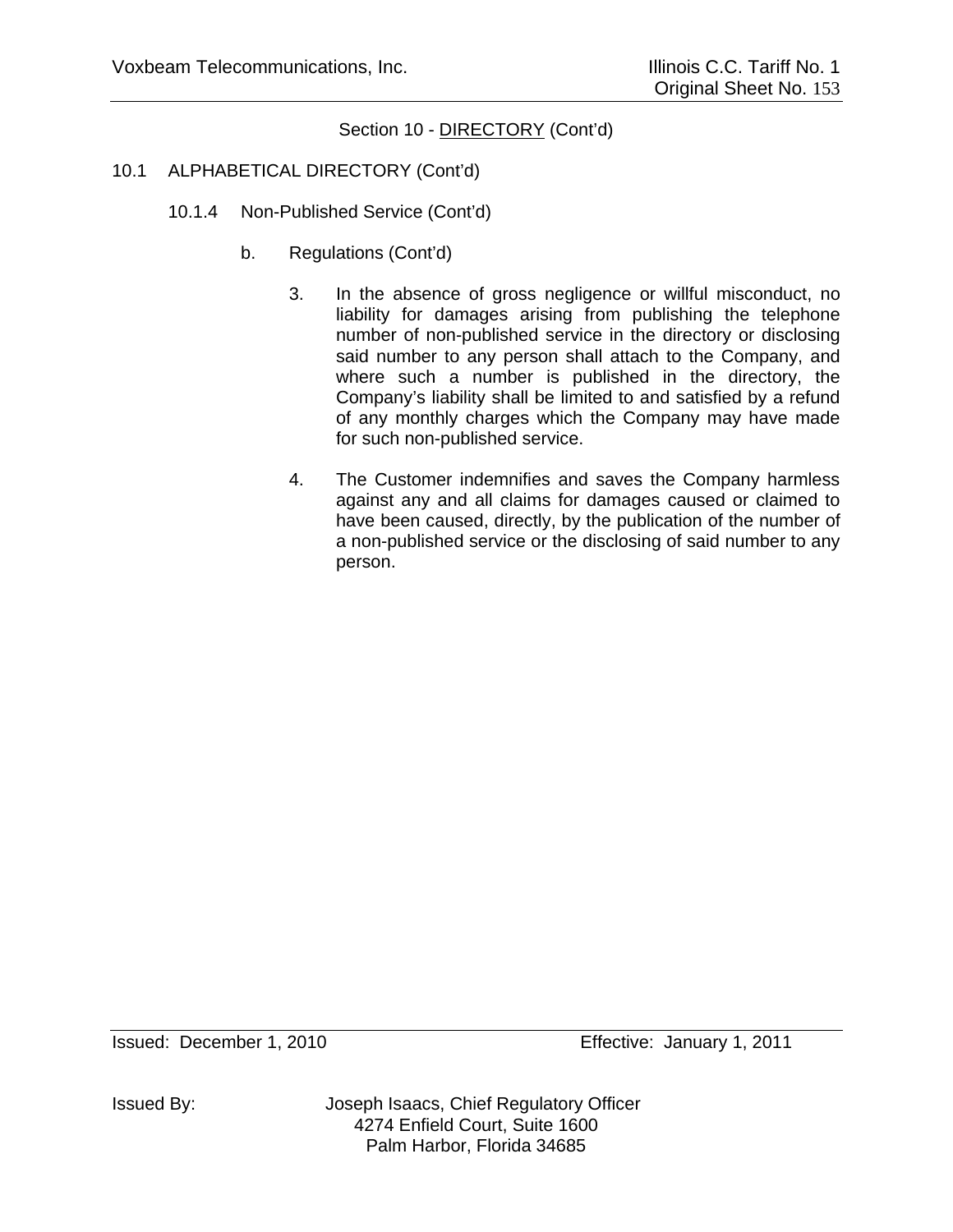10.2 **[RESERVED FOR FUTURE USE]** 

Issued By: Joseph Isaacs, Chief Regulatory Officer 4274 Enfield Court, Suite 1600 Palm Harbor, Florida 34685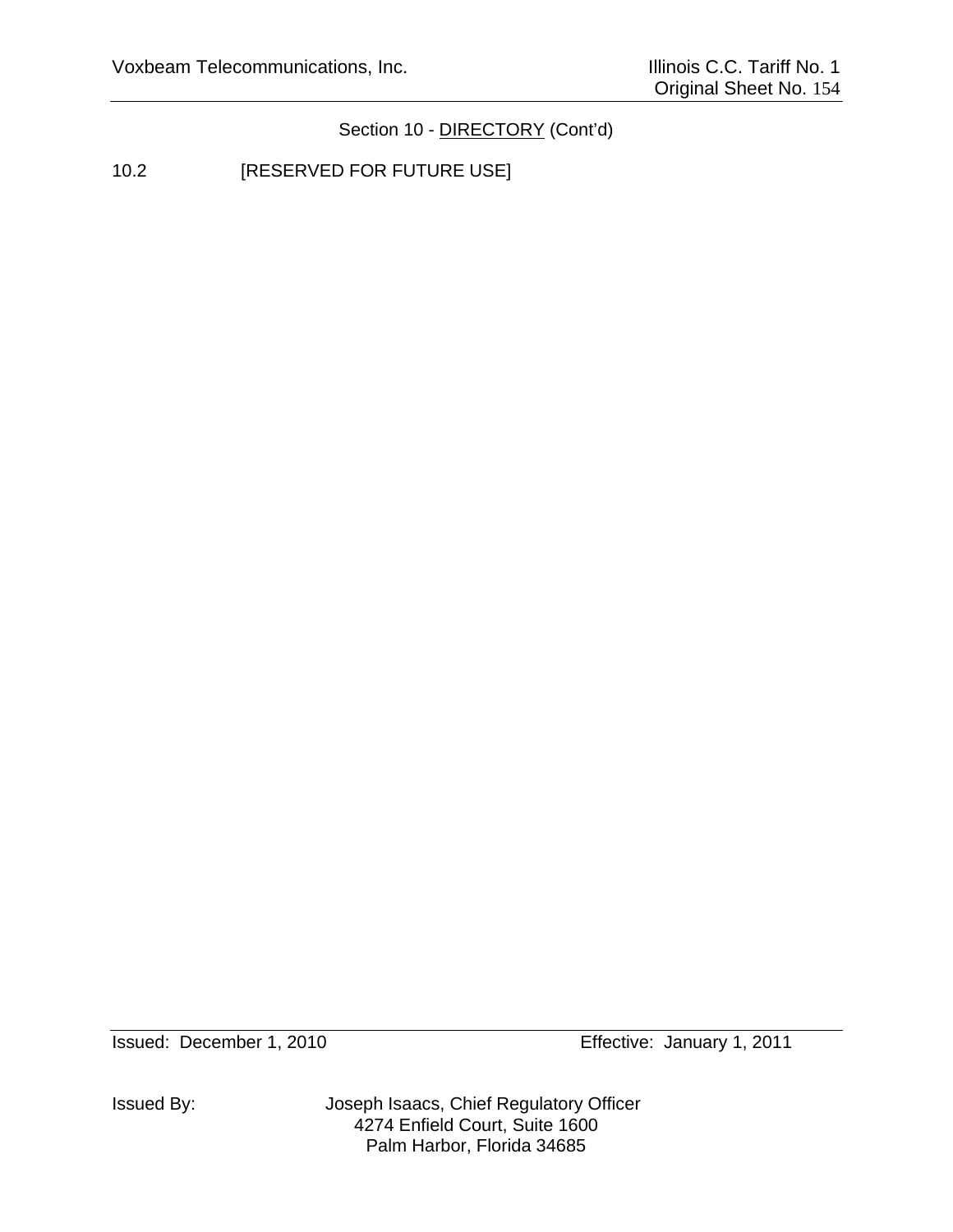#### 10.3 DIRECTORY INFORMATION REQUESTS

Requests for directory information are provided by dialing Directory Assistance. (See Section 5.7.) Information will not be issued by the Company outside of normal directory assistance procedures unless the request the request is made by an emergency agency. Directory information will only be provided to emergency agencies after a formal request is presented to the Company in writing. The requesting agency must agree to pay for the costs incurred by the Company in providing the information, and must certify that the information will be used only for the purpose of providing its services to the community.

### 10.4 LIABILITY OF THE COMPANY FOR ERRORS

#### 10.4.1 General

In the absence of gross negligence or willful misconduct, and except for the allowances stated elsewhere in this Tariff, no liability for any damage of any nature whatsoever arising from errors in directory listings or errors in listings obtainable from the Directory Assistance operator, including errors in reporting thereof, shall attach to the Company. A listing is considered in error only when it shows the Customer on the wrong street, or in the wrong community. The Customer must notify the Company of an error.

#### 10.4.2 Allowance for Errors

An allowance for errors in published directory listings or for errors in listings obtainable from the Directory Assistance operator shall be given as follows: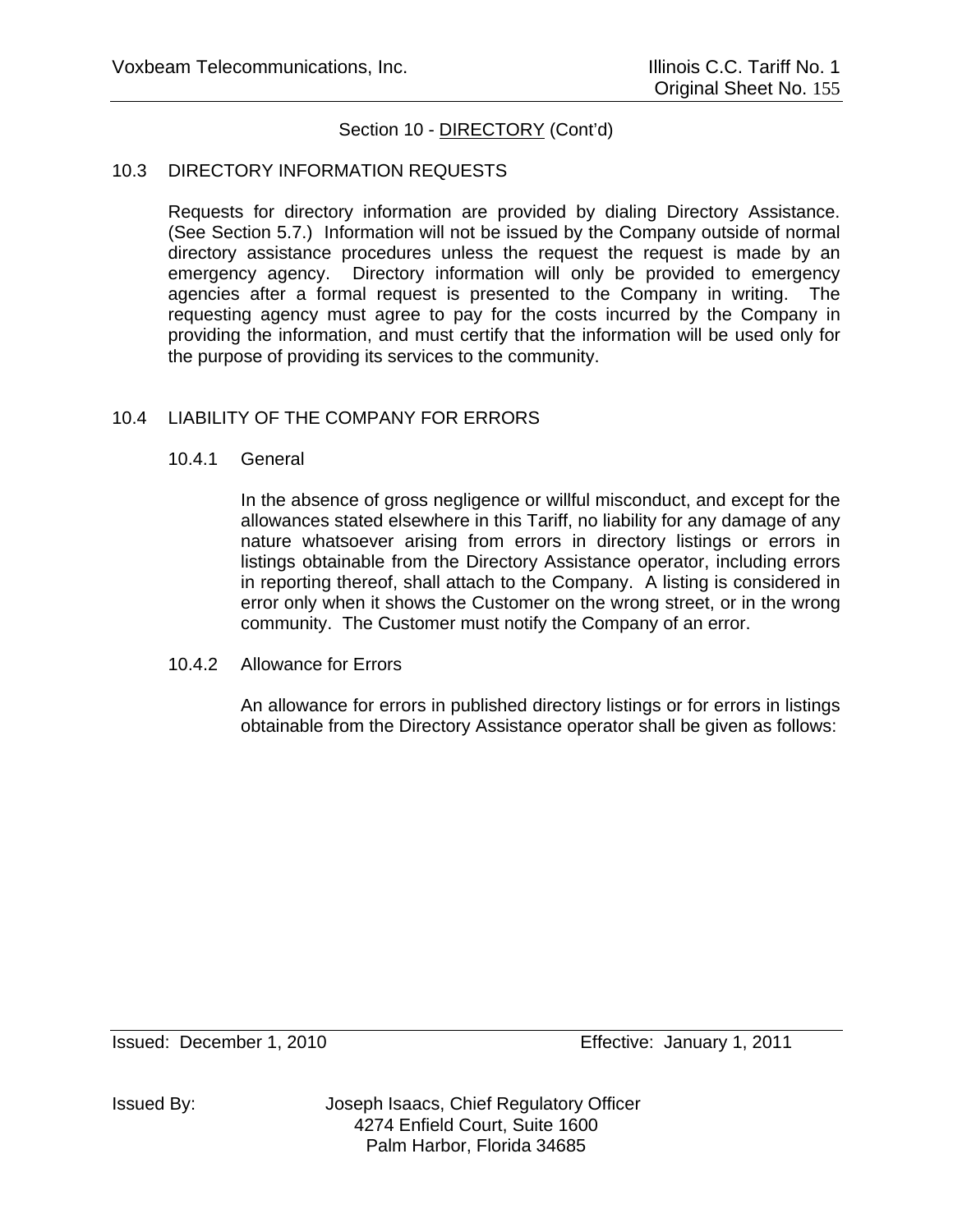#### 10.4 LIABILITY OF THE COMPANY FOR ERRORS (Cont'd)

- 10.4.2 Allowance for Errors (Cont'd)
	- a. Free Listings

For Free or non-charge published directory listings, credit shall be given at the rate of two times the monthly rate for an additional or charge listing affected, for each month of the life of the directory or the charge period during which the error occurs. The Company may issue the credit in a lump sum if it chooses to do so.

b. Charge Listings

For each additional or charge published directory listing, credit shall be given at the monthly Tariff rate for each individual line affected, for each month of the life of the directory or the charge period during which the error occurs.

c. Operator Records

For free or charge listings obtainable from records used by the Directory Assistance operator, upon notification to the Company of the error in such records by the Customer, the Company shall be allowed a period of three business days to make the correction. If the correction is not made in that time for reasons within the control of the Company, credit shall be given at the rate of two-thirtieths (2/30) of the basic monthly rate for the line or lines in question for each day thereafter that the records remain uncorrected.

The total amount of any credit shall not exceed, on a monthly basis, the total of the charges for each listing plus the basis monthly rate for the line(s) in question. No allowance will be provided for errors caused by other carriers or operator service providers.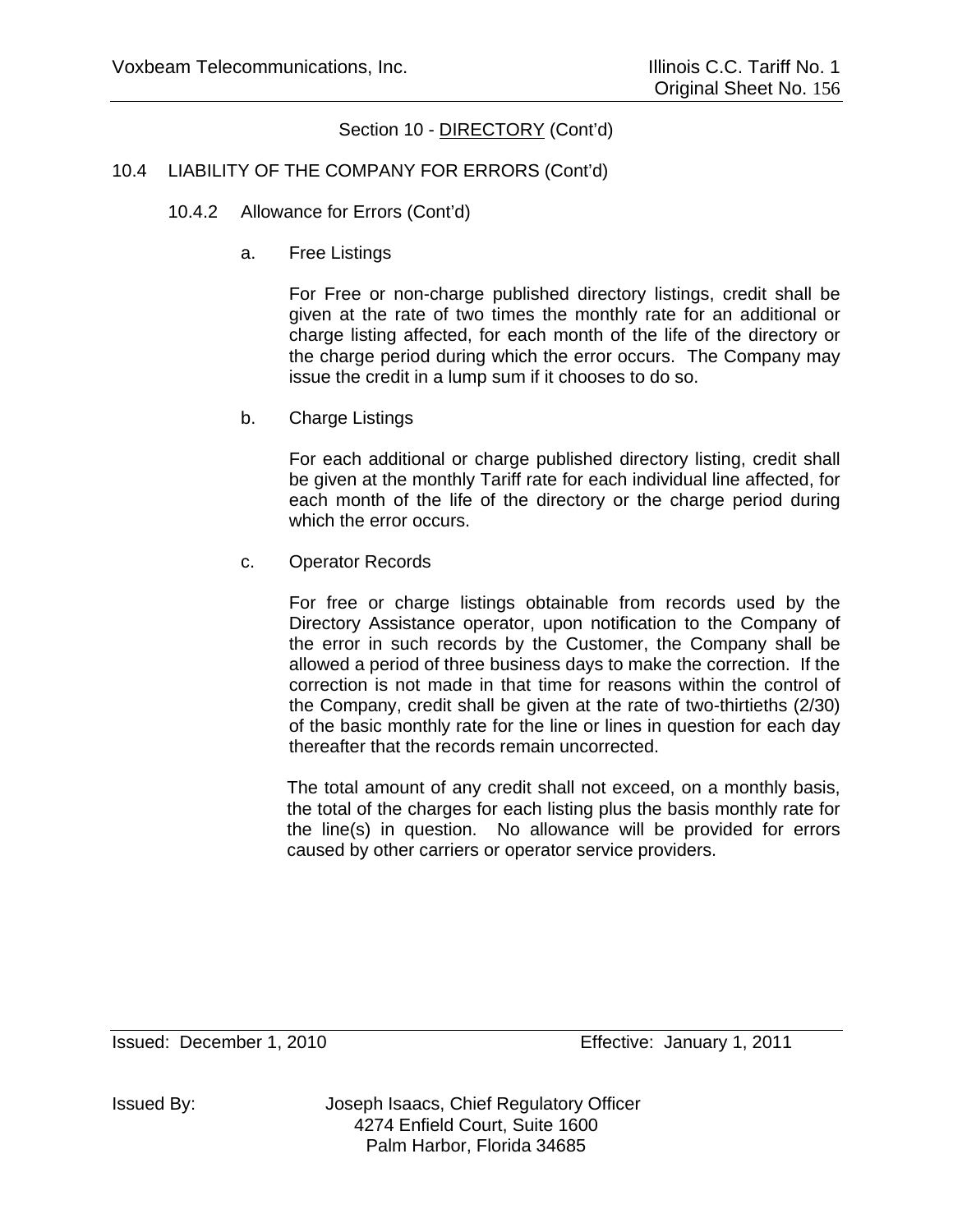# Section 11 - RATES & CHARGES

# 11.1 CONNECTION CHARGES

|      | 11.1.1 | Service Order Charge:                                              | <b>Business</b><br>\$17.50 | Residence<br>\$17.50 |
|------|--------|--------------------------------------------------------------------|----------------------------|----------------------|
|      |        | 11.1.2 Premises Visit Charge:                                      | <b>Business</b>            | Residence            |
|      |        | (per 15 min. increment)<br>First<br>Add'l. (per 15 min. increment) | \$19.00<br>\$13.00         | \$17.00<br>\$11.00   |
| 11.2 |        | <b>RESTORAL CHARGE:</b>                                            | \$12.40                    |                      |
| 11.3 |        | MOVES, ADDS AND CHANGES                                            |                            |                      |
|      |        |                                                                    | <b>Move</b>                | <b>Change</b>        |
|      |        | Residence Charge per order:<br>First<br>Additional                 | \$7.50<br>\$7.50           | \$7.50<br>\$7.50     |
|      |        | Business Charge per order:                                         |                            |                      |

 $First$   $$7.50$   $$7.50$ 

Additional \$7.50 \$7.50

Issued: December 1, 2010 Effective: January 1, 2011

Issued By: Joseph Isaacs, Chief Regulatory Officer 4274 Enfield Court, Suite 1600 Palm Harbor, Florida 34685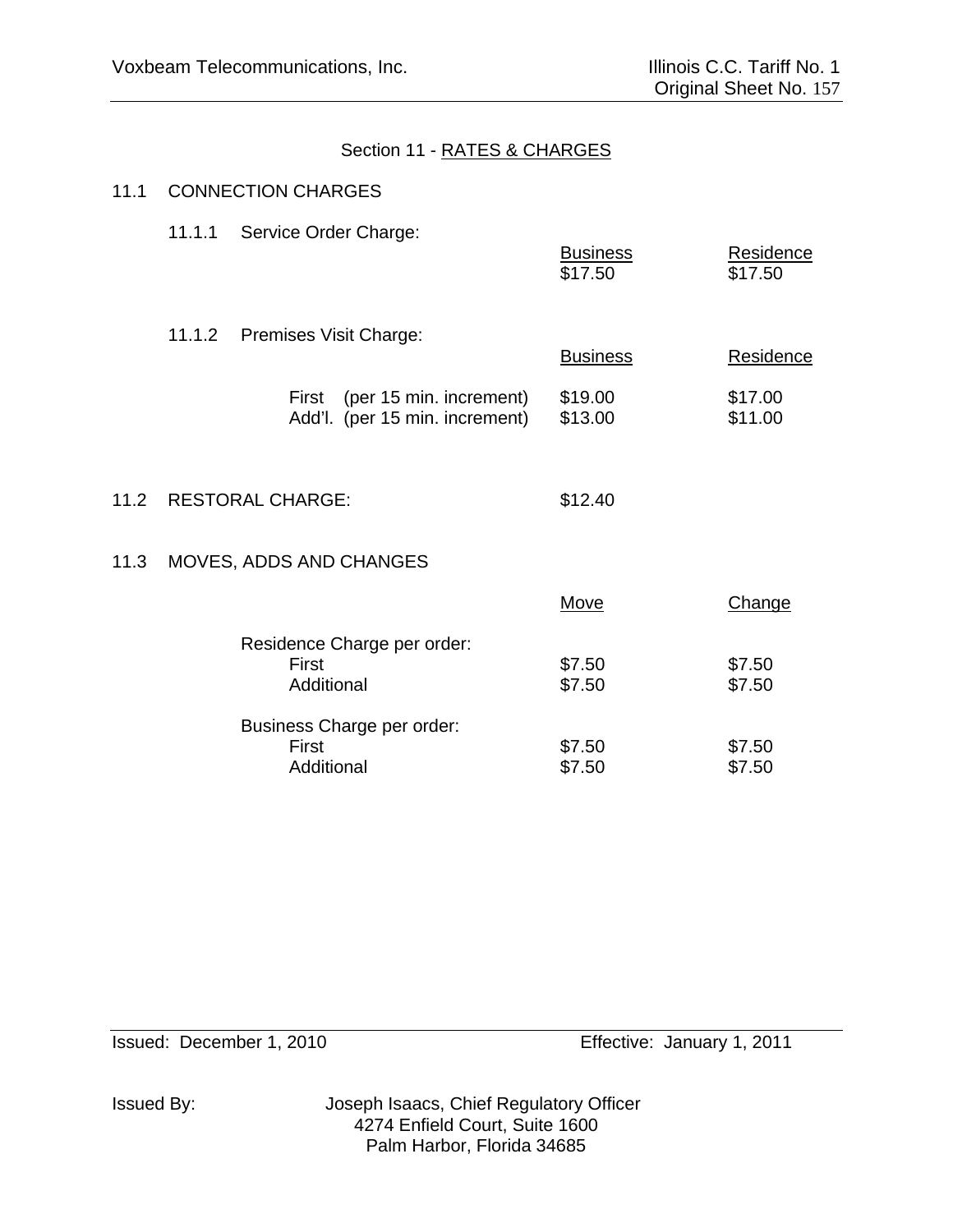# Section 11 - RATES & CHARGES

#### 11.4 CHARGES ASSOCIATED WITH PREMISES VISIT

## 11.4.1 Trouble Isolation Charge

|                                                           | First   | Additional |
|-----------------------------------------------------------|---------|------------|
| Per Premises Visit, Residence:<br>(per 15 min. increment) | \$33.50 | \$29.50    |
| Per Premises Visit, Business:<br>(per 15 min. increment)  | \$13.50 | \$11.50    |

Issued By: Joseph Isaacs, Chief Regulatory Officer 4274 Enfield Court, Suite 1600 Palm Harbor, Florida 34685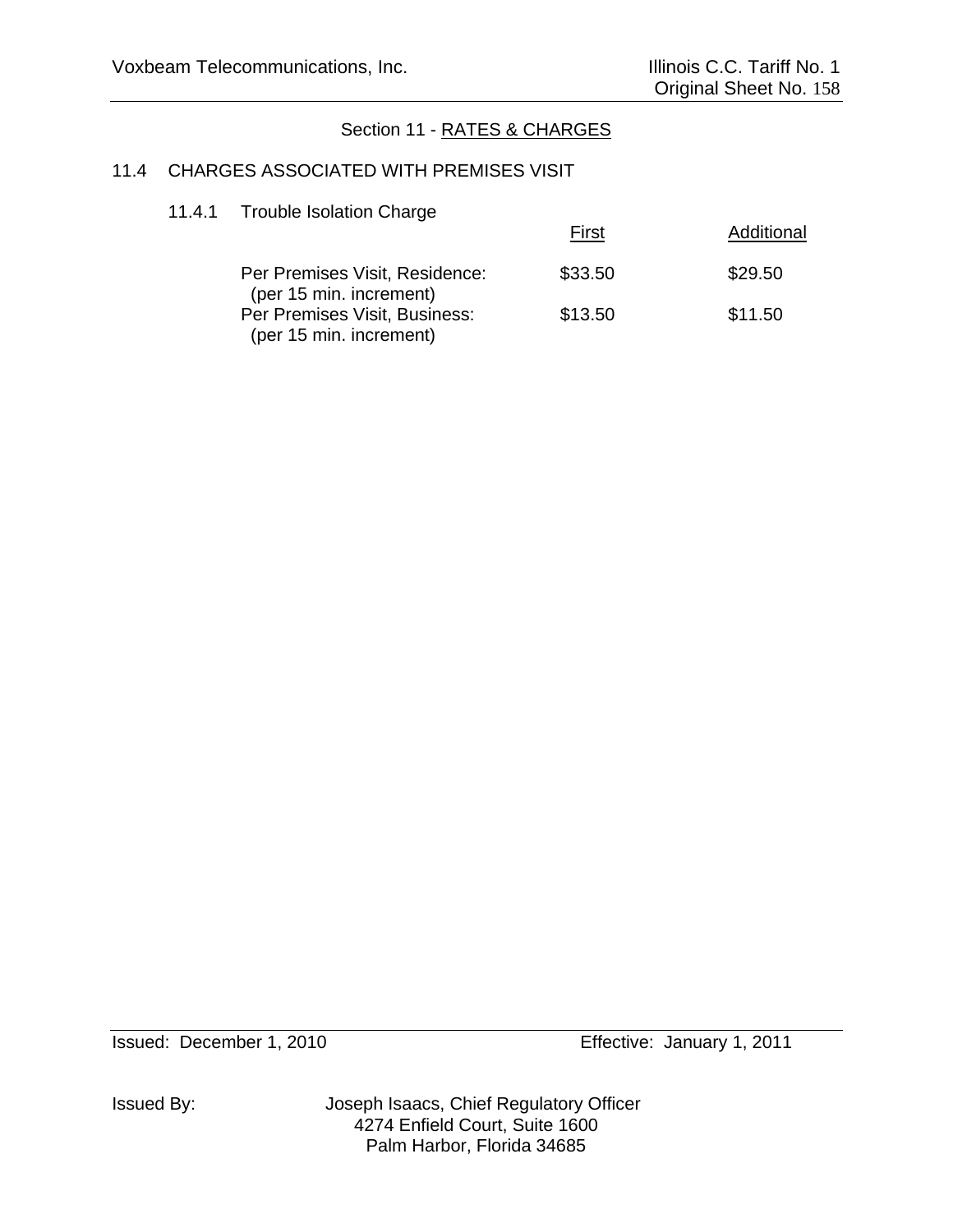#### 11.5 SUPPLEMENTAL SERVICES

### 11.5.1 ADVANCED CALLING FEATURE SERVICES

|                                      | <b>Monthly</b> | <b>Nonrecurring</b> |
|--------------------------------------|----------------|---------------------|
| <b>Advanced Calling Line Charge:</b> |                |                     |
| Call ID                              | \$6.00         | \$0.00              |
| Call ID wilth Name                   | \$1.50         | \$0.00              |
| <b>Auto Callback</b>                 | \$2.50         | \$0.75              |
| <b>Auto Recall</b>                   |                |                     |
| Call Trace                           | \$4.00         | \$0.75              |
| <b>Selective Call Rejection</b>      | \$3.00         | \$0.75              |

### 11.5.2 BUSY LINE VERIFICATION AND INTERRUPT SERVICE

| Verification Charge, each request | \$1.00 |
|-----------------------------------|--------|
| Interrupt Charge, each request    | \$1.05 |

#### 11.5.3 BLOCKING SERVICE

Nonrecurring Charge

900, 971, 974, and 700 Blocking 0.00

#### 11.5.4 REMOTE CALL FORWARDING SERVICE

|                            |         | Nonrecurring  |                 |
|----------------------------|---------|---------------|-----------------|
|                            | Monthly | Service Order | Line Connection |
| <b>Per Initial Feature</b> | \$14.50 | \$17.50       | \$11.00         |
| Per Additional Feature     | \$09.95 | \$17.50       | \$11.00         |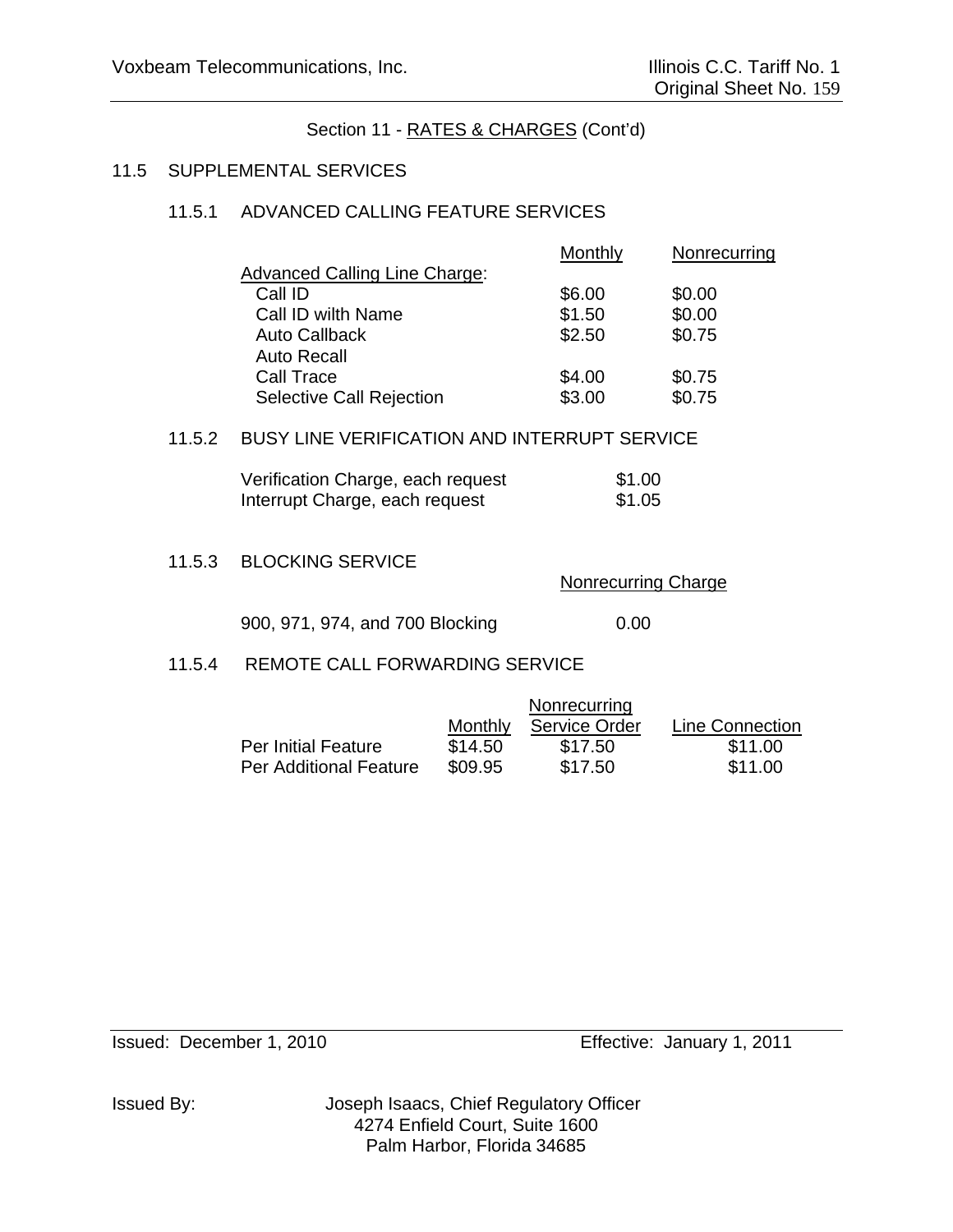#### 11.6 RESIDENTIAL NETWORK SWITCHED SERVICES

### 11.6.1 MESSAGE RATE RESIDENCE LINE SERVICE

|                                        | Monthly | Nonrecurring<br>First | Add'.l |
|----------------------------------------|---------|-----------------------|--------|
| Monthly Recurring Charges: (Flat Rate) |         |                       |        |
| - Each Base Service Line               | \$16.95 | \$55.00               |        |
| - Voice Mail Option, per line          | \$09.08 | \$15.00               |        |

Issued By: Joseph Isaacs, Chief Regulatory Officer 4274 Enfield Court, Suite 1600 Palm Harbor, Florida 34685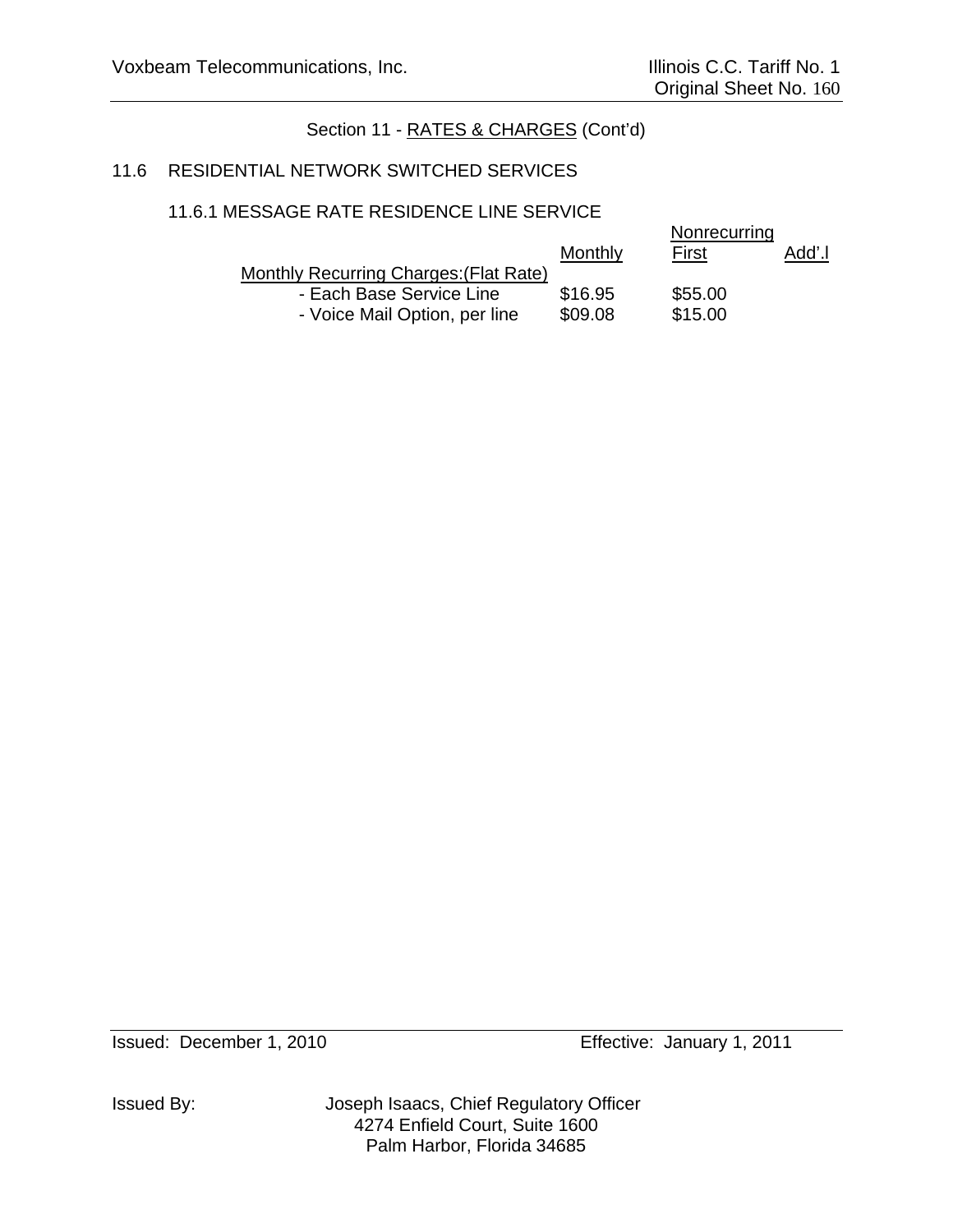# 11.7 BUSINESS NETWORK SWITCHED SERVICES

### 11.7.1 BASIC BUSINESS LINE SERVICE

|                                            | <b>Monthly</b> | Nonrecurring<br>Add'.l<br><b>First</b> |
|--------------------------------------------|----------------|----------------------------------------|
| Monthly Recurring Charges: (Measured Rate) |                |                                        |
| - Measured Rate Basic                      | \$42.40        | \$55.00                                |
| <b>Business Line Service</b>               |                |                                        |
| - EUCL Multi-line Business                 | \$09.35        | \$34.85                                |

Issued By: Joseph Isaacs, Chief Regulatory Officer 4274 Enfield Court, Suite 1600 Palm Harbor, Florida 34685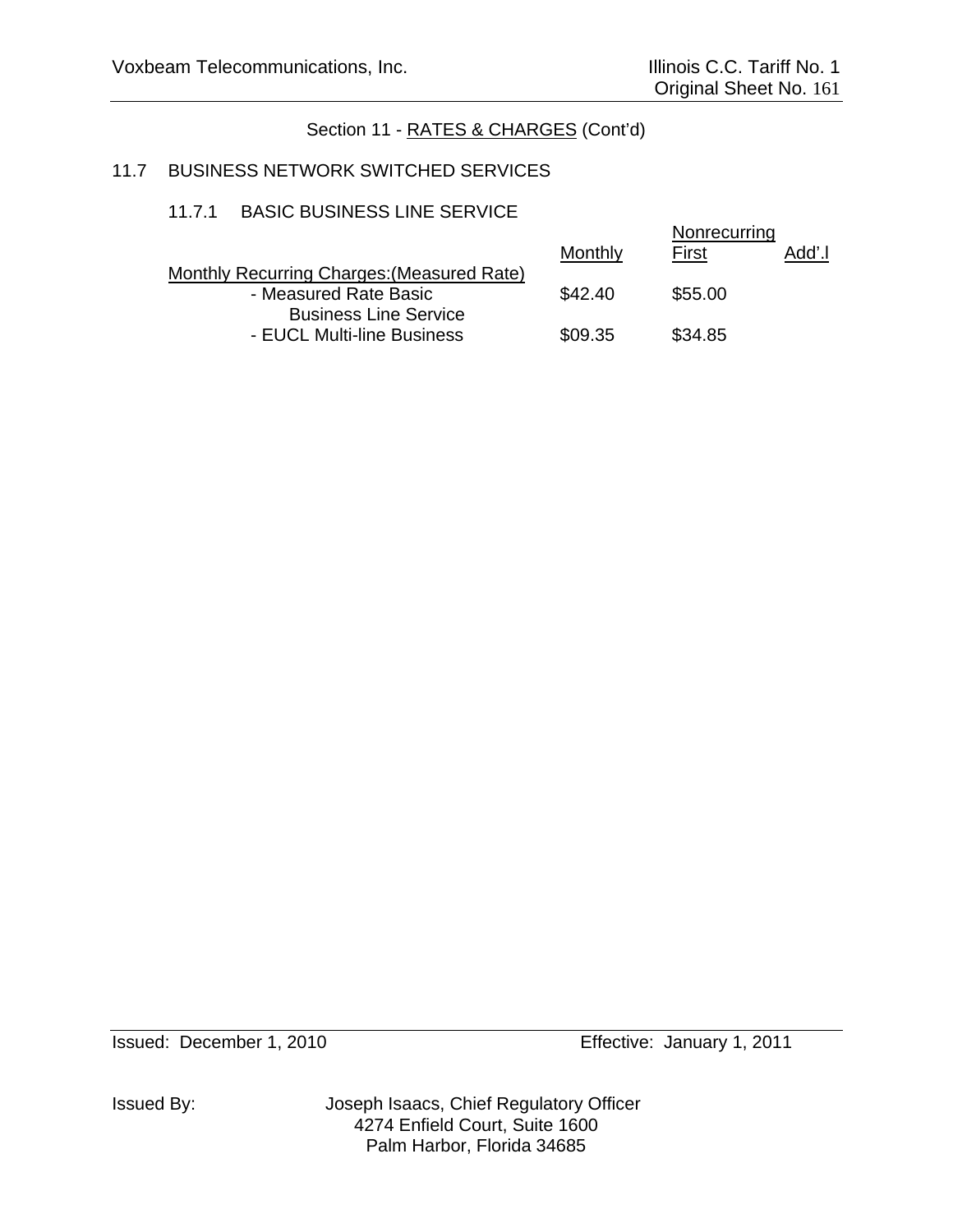# 11.7 BUSINESS NETWORK SWITCHED SERVICES (Cont'd)

11.7.2 PBX TRUNK SERVICE

**Monthly** 

FLAT RATE PBX TRUNKS \$29.70

Issued By: Joseph Isaacs, Chief Regulatory Officer 4274 Enfield Court, Suite 1600 Palm Harbor, Florida 34685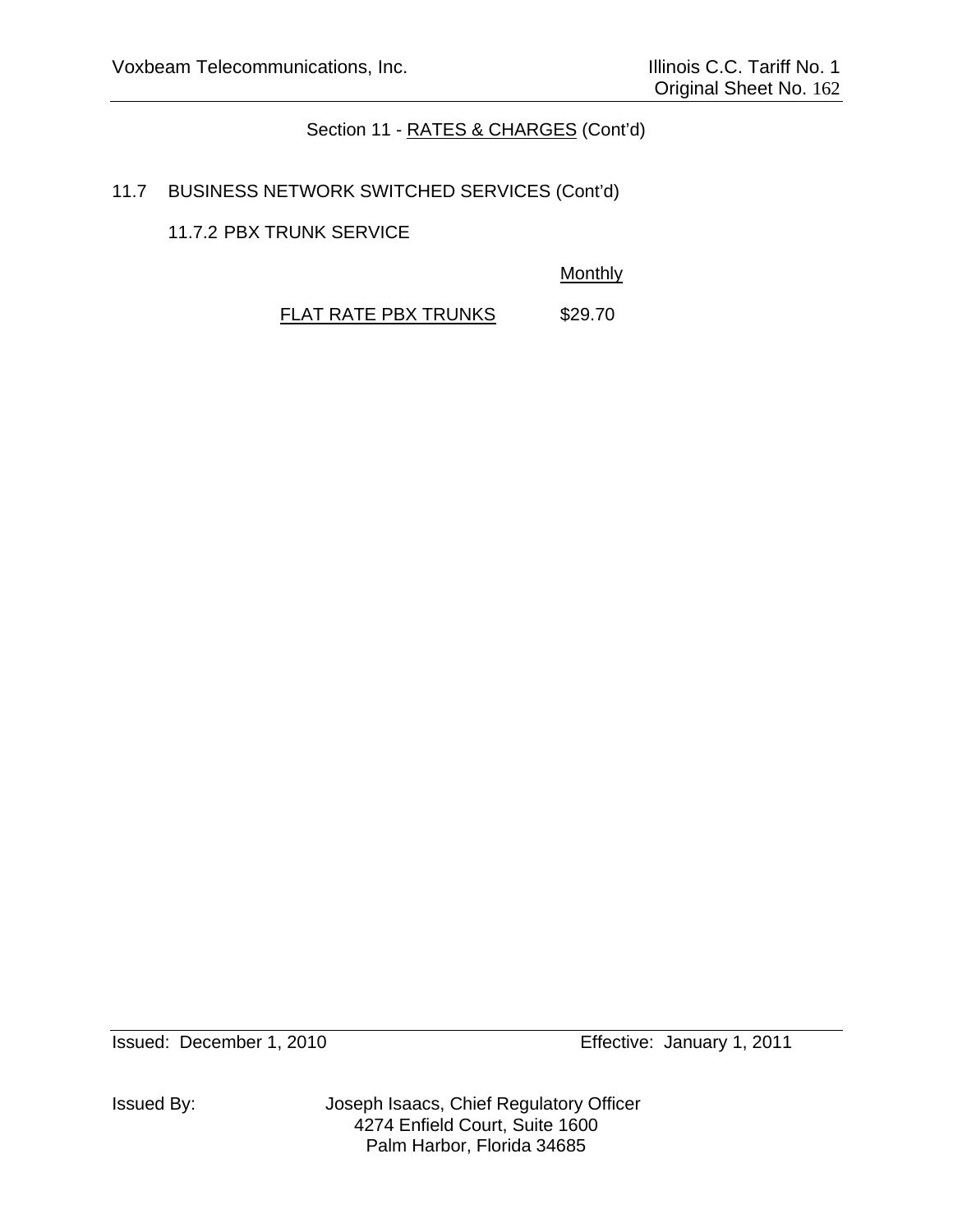### 11.7 BUSINESS NETWORK SWITCHED SERVICES (Cont'd)

### 11.7.3 INTEGRATED SERVICES DIGITAL NETWORK-PRIMARY RATE INTERFACE (ISDN-PRI)

Where appropriate facilities do not exist, Special Construction charges will also apply.

|                                                         |                   | <b>Recurring Charges - Term</b> | Nonrecurring<br>Charges |         |                    |
|---------------------------------------------------------|-------------------|---------------------------------|-------------------------|---------|--------------------|
| <b>ISDN-PRI:</b>                                        | <b>Monthly</b>    | 3 Yrs                           | 5 Yrs                   | 7 Yrs   |                    |
| <b>PRI System Termination</b><br>PRI "B" Channel        | \$17.00<br>\$4.00 | \$3.75                          | \$3.50                  | \$3.25  | \$50.00<br>\$15.00 |
| Switched Data "D"                                       | \$6.50            | \$6.30                          | \$6.10                  | \$5.90  | \$15.00            |
| <b>Packet Switched</b><br>Data "B"                      | \$85.00           | \$80.00                         | \$75.00                 | \$70.00 | \$100.00           |
| <b>High Speed Packet</b><br><b>Switched Data</b><br>"В" | \$20.00           |                                 |                         |         | \$50.00            |
| <b>Each Additional Multipoint</b><br>Terminal           | \$2.50            |                                 |                         |         | \$5.00             |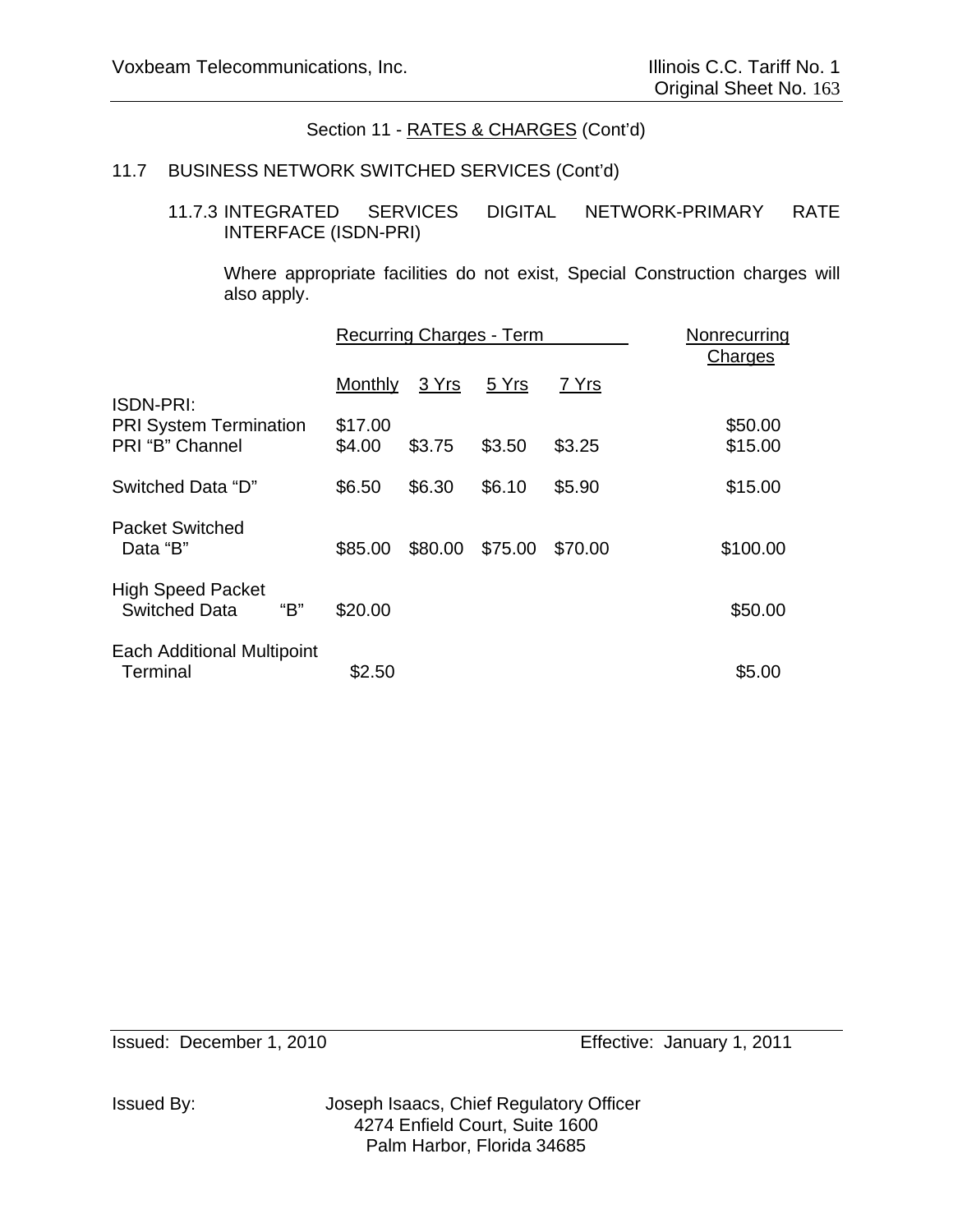## 11.7 BUSINESS NETWORK SWITCHED SERVICES (Cont'd)

 11.7.3 Integrated Services Digital Network-Primary Rate Interface (ISDN-PRI) (Cont'd)

|                                                                                                                                                  | Non-<br>Recurring           |              | 3 Year<br>Contract | 5 Year       |  |
|--------------------------------------------------------------------------------------------------------------------------------------------------|-----------------------------|--------------|--------------------|--------------|--|
|                                                                                                                                                  | Charge                      | Per Mo.      | Per Mo.            | Per Mo.      |  |
| <b>ISDN Direct Line/N2Q</b><br><b>ISDN Direct Line National/P2B</b>                                                                              | 37.97<br>37.97              | 8.73<br>8.73 | 8.54<br>8.54       | 8.36<br>8.36 |  |
| Distance extension charge for<br>Beyond normal transmission range<br>Per ISDN Line/XTN/                                                          | 20.79                       |              |                    |              |  |
| <b>Circuit Switched Voice Service</b><br><b>Element Standard capabilities</b><br>and features as described in 4.1<br>B preceding per "B" channel |                             |              |                    | 2.30         |  |
|                                                                                                                                                  | Contract<br>Equipped/LTQ5X/ | 13.88        | 2.63               | 2.46         |  |

Issued By: Joseph Isaacs, Chief Regulatory Officer 4274 Enfield Court, Suite 1600 Palm Harbor, Florida 34685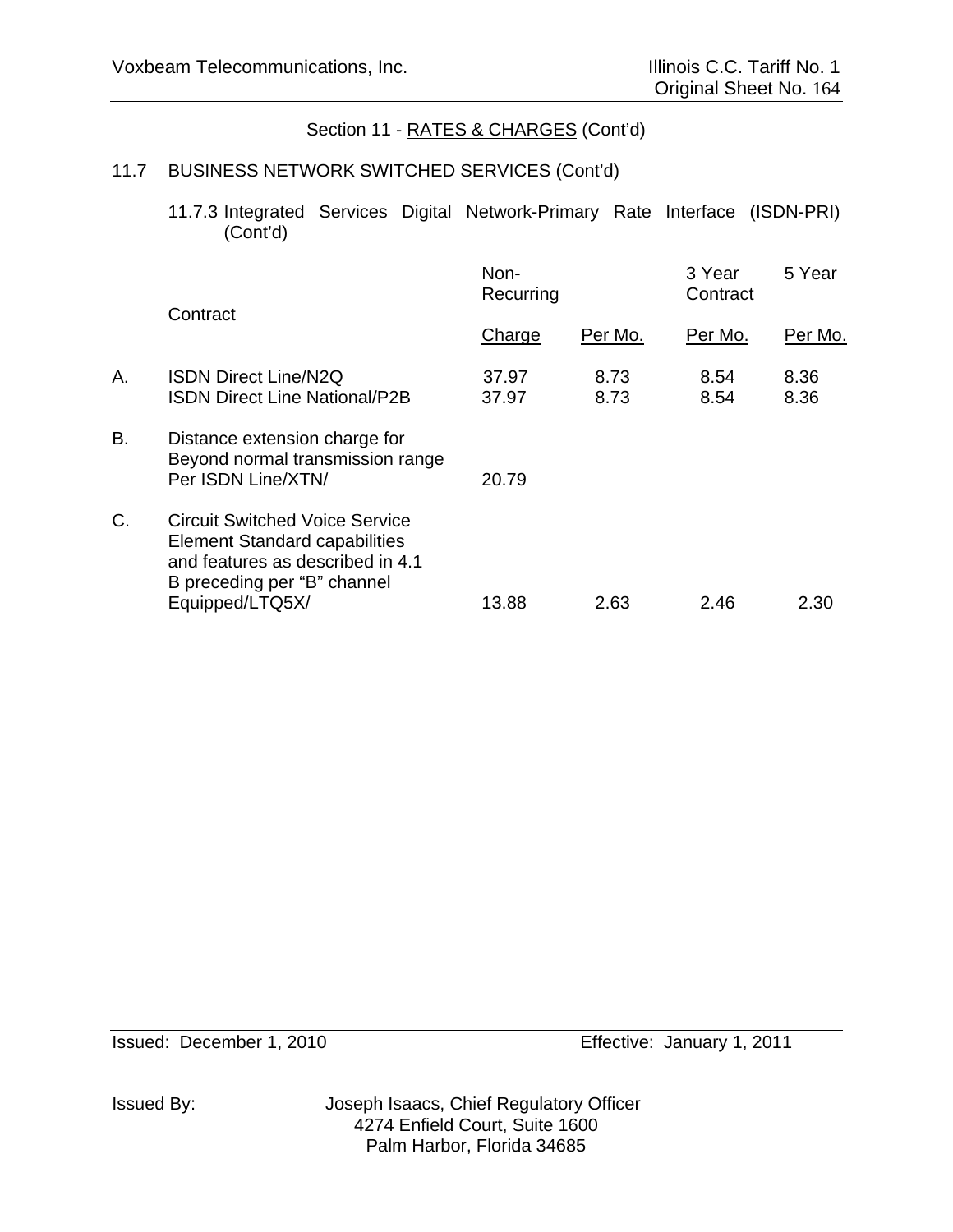### 11.7 BUSINESS NETWORK SWITCHED SERVICES (Cont'd)

11.7.3 Integrated Services Digital Network-Primary Rate Interface (ISDN-PRI) (Cont'd)

|    | Contract                                                                                                                                                                                                                                     | Non-<br>Recurring |         | 3 Year<br>Contract | 5 Year  |
|----|----------------------------------------------------------------------------------------------------------------------------------------------------------------------------------------------------------------------------------------------|-------------------|---------|--------------------|---------|
|    |                                                                                                                                                                                                                                              | Charge            | Per Mo. | Per Mo.            | Per Mo. |
|    | <b>Additional Multiple Call</b><br>Appearance, each/ ACSPB/                                                                                                                                                                                  | 4.65              | 0.51    |                    |         |
|    | Secondary Telephone Numbers,<br>Each/D06/                                                                                                                                                                                                    | 1.03              | 0.95    |                    |         |
| D. | <b>Circuit witched Data Service</b><br><b>Element Standard Capabilities</b><br>and features as described in<br>4.2 B preceding apply per "B"<br>channel equipped/LTQ6X/                                                                      | 13.88             | 6.33    | 6.19               | 6.06    |
| Ε. | <b>Alternate Circuit Switched</b><br><b>Voice Service/Circuit</b><br><b>Switched Data Service Element</b><br><b>Charge Standard capabilities</b><br>and features as described in<br>4.3 B preceding apply per "B"<br>channel equipped/LTQ1X/ | 13.88             | 6.99    | 6.86               | 6.73    |
| F. | Packet Switched Data "B"<br><b>Channel Service Element</b><br><b>Charge Standard capabilities</b><br>and features as described in<br>4.4 preceding apply per "D"<br>service enabled/LTQ3X/                                                   | 87.72             | 62.75   | 59.76              | 56.70   |
|    |                                                                                                                                                                                                                                              |                   |         |                    |         |

Issued: December 1, 2010 Effective: January 1, 2011

Issued By: Joseph Isaacs, Chief Regulatory Officer 4274 Enfield Court, Suite 1600 Palm Harbor, Florida 34685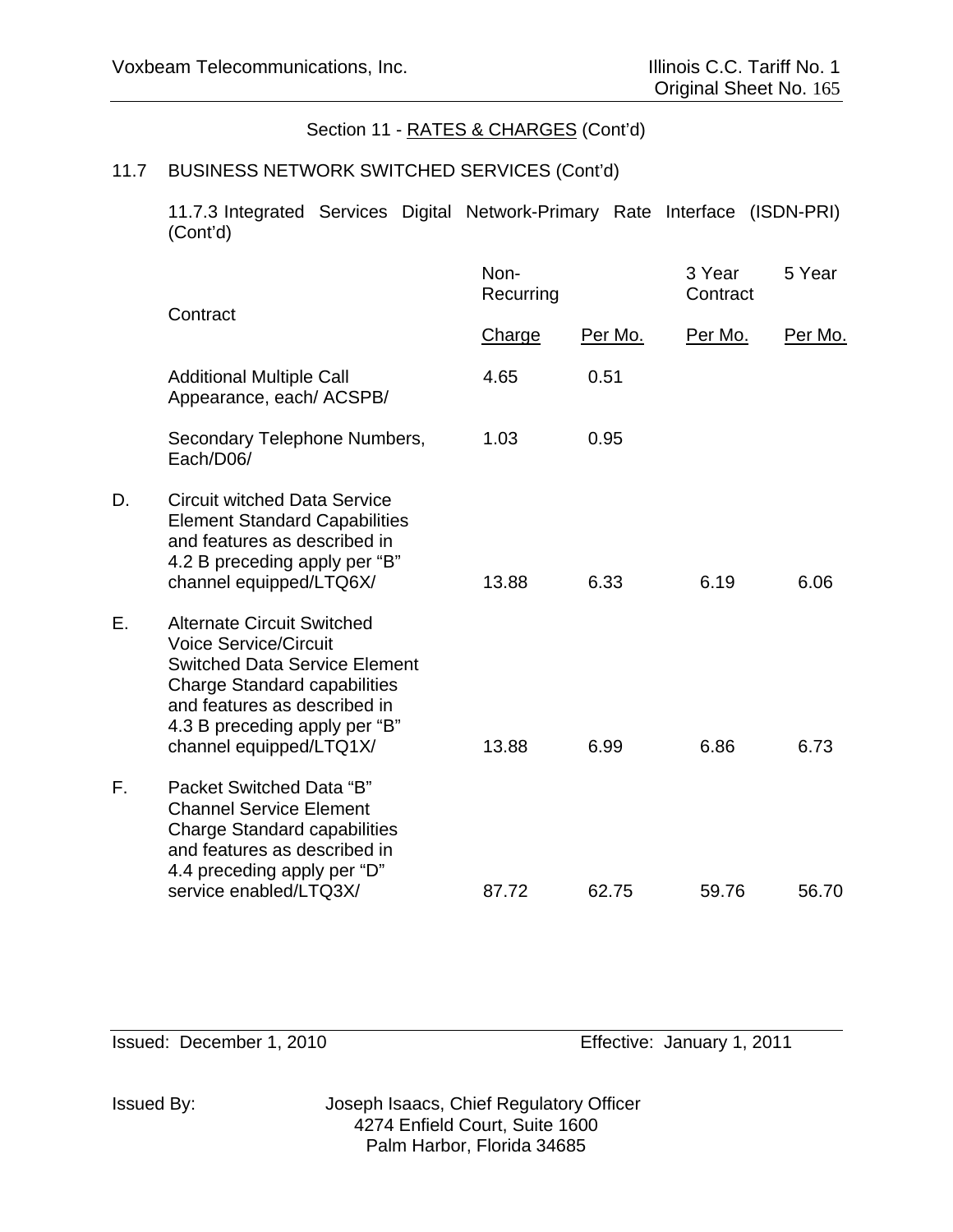## 11.7 BUSINESS NETWORK SWITCHED SERVICES (Cont'd)

 11.7.3 Integrated Services Digital Network-Primary Rate Interface (ISDN-PRI) (Cont'd)

|    |                                                                                                                                                                                                                             | Non-<br>Recurring<br>Charge | Per Mo. | 3 Year<br>Contract<br>Per Mo. | 5 Year<br>Contract<br>Per Mo. |
|----|-----------------------------------------------------------------------------------------------------------------------------------------------------------------------------------------------------------------------------|-----------------------------|---------|-------------------------------|-------------------------------|
| G. | Packet Switched Data "D"<br><b>Channel Service Element</b><br><b>Charge Standard capabilities</b><br>and features as described in<br>4.5 preceding apply per "D"<br>service enabled/LTQ4X/                                  | 13.87                       | 3.80    | 3.72                          | 3.63                          |
| Η. | Subsequent changes for<br><b>Circuit Voice and/or Circuit Switched</b><br>Data and/or Packet Switched Data<br>Rearrangements to add line appearances<br>or move line or feature appearances,<br>per line per occasion/PRCC/ | 6.94                        |         |                               |                               |
| I. | Additional Call Offering/NCO/                                                                                                                                                                                               | 4.65                        | 0.62    |                               |                               |
| J. | Intercom Calling/NZV/                                                                                                                                                                                                       | 4.65                        | 1.70    |                               |                               |
| K. | Message Waiting Indicator,<br>Each/MCN/                                                                                                                                                                                     | 4.66                        | 1.87    |                               |                               |
| L. | <b>Station Controlled Conference</b><br>6 Port/EQ6/                                                                                                                                                                         | 13.85                       | 12.84   |                               |                               |
| М. | On-Demand Packet Switched Data<br>"B" Channel/ LTH7X/                                                                                                                                                                       | 45.69                       | 16.41   | 16.41                         | 16.41                         |

Issued: December 1, 2010 Effective: January 1, 2011

Issued By: Joseph Isaacs, Chief Regulatory Officer 4274 Enfield Court, Suite 1600 Palm Harbor, Florida 34685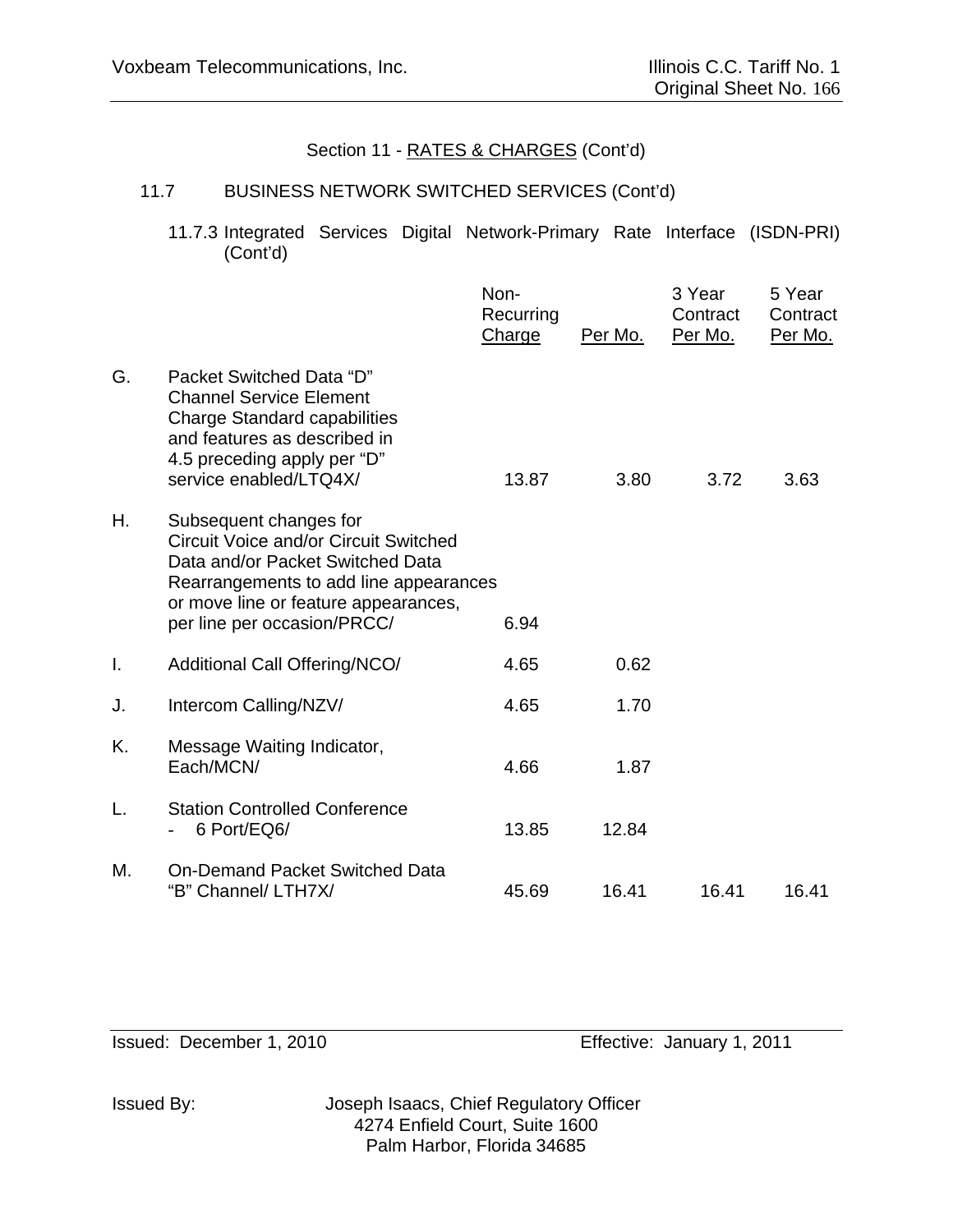# 11.7 BUSINESS NETWORK SWITCHED SERVICES (Cont'd)

# 11.7.4 CENTREX SERVICE

|                                                          | Recurring Charges – Term |                          |                          | NonrecurringCharges |                     |     |                     |
|----------------------------------------------------------|--------------------------|--------------------------|--------------------------|---------------------|---------------------|-----|---------------------|
|                                                          | Monthly                  | <u> 2 Yrs</u>            | <u>3 Yrs</u>             |                     | <u>5 Yrs 7 Yrs </u> |     | <u>First Add'l.</u> |
| Centrex Common Equipment                                 | ICB.                     | <b>ICB</b>               | <b>ICB</b>               | ICB.                | ICB.                | ICB | ICB                 |
| Message Rate Line Charge<br><b>Flat Rate Line Charge</b> | <b>ICB</b><br><b>ICB</b> | <b>ICB</b><br><b>ICB</b> | <b>ICB</b><br><b>ICB</b> | <b>ICB</b><br>ICB   | ICB<br>ICB          | ICB | ICB<br>ICB          |

### 11.7.5 OTHER CHARGES

### A. Presubscribed Interexchange Carrier Charge (PICC)

A presubscribed interexchange carrier charge (PICC) will apply to each presubscribed line on a Customer's account.

| Type                 | <b>Monthly Charge</b> |  |  |
|----------------------|-----------------------|--|--|
|                      |                       |  |  |
| <b>Business Line</b> | \$0.39                |  |  |
| <b>CENTREX Line</b>  | \$0.05                |  |  |
| <b>ISDN BRI</b>      | \$0.26                |  |  |
| <b>ISDN PRI</b>      | \$0.09                |  |  |

B. Universal Service Fund Fee

On gross local and intrastate charges 1.2%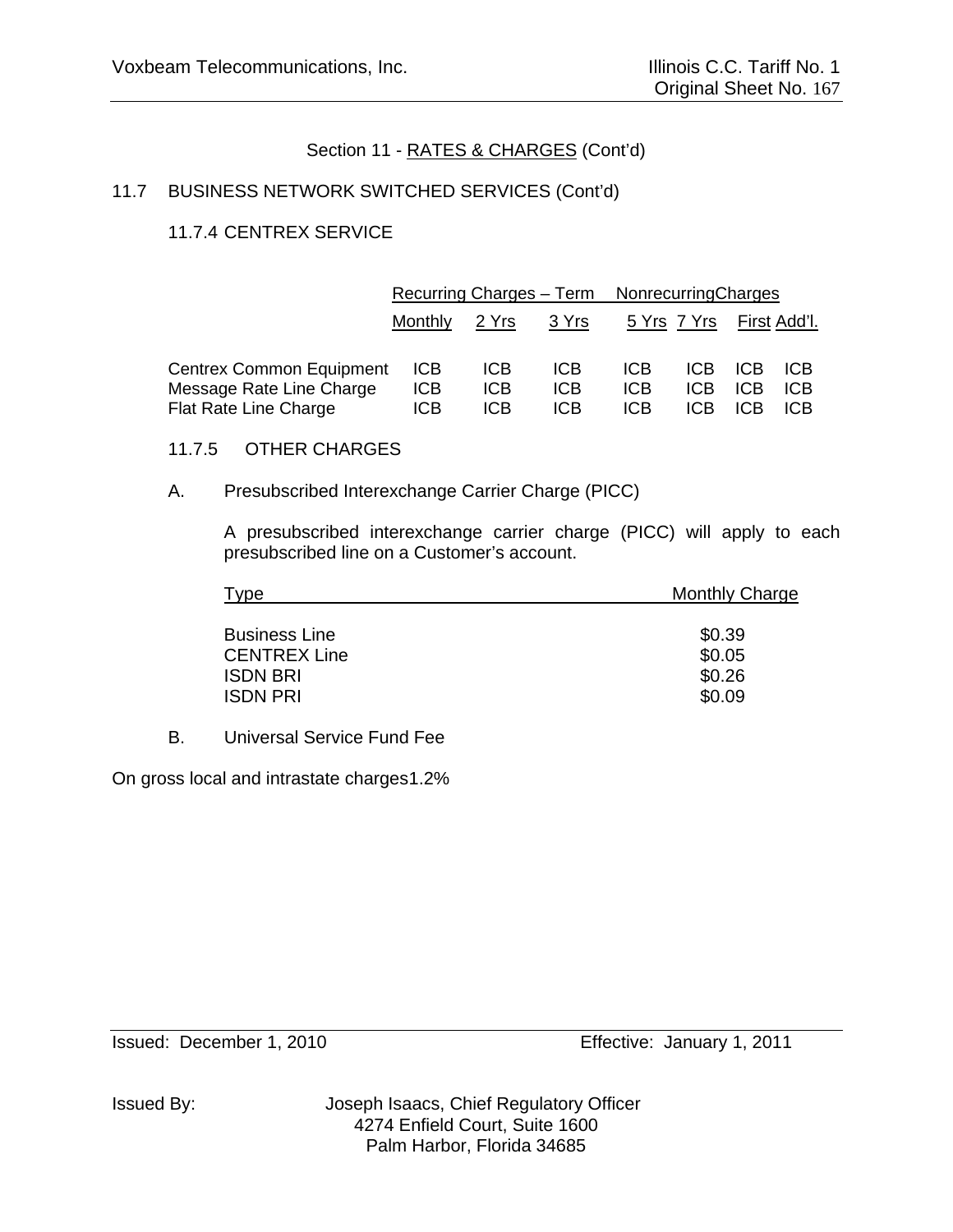# 11.7 BUSINESS NETWORK SWITCHED SERVICES (Cont'd)

#### 11.7.6 FRAME RELAY

|                                                 |                        |                  | <b>Monthly Payment</b>                 |                  |
|-------------------------------------------------|------------------------|------------------|----------------------------------------|------------------|
|                                                 | Nonrecurring<br>Charge | 12 Mo.           | <b>Optional Payment Plan</b><br>36 Mo. | 60 Mo.           |
| <b>UNI Connection</b>                           |                        |                  |                                        |                  |
| - Per LIN I                                     |                        |                  |                                        |                  |
| 56-Kbps                                         | \$250.00               | 130.00           | 115.00                                 | 95.00            |
| 54 Kbps                                         | 250.00                 | 130.00           | 115.00                                 | 95.00            |
| 128 Kbps<br>256 Kbps                            | 350.00<br>350.00       | 200.00<br>300.00 | 165.00<br>250.00                       | 145.00<br>215.00 |
| 384 Kbps                                        | 350.00                 |                  | 385.00 315.00                          | 275.00           |
| 1.544 Mbps                                      | 350.00                 | 465.00           | 375.00                                 | 350.00           |
| 44.736 Mbps                                     | 3,000.00               | 3,700.00         | 3,550.00                               | 3.250.00         |
| - Per LDC<br>56 Kbps (Per Point of Termination) |                        |                  |                                        |                  |
| - Access Area A                                 |                        | 49.19            | 47.57                                  | 46.76            |
| - Access Area B                                 |                        | 60.38            | 58.86                                  | 53.98            |
| - Access Area C                                 |                        | 65.24            | 59.19                                  | 53.98            |
| <b>Channel Mileage Termination</b>              |                        |                  |                                        |                  |
| - Per Point of Mileage Termination              |                        | 2.69             | 2.61                                   | 2.53             |
| - Per Mile                                      |                        | .84              | .81                                    | .77              |
| 64 Kbps (Per Point of Termination)              |                        |                  |                                        |                  |
| - Access Area A                                 |                        | 49.19            | 47.57                                  | 46.76            |
| - Access Area B                                 |                        | 60.38            | 58.86                                  | 53.98            |
| - Access Area C                                 |                        | 65.24            | 59.19                                  | 53.98            |
| <b>Channel Mileage Termination</b>              |                        |                  |                                        |                  |
| - Per Point of Mileage Termination              |                        | 2.69             | 2.61                                   | 2.53             |
| - Per Mile                                      |                        | .84              | .81                                    | .77              |

Issued: December 1, 2010 Effective: January 1, 2011

Issued By: Joseph Isaacs, Chief Regulatory Officer 4274 Enfield Court, Suite 1600 Palm Harbor, Florida 34685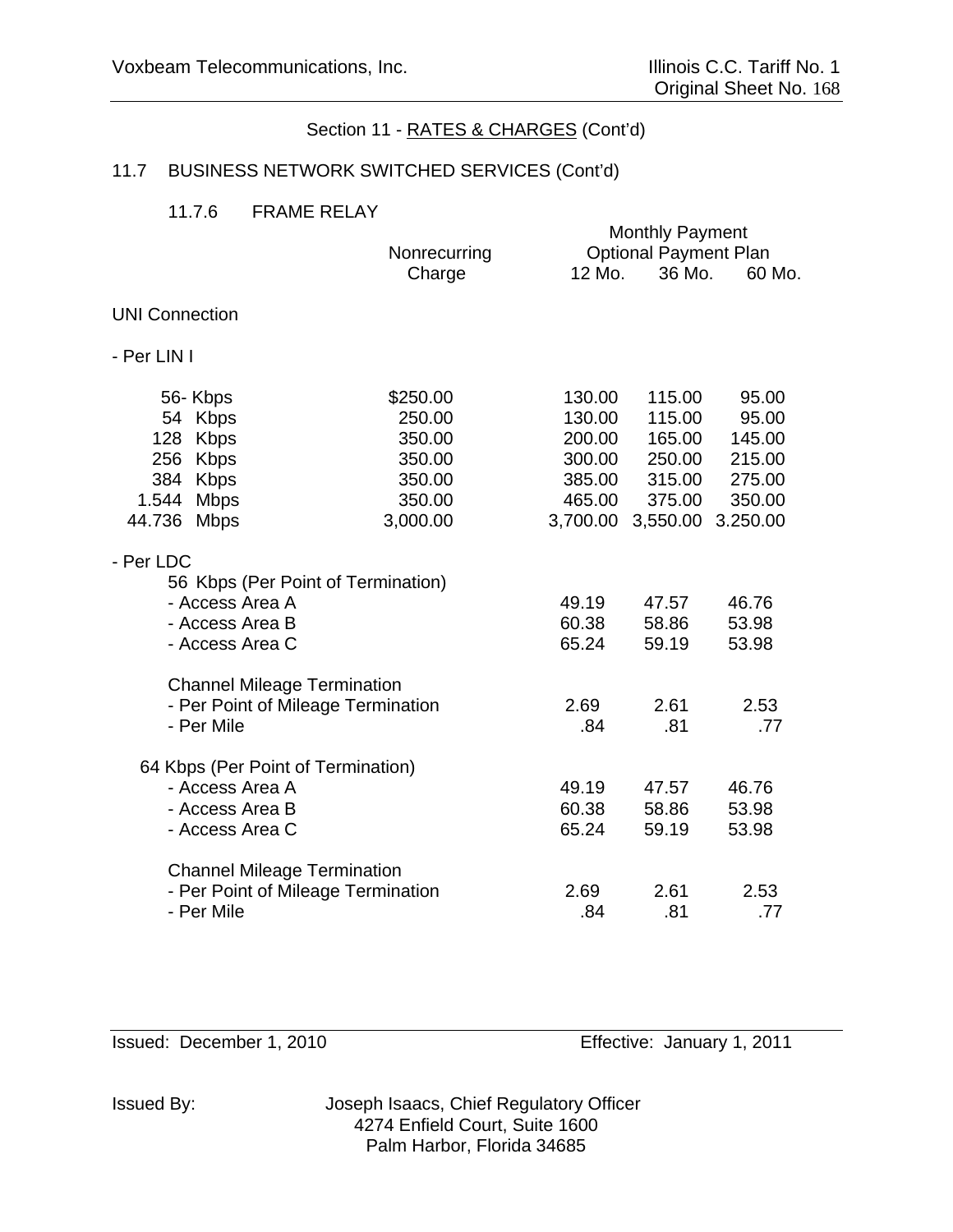# 11.7 BUSINESS NETWORK SWITCHED SERVICES (Cont'd)

### 11.7.6 FRAME RELAY (Cont'd)

|                                    |                        | <b>Monthly Payment</b><br><b>Optional Payment Plan</b> |                 |                   |
|------------------------------------|------------------------|--------------------------------------------------------|-----------------|-------------------|
|                                    | Nonrecurring<br>Charge | 12 Mo.                                                 | 36 Mo.          | 60 Mo.            |
|                                    |                        |                                                        |                 |                   |
| 1.544Mbps                          |                        | 116.08                                                 | N/A             | N/A               |
| 44.736Mbps                         |                        |                                                        |                 |                   |
| DS <sub>3</sub>                    |                        | 1,896.71                                               | 1,418.76 979.59 |                   |
| DS3B                               |                        | 2,464.95                                               |                 | 1,848.59 1,308.48 |
| DS <sub>3</sub> C                  |                        | 3,158.54                                               |                 | 2,408.99 1,536.90 |
| DS <sub>3F</sub>                   |                        | 5,697.77                                               |                 | 3,841.30 2,313.09 |
| DS <sub>3</sub> L                  |                        | 8,503.12                                               |                 | 5,516.44 3,304.90 |
| DS <sub>3</sub> X                  |                        | 13,035.00                                              |                 | 7,887.98 5,670.59 |
| <b>Channel Mileage Termination</b> |                        |                                                        |                 |                   |
| - Per Point of Mileage Termination |                        | 279.11                                                 | 250.47          | 71.37             |
| - Per Mile                         |                        | 84.09                                                  | 75.63           | 71.37             |

Issued: December 1, 2010 Effective: January 1, 2011

Issued By: Joseph Isaacs, Chief Regulatory Officer 4274 Enfield Court, Suite 1600 Palm Harbor, Florida 34685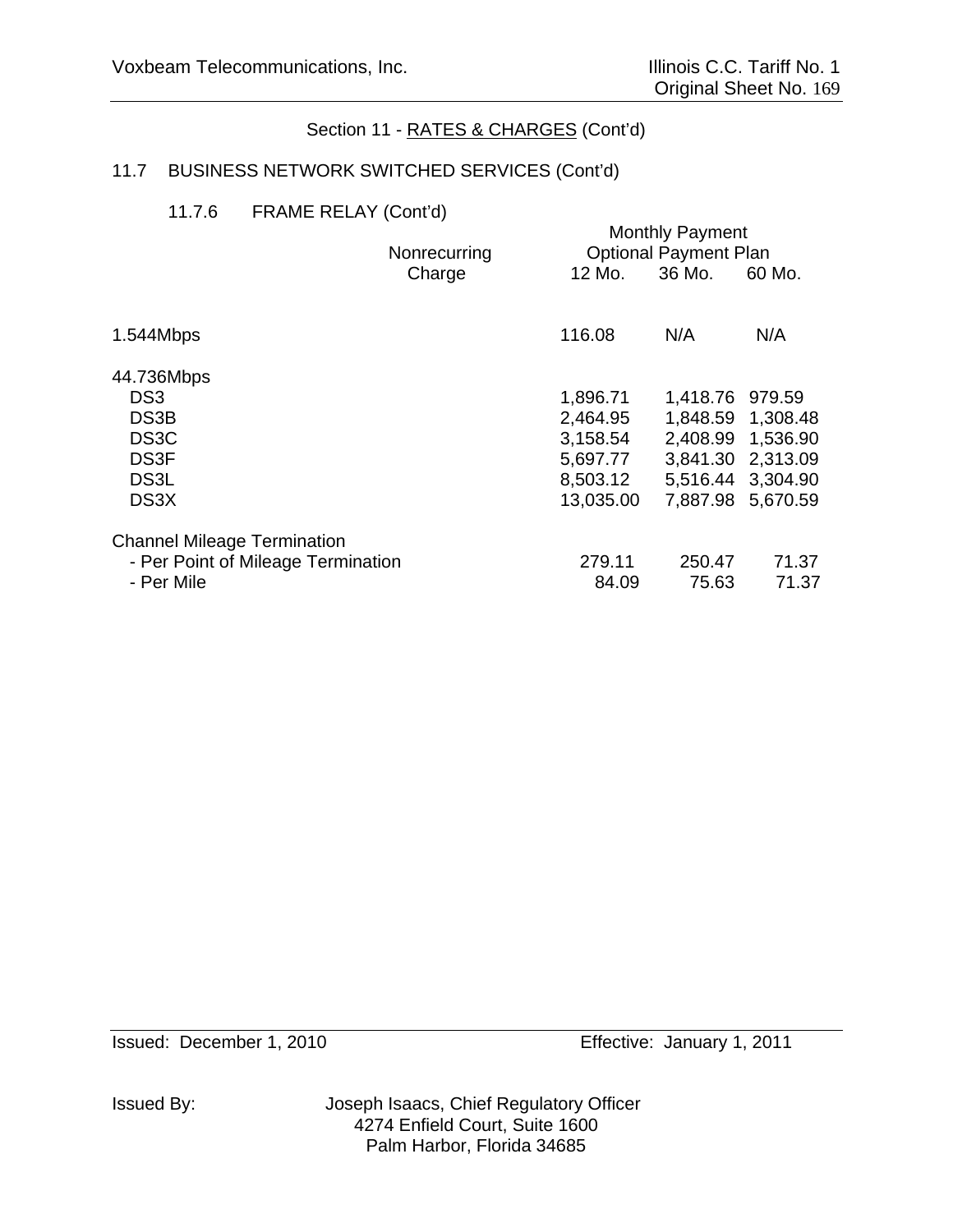# 11.7 BUSINESS NETWORK SWITCHED SERVICES (Cont'd)

# 11.7.6 FRAME RELAY (Cont'd)

| Nonrecurring |          |          |                              |
|--------------|----------|----------|------------------------------|
| Charge       | 12 Mo.   | 36 Mo.*  | 60 Mo.*                      |
|              |          |          |                              |
| \$250.00     | \$130.00 | \$115.00 | 95.00                        |
| 250.00       | 130.00   | 115.00   | 95.00                        |
| 350.00       | 465.00   | 375.00   | 350.00                       |
| 3,000.00     | 3,700.00 |          | 3,550.00(l)3,250.00(l)       |
|              |          |          |                              |
|              |          |          |                              |
| 200.00       |          |          |                              |
| 200.00       |          |          |                              |
| 200.00       |          |          |                              |
| 200.00       |          |          |                              |
|              |          |          | <b>Optional Payment Plan</b> |

Issued By: Joseph Isaacs, Chief Regulatory Officer 4274 Enfield Court, Suite 1600 Palm Harbor, Florida 34685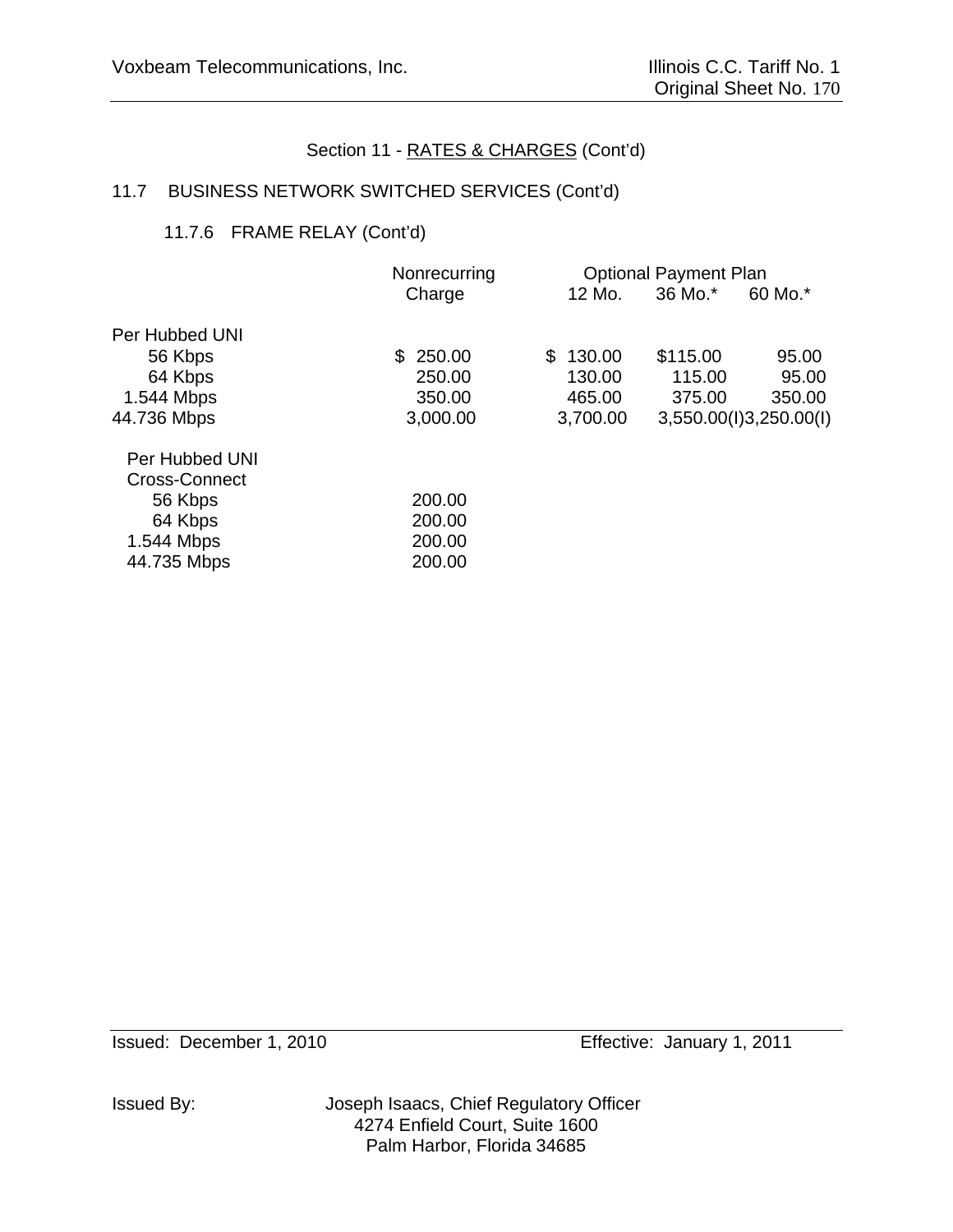# 11.7 BUSINESS NETWORK SWITCHED SERVICES (Cont'd)

# 11.7.6 FRAME RELAY (Cont'd)

|                                    |              |                     | <b>Monthly Payment</b>       |          |
|------------------------------------|--------------|---------------------|------------------------------|----------|
|                                    | Nonrecurring |                     | <b>Optional Payment Plan</b> |          |
|                                    | Charge       | 12 Mo.              | 36 Mo.                       | 60 Mo.   |
| <b>NNI Connection</b>              |              |                     |                              |          |
| - Per NNI                          |              |                     |                              |          |
| 56 Kbps                            | \$250.00     | $$130.00$ $$115-00$ |                              | \$95.00  |
| 64 Kbps,                           | 250.00       | 130.00              | 115.00                       | 95.00    |
| 1.544 Mbps                         | 350.00       | 465.00              | 375.00                       | 350.00   |
| 44.736 Mbps                        | 3,000.00     | 3,700.00            | 3,550-00                     | 3.250.00 |
| - Per LDC                          |              |                     |                              |          |
| 56 Kbps (Per Point of Termination) |              |                     |                              |          |
| - Access Area A                    |              | 49.19               | 47.57                        | 46.76    |
| - Access Area B                    |              | 60.38               | 58.86                        | 53.98    |
| - Access Area C                    |              | 65.24               | 59.19                        | 53.98    |
| <b>Channel Mileage Termination</b> |              |                     |                              |          |
| - Per Point of Mileage Termination |              | 2.69                | 2.61                         | 2.53     |
| - Per Mile                         |              | .84                 | .81                          | .77      |
| 64 Kbps (Per Point of Termination) |              |                     |                              |          |
| - Access Area A                    |              | 49.19               | 47.57                        | 46.76    |
| - Access Area B                    |              | 60.38               | 58.86                        | 53.98    |
| - Access Area C                    |              | 65.24               | 59.19                        | 53.98    |
| <b>Channel Mileage Termination</b> |              |                     |                              |          |
| - Per Point of Mileage Termination |              | 2.69                | 2.61                         | 2.53     |
| - Per Mile                         |              | .84                 | .81                          | .77      |
|                                    |              |                     |                              |          |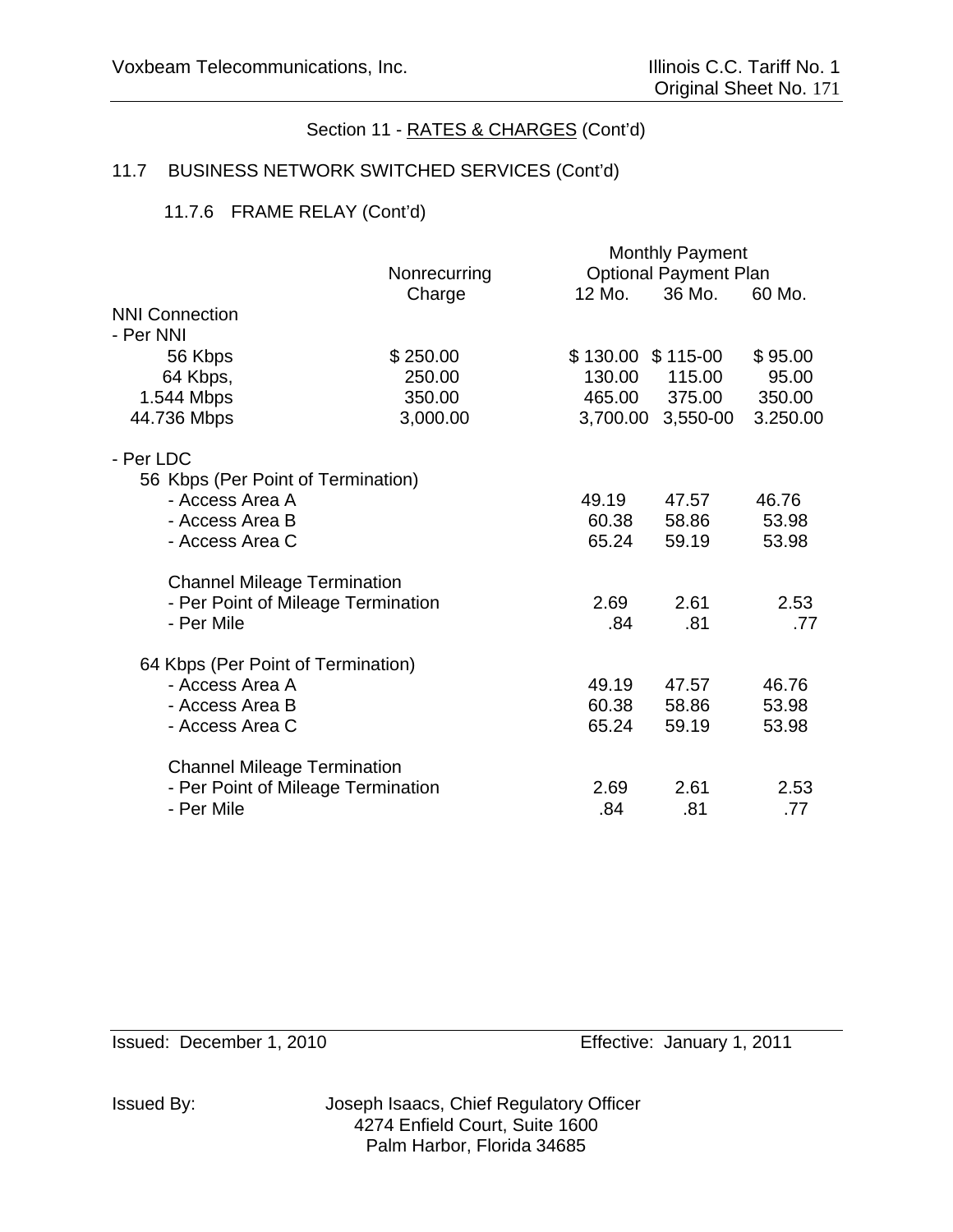# 11.7 BUSINESS NETWORK SWITCHED SERVICES (Cont'd)

# 11.7.6 FRAME RELAY (Cont'd)

|        | <b>Monthly Payment</b>                             |          |                                                                       |
|--------|----------------------------------------------------|----------|-----------------------------------------------------------------------|
|        |                                                    |          |                                                                       |
| Charge |                                                    |          |                                                                       |
|        |                                                    |          |                                                                       |
|        |                                                    |          | N/A                                                                   |
|        |                                                    |          |                                                                       |
|        | 1,896.71                                           | 1,418.76 | 979.59                                                                |
|        | 2,464.95                                           | 1,848.59 | 1,308.48                                                              |
|        | 3,158.54                                           | 2,408.99 | 1,536.90                                                              |
|        | 5,697.77                                           | 3,841.30 | 2,313.09                                                              |
|        | 8,503.12                                           | 5,516.44 | 3,304.90                                                              |
|        | 13,035.00                                          | 7,887.98 | 5,670.59                                                              |
|        |                                                    |          |                                                                       |
|        | 279.11                                             |          | 71.37                                                                 |
|        | 84.09                                              | 75.63    | 71.37                                                                 |
|        | Nonrecurring<br>- Per Point of Mileage Termination | 116.08   | <b>Optional Payment Plan</b><br>12 Mo. 36 Mo. 60 Mo.<br>N/A<br>250.47 |

Issued By: Joseph Isaacs, Chief Regulatory Officer 4274 Enfield Court, Suite 1600 Palm Harbor, Florida 34685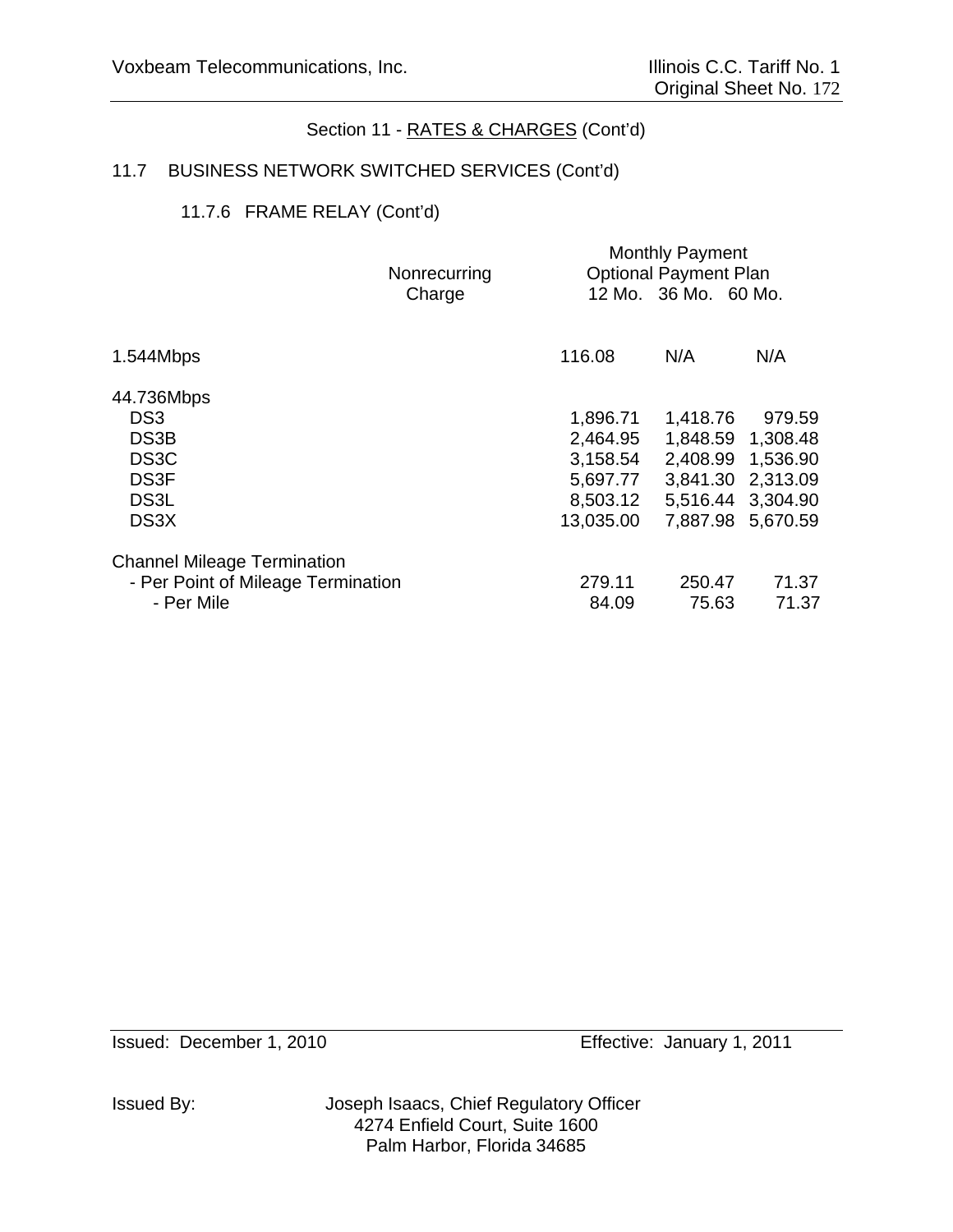# 11.7 BUSINESS NETWORK SWITCHED SERVICES (Cont'd)

# 11.7.6 FRAME RELAY (Cont'd)

|                              |              |          | <b>Monthly Payment</b>       |          |
|------------------------------|--------------|----------|------------------------------|----------|
|                              | Nonrecurring |          | <b>Optional Payment Plan</b> |          |
|                              | Charge       | 12 Mo.   | 36 Mo.                       | 60 Mo.   |
| <b>Hubbed NNI Connection</b> |              |          |                              |          |
| Per Hubbed NNI               |              |          |                              |          |
| 56 Kbps                      | \$250.00     | \$125.00 | \$100.00                     | \$85.00  |
| 154 Kbps                     | 250.00       | 125.00   | 100.00                       | 85.00    |
| 1.544 Mbps                   | 350.00       | 350.00   | 300.00                       | 275.00   |
| 44.738 Mbps                  | 3,000.00     | 3,700.00 | 3,550.00                     | 3,250.00 |
| Per Hubbed NNI               |              |          |                              |          |
| <b>Cross-Connect</b>         |              |          |                              |          |
| 56 Kbps                      | 200.00       |          |                              |          |
| 654 Kbps                     | 200.00       |          |                              |          |
| 1.544 Mbps                   | 200.00       |          |                              |          |
| 44.736 Mbps                  | 200.00       |          |                              |          |
|                              |              |          |                              |          |

Issued By: Joseph Isaacs, Chief Regulatory Officer 4274 Enfield Court, Suite 1600 Palm Harbor, Florida 34685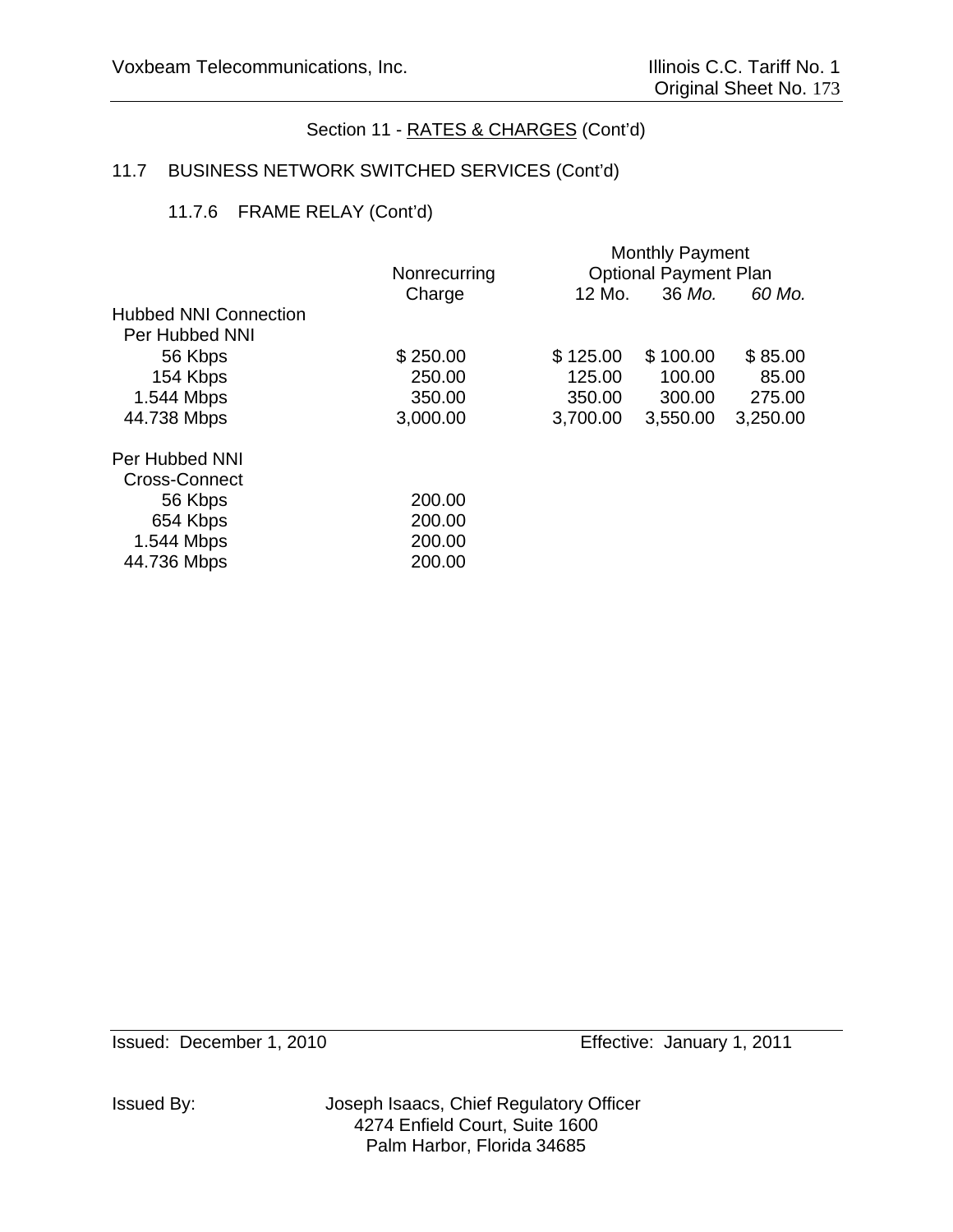# 11.7 BUSINESS NETWORK SWITCHED SERVICES (Cont'd)

# 11.7.6 FRAME RELAY (Cont'd)

|                 | <b>Monthly Payment</b> |        |                              |        |
|-----------------|------------------------|--------|------------------------------|--------|
|                 | Nonrecurring           |        | <b>Optional Payment Plan</b> |        |
|                 | Charge                 | 12 Mo. | 36 Mo.                       | Go Mo. |
| Per DLCI at CIR |                        |        |                              |        |
| 0 Kbps          | \$12.00                | \$3.50 | \$3.50                       | \$3.50 |
| 8 Kbps          | 12.00                  | 5.00   | 5.00                         | 5.00   |
| 9.6 Kbps        | 12.00                  | 5.50   | 5.50                         | 5.50   |
| 16 Kbps         | 12.00                  | 6.00   | 6.00                         | 6.00   |
| 19.2 Kbps       | 12.00                  | 7.00   | 7.00                         | 7.00   |
| 28 Kbps         | 12.00                  | 8.13   | 8.00                         | 8.00   |
| 32 Kbps         | 12.00                  | 9.00   | 9.00                         | 9.00   |
| 56 Kbps         | 12.00                  | 15.00  | 15.00                        | 15.00  |
| 64 Kbps         | 12.00                  | 15.00  | 15.00                        | 15.00  |
| 128 Kbps        | 12.00                  | 25.00  | 25.00                        | 25.00  |
| 192 Kbps        | 12.00                  | 35.00  | $35 - 00$                    | 35.00  |
| 256 Kbps        | 12.00                  | 45.00  | 45.00                        | 45.00  |
| 320 Kbps        | 12.00                  | 55.00  | 55.00                        | 55.00  |
| 384 Kbps        | 12.00                  | 65.00  | 55.00                        | 65.00  |
| 448 Kbps        | 12.00                  | 75.00  | 75.00                        | 75.00  |
|                 |                        |        |                              |        |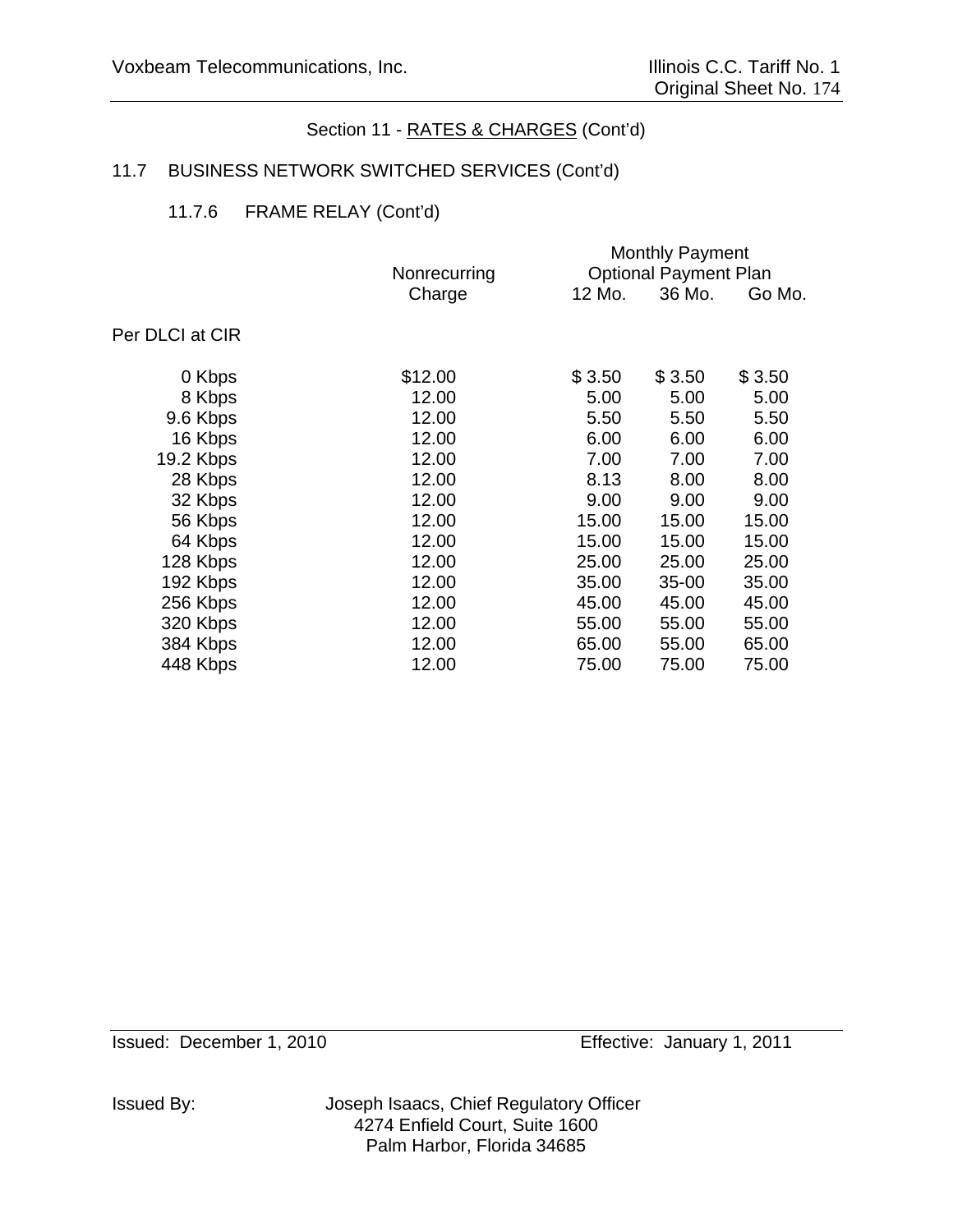## 11.7 BUSINESS NETWORK SWITCHED SERVICES (Cont'd)

## 11.7.6 FRAME RELAY (Cont'd)

|                 | <b>Monthly Payment</b> |        |                              |        |
|-----------------|------------------------|--------|------------------------------|--------|
|                 | Nonrecurring           |        | <b>Optional Payment Plan</b> |        |
|                 | Charge                 | 12 Mo. | 36 Mo.                       | Go Mo. |
|                 |                        |        |                              |        |
| Per DLCI at CIR |                        |        |                              |        |
|                 |                        |        |                              |        |
| 512 Kbps        | 12.00                  | 65.00  | 85.00                        | 85.00  |
| 576 Kbps        | 12.00                  | 100.00 | 100.00                       | 100.00 |
| 640 Kbps        | 12.00                  | 105.00 | 105.00                       | 105.00 |
| 704 Kbps        | 12-00                  | 115.00 | 115.00                       | 115.00 |
| 758 Kbps        | 12.00                  | 125.00 | 125.00                       | 125.00 |
| 832 Kbps        | 12.00                  | 128.00 | 128.00                       | 128.00 |
| 896 Kbps        | 12-00                  | 131.00 | 131.00                       | 131.00 |
| 960 Kbps        | 12.00                  | 134.00 | 134.00                       | 134.00 |
| 1,024 Mbps      | 12.00                  | 140.00 | 140.00                       | 140.00 |
| 1.152 Mbps      | 12.00                  | 143.00 | 143.00                       | 143.00 |
| 1.216 Mbps      | 12.00                  | 147.00 | 147.00                       | 147.00 |
| 1.280 Mbps      | 12.00                  | 150.00 | 150.00                       | 150.00 |
| 1.344 Mbps      | 12.00                  | 153.00 | 153.00                       | 153.00 |
| 1.408 Mbps      | 12.00                  | 156.00 | 156.00                       | 156.00 |
| 1.472 Mbps      | 12.00                  | 159.00 | 169.00                       | 159.00 |
| 1.536 Mbps      | 12.00                  | 162.00 | 162.00                       | 162.00 |
|                 |                        |        |                              |        |

Issued: December 1, 2010 Effective: January 1, 2011

Issued By: Joseph Isaacs, Chief Regulatory Officer 4274 Enfield Court, Suite 1600 Palm Harbor, Florida 34685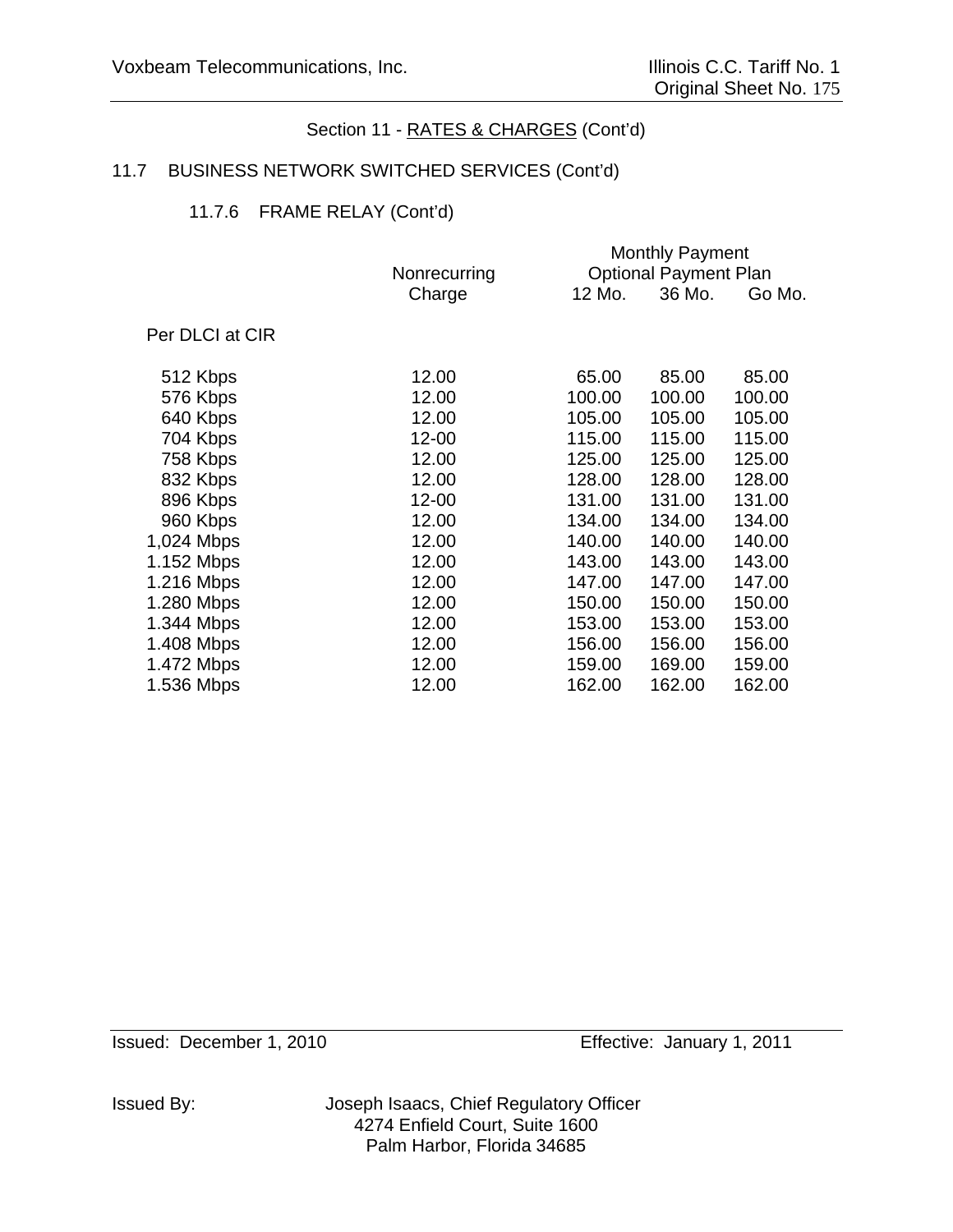# 11.7. BUSINESS NETWORK SWITCHED SERVICES (Cont'd)

# 11.7.6 FRAME RELAY (Cont'd)

|                 |              |          | <b>Monthly Payment</b>       |          |
|-----------------|--------------|----------|------------------------------|----------|
|                 | Nonrecurring |          | <b>Optional Payment Plan</b> |          |
|                 | Charge       | 12 Mo,   | 36 Mo.                       | 60 Mo.   |
| Per DLCI at CIR |              |          |                              |          |
| 1.544 Mbps      | \$12.00      | \$165.00 | \$165.00                     | \$185.00 |
| 3.088 Mbps      | 12.00        | 245.00   | 245.00                       | 245.00   |
| 4.632 Mbps      | 12.00        | 300.00   | 300.00                       | 300.00   |
| 6.176 Mbps      | 12.00        | 380.00   | 380.00                       | 350.00   |
| 7.720 Mbps      | 12.00        | 475.00   | 475.00                       | 475.00   |
| 9.264 Mbps      | 12.00        | 525.00   | 525.00                       | 525.00   |
| 10.808 Mbps     | 12.00        | 575.00   | 575.00                       | 575.00   |
| 12.350 Mbps     | 12.00        | 635.00   | 635.00                       | 535.00   |
| 13.896 Mbps     | 12.00        | 665.00   | 665.00                       | 665.00   |
| 15.440 Mbps     | 12.00        | 700.00   | 700.00                       | 700.00   |
| 16.984 Mbps     | 12.00        | 715.00   | 715.00                       | 715.00   |
| 1.528 Mbps      | 12.00        | 735.00   | 735.00                       | 735.00   |
| 20.072 Mbps     | 12.00        | 770.00   | 770.00                       | 770.00   |
|                 |              |          |                              |          |

## 11.7.7 Asymmetrical Digital Subscriber Line

All ADSL rates will be on an individual case basis

Issued By: Joseph Isaacs, Chief Regulatory Officer 4274 Enfield Court, Suite 1600 Palm Harbor, Florida 34685